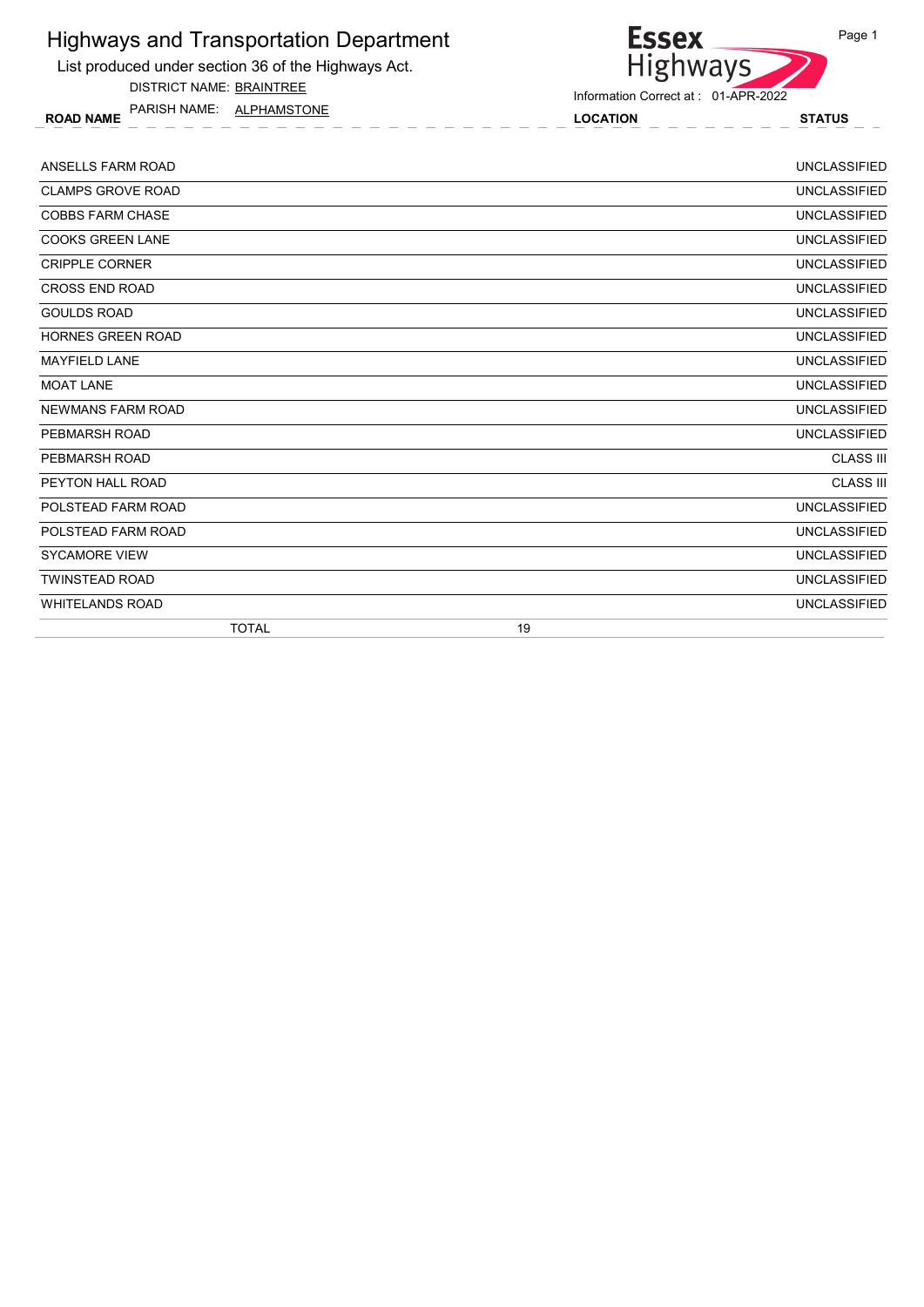

DISTRICT NAME: BRAINTREE

ROAD NAME LOCATION STATUS PARISH NAME: ASHEN



| AIRFIELD ROAD        |                   | <b>UNCLASSIFIED</b> |
|----------------------|-------------------|---------------------|
| <b>ASHEN CLOSE</b>   |                   | PRIVATE ROAD        |
| <b>ASHEN HILL</b>    | <b>STOKE HILL</b> | <b>UNCLASSIFIED</b> |
| <b>ASHEN LANE</b>    |                   | <b>UNCLASSIFIED</b> |
| ASHEN ROAD           |                   | <b>CLASS III</b>    |
| ASHEN ROAD           |                   | <b>UNCLASSIFIED</b> |
| <b>BRADLEY HILL</b>  |                   | <b>CLASS III</b>    |
| <b>DOCTOR'S LANE</b> |                   | <b>UNCLASSIFIED</b> |
| <b>FOXES ROAD</b>    |                   | <b>CLASS III</b>    |
| <b>HOLLOW ROAD</b>   |                   | <b>CLASS III</b>    |
| ORCHARD FARM ROAD    |                   | <b>UNCLASSIFIED</b> |
| <b>STOURS LANE</b>   |                   | <b>UNCLASSIFIED</b> |
| THE STREET           |                   | <b>CLASS III</b>    |
| UPPER FARM ROAD      |                   | <b>UNCLASSIFIED</b> |
| <b>TOTAL</b>         | 14                |                     |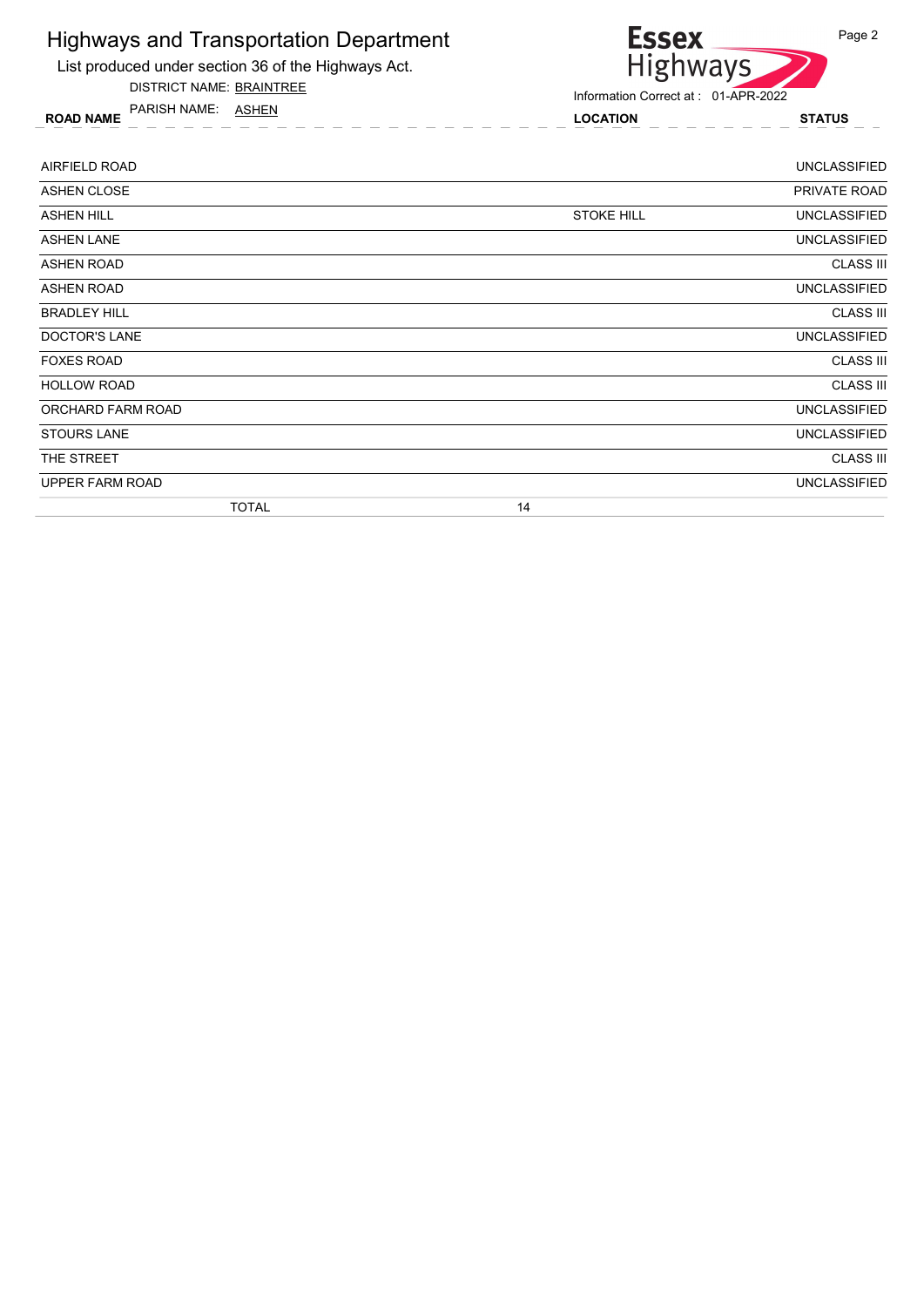List produced under section 36 of the Highways Act.

DISTRICT NAME: BRAINTREE

ROAD NAME LOCATION STATUS PARISH NAME: BARDFIELD SALING



| BOARDED BARNS ROAD      |              |   | <b>UNCLASSIFIED</b> |
|-------------------------|--------------|---|---------------------|
| <b>CROWS GREEN ROAD</b> |              |   | <b>UNCLASSIFIED</b> |
| <b>ELMS FARM ROAD</b>   |              |   | <b>UNCLASSIFIED</b> |
| <b>LONG GREEN LANE</b>  |              |   | <b>UNCLASSIFIED</b> |
| <b>PLUMS LANE</b>       |              |   | <b>UNCLASSIFIED</b> |
| <b>SALING ROAD</b>      |              |   | <b>CLASS III</b>    |
| <b>STEBBING ROAD</b>    |              |   | <b>UNCLASSIFIED</b> |
| <b>WOOLPITS ROAD</b>    |              |   | <b>UNCLASSIFIED</b> |
|                         | <b>TOTAL</b> | 8 |                     |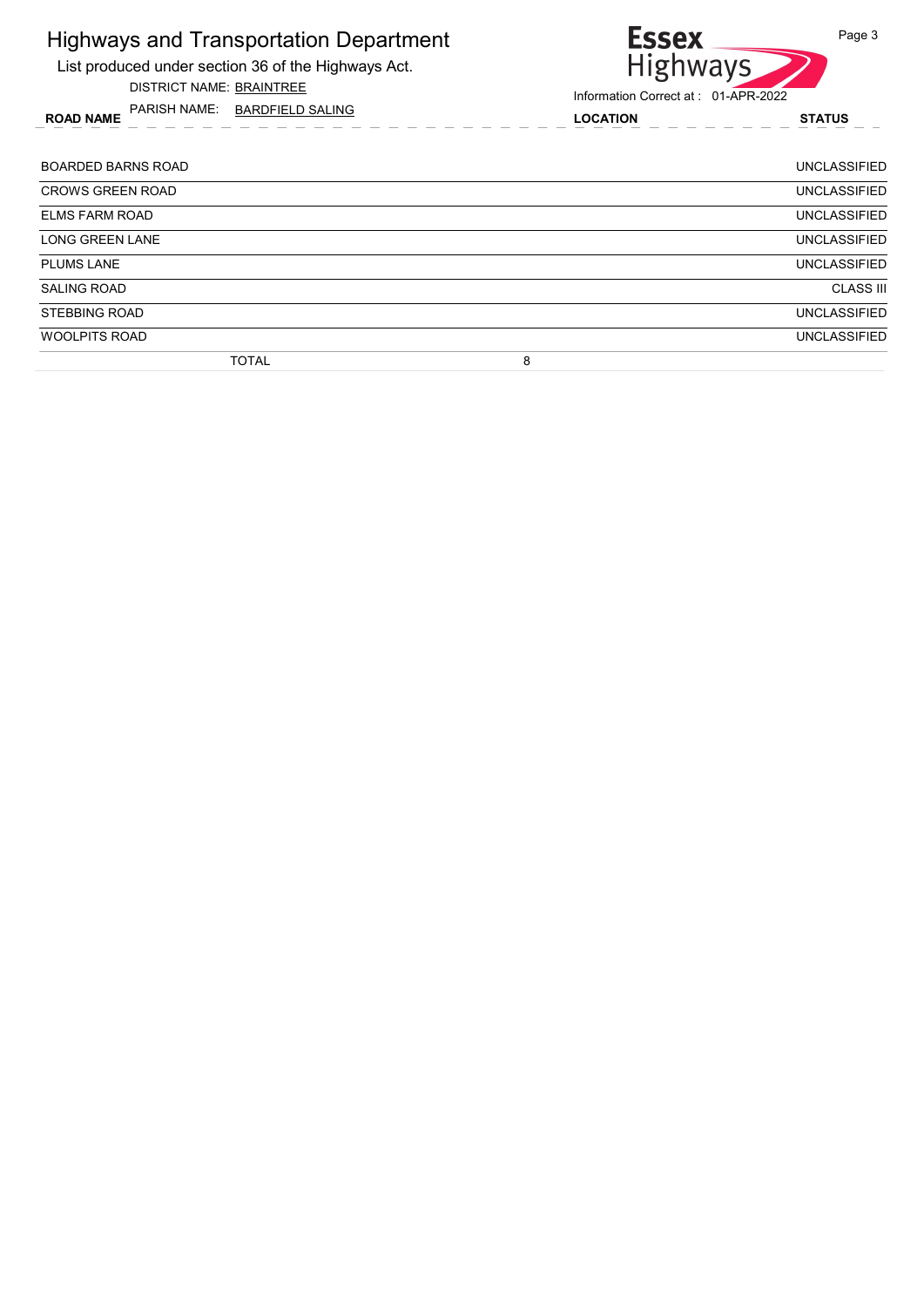List produced under section 36 of the Highways Act.

DISTRICT NAME: BRAINTREE

ROAD NAME LOCATION STATUS PARISH NAME: BELCHAMP OTTEN

# Essex<br>Highways Page 4

| <b>BORLEY ROAD</b>     | <b>CLASS III</b>    |
|------------------------|---------------------|
| <b>CHURCH STREET</b>   | <b>CLASS III</b>    |
| <b>FOWES LANE</b>      | <b>UNCLASSIFIED</b> |
| OTTEN ROAD             | <b>CLASS III</b>    |
| STETTLES FARM ROAD     | <b>CLASS III</b>    |
| THE STREET             | <b>CLASS III</b>    |
| <b>VICARAGE ROAD</b>   | <b>CLASS III</b>    |
| <b>WHITEHOUSE LANE</b> | PRIVATE ROAD        |
| <b>TOTAL</b>           | 8                   |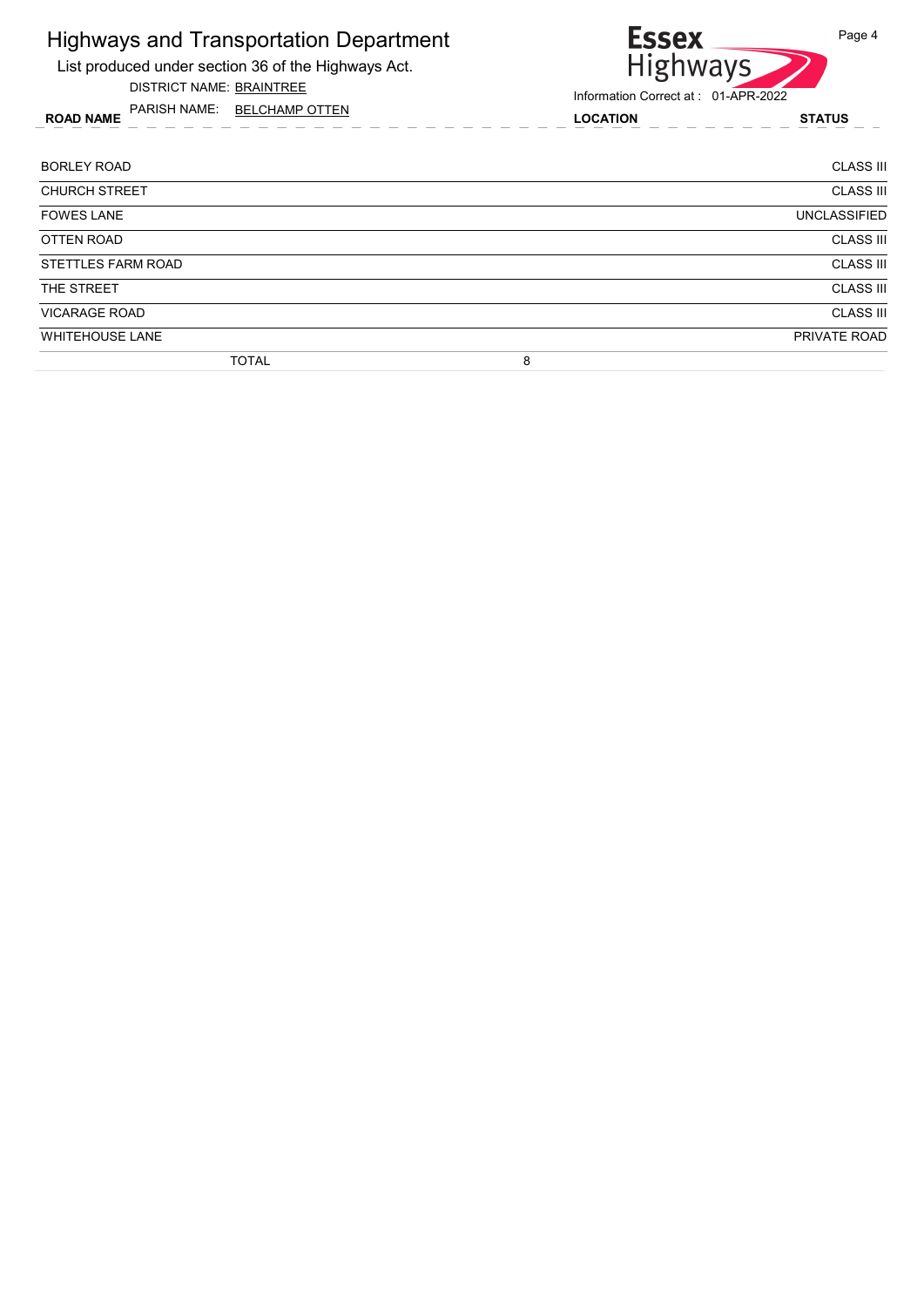

DISTRICT NAME: BRAINTREE

ROAD NAME LOCATION STATUS PARISH NAME: BELCHAMP ST PAUL



| <b>BAKERS CUT</b>       | <b>UNCLASSIFIED</b> |
|-------------------------|---------------------|
| <b>BAKERS ROAD</b>      | <b>UNCLASSIFIED</b> |
| <b>CHURCH STREET</b>    | <b>CLASS III</b>    |
| <b>CLARE ROAD</b>       | <b>CLASS III</b>    |
| <b>GAGES ROAD</b>       | <b>CLASS III</b>    |
| <b>HICKFORD HILL</b>    | <b>CLASS III</b>    |
| <b>KNOWL GREEN ROAD</b> | <b>UNCLASSIFIED</b> |
| SHEARING PLACE ROAD     | <b>CLASS III</b>    |
| <b>VICARAGE ROAD</b>    | <b>CLASS III</b>    |
| <b>TOTAL</b>            | 9                   |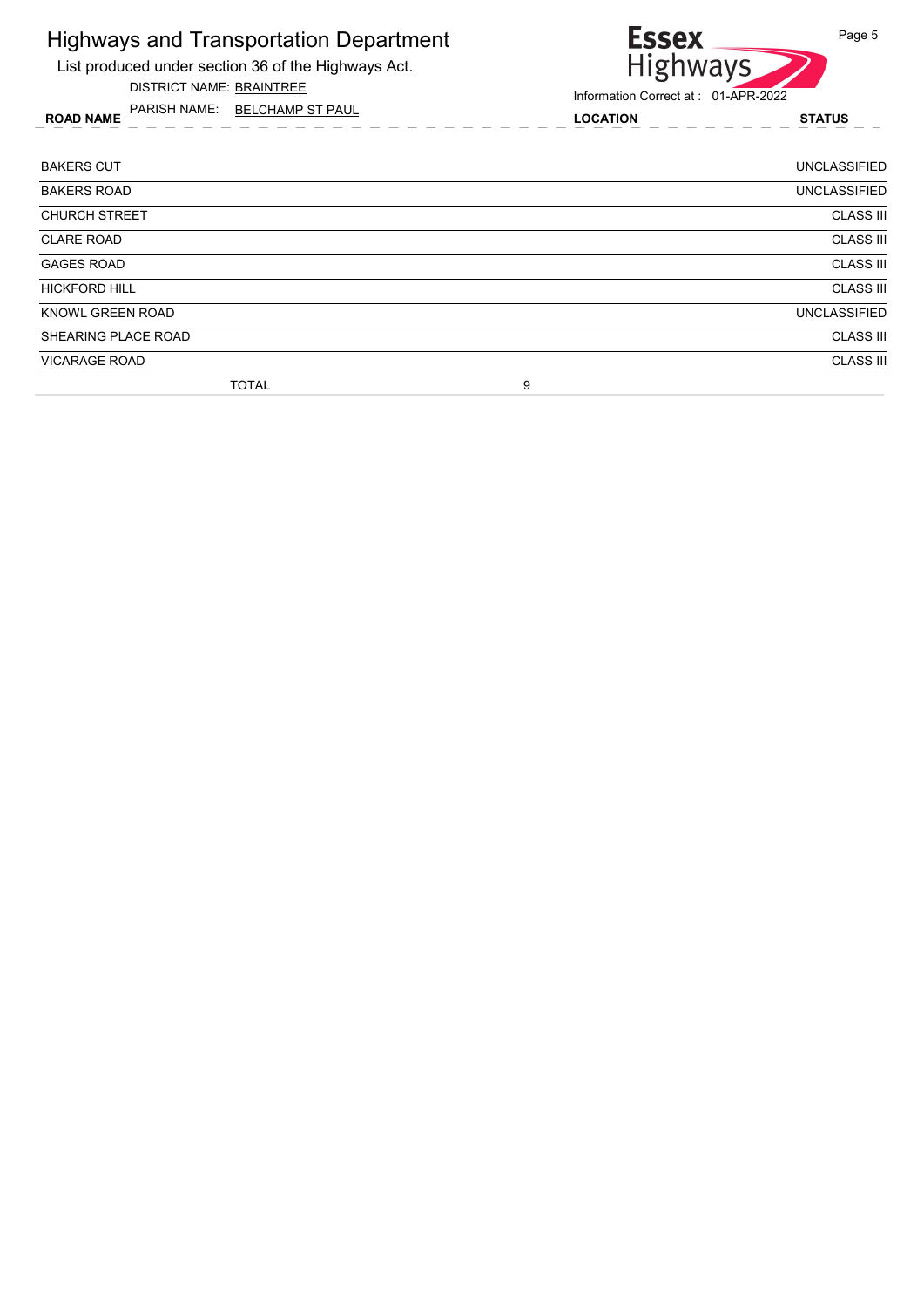

DISTRICT NAME: BRAINTREE

ROAD NAME LOCATION STATUS PARISH NAME: BELCHAMP WALTER



| BELCHAMP WALTER ROAD       | <b>UNCLASSIFIED</b> |
|----------------------------|---------------------|
| <b>BELLS ROAD</b>          | <b>UNCLASSIFIED</b> |
| <b>BROOK LANE</b>          | <b>UNCLASSIFIED</b> |
| <b>CHAPEL HILL</b>         | <b>CLASS III</b>    |
| <b>CLARKS FARM ROAD</b>    | <b>UNCLASSIFIED</b> |
| <b>EYSTON SMYTH'S ROAD</b> | <b>UNCLASSIFIED</b> |
| <b>GESTINGTHORPE ROAD</b>  | <b>UNCLASSIFIED</b> |
| <b>HALL ROAD</b>           | <b>UNCLASSIFIED</b> |
| <b>MUNTS FARM ROAD</b>     | <b>UNCLASSIFIED</b> |
| NORTH ROAD                 | <b>UNCLASSIFIED</b> |
| OTTEN ROAD                 | <b>CLASS III</b>    |
| <b>PUTTOCK END</b>         | <b>CLASS III</b>    |
| SOFT ROAD                  | <b>UNCLASSIFIED</b> |
| <b>TOTAL</b>               | 13                  |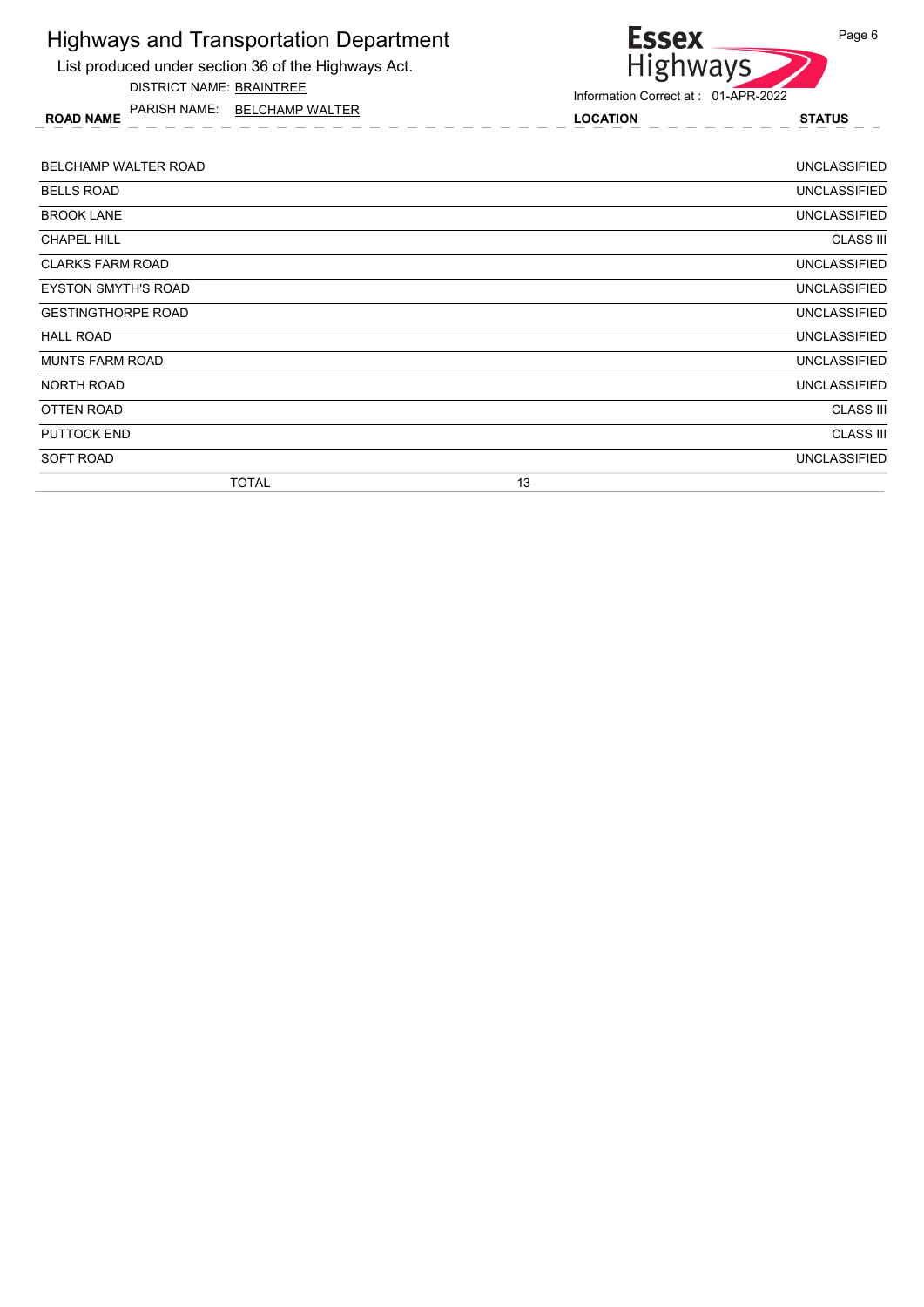#### Highways and Transportation Department List produced under section 36 of the Highways Act.

DISTRICT NAME: BRAINTREE



ROAD NAME LOCATION STATUS PARISH NAME: BIRDBROOK

| <b>BAILEY HILL</b>    |              |    | <b>UNCLASSIFIED</b> |
|-----------------------|--------------|----|---------------------|
| <b>BIRDBROOK ROAD</b> |              |    | <b>CLASS III</b>    |
| <b>BIRDBROOK ROAD</b> |              |    | <b>UNCLASSIFIED</b> |
| <b>BLOIS ROAD</b>     |              |    | <b>B ROAD</b>       |
| <b>DAW STREET</b>     |              |    | <b>UNCLASSIFIED</b> |
| <b>FELL ROAD</b>      |              |    | <b>CLASS III</b>    |
| <b>FINKLE GREEN</b>   |              |    | <b>CLASS III</b>    |
| <b>FOUR ASH HILL</b>  |              |    | <b>UNCLASSIFIED</b> |
| <b>MILL ROAD</b>      |              |    | A ROAD              |
| <b>MOAT ROAD</b>      |              |    | <b>CLASS III</b>    |
| <b>RIDGEWELL ROAD</b> |              |    | A ROAD              |
| <b>ROWLEY HILL</b>    |              |    | A ROAD              |
| <b>STATION ROAD</b>   |              |    | <b>CLASS III</b>    |
| THE CAUSEWAY          |              |    | A ROAD              |
| THE STREET            |              |    | <b>CLASS III</b>    |
|                       | <b>TOTAL</b> | 15 |                     |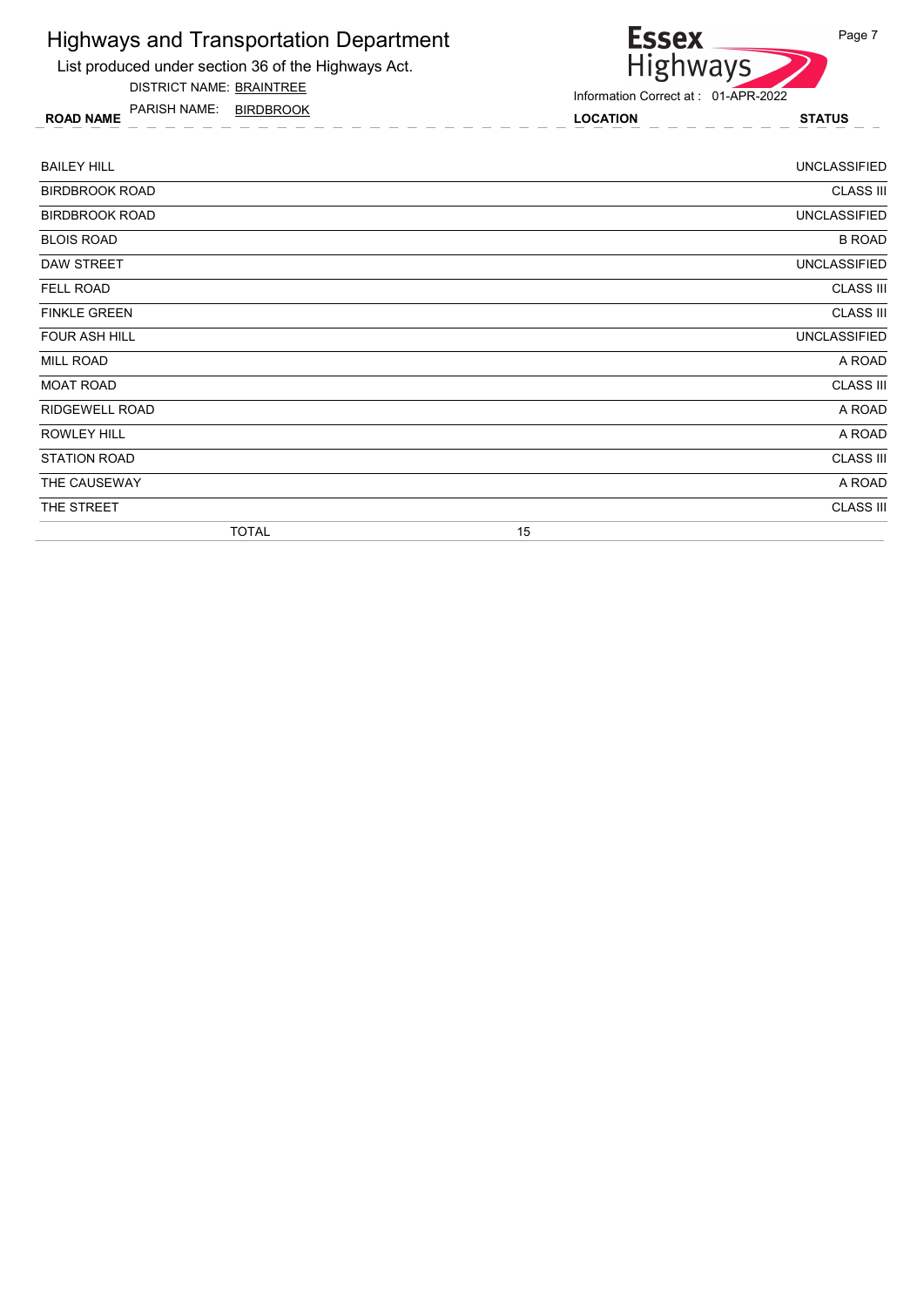List produced under section 36 of the Highways Act.

DISTRICT NAME: BRAINTREE

ROAD NAME LOCATION STATUS PARISH NAME: BLACK NOTLEY

Essex<br>Highways Information Correct at : 01-APR-2022

| <b>BAKERS LANE</b>           | <b>CLASS III</b>    |
|------------------------------|---------------------|
| <b>BAKERS ROAD</b>           | <b>CLASS III</b>    |
| <b>BEDELLS AVENUE</b>        | <b>UNCLASSIFIED</b> |
| BRAIN VALLEY AVENUE          | <b>UNCLASSIFIED</b> |
| <b>BRAINTREE BYPASS</b>      | A ROAD              |
| <b>BUCK FARM ROAD</b>        | <b>UNCLASSIFIED</b> |
| <b>BUCK HILL</b>             | <b>UNCLASSIFIED</b> |
| <b>BULFORD LANE</b>          | <b>UNCLASSIFIED</b> |
| <b>CHURCH ROAD</b>           | <b>CLASS III</b>    |
| <b>COHEN CLOSE</b>           | <b>UNCLASSIFIED</b> |
| <b>COKERS CLOSE</b>          | PRIVATE ROAD        |
| <b>CONSTABLE WAY</b>         | <b>UNCLASSIFIED</b> |
| <b>CUSTERSON DRIVE</b>       | <b>UNCLASSIFIED</b> |
| DAGNETS LANE                 | <b>UNCLASSIFIED</b> |
| <b>DENTON CRESCENT</b>       | <b>UNCLASSIFIED</b> |
| <b>DEWLANDS</b>              | <b>UNCLASSIFIED</b> |
| <b>GAINSBOROUGH ROAD</b>     | <b>UNCLASSIFIED</b> |
| <b>HADFIELD DRIVE</b>        | <b>UNCLASSIFIED</b> |
| <b>HOSPITAL FIELD</b>        | <b>UNCLASSIFIED</b> |
| <b>LONDON ROAD</b>           | <b>CLASS III</b>    |
| <b>LONDON ROAD</b>           | A ROAD              |
| LONDON ROAD ROUNDABOUT NORTH | <b>CLASS III</b>    |
| <b>MARY RUCK WAY</b>         | <b>UNCLASSIFIED</b> |
| <b>MEADOW WAY</b>            | <b>UNCLASSIFIED</b> |
| NOTLEY ROAD                  | <b>CLASS III</b>    |
| OSMOND CLOSE                 | <b>UNCLASSIFIED</b> |
| <b>QUILBERRY DRIVE</b>       | <b>UNCLASSIFIED</b> |
| <b>RANKS GREEN ROAD</b>      | <b>UNCLASSIFIED</b> |
| <b>SLAUGHTER LANE</b>        | <b>UNCLASSIFIED</b> |
| THE STREET                   | <b>CLASS III</b>    |
| <b>TURNER CLOSE</b>          | <b>UNCLASSIFIED</b> |
| <b>WILKINSON GROVE</b>       | PRIVATE ROAD        |
| <b>WITHAM ROAD</b>           | <b>CLASS III</b>    |
| <b>TOTAL</b>                 | 33                  |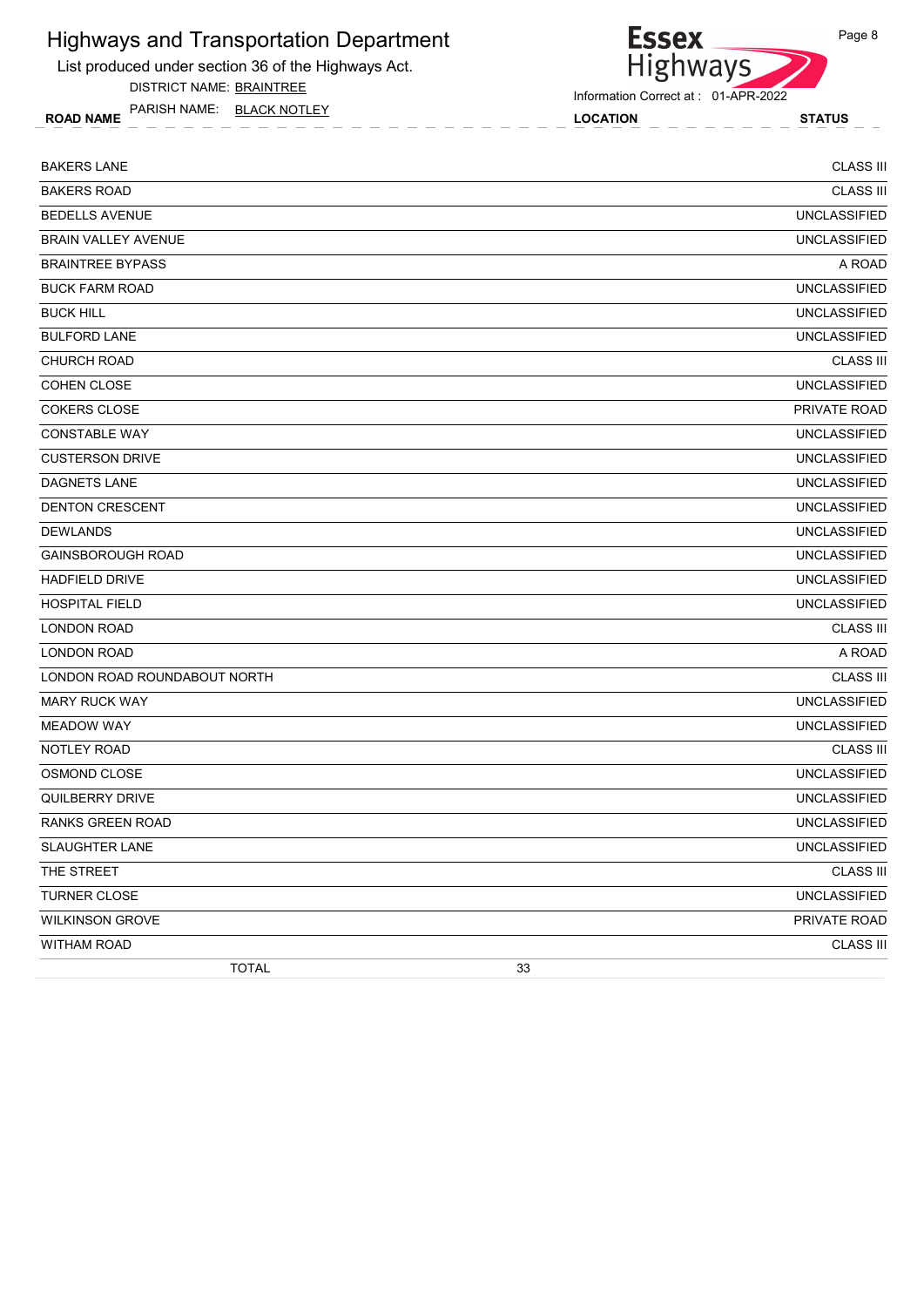| <b>Highways and Transportation Department</b><br>List produced under section 36 of the Highways Act.<br><b>DISTRICT NAME: BRAINTREE</b> | <b>Essex</b><br><b>Highways</b>                        | Page 9              |
|-----------------------------------------------------------------------------------------------------------------------------------------|--------------------------------------------------------|---------------------|
| PARISH NAME: BORLEY<br><b>ROAD NAME</b>                                                                                                 | Information Correct at: 01-APR-2022<br><b>LOCATION</b> | <b>STATUS</b>       |
| BELCHAMP WALTER ROAD                                                                                                                    |                                                        | <b>UNCLASSIFIED</b> |
| <b>BORLEY GREEN ROAD</b>                                                                                                                |                                                        | <b>UNCLASSIFIED</b> |
| <b>BORLEY MILL</b>                                                                                                                      |                                                        | <b>UNCLASSIFIED</b> |
| <b>BROOK HALL LANE</b>                                                                                                                  |                                                        | <b>UNCLASSIFIED</b> |
| <b>FINCH HILL</b>                                                                                                                       |                                                        | <b>CLASS III</b>    |
| <b>HALL ROAD</b>                                                                                                                        |                                                        | <b>CLASS III</b>    |
| <b>LOWER ROAD</b>                                                                                                                       |                                                        | <b>CLASS III</b>    |
| <b>MILL ROAD</b>                                                                                                                        |                                                        | <b>UNCLASSIFIED</b> |
| PURKIS FARM ROAD                                                                                                                        |                                                        | <b>UNCLASSIFIED</b> |
| <b>TOTAL</b>                                                                                                                            | 9                                                      |                     |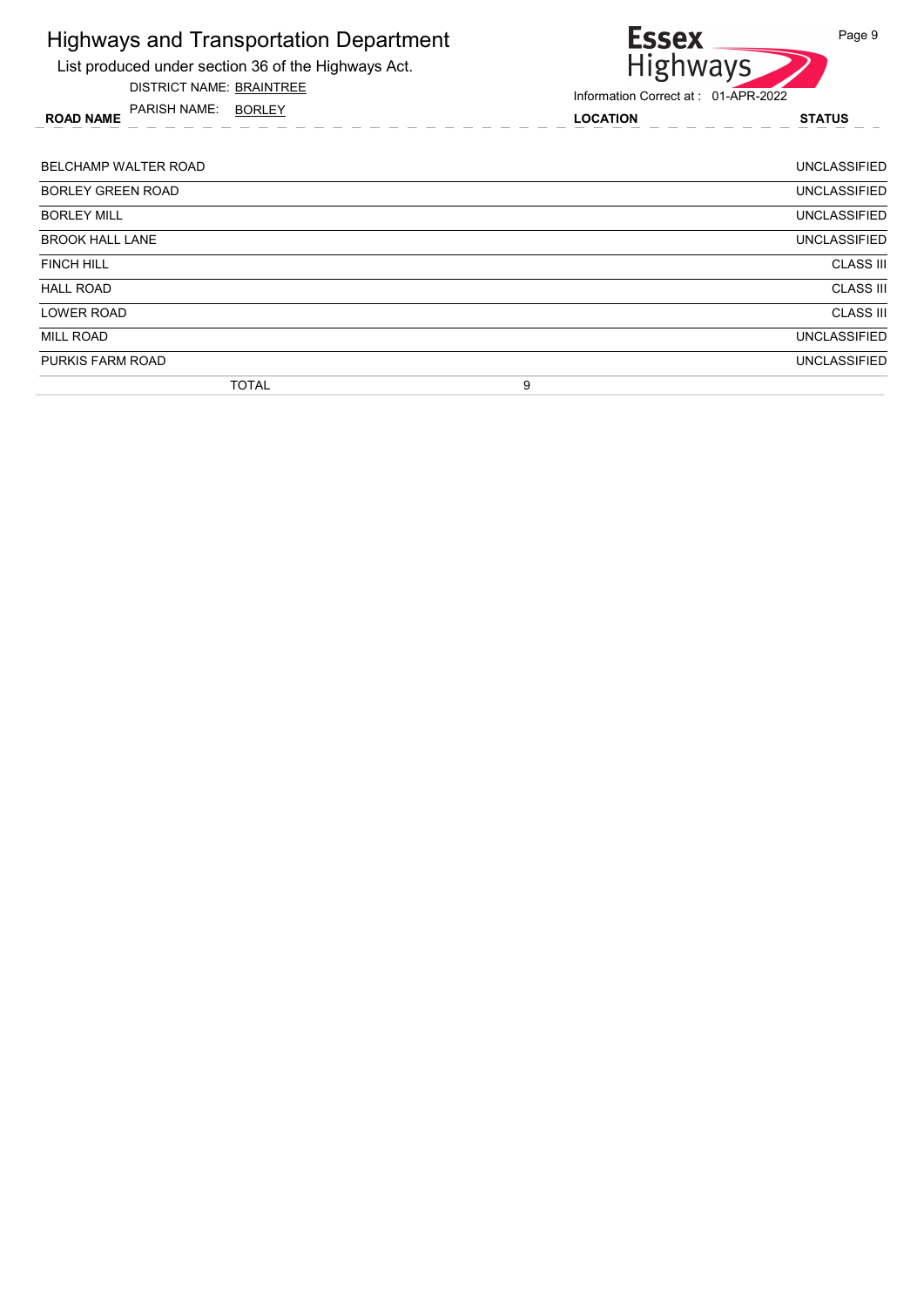

DISTRICT NAME: BRAINTREE

ROAD NAME LOCATION STATUS PARISH NAME: BRADWELL



| <b>BRIDGE HALL ROAD</b>  |    | <b>CLASS III</b>    |
|--------------------------|----|---------------------|
| <b>CHURCH ROAD</b>       |    | <b>UNCLASSIFIED</b> |
| <b>COGGESHALL ROAD</b>   |    | A ROAD              |
| <b>COMPASSES ROAD</b>    |    | <b>UNCLASSIFIED</b> |
| <b>CUTHEDGE LANE</b>     |    | <b>UNCLASSIFIED</b> |
| <b>DOGHOUSE ROAD</b>     |    | <b>UNCLASSIFIED</b> |
| <b>FIVEASH LANE</b>      |    | <b>UNCLASSIFIED</b> |
| <b>FORGE CRESCENT</b>    |    | <b>UNCLASSIFIED</b> |
| <b>GLAZENWOOD ROAD</b>   |    | PRIVATE ROAD        |
| <b>HOLLIES ROAD</b>      |    | <b>UNCLASSIFIED</b> |
| <b>LANHAM GREEN ROAD</b> |    | <b>UNCLASSIFIED</b> |
| <b>LINKS ROAD</b>        |    | <b>UNCLASSIFIED</b> |
| <b>NUNTYS LANE</b>       |    | <b>UNCLASSIFIED</b> |
| <b>OLD ROAD</b>          |    | <b>UNCLASSIFIED</b> |
| POTASH FARM ROAD         |    | <b>UNCLASSIFIED</b> |
| <b>RECTORY MEADOW</b>    |    | PRIVATE ROAD        |
| <b>RIVERSIDE</b>         |    | PRIVATE ROAD        |
| SHEEPCOTES LANE          |    | <b>UNCLASSIFIED</b> |
| THE STREET               |    | <b>UNCLASSIFIED</b> |
| <b>WATERY LANE</b>       |    | <b>UNCLASSIFIED</b> |
| <b>TOTAL</b>             | 20 |                     |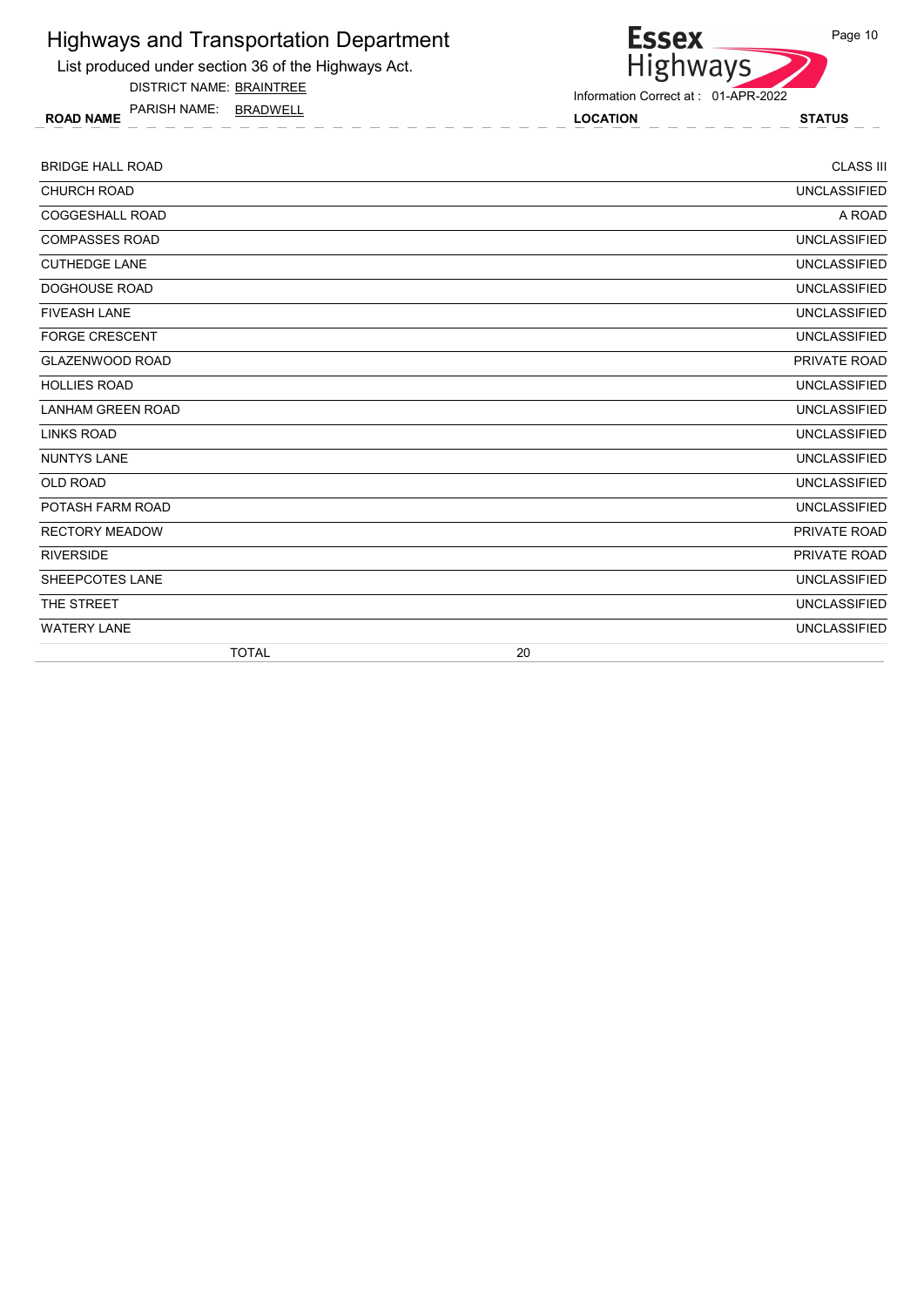List produced under section 36 of the Highways Act. DISTRICT NAME: BRAINTREE

ROAD NAME LOCATION STATUS PARISH NAME: BRAINTREE AND BOCKING

#### **Essex** Page 11 Highways

| ACCESS OFF MILL HILL        |                 | <b>PRIVATE ROAD</b> |
|-----------------------------|-----------------|---------------------|
| <b>ACHILLES WAY</b>         |                 | <b>UNCLASSIFIED</b> |
| <b>ACORN AVENUE</b>         |                 | <b>UNCLASSIFIED</b> |
| AETHERIC ROAD               |                 | <b>CLASS III</b>    |
| <b>AJAX CLOSE</b>           |                 | <b>UNCLASSIFIED</b> |
| ALBEMARLE GARDENS           |                 | <b>UNCLASSIFIED</b> |
| ALBERT ROAD                 |                 | <b>UNCLASSIFIED</b> |
| ALEXANDER ROAD              |                 | <b>UNCLASSIFIED</b> |
| ALPHA CLOSE                 |                 | <b>UNCLASSIFIED</b> |
| <b>ANDREW CLOSE</b>         |                 | <b>UNCLASSIFIED</b> |
| ANGLE SIDE                  |                 | PRIVATE ROAD        |
| ANGLIA WAY                  |                 | <b>UNCLASSIFIED</b> |
| <b>ANGLIA WAY</b>           |                 | PRIVATE ROAD        |
| ANSON WAY                   |                 | <b>UNCLASSIFIED</b> |
| APPLETREE WALK              |                 | <b>FOOTPATH</b>     |
| <b>ARNHEM GROVE</b>         |                 | <b>UNCLASSIFIED</b> |
| ASH BUNGALOWS               |                 | <b>UNCLASSIFIED</b> |
| <b>ASHPOLE ROAD</b>         |                 | <b>UNCLASSIFIED</b> |
| <b>AUSTEN CLOSE</b>         |                 | <b>UNCLASSIFIED</b> |
| <b>B AND Q SERVICE ROAD</b> | <b>RAYNE RD</b> | PRIVATE ROAD        |
| <b>BADGER GROVE</b>         |                 | <b>PRIVATE ROAD</b> |
| <b>BAILEY BRIDGE ROAD</b>   |                 | <b>UNCLASSIFIED</b> |
| <b>BAMBOO CRESCENT</b>      |                 | <b>UNCLASSIFIED</b> |
| <b>BANK STREET</b>          |                 | <b>B ROAD</b>       |
| <b>BANK STREET</b>          |                 | <b>CLASS III</b>    |
| <b>BARN MEAD</b>            |                 | <b>UNCLASSIFIED</b> |
| <b>BARTRAM AVENUE NORTH</b> |                 | <b>UNCLASSIFIED</b> |
| <b>BARTRAM AVENUE SOUTH</b> |                 | <b>UNCLASSIFIED</b> |
| <b>BAWN CLOSE</b>           |                 | <b>UNCLASSIFIED</b> |
| <b>BEADON DRIVE</b>         |                 | UNCLASSIFIED        |
| <b>BEATTY GARDENS</b>       |                 | <b>UNCLASSIFIED</b> |
| <b>BEAUFORT GARDENS</b>     |                 | UNCLASSIFIED        |
| <b>BEAUMONT PLACE</b>       |                 | <b>UNCLASSIFIED</b> |
| BECKERS GREEN ROAD          |                 | <b>UNCLASSIFIED</b> |
| <b>BEDFORD CLOSE</b>        |                 | UNCLASSIFIED        |
| <b>BEECH AVENUE</b>         |                 | <b>UNCLASSIFIED</b> |
| <b>BENFIELD WAY</b>         |                 | PRIVATE ROAD        |
| <b>BENFIELD WAY</b>         |                 | <b>UNCLASSIFIED</b> |
| <b>BENNETT CLOSE</b>        |                 | <b>UNCLASSIFIED</b> |
| <b>BERNSIDE</b>             |                 |                     |
|                             |                 | PRIVATE ROAD        |
| BETJEMAN CLOSE              |                 | PRIVATE ROAD        |
| <b>BIRCH CLOSE</b>          |                 | UNCLASSIFIED        |
| <b>BISHOPS AVENUE</b>       |                 | <b>UNCLASSIFIED</b> |
| <b>BLACK BREAD CLOSE</b>    |                 | UNCLASSIFIED        |
| <b>BLACKWATER WAY</b>       |                 | UNCLASSIFIED        |
| <b>BLACKWELL DRIVE</b>      |                 | PRIVATE ROAD        |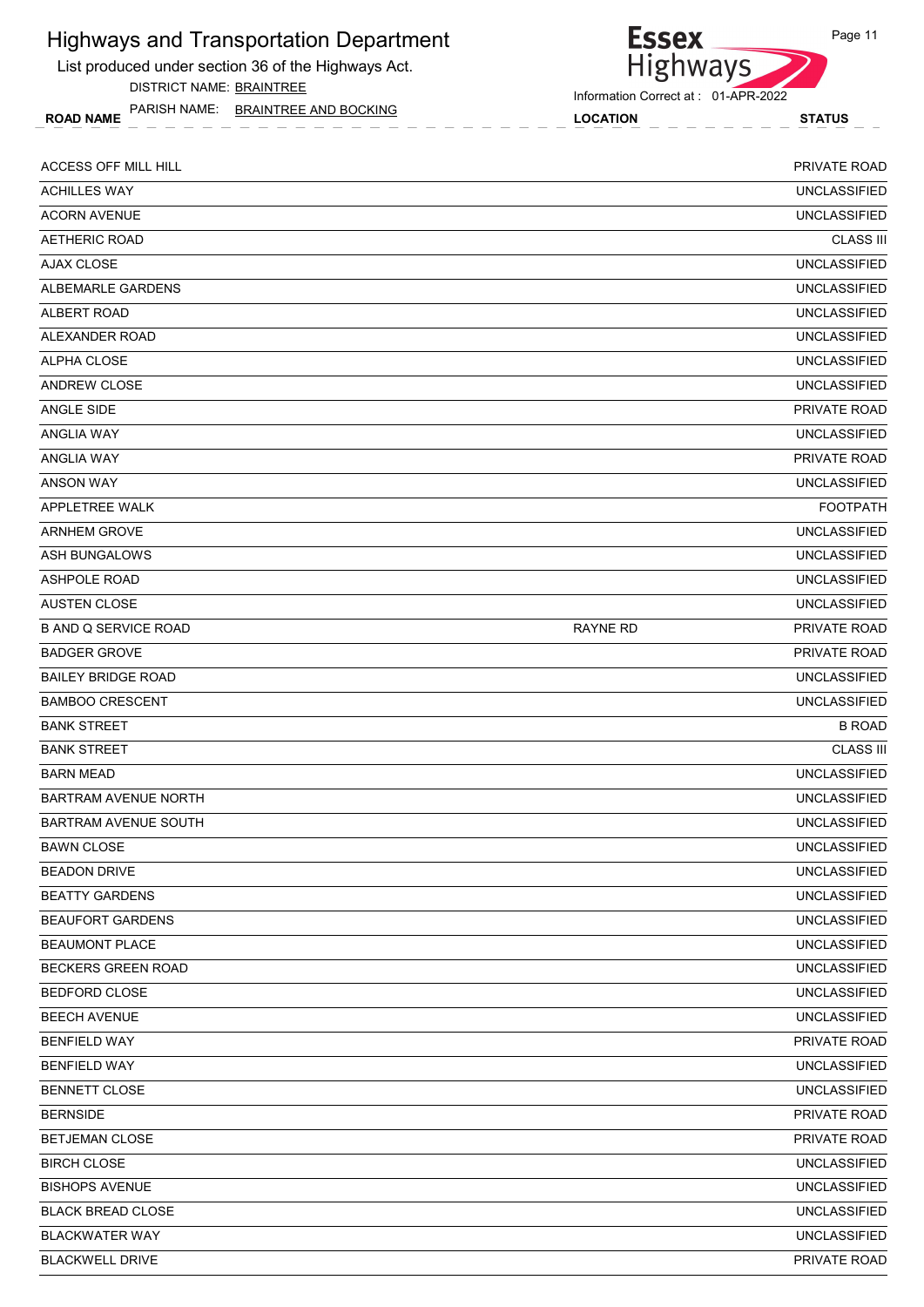List produced under section 36 of the Highways Act. DISTRICT NAME: BRAINTREE

ROAD NAME LOCATION STATUS PARISH NAME: BRAINTREE AND BOCKING



**Essex** 

| <b>BLADON CLOSE</b>     |                  | <b>UNCLASSIFIED</b> |
|-------------------------|------------------|---------------------|
| BLAKE DRIVE             |                  | <b>UNCLASSIFIED</b> |
| BLENHEIM CLOSE          |                  | <b>UNCLASSIFIED</b> |
| <b>BLYTHS MEADOW</b>    |                  | <b>UNCLASSIFIED</b> |
| BOCKING END             | THE CAUSEWAY     | <b>CLASS III</b>    |
| BOCKING END ROUNDABOUT  | THE CAUSEWAY     | <b>CLASS III</b>    |
| BOLEYNS AVENUE          |                  | <b>UNCLASSIFIED</b> |
| BOONS FARM ROAD         |                  | <b>UNCLASSIFIED</b> |
| <b>BOSCAWEN GARDENS</b> |                  | <b>UNCLASSIFIED</b> |
| BOTANY DRIVE            |                  | <b>UNCLASSIFIED</b> |
| BOURCHIER AVENUE        |                  | <b>UNCLASSIFIED</b> |
| <b>BOURNE COURT</b>     |                  | <b>UNCLASSIFIED</b> |
| BOVINGDON ROAD          |                  | <b>CLASS III</b>    |
| BRADBURY DRIVE          |                  | <b>UNCLASSIFIED</b> |
| BRADFORD STREET         |                  | <b>CLASS III</b>    |
| BRADFORDS COURT         |                  | PRIVATE ROAD        |
| BRADWELL COURT          |                  | <b>PRIVATE ROAD</b> |
| BRAIDING CRESCENT       |                  | <b>UNCLASSIFIED</b> |
| <b>BRAINTREE BYPASS</b> |                  | A ROAD              |
| BRAINTREE ROAD          |                  | <b>B ROAD</b>       |
| BRAMLEY CLOSE           |                  | <b>UNCLASSIFIED</b> |
| <b>BRANDON ROAD</b>     |                  | <b>UNCLASSIFIED</b> |
| BRICK KILN WAY          |                  | <b>UNCLASSIFIED</b> |
| BRIDPORT WAY            |                  | <b>UNCLASSIFIED</b> |
| BRIMSTONE COURT         |                  | <b>UNCLASSIFIED</b> |
| BRISE CLOSE             |                  | <b>UNCLASSIFIED</b> |
| BROAD ROAD              |                  | <b>B ROAD</b>       |
| BROAD ROAD ROUNDABOUT   | TO COGGESHALL RD | A ROAD              |
| BROADOAKS CRESCENT      |                  | <b>UNCLASSIFIED</b> |
| BRONTE CLOSE            |                  | <b>UNCLASSIFIED</b> |
| BROOK CLOSE             |                  | <b>UNCLASSIFIED</b> |
| BROOMHILLS              |                  | <b>UNCLASSIFIED</b> |
| BROWNING ROAD           |                  | <b>UNCLASSIFIED</b> |
| BROWNRIGG DRIVE         |                  | <b>UNCLASSIFIED</b> |
| BRUNEL ROAD             |                  | <b>UNCLASSIFIED</b> |
| BUCHAN CLOSE            |                  | <b>UNCLASSIFIED</b> |
| BUCKWOODS ROAD          |                  | <b>UNCLASSIFIED</b> |
| BULRUSH CLOSE           |                  | <b>UNCLASSIFIED</b> |
| BUNYAN ROAD             |                  | <b>UNCLASSIFIED</b> |
| BUSHEY LEY              |                  | <b>UNCLASSIFIED</b> |
| BYNG GARDENS            |                  | <b>UNCLASSIFIED</b> |
| BYRON CLOSE             |                  | <b>UNCLASSIFIED</b> |
| CAMBERTON ROAD          |                  | <b>UNCLASSIFIED</b> |
| CAMULUS CLOSE           |                  | <b>UNCLASSIFIED</b> |
| CANES MILL COURT        |                  | PRIVATE ROAD        |
| <b>CANT WAY</b>         |                  | <b>FOOTPATH</b>     |

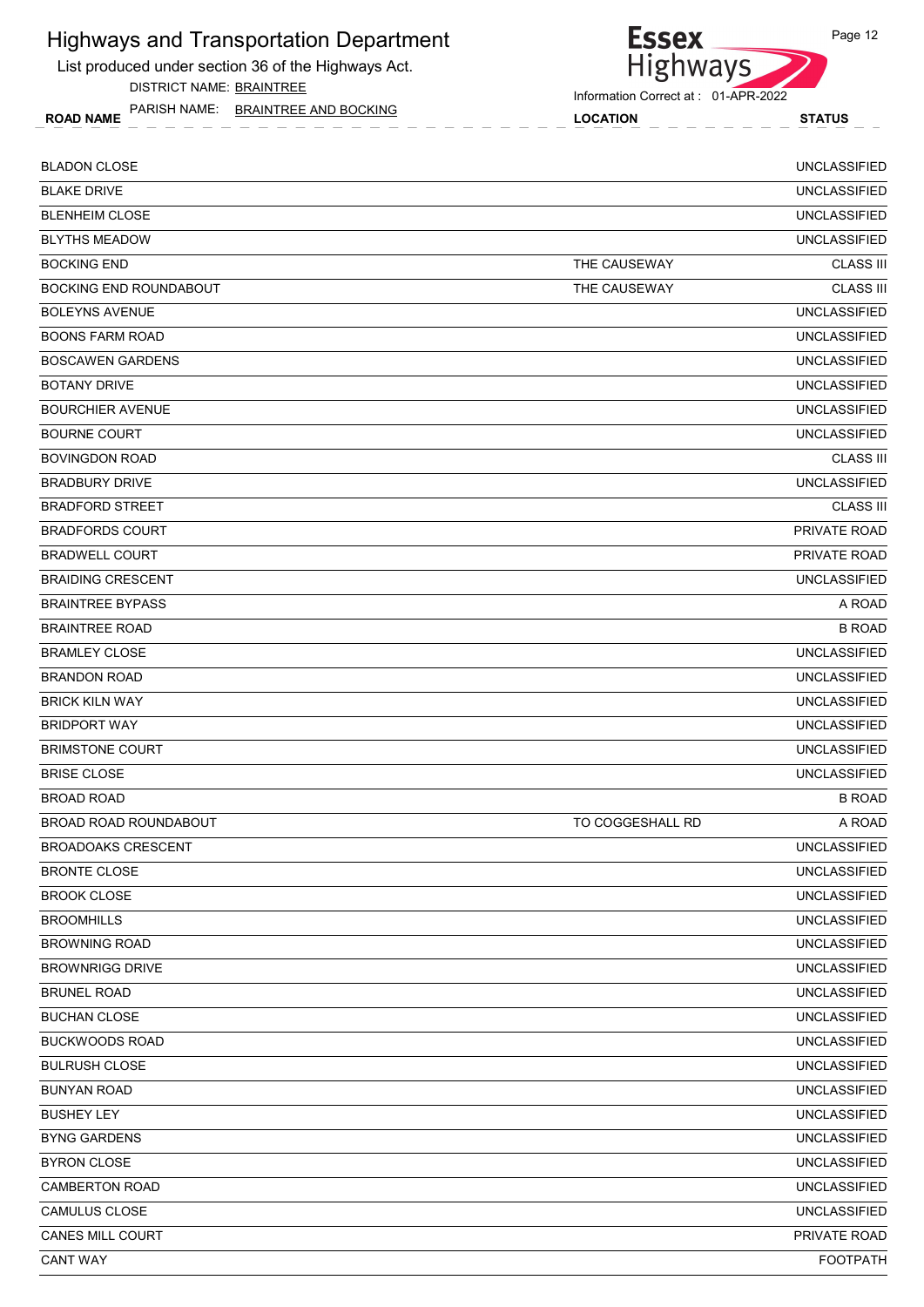List produced under section 36 of the Highways Act. DISTRICT NAME: BRAINTREE

ROAD NAME LOCATION STATUS PARISH NAME: BRAINTREE AND BOCKING



| <b>CANTERBURY GRANGE</b>                | OFF CHURCH ST | <b>UNCLASSIFIED</b> |
|-----------------------------------------|---------------|---------------------|
| <b>CARRINGTON WAY</b>                   |               | <b>UNCLASSIFIED</b> |
| <b>CAVENDISH GARDENS</b>                |               | <b>UNCLASSIFIED</b> |
| <b>CENTURY DRIVE</b>                    |               | <b>UNCLASSIFIED</b> |
| <b>CHADWICK DRIVE</b>                   |               | <b>UNCLASSIFIED</b> |
| <b>CHALLIS LANE</b>                     |               | <b>UNCLASSIFIED</b> |
| <b>CHAPEL HILL</b>                      |               | <b>UNCLASSIFIED</b> |
| <b>CHAPEL HILL</b>                      |               | <b>B ROAD</b>       |
| <b>CHAPEL HILL</b>                      |               | <b>B ROAD</b>       |
| CHAPEL HILL LINK ROAD                   |               | <b>B ROAD</b>       |
| <b>CHARTER WAY</b>                      |               | <b>UNCLASSIFIED</b> |
| <b>CHARTWELL CLOSE</b>                  |               | <b>UNCLASSIFIED</b> |
| <b>CHAUCER CRESCENT</b>                 |               | <b>UNCLASSIFIED</b> |
| <b>CHELMER ROAD</b>                     |               | PRIVATE ROAD        |
| <b>CHELMER ROAD</b>                     |               | <b>UNCLASSIFIED</b> |
| <b>CHERITON ROAD</b>                    |               | <b>UNCLASSIFIED</b> |
| <b>CHERRY GARDENS</b>                   |               | <b>UNCLASSIFIED</b> |
| <b>CHESTNUT GROVE</b>                   |               | <b>UNCLASSIFIED</b> |
| <b>CHURCH LANE</b>                      |               | <b>CLASS III</b>    |
| <b>CHURCH LANE</b>                      |               | <b>B ROAD</b>       |
| CHURCH LANE ROUNDABOUT                  |               | <b>B ROAD</b>       |
| <b>CHURCH MEADOWS</b>                   |               | <b>UNCLASSIFIED</b> |
| <b>CHURCH STREET</b>                    |               | <b>CLASS III</b>    |
| <b>CHURCHILL ROAD</b>                   |               | <b>UNCLASSIFIED</b> |
| <b>CHURCHILL TERRACE</b>                |               | <b>FOOTPATH</b>     |
| <b>CLAIRMONT CLOSE</b>                  |               | <b>UNCLASSIFIED</b> |
| <b>CLARE ROAD</b>                       |               | <b>UNCLASSIFIED</b> |
| <b>CLARKS WOOD DRIVE</b>                |               | <b>UNCLASSIFIED</b> |
| <b>CLAVERING ROAD</b>                   |               | <b>UNCLASSIFIED</b> |
| <b>CLAY PITS</b>                        |               | <b>UNCLASSIFIED</b> |
| <b>CLAY PITS</b>                        |               | PRIVATE ROAD        |
| <b>CLOCKHOUSE WAY</b>                   |               | <b>UNCLASSIFIED</b> |
| CLOUDED YELLOW CLOSE                    |               | <b>UNCLASSIFIED</b> |
| <b>CLYDESDALE ROAD</b>                  |               | <b>UNCLASSIFIED</b> |
| COGGESHALL ROAD                         |               | A ROAD              |
| COGGESHALL ROAD                         |               | <b>B ROAD</b>       |
| COGGESHALL ROAD ROUNDABOUT              |               | <b>B ROAD</b>       |
| COGGESHALL ROAD/RAILWAY STREET JUNCTION |               | <b>B ROAD</b>       |
| COLDNAILHURST AVENUE                    |               | <b>UNCLASSIFIED</b> |
| <b>COLLEGE ROAD</b>                     |               | PRIVATE ROAD        |
| <b>COLLEGE ROAD</b>                     |               | UNCLASSIFIED        |
| COLLINGWOOD CLOSE                       |               | <b>UNCLASSIFIED</b> |
| COLLINS CLOSE                           |               | <b>UNCLASSIFIED</b> |
| COMMA CLOSE                             |               | <b>UNCLASSIFIED</b> |
| CONAN DOYLE CLOSE                       |               | <b>UNCLASSIFIED</b> |
| <b>CONNAUGHT GARDENS</b>                |               | UNCLASSIFIED        |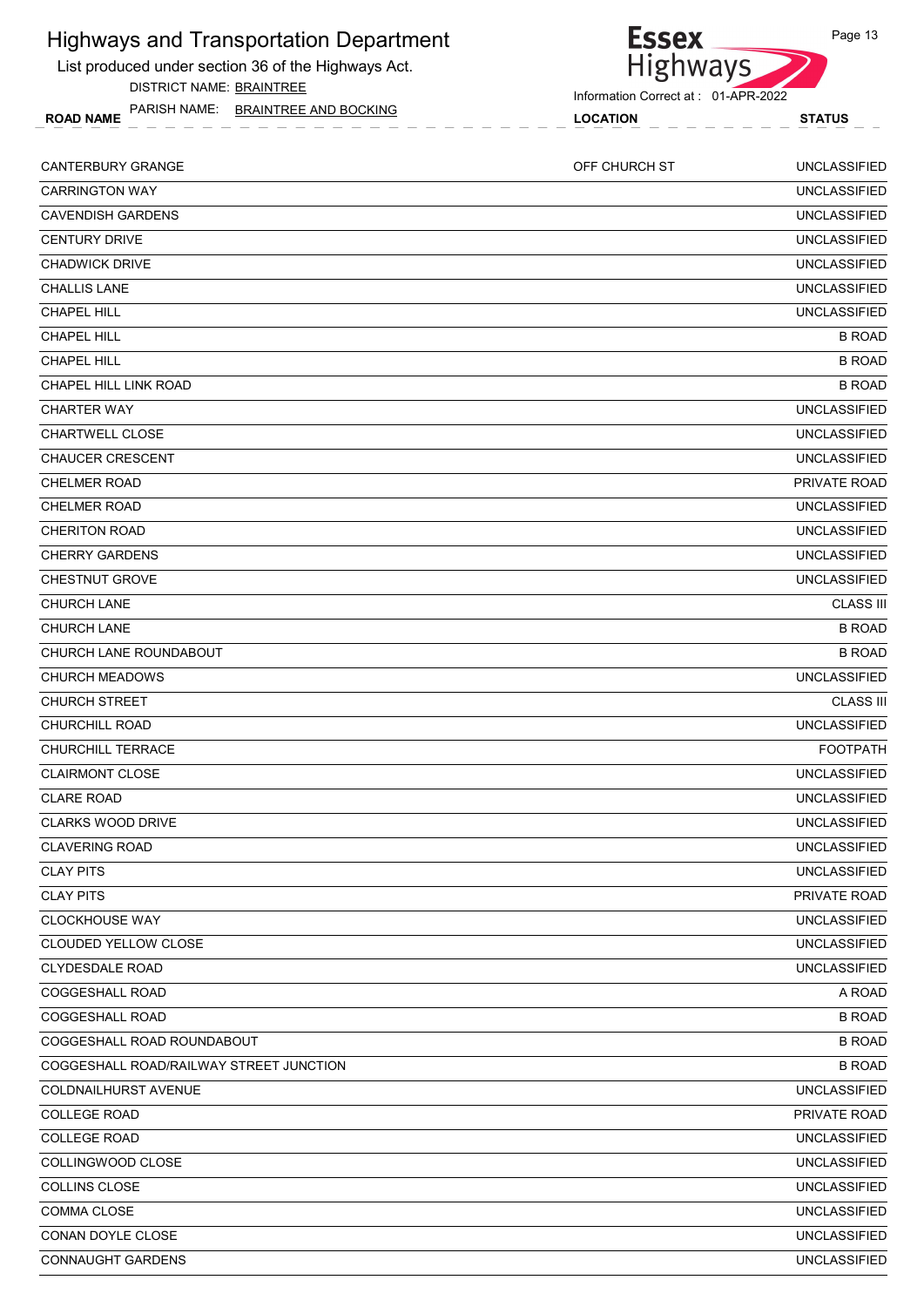List produced under section 36 of the Highways Act. DISTRICT NAME: BRAINTREE

ROAD NAME LOCATION STATUS PARISH NAME: BRAINTREE AND BOCKING

Highways Information Correct at : 01-APR-2022

**Essex** 

| <b>CONSTABLE HOUSE</b>    | <b>UNCLASSIFIED</b> |
|---------------------------|---------------------|
| <b>CONVENT HILL</b>       | <b>B ROAD</b>       |
| <b>CONVENT LANE</b>       | <b>UNCLASSIFIED</b> |
| <b>COOPER DRIVE</b>       | PRIVATE ROAD        |
| <b>COPPER COURT</b>       | <b>PRIVATE ROAD</b> |
| <b>CORNWALL GARDENS</b>   | <b>UNCLASSIFIED</b> |
| <b>CORONATION AVENUE</b>  | <b>PRIVATE ROAD</b> |
| <b>CORONATION AVENUE</b>  | <b>UNCLASSIFIED</b> |
| <b>COURTAULD ROAD</b>     | <b>CLASS III</b>    |
| <b>COURTAULD ROAD</b>     | <b>PRIVATE ROAD</b> |
| <b>COWPAR MEWS</b>        | <b>PRIVATE ROAD</b> |
| <b>CRABS CROFT</b>        | <b>UNCLASSIFIED</b> |
| <b>CRESS CROFT</b>        | <b>UNCLASSIFIED</b> |
| <b>CRESSING ROAD</b>      | <b>UNCLASSIFIED</b> |
| <b>CRESSING ROAD</b>      | <b>CLASS III</b>    |
| <b>CRITALL COURT</b>      | PRIVATE ROAD        |
| <b>CRITTALL DRIVE</b>     | <b>PRIVATE ROAD</b> |
| <b>CROFT CLOSE</b>        | <b>UNCLASSIFIED</b> |
| <b>CROFTERS WALK</b>      | <b>UNCLASSIFIED</b> |
| <b>CROUCH COURT</b>       | <b>FOOTPATH</b>     |
| <b>CROWN MEADOW</b>       | <b>UNCLASSIFIED</b> |
| <b>CRUSADER WAY</b>       | <b>UNCLASSIFIED</b> |
| <b>CUMBERLAND CLOSE</b>   | <b>UNCLASSIFIED</b> |
| <b>CUNNINGTON ROAD</b>    | <b>UNCLASSIFIED</b> |
| <b>CURRANTS FARM ROAD</b> | <b>UNCLASSIFIED</b> |
| DALLWOOD WAY              | <b>UNCLASSIFIED</b> |
| <b>DAPIFER DRIVE</b>      | <b>UNCLASSIFIED</b> |
| DARWIN CLOSE              | <b>UNCLASSIFIED</b> |
| DEAL CLOSE                | <b>UNCLASSIFIED</b> |
| <b>DEAN ROGERS PLACE</b>  | <b>UNCLASSIFIED</b> |
| <b>DEANERY GARDENS</b>    | <b>UNCLASSIFIED</b> |
| <b>DEANERY HILL</b>       | <b>B ROAD</b>       |
| <b>DEANERY HILL</b>       | <b>UNCLASSIFIED</b> |
| DEBEN COURT               | <b>UNCLASSIFIED</b> |
| DEERLEAP WAY              | <b>UNCLASSIFIED</b> |
| <b>DE-MARCI COURT</b>     | UNCLASSIFIED        |
| <b>DEVONSHIRE GARDENS</b> | <b>UNCLASSIFIED</b> |
| <b>DICKENS CLOSE</b>      | <b>UNCLASSIFIED</b> |
| DOREWARDS AVENUE          | <b>UNCLASSIFIED</b> |
| DOUBLEDAY GARDENS         | <b>UNCLASSIFIED</b> |
| DOVER CLOSE               | UNCLASSIFIED        |
| DRAKE GARDENS             | <b>UNCLASSIFIED</b> |
| DRIBERG WAY               | PRIVATE ROAD        |
| DRURY LANE                | <b>UNCLASSIFIED</b> |
| DUGGERS LANE              | <b>UNCLASSIFIED</b> |
| <b>DUKES ROAD</b>         | <b>UNCLASSIFIED</b> |
|                           |                     |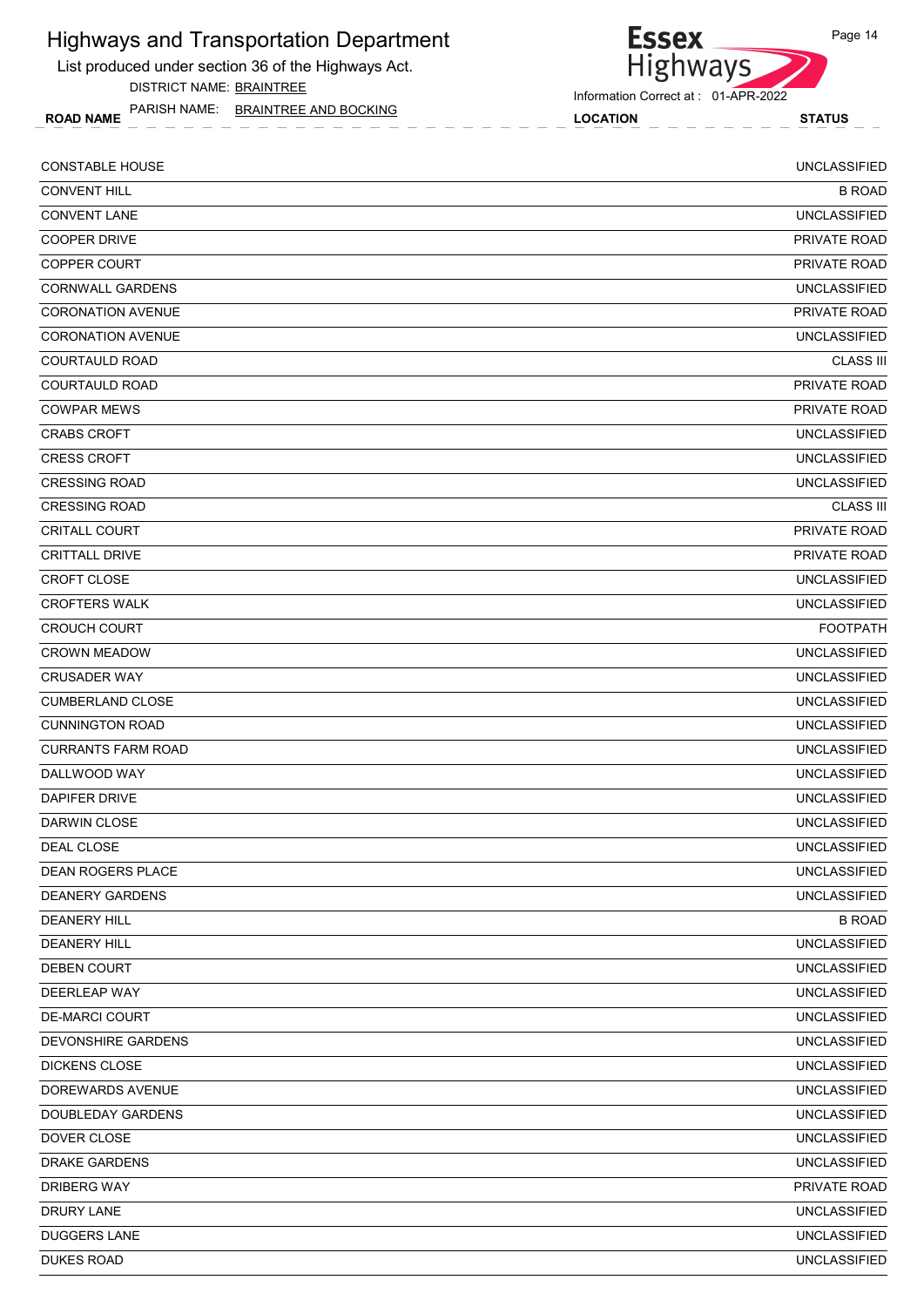List produced under section 36 of the Highways Act. DISTRICT NAME: BRAINTREE





**Essex** 

| <b>DUNOON CLOSE</b>                            |                  | <b>UNCLASSIFIED</b> |
|------------------------------------------------|------------------|---------------------|
| <b>DUNSTABLE DRIVE</b>                         |                  | <b>UNCLASSIFIED</b> |
| <b>DYERS MEAD</b>                              | OFF BOVINGTON RD | <b>UNCLASSIFIED</b> |
| <b>EAGLE LANE</b>                              |                  | PRIVATE ROAD        |
| <b>EAST STREET</b>                             |                  | <b>UNCLASSIFIED</b> |
| EASTBOUND SLIP FROM LONDON ROAD TO A120        | HILL HOUSE FARM  | A ROAD              |
| <b>EDINBURGH GARDENS</b>                       |                  | <b>UNCLASSIFIED</b> |
| <b>EDISON CLOSE</b>                            |                  | <b>UNCLASSIFIED</b> |
| ELIZABETH LOCKHART WAY                         |                  | <b>UNCLASSIFIED</b> |
| <b>ELLIOT DRIVE</b>                            |                  | <b>UNCLASSIFIED</b> |
| <b>ELM BUNGALOWS</b>                           |                  | <b>UNCLASSIFIED</b> |
| <b>ENTERPRISE COURT</b>                        |                  | PRIVATE ROAD        |
| <b>ESSEX ROAD</b>                              |                  | <b>UNCLASSIFIED</b> |
| <b>EXETER CLOSE</b>                            |                  | <b>UNCLASSIFIED</b> |
| <b>FAIRFIELD ROAD</b>                          |                  | <b>UNCLASSIFIED</b> |
| <b>FALKLAND COURT</b>                          |                  | <b>UNCLASSIFIED</b> |
| <b>FARADAY CLOSE</b>                           |                  | <b>UNCLASSIFIED</b> |
| <b>FARTHING CLOSE</b>                          |                  | <b>UNCLASSIFIED</b> |
| <b>FEATHER CLOSE</b>                           |                  | <b>UNCLASSIFIED</b> |
| <b>FENNES ROAD</b>                             |                  | <b>UNCLASSIFIED</b> |
| <b>FERNIE ROAD</b>                             |                  | <b>UNCLASSIFIED</b> |
| <b>FINCH DRIVE</b>                             |                  | PRIVATE ROAD        |
| <b>FISHER WAY</b>                              |                  | <b>UNCLASSIFIED</b> |
| <b>FLEMING CLOSE</b>                           |                  | <b>UNCLASSIFIED</b> |
| <b>FORE FIELD</b>                              |                  | <b>UNCLASSIFIED</b> |
| <b>FORSYTH DRIVE</b>                           |                  | <b>UNCLASSIFIED</b> |
| <b>FRANCIS ROAD</b>                            |                  | <b>UNCLASSIFIED</b> |
| <b>FRATING COURT</b>                           |                  | PRIVATE ROAD        |
| <b>FRIARS LANE</b>                             |                  | <b>UNCLASSIFIED</b> |
| <b>FROBISHER WAY</b>                           |                  | <b>UNCLASSIFIED</b> |
| <b>GALSWORTHY CLOSE</b>                        |                  | <b>UNCLASSIFIED</b> |
| <b>GARDEN VILLAGE WAY</b>                      |                  | A ROAD              |
| GARDEN VILLAGE WAY ROUNDABOUT AT BUSINESS PARK |                  | A ROAD              |
| GARDEN VILLAGE WAY ROUNDABOUT SPRINGWOOD LINK  |                  | A ROAD              |
| <b>GATEKEEPER CLOSE</b>                        |                  | <b>UNCLASSIFIED</b> |
| <b>GAUDEN ROAD</b>                             |                  | <b>UNCLASSIFIED</b> |
| <b>GEORGE ROAD</b>                             |                  | <b>UNCLASSIFIED</b> |
| GIFFINS CLOSE                                  |                  | <b>UNCLASSIFIED</b> |
| <b>GILBERT WAY</b>                             |                  | <b>UNCLASSIFIED</b> |
| <b>GILCHRIST WAY</b>                           |                  | <b>UNCLASSIFIED</b> |
| <b>GLEBE AVENUE</b>                            |                  | <b>UNCLASSIFIED</b> |
| <b>GLOUCESTER GARDENS</b>                      |                  | <b>UNCLASSIFIED</b> |
| <b>GODLINGS WAY</b>                            |                  | <b>UNCLASSIFIED</b> |
| <b>GOLDHANGER COURT</b>                        |                  | PRIVATE ROAD        |
| <b>GOLDINGHAM DRIVE</b>                        |                  | <b>UNCLASSIFIED</b> |
| <b>GOSFIELD ROAD</b>                           |                  | A ROAD              |
|                                                |                  |                     |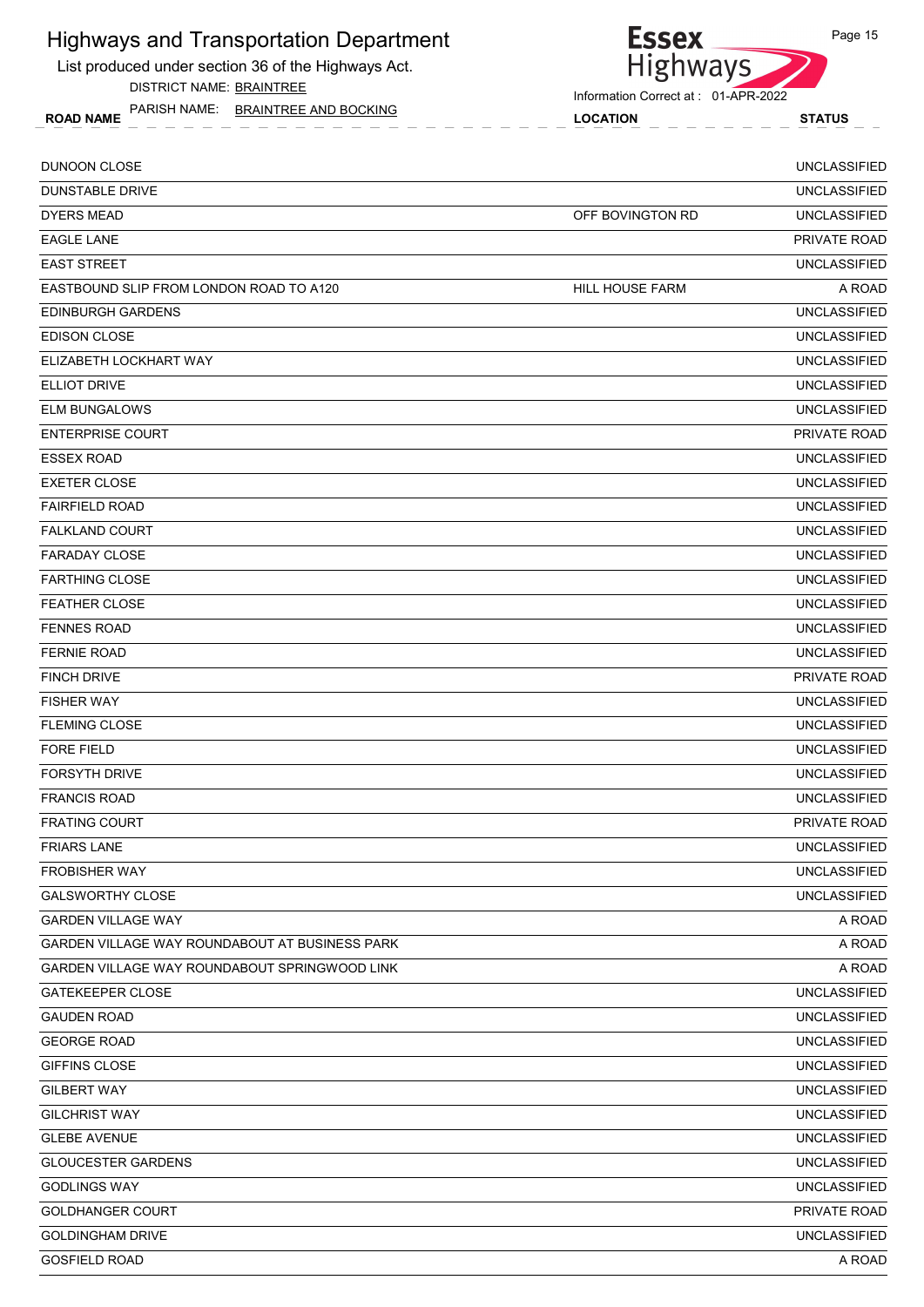List produced under section 36 of the Highways Act. DISTRICT NAME: BRAINTREE

ROAD NAME LOCATION STATUS PARISH NAME: BRAINTREE AND BOCKING

Information Correct at : 01-APR-2022

**Essex** 

| <b>GRAYLING CLOSE</b>   |                    | <b>UNCLASSIFIED</b> |
|-------------------------|--------------------|---------------------|
| <b>GREAT SQUARE</b>     |                    | <b>UNCLASSIFIED</b> |
| <b>GREENE VIEW</b>      |                    | <b>UNCLASSIFIED</b> |
| <b>GREENWAY GARDENS</b> |                    | <b>UNCLASSIFIED</b> |
| <b>GRENVILLE ROAD</b>   |                    | <b>UNCLASSIFIED</b> |
| <b>GRESLEY DRIVE</b>    |                    | <b>UNCLASSIFIED</b> |
| <b>GROOMSIDE</b>        |                    | PRIVATE ROAD        |
| <b>GROVE FIELD</b>      | <b>HIGH GARRET</b> | <b>UNCLASSIFIED</b> |
| <b>GROVE ORCHARD</b>    | <b>HIGH GARRET</b> | <b>UNCLASSIFIED</b> |
| <b>GUERNSEY WAY</b>     |                    | <b>UNCLASSIFIED</b> |
| <b>GUINEA CLOSE</b>     |                    | <b>UNCLASSIFIED</b> |
| <b>GULLS CROFT</b>      |                    | <b>UNCLASSIFIED</b> |
| <b>HADLEY CLOSE</b>     |                    | <b>UNCLASSIFIED</b> |
| <b>HALSTEAD ROAD</b>    |                    | A ROAD              |
| <b>HARDY CLOSE</b>      |                    | <b>UNCLASSIFIED</b> |
| <b>HARKILEES WAY</b>    |                    | <b>UNCLASSIFIED</b> |
| <b>HAROLD ROAD</b>      |                    | <b>UNCLASSIFIED</b> |
| <b>HARRISON DRIVE</b>   |                    | PRIVATE ROAD        |
| <b>HARWELL CLOSE</b>    |                    | <b>UNCLASSIFIED</b> |
| <b>HASKELL MEWS</b>     |                    | <b>UNCLASSIFIED</b> |
| <b>HAWKINS WAY</b>      |                    | <b>UNCLASSIFIED</b> |
| HAY LANE NORTH          |                    | <b>UNCLASSIFIED</b> |
| <b>HAY LANE SOUTH</b>   |                    | <b>UNCLASSIFIED</b> |
| <b>HAYTOR CLOSE</b>     |                    | <b>UNCLASSIFIED</b> |
| <b>HAZEL GROVE</b>      |                    | <b>UNCLASSIFIED</b> |
| <b>HEREFORD DRIVE</b>   |                    | <b>UNCLASSIFIED</b> |
| <b>HIGH GARRETT</b>     |                    | A ROAD              |
| <b>HIGH STREET</b>      |                    | <b>CLASS III</b>    |
| <b>HIGH STREET</b>      |                    | <b>B ROAD</b>       |
| <b>HIGHFIELD CLOSE</b>  |                    | <b>UNCLASSIFIED</b> |
| HIGHFIELD STILE ROAD    |                    | <b>UNCLASSIFIED</b> |
| <b>HILLS CLOSE</b>      |                    | PRIVATE ROAD        |
| <b>HILLSIDE GARDENS</b> |                    | <b>UNCLASSIFIED</b> |
| HILLSIDE TERRACE        |                    | PRIVATE ROAD        |
| <b>HITCHAM MEWS</b>     |                    | <b>UNCLASSIFIED</b> |
| <b>HOLDEN CLOSE</b>     |                    | <b>UNCLASSIFIED</b> |
| <b>HOLLYBROOK</b>       |                    | <b>UNCLASSIFIED</b> |
| <b>HOOD GARDENS</b>     |                    | <b>UNCLASSIFIED</b> |
| <b>HOPPIT MEAD</b>      |                    | <b>UNCLASSIFIED</b> |
| HOWARD CLOSE            |                    | <b>UNCLASSIFIED</b> |
| HUNNABLE ROAD           |                    | <b>UNCLASSIFIED</b> |
| HUNTERS DRIVE           |                    | <b>UNCLASSIFIED</b> |
| HYTHE CLOSE             |                    | <b>UNCLASSIFIED</b> |
| <b>INGRAM MEWS</b>      |                    | <b>UNCLASSIFIED</b> |
| JACQUARD WAY            |                    | PRIVATE ROAD        |
| JAY CLOSE               |                    | <b>UNCLASSIFIED</b> |
|                         |                    |                     |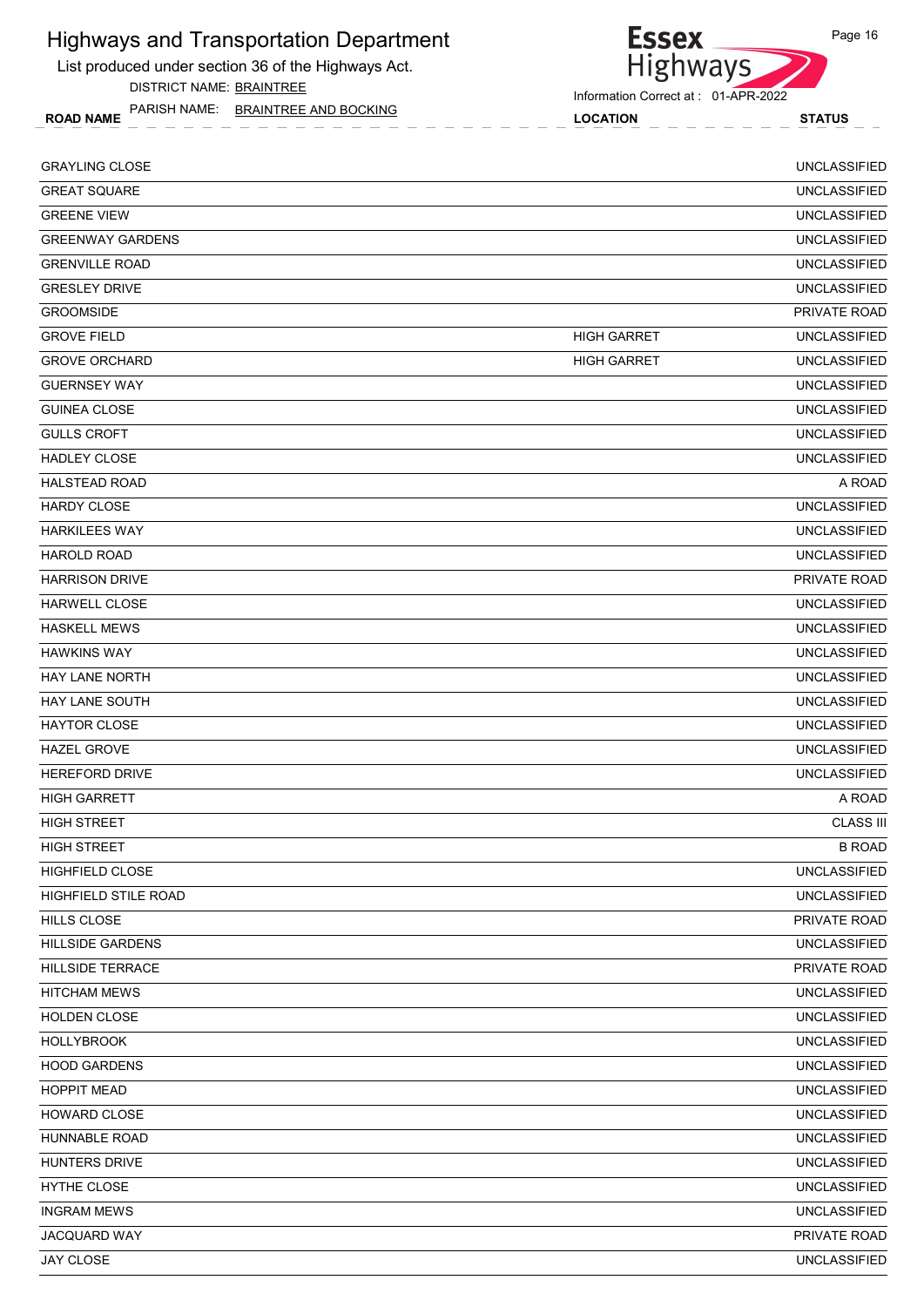List produced under section 36 of the Highways Act. DISTRICT NAME: BRAINTREE



ROAD NAME LOCATION STATUS PARISH NAME: BRAINTREE AND BOCKING

| <b>JELLICOE WAY</b>          |                   | <b>UNCLASSIFIED</b> |
|------------------------------|-------------------|---------------------|
| <b>JENNER CLOSE</b>          |                   | <b>UNCLASSIFIED</b> |
| <b>JERSEY WAY</b>            |                   | <b>UNCLASSIFIED</b> |
| <b>JOHN ENGLISH AVENUE</b>   |                   | <b>UNCLASSIFIED</b> |
| JOHN RAY STREET              |                   | <b>UNCLASSIFIED</b> |
| <b>JOHNSON CLOSE</b>         |                   | <b>UNCLASSIFIED</b> |
| <b>JULIEN COURT ROAD</b>     |                   | PRIVATE ROAD        |
| <b>JULIEN COURT ROAD</b>     |                   | <b>UNCLASSIFIED</b> |
| <b>KEATS AVENUE</b>          |                   | <b>UNCLASSIFIED</b> |
| <b>KEEBLE WAY</b>            |                   | <b>UNCLASSIFIED</b> |
| <b>KENT GARDENS</b>          |                   | <b>UNCLASSIFIED</b> |
| <b>KENWORTHY ROAD</b>        |                   | <b>UNCLASSIFIED</b> |
| <b>KEYES WAY</b>             |                   | <b>UNCLASSIFIED</b> |
| KING WILLIAM ROUNDABOUT      | AT BR'TREE BYPASS | <b>B ROAD</b>       |
| KINGFISHER GATE              |                   | <b>UNCLASSIFIED</b> |
| <b>KING'S ROAD</b>           |                   | <b>UNCLASSIFIED</b> |
| KINGSBRIDGE CLOSE            |                   | <b>UNCLASSIFIED</b> |
| <b>KIPLING WAY</b>           |                   | <b>UNCLASSIFIED</b> |
| KITCHEN FIELD                |                   | <b>UNCLASSIFIED</b> |
| <b>KNIGHTS ROAD</b>          |                   | <b>UNCLASSIFIED</b> |
| <b>LAKES INDUSTRIAL PARK</b> |                   | PRIVATE ROAD        |
| <b>LAKES ROAD</b>            |                   | <b>B ROAD</b>       |
| <b>LAMBERTS ORCHARD</b>      |                   | <b>UNCLASSIFIED</b> |
| <b>LAMMAS DRIVE</b>          |                   | <b>UNCLASSIFIED</b> |
| <b>LANCASTER WAY</b>         |                   | <b>UNCLASSIFIED</b> |
| <b>LEA CLOSE</b>             |                   | <b>UNCLASSIFIED</b> |
| <b>LEATHER LANE</b>          |                   | PRIVATE ROAD        |
| <b>LEONARD MEWS</b>          |                   | PRIVATE ROAD        |
| LEYWOOD CLOSE                |                   | PRIVATE ROAD        |
| LEYWOOD CLOSE                |                   | <b>UNCLASSIFIED</b> |
| LIE FIELD CLOSE              |                   | <b>UNCLASSIFIED</b> |
| LINFOLD CLOSE                |                   | <b>UNCLASSIFIED</b> |
| LINK UNDER BRAINTREE BYPASS  |                   | <b>B ROAD</b>       |
| <b>LISTER ROAD</b>           |                   | <b>UNCLASSIFIED</b> |
| LITTLE PASTURE CLOSE         |                   | UNCLASSIFIED        |
| LODGE ROAD                   |                   | <b>UNCLASSIFIED</b> |
| LONDON ROAD                  |                   | <b>CLASS III</b>    |
| <b>LONDON ROAD</b>           |                   | <b>UNCLASSIFIED</b> |
| <b>LONGACRES</b>             |                   | <b>UNCLASSIFIED</b> |
| LONGLEAF DRIVE               |                   | <b>UNCLASSIFIED</b> |
| <b>LOWER KING</b>            |                   | <b>UNCLASSIFIED</b> |
| LYONS HALL ROAD              |                   | <b>CLASS III</b>    |
| <b>MALTINGS VIEW</b>         |                   | <b>UNCLASSIFIED</b> |
| MALYON CLOSE                 |                   | <b>UNCLASSIFIED</b> |
| <b>MANOR LANE</b>            |                   | PRIVATE ROAD        |
| <b>MANOR STREET</b>          |                   | <b>UNCLASSIFIED</b> |
|                              |                   |                     |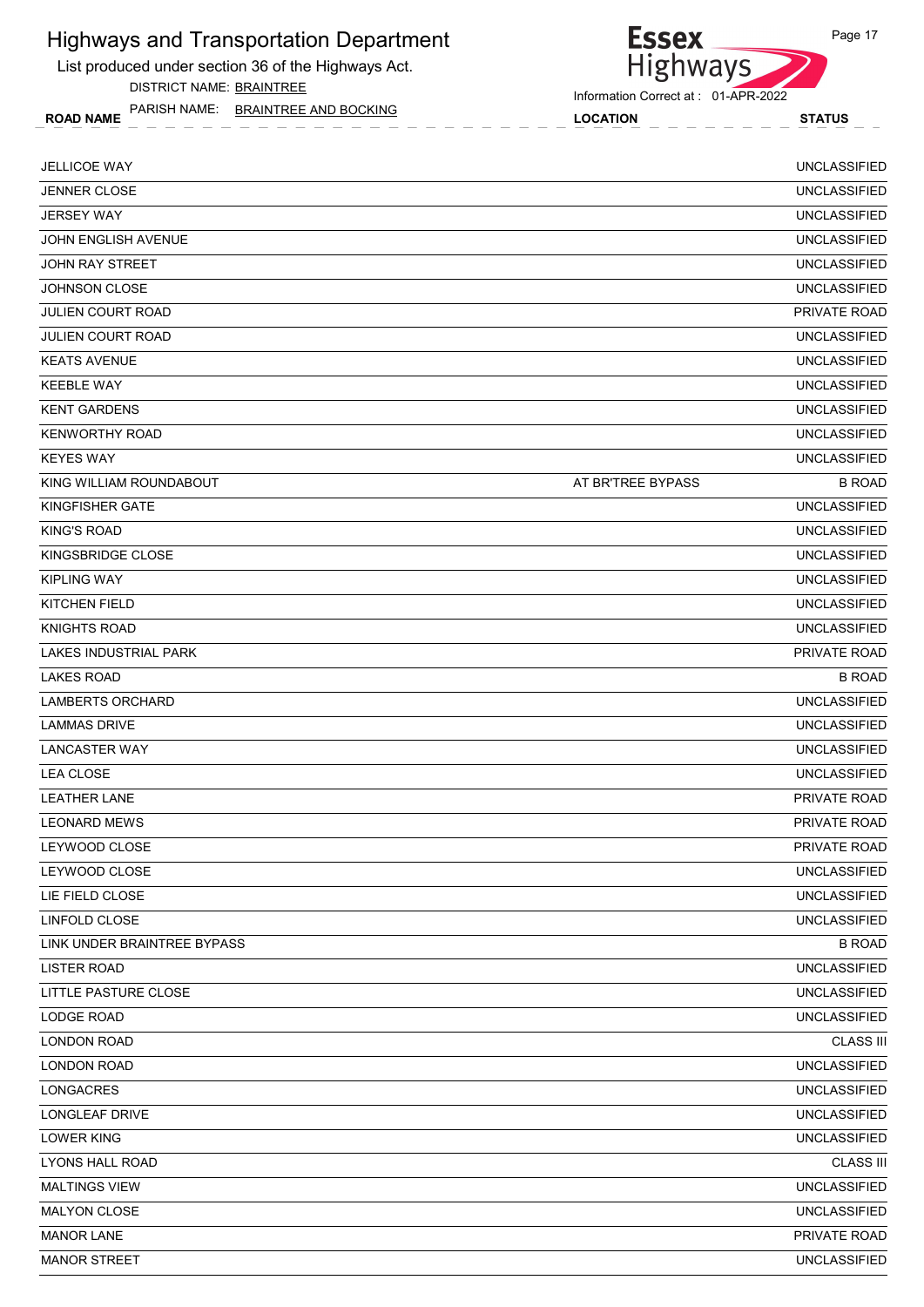List produced under section 36 of the Highways Act. DISTRICT NAME: BRAINTREE

ROAD NAME LOCATION STATUS PARISH NAME: BRAINTREE AND BOCKING



| <b>MANOR STREET</b>     |                      | <b>B ROAD</b>       |
|-------------------------|----------------------|---------------------|
| MAPLE AVENUE            |                      | <b>UNCLASSIFIED</b> |
| <b>MARKET PLACE</b>     |                      | <b>UNCLASSIFIED</b> |
| <b>MARKET STREET</b>    |                      | <b>FOOTPATH</b>     |
| <b>MARKS GARDENS</b>    |                      | <b>UNCLASSIFIED</b> |
| <b>MARKS ROUNDABOUT</b> | <b>JUNCTION A131</b> | A ROAD              |
| <b>MARLBOROUGH ROAD</b> |                      | <b>UNCLASSIFIED</b> |
| <b>MARLOWE CLOSE</b>    |                      | <b>UNCLASSIFIED</b> |
| <b>MARRAM CLOSE</b>     |                      | <b>UNCLASSIFIED</b> |
| <b>MARSHALLS ROAD</b>   |                      | <b>UNCLASSIFIED</b> |
| <b>MARTENS MEADOW</b>   |                      | <b>UNCLASSIFIED</b> |
| <b>MASEFIELD ROAD</b>   |                      | <b>UNCLASSIFIED</b> |
| <b>MAYLANDS DRIVE</b>   |                      | <b>UNCLASSIFIED</b> |
| <b>MAYSENT AVENUE</b>   |                      | <b>UNCLASSIFIED</b> |
| <b>MEADOWSIDE</b>       |                      | <b>UNCLASSIFIED</b> |
| <b>MEGS WAY</b>         |                      | PRIVATE ROAD        |
| <b>MEGS WAY</b>         |                      | <b>UNCLASSIFIED</b> |
| <b>MERSEA FLEET WAY</b> |                      | <b>UNCLASSIFIED</b> |
| <b>MIDDLE KING</b>      |                      | <b>UNCLASSIFIED</b> |
| <b>MILL COURT</b>       |                      | <b>PRIVATE ROAD</b> |
| <b>MILL HILL</b>        |                      | <b>UNCLASSIFIED</b> |
| MILL PARK DRIVE         |                      | <b>UNCLASSIFIED</b> |
| MILLENNIUM WAY          |                      | <b>B ROAD</b>       |
| <b>MILLERS CLOSE</b>    |                      | <b>UNCLASSIFIED</b> |
| <b>MILTON AVENUE</b>    |                      | <b>UNCLASSIFIED</b> |
| <b>MOORS CROFT</b>      |                      | <b>UNCLASSIFIED</b> |
| <b>MOUNT ROAD</b>       |                      | <b>UNCLASSIFIED</b> |
| <b>MOUNTBATTEN ROAD</b> |                      | <b>UNCLASSIFIED</b> |
| <b>MULLINS ROAD</b>     |                      | <b>UNCLASSIFIED</b> |
| <b>MUNDON ROAD</b>      |                      | PRIVATE ROAD        |
| MURRAY CLOSE            |                      | <b>UNCLASSIFIED</b> |
| <b>NAYLING ROAD</b>     |                      | <b>UNCLASSIFIED</b> |
| <b>NELSON GARDENS</b>   |                      | <b>UNCLASSIFIED</b> |
| <b>NEW CLOSE</b>        |                      | <b>UNCLASSIFIED</b> |
| <b>NEW STREET</b>       |                      | <b>UNCLASSIFIED</b> |
| <b>NEW STREET</b>       |                      | <b>FOOTPATH</b>     |
| NEWNHAM CLOSE           |                      | <b>UNCLASSIFIED</b> |
| NEWTON CLOSE            |                      | <b>UNCLASSIFIED</b> |
| NICHOLS GROVE           |                      | <b>UNCLASSIFIED</b> |
| <b>NINEACRES</b>        |                      | <b>UNCLASSIFIED</b> |
| NORFOLK GARDENS         |                      | <b>UNCLASSIFIED</b> |
| NORMANDY WAY            |                      | <b>UNCLASSIFIED</b> |
| NORRIS CLOSE            |                      | <b>UNCLASSIFIED</b> |
| NORTH ROUNDABOUT        |                      | <b>UNCLASSIFIED</b> |
| NORTH ROUNDABOUT        |                      | <b>B ROAD</b>       |
| NORTHAMPTON CLOSE       |                      | <b>UNCLASSIFIED</b> |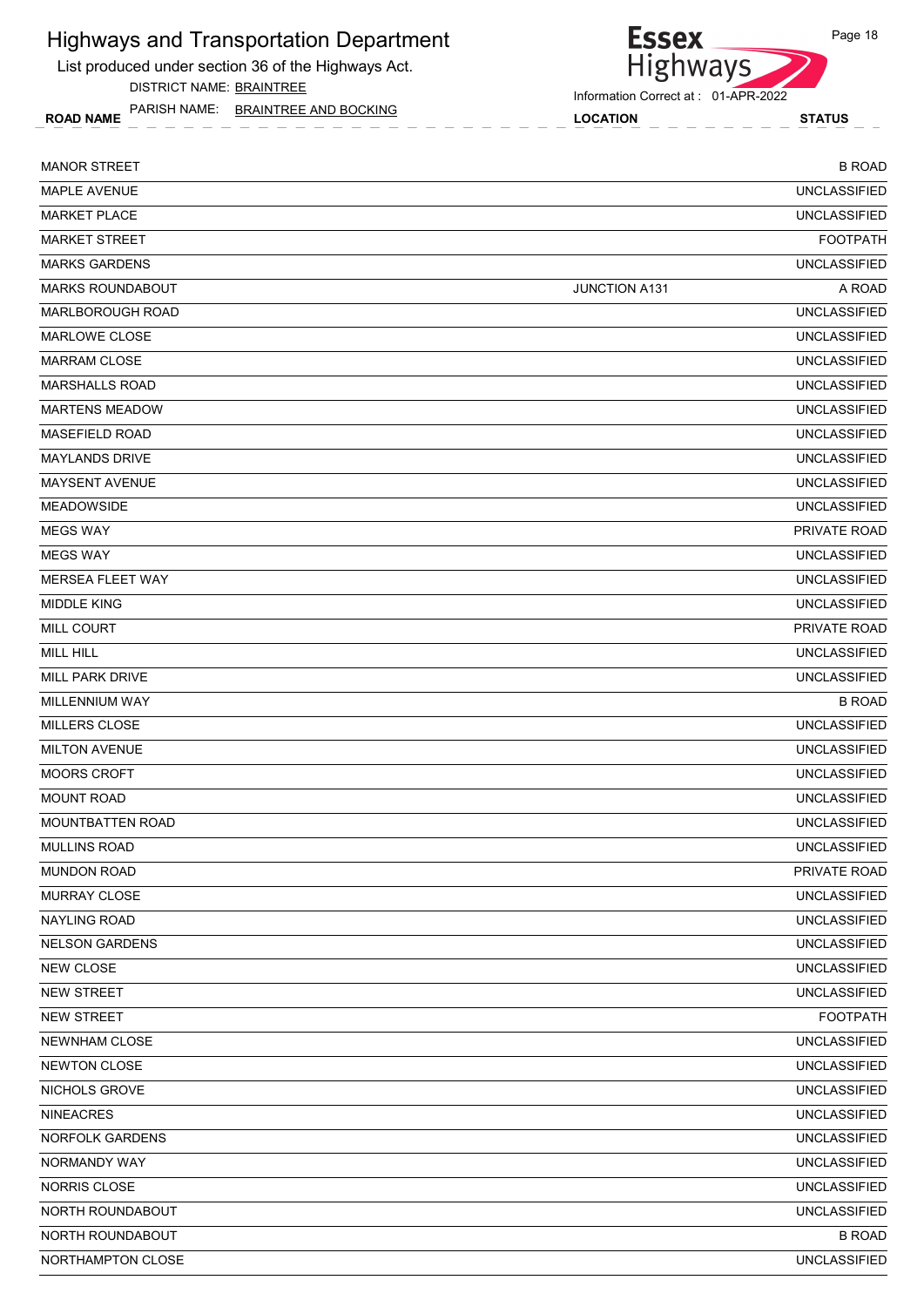| <b>Highways and Transportation Department</b><br>List produced under section 36 of the Highways Act. | <b>Essex</b><br><b>Highways</b>     | Page 19               |
|------------------------------------------------------------------------------------------------------|-------------------------------------|-----------------------|
| DISTRICT NAME: BRAINTREE                                                                             | Information Correct at: 01-APR-2022 |                       |
| PARISH NAME: BRAINTREE AND BOCKING<br><b>ROAD NAME</b>                                               | <b>LOCATION</b>                     | <b>STATUS</b>         |
| NORTHUMBERLAND CLOSE                                                                                 |                                     | <b>UNCLASSIFIED</b>   |
| <b>NOTLEY CROSS</b>                                                                                  |                                     | <b>B ROAD</b>         |
| NOTLEY ROAD                                                                                          |                                     | <b>CLASS III</b>      |
| NOTTAGE CRESCENT                                                                                     |                                     | <b>UNCLASSIFIED</b>   |
| NOWELL CLOSE                                                                                         |                                     | <b>UNCLASSIFIED</b>   |
| <b>NURSERY DRIVE</b>                                                                                 |                                     | <b>UNCLASSIFIED</b>   |
| OAK BUNGALOWS                                                                                        |                                     | <b>UNCLASSIFIED</b>   |
| OAK TREE GARDENS                                                                                     |                                     | <b>UNCLASSIFIED</b>   |
| OAKLANDS CLOSE                                                                                       |                                     | <b>UNCLASSIFIED</b>   |
| <b>OAKLEY ROAD</b>                                                                                   |                                     | <b>UNCLASSIFIED</b>   |
| OLD NOTLEY ROAD                                                                                      |                                     | <b>UNCLASSIFIED</b>   |
| ORCHARD DRIVE                                                                                        |                                     | <b>UNCLASSIFIED</b>   |
| <b>ORION WAY</b>                                                                                     |                                     | <b>UNCLASSIFIED</b>   |
| PANFIELD LANE                                                                                        |                                     | <b>UNCLASSIFIED</b>   |
| PANFIELD LANE                                                                                        |                                     | <b>CLASS III</b>      |
| PANNERS ROUNDABOUT                                                                                   | JUNCTION B1256                      | A ROAD                |
| <b>PANTON MEWS</b>                                                                                   |                                     | <b>UNCLASSIFIED</b>   |
| <b>PARK DRIVE</b>                                                                                    |                                     | <b>UNCLASSIFIED</b>   |
| PARK DRIVE INDUSTRIAL ESTATE                                                                         |                                     | <b>UNCLASSIFIED</b>   |
| <b>PARKLANDS</b>                                                                                     |                                     | <b>UNCLASSIFIED</b>   |
| PARR CLOSE                                                                                           |                                     | <b>UNCLASSIFIED</b>   |
| PEACOCK CLOSE                                                                                        |                                     | <b>UNCLASSIFIED</b>   |
| PEARL DRIVE                                                                                          |                                     | <b>UNCLASSIFIED</b>   |
| PEARTREE CLOSE                                                                                       |                                     | <b>UNCLASSIFIED</b>   |
| PEEL CRESCENT                                                                                        |                                     | <b>UNCLASSIFIED</b>   |
| PEGASUS WAY                                                                                          |                                     | <b>UNCLASSIFIED</b>   |
| <b>PENN MEWS</b>                                                                                     |                                     | PRIVATE ROAD          |
| PENTICTON ROAD                                                                                       |                                     | <b>PRIVATE STREET</b> |
| <b>PERRYFIELDS</b>                                                                                   |                                     | PRIVATE ROAD          |
| <b>PERRYFIELDS</b>                                                                                   |                                     | <b>UNCLASSIFIED</b>   |
| PETER TAYLOR AVENUE                                                                                  |                                     | PRIVATE ROAD          |
| PHILLIPS CHASE                                                                                       |                                     | <b>UNCLASSIFIED</b>   |
| PIERREFITTE WAY                                                                                      |                                     | <b>B ROAD</b>         |
| PILGRIM CLOSE                                                                                        |                                     | <b>UNCLASSIFIED</b>   |
| <b>PLAINS FIELD</b>                                                                                  |                                     | PRIVATE ROAD          |
| <b>PLAINS FIELD</b>                                                                                  |                                     | <b>UNCLASSIFIED</b>   |
| PLAITERS WAY                                                                                         |                                     | <b>UNCLASSIFIED</b>   |
| PODS BROOK ROAD                                                                                      |                                     | <b>B ROAD</b>         |
| PORTERS FIELD                                                                                        |                                     | <b>UNCLASSIFIED</b>   |
| PORTLAND CLOSE                                                                                       |                                     | <b>UNCLASSIFIED</b>   |
| <b>PROGRESS COURT</b>                                                                                |                                     | <b>UNCLASSIFIED</b>   |
| PUNDERS FIELD                                                                                        |                                     | PRIVATE ROAD          |
| PUTTER COURT                                                                                         |                                     | <b>UNCLASSIFIED</b>   |
| PYGOT PLACE                                                                                          |                                     | <b>UNCLASSIFIED</b>   |

QUEENBOROUGH LANE CLASS III QUEENBOROUGH LANE **EXECUTE A SECOND TEST OF A SECOND PRIVATE ROAD** PRIVATE ROAD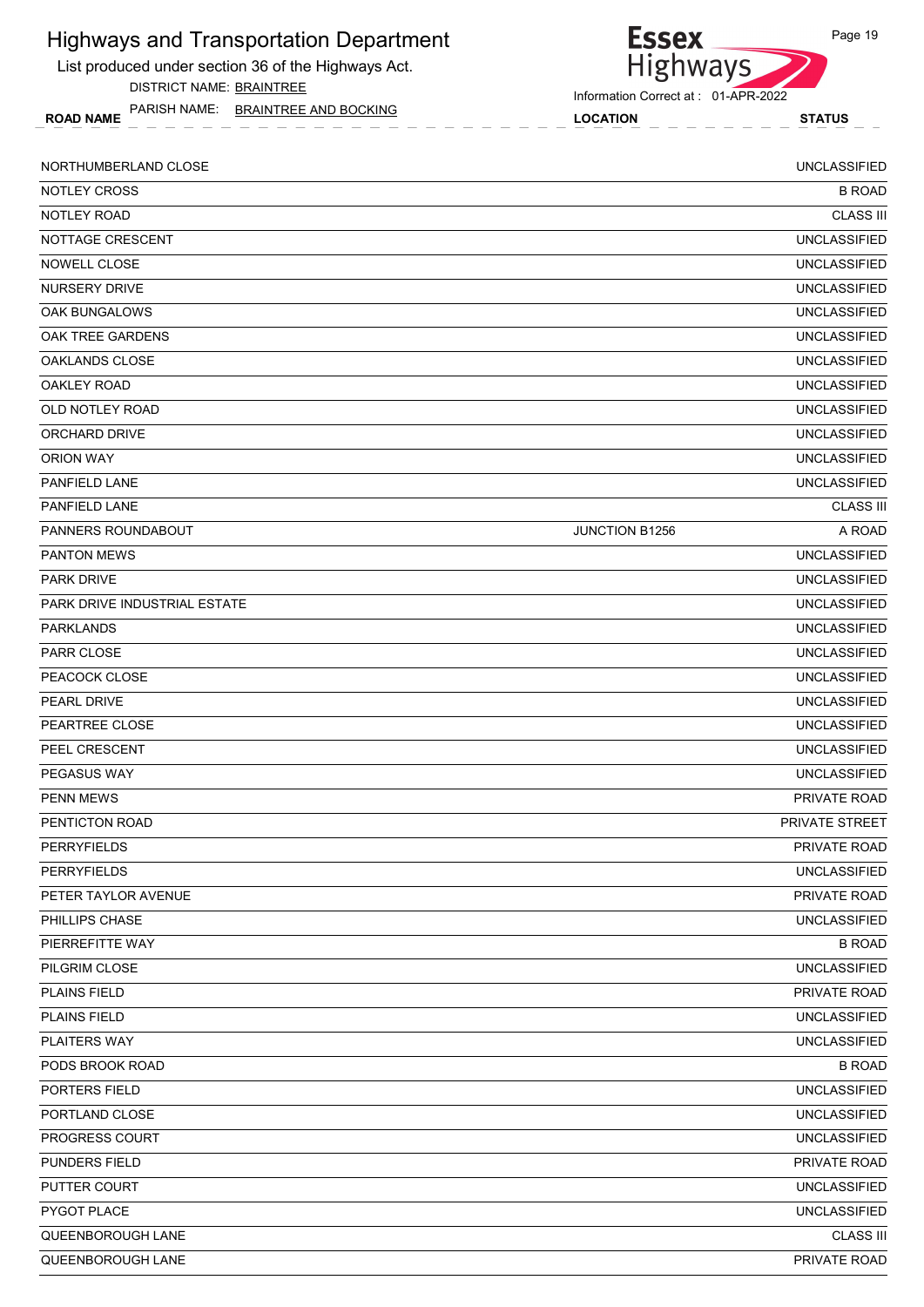List produced under section 36 of the Highways Act. DISTRICT NAME: BRAINTREE

ROAD NAME LOCATION STATUS PARISH NAME: BRAINTREE AND BOCKING

Highways

**Essex** 

| QUEENS ROAD             |                   | <b>UNCLASSIFIED</b> |
|-------------------------|-------------------|---------------------|
| <b>RAILWAY STREET</b>   |                   | <b>B ROAD</b>       |
| <b>RANA COURT</b>       |                   | <b>UNCLASSIFIED</b> |
| <b>RANA DRIVE</b>       |                   | PRIVATE ROAD        |
| <b>RANA DRIVE</b>       |                   | <b>UNCLASSIFIED</b> |
| <b>RAYLEIGH CLOSE</b>   |                   | <b>UNCLASSIFIED</b> |
| <b>RAYNE ROAD</b>       |                   | <b>B ROAD</b>       |
| <b>RAYNE ROAD</b>       |                   | <b>CLASS III</b>    |
| <b>REED MEADOWS</b>     |                   | <b>UNCLASSIFIED</b> |
| <b>RIFLE HILL</b>       |                   | <b>UNCLASSIFIED</b> |
| <b>RIVER MEAD</b>       |                   | <b>UNCLASSIFIED</b> |
| <b>RIVER VIEW</b>       |                   | <b>FOOTPATH</b>     |
| ROCHESTER CLOSE         |                   | <b>UNCLASSIFIED</b> |
| <b>RODNEY GARDENS</b>   |                   | <b>UNCLASSIFIED</b> |
| <b>ROMAN COURT</b>      |                   | <b>PRIVATE ROAD</b> |
| ROMNEY CLOSE            |                   | <b>UNCLASSIFIED</b> |
| <b>ROSE GARDENS</b>     |                   | PRIVATE ROAD        |
| ROSE HILL               |                   | <b>UNCLASSIFIED</b> |
| ROSEMARY AVENUE         |                   | <b>UNCLASSIFIED</b> |
| ROSEVAL ROUNDABOUT      | AT BR'TREE BYPASS | <b>B ROAD</b>       |
| <b>RUE DES JEUNES</b>   |                   | PRIVATE ROAD        |
| <b>RUSHMOOR DRIVE</b>   |                   | <b>UNCLASSIFIED</b> |
| <b>RUSSET CLOSE</b>     |                   | <b>UNCLASSIFIED</b> |
| <b>RUSTIC CLOSE</b>     |                   | <b>UNCLASSIFIED</b> |
| <b>RUTLAND GARDENS</b>  |                   | <b>UNCLASSIFIED</b> |
| <b>RYE GRASS WAY</b>    |                   | <b>UNCLASSIFIED</b> |
| SALCOMBE ROAD           |                   | <b>UNCLASSIFIED</b> |
| SALCOTT CREEK COURT     |                   | PRIVATE ROAD        |
| SAMUEL COURTAULD AVENUE |                   | <b>UNCLASSIFIED</b> |
| SANDWICH CLOSE          |                   | <b>UNCLASSIFIED</b> |
| <b>SAUNDERS AVENUE</b>  |                   | <b>UNCLASSIFIED</b> |
| <b>SAXON BANK</b>       |                   | <b>UNCLASSIFIED</b> |
| <b>SCHOOL VIEW</b>      |                   | PRIVATE ROAD        |
| <b>SCHOOL WALK</b>      |                   | <b>UNCLASSIFIED</b> |
| SCOTT CLOSE             |                   | <b>UNCLASSIFIED</b> |
| SEDGEFIELD WAY          |                   | <b>UNCLASSIFIED</b> |
| SEWAGE WORKS ROAD       |                   | PRIVATE ROAD        |
| SHAKESPEARE CLOSE       |                   | <b>UNCLASSIFIED</b> |
| SHEENE GROVE            |                   | <b>UNCLASSIFIED</b> |
| <b>SILKS WAY</b>        |                   | PRIVATE ROAD        |
| <b>SIX BELLS COURT</b>  |                   | PRIVATE ROAD        |
| SIX BELLS COURT         |                   | <b>UNCLASSIFIED</b> |
| SKIPPER COURT           |                   | <b>UNCLASSIFIED</b> |
| SKITTS HILL             |                   | <b>UNCLASSIFIED</b> |
| SLOUGH HOUSE CLOSE      |                   | PRIVATE ROAD        |
| SNOWBERRY COURT         |                   | PRIVATE ROAD        |
|                         |                   |                     |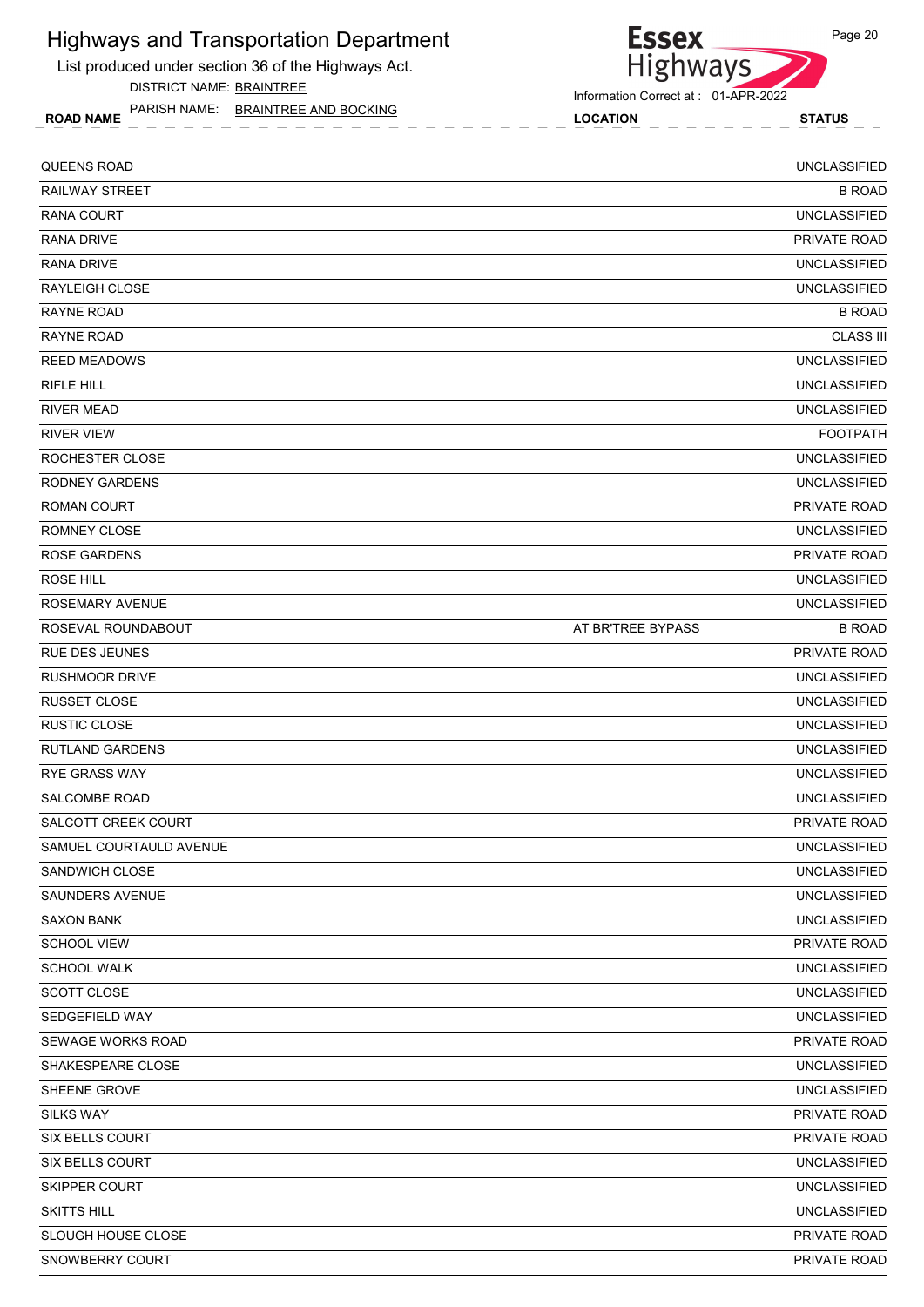List produced under section 36 of the Highways Act. DISTRICT NAME: BRAINTREE

ROAD NAME LOCATION STATUS PARISH NAME: BRAINTREE AND BOCKING

#### Information Correct at : 01-APR-2022

Highways

**Essex** 

| <b>SOUTH STREET</b>      | <b>B ROAD</b>       |
|--------------------------|---------------------|
| SOVEREIGN CLOSE          | <b>UNCLASSIFIED</b> |
| SPECKLED WOOD COURT      | <b>UNCLASSIFIED</b> |
| <b>SPENCER SQUARE</b>    | PRIVATE ROAD        |
| <b>SPRINGFIELDS</b>      | <b>UNCLASSIFIED</b> |
| <b>SPRINGMEAD</b>        | <b>UNCLASSIFIED</b> |
| SPRINGWOOD DRIVE         | <b>UNCLASSIFIED</b> |
| SPRINGWOOD ROUNDABOUT    | <b>B ROAD</b>       |
| ST JAMES ROAD            | <b>UNCLASSIFIED</b> |
| <b>ST JOHNS AVENUE</b>   | <b>UNCLASSIFIED</b> |
| ST JOHNS AVENUE          | PRIVATE ROAD        |
| <b>ST LAWRENCE COURT</b> | PRIVATE ROAD        |
| ST MARY'S ROAD           | <b>UNCLASSIFIED</b> |
| ST MICHAEL'S COURT       | <b>PRIVATE ROAD</b> |
| <b>ST MICHAELS LANE</b>  | <b>UNCLASSIFIED</b> |
| <b>ST MICHAELS ROAD</b>  | <b>B ROAD</b>       |
| ST NICHOLAS GARDENS      | PRIVATE ROAD        |
| ST PETERS CLOSE          | <b>UNCLASSIFIED</b> |
| ST PETERS IN THE FIELDS  | <b>PRIVATE ROAD</b> |
| ST PETERS ROAD           | <b>UNCLASSIFIED</b> |
| ST VINCENT CHASE         | <b>UNCLASSIFIED</b> |
| <b>STAFFORD CRESCENT</b> | <b>UNCLASSIFIED</b> |
| <b>STANES ROAD</b>       | <b>UNCLASSIFIED</b> |
| <b>STATION APPROACH</b>  | <b>UNCLASSIFIED</b> |
| <b>STATION ROAD</b>      | PRIVATE ROAD        |
| STEPHENSON ROAD          | <b>UNCLASSIFIED</b> |
| <b>STONE CLOSE</b>       | <b>UNCLASSIFIED</b> |
| <b>STOUR COURT</b>       | <b>UNCLASSIFIED</b> |
| STRAWBERRY CLOSE         | <b>UNCLASSIFIED</b> |
| STRUDWICK CLOSE          | <b>UNCLASSIFIED</b> |
| STUARTS WAY              | PRIVATE ROAD        |
| STUBBS LANE              | <b>UNCLASSIFIED</b> |
| SUN LIDO SQUARE GARDENS  | <b>UNCLASSIFIED</b> |
| SUNNYFIELDS ROAD         | <b>UNCLASSIFIED</b> |
| SUNNYSIDE                | <b>UNCLASSIFIED</b> |
| <b>SWAN SIDE</b>         | <b>UNCLASSIFIED</b> |
| SWIFT CLOSE              | <b>UNCLASSIFIED</b> |
| SWINBOURNE DRIVE         | PRIVATE ROAD        |
| SYCAMORE GROVE           | <b>UNCLASSIFIED</b> |
| <b>TABOR AVENUE</b>      | <b>UNCLASSIFIED</b> |
| <b>TAMDOWN WAY</b>       | PRIVATE ROAD        |
| <b>TANNERS MEADOW</b>    | PRIVATE ROAD        |
| <b>TANNERS MEADOW</b>    | <b>UNCLASSIFIED</b> |
| <b>TAPESTRY WALK</b>     | PRIVATE ROAD        |
| TELFORD ROAD             | <b>UNCLASSIFIED</b> |
| <b>TEMPLAR ROAD</b>      | <b>UNCLASSIFIED</b> |
|                          |                     |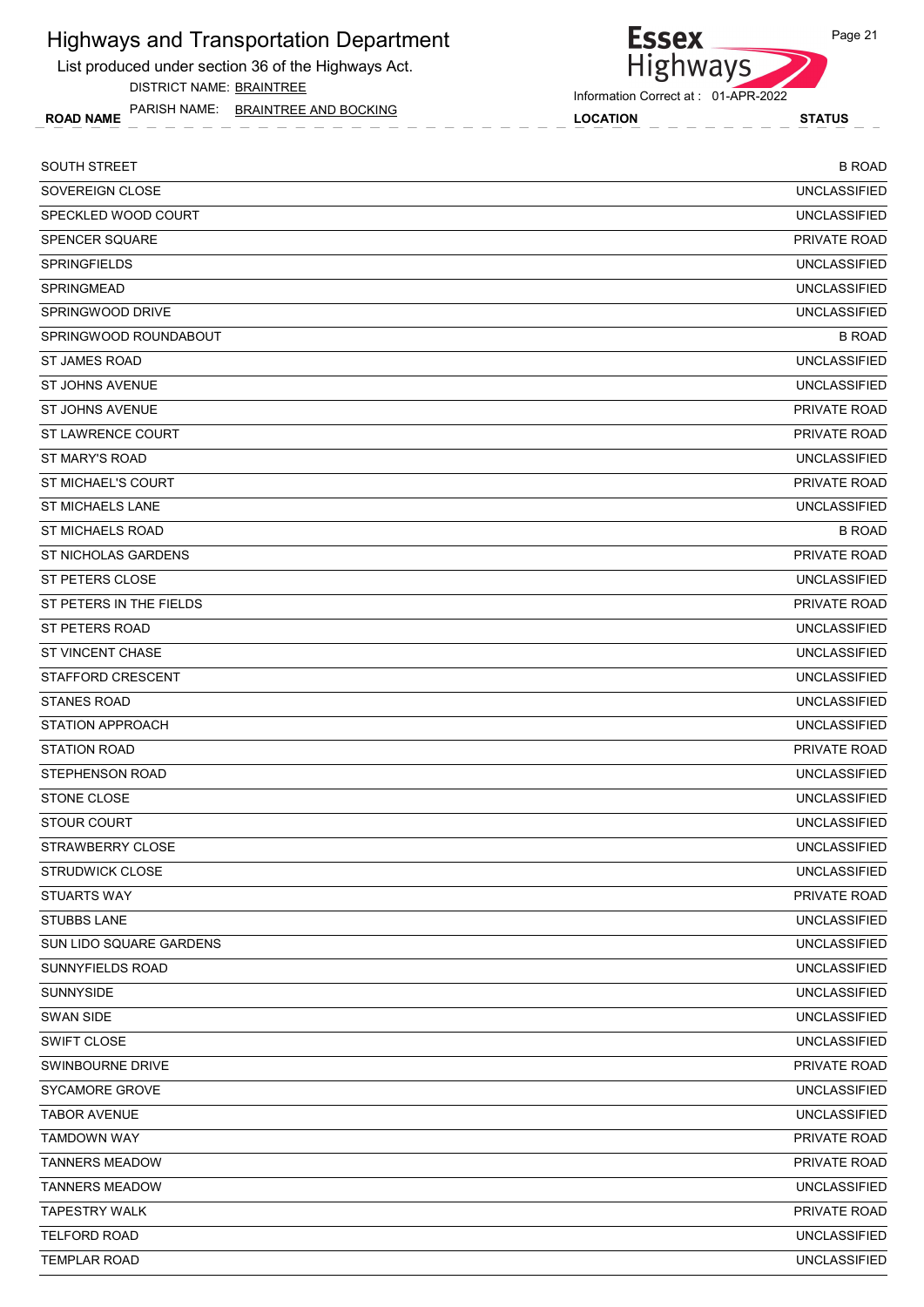List produced under section 36 of the Highways Act. DISTRICT NAME: BRAINTREE



Information Correct at : 01-APR-2022

ROAD NAME LOCATION STATUS PARISH NAME: BRAINTREE AND BOCKING

| <b>TEMPLAR ROAD</b>           |                 | PRIVATE ROAD        |
|-------------------------------|-----------------|---------------------|
| <b>TENNYSON CLOSE</b>         |                 | <b>UNCLASSIFIED</b> |
| <b>TENTER CLOSE</b>           |                 | PRIVATE ROAD        |
| <b>THACKERAY CLOSE</b>        |                 | <b>UNCLASSIFIED</b> |
| THAMES CLOSE                  |                 | <b>UNCLASSIFIED</b> |
| THE AVENUE                    |                 | <b>UNCLASSIFIED</b> |
| THE CHASEWAY                  |                 | PRIVATE ROAD        |
| THE CLOISTERS                 |                 | <b>UNCLASSIFIED</b> |
| THE DEANERY                   |                 | <b>UNCLASSIFIED</b> |
| THE KENTINGS                  |                 | <b>UNCLASSIFIED</b> |
| THE LEY                       |                 | <b>UNCLASSIFIED</b> |
| THE LILLIES                   |                 | <b>UNCLASSIFIED</b> |
| THE LINDENS                   |                 | <b>UNCLASSIFIED</b> |
| THE MULBERRIES                |                 | PRIVATE ROAD        |
| THE RIDGEWAY                  |                 | <b>UNCLASSIFIED</b> |
| THE SPINNEY                   |                 | PRIVATE ROAD        |
| THISTLEY GREEN ROAD           |                 | <b>UNCLASSIFIED</b> |
| <b>THRESHER RISE</b>          |                 | <b>UNCLASSIFIED</b> |
| <b>TIDESWELL CLOSE</b>        |                 | <b>UNCLASSIFIED</b> |
| <b>TORTOISESHELL WAY</b>      |                 | <b>UNCLASSIFIED</b> |
| <b>TRAFALGAR WAY</b>          |                 | <b>UNCLASSIFIED</b> |
| <b>TRINOVANTIAN WAY</b>       |                 | <b>UNCLASSIFIED</b> |
| <b>TROTTERS FIELD</b>         |                 | <b>UNCLASSIFIED</b> |
| <b>TURNPIKE PLACE</b>         |                 | PRIVATE ROAD        |
| <b>TWELVE ACRES</b>           |                 | PRIVATE ROAD        |
| <b>TWELVE ACRES</b>           |                 | <b>UNCLASSIFIED</b> |
| <b>VALLEY ROAD</b>            |                 | PRIVATE ROAD        |
| <b>VANGUARD WAY</b>           |                 | PRIVATE ROAD        |
| VAUXHALL DRIVE                |                 | <b>UNCLASSIFIED</b> |
| <b>VERNON WAY</b>             |                 | <b>UNCLASSIFIED</b> |
| <b>VICTORIA STREET</b>        |                 | <b>UNCLASSIFIED</b> |
| <b>VICTORY GARDENS</b>        |                 | PRIVATE ROAD        |
| WAINWRIGHT AVENUE             |                 | <b>UNCLASSIFIED</b> |
| <b>WALNUT GROVE</b>           |                 | <b>UNCLASSIFIED</b> |
| <b>WARLEY CLOSE</b>           |                 | <b>UNCLASSIFIED</b> |
| <b>WARNE AVENUE</b>           |                 | <b>UNCLASSIFIED</b> |
| <b>WARNER DRIVE</b>           |                 | PRIVATE ROAD        |
| <b>WARREN ROAD</b>            |                 | <b>UNCLASSIFIED</b> |
| <b>WARRENSIDE</b>             |                 | <b>UNCLASSIFIED</b> |
| <b>WARWICK CLOSE</b>          |                 | <b>UNCLASSIFIED</b> |
| <b>WASHALL DRIVE</b>          |                 | <b>UNCLASSIFIED</b> |
| <b>WELLINGTON CLOSE</b>       |                 | <b>UNCLASSIFIED</b> |
| <b>WENTWORTH CRESCENT</b>     |                 | <b>UNCLASSIFIED</b> |
| WESTBOUND SLIP TO LONDON ROAD | HILL HOUSE FARM | A ROAD              |
| <b>WESTERGREEN MEADOW</b>     |                 | <b>UNCLASSIFIED</b> |
| <b>WESTMINSTER GARDENS</b>    |                 | <b>UNCLASSIFIED</b> |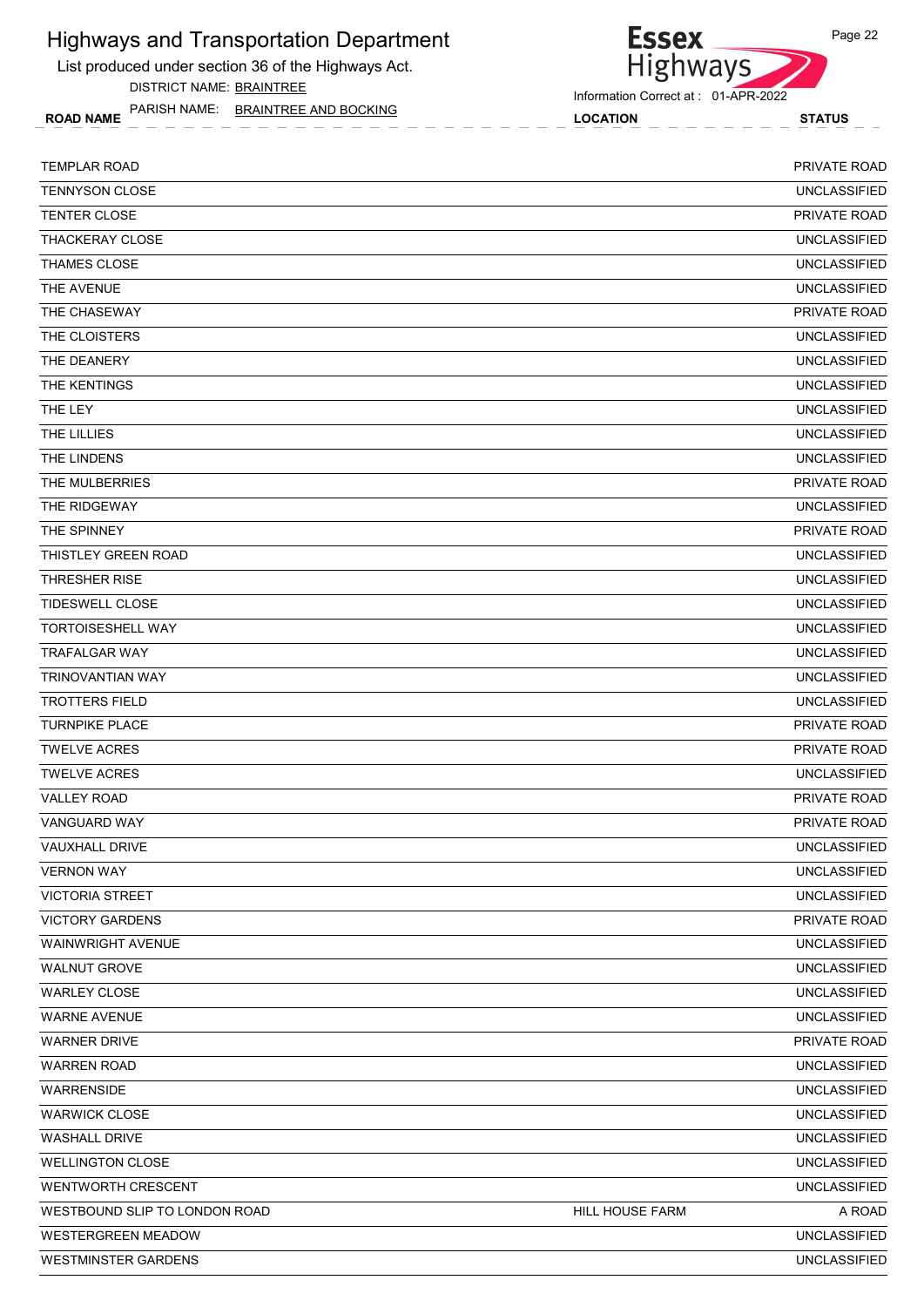List produced under section 36 of the Highways Act.

DISTRICT NAME: BRAINTREE

ROAD NAME LOCATION STATUS PARISH NAME: BRAINTREE AND BOCKING



| <b>WHEATLEY AVENUE</b>  |                                     | <b>UNCLASSIFIED</b> |
|-------------------------|-------------------------------------|---------------------|
| <b>WHEATSHEAF ROAD</b>  | <b>ACCESS TO CAR</b><br><b>PARK</b> | PRIVATE ROAD        |
| <b>WICKHAM CRESCENT</b> |                                     | <b>UNCLASSIFIED</b> |
| <b>WICKS CLOSE</b>      |                                     | PRIVATE ROAD        |
| <b>WILD BOAR FIELD</b>  |                                     | <b>UNCLASSIFIED</b> |
| <b>WILLIAMS DRIVE</b>   |                                     | <b>UNCLASSIFIED</b> |
| <b>WILLINGALE ROAD</b>  |                                     | <b>UNCLASSIFIED</b> |
| <b>WILLOUGHBYS LANE</b> |                                     | <b>UNCLASSIFIED</b> |
| <b>WINDMILL GARDENS</b> |                                     | <b>UNCLASSIFIED</b> |
| <b>WINDSOR GARDENS</b>  |                                     | <b>UNCLASSIFIED</b> |
| <b>WINGATE CLOSE</b>    |                                     | <b>UNCLASSIFIED</b> |
| <b>WINSTON CLOSE</b>    |                                     | <b>UNCLASSIFIED</b> |
| <b>WOODFIELD ROAD</b>   |                                     | <b>UNCLASSIFIED</b> |
| <b>WOODLANDS</b>        |                                     | <b>UNCLASSIFIED</b> |
| <b>WOODRUSH CLOSE</b>   |                                     | <b>UNCLASSIFIED</b> |
| <b>WOOLPACK LANE</b>    |                                     | <b>UNCLASSIFIED</b> |
| <b>WORCESTER CLOSE</b>  |                                     | PRIVATE ROAD        |
| <b>WORCESTER CLOSE</b>  |                                     | <b>UNCLASSIFIED</b> |
| <b>WORDSWORTH ROAD</b>  |                                     | <b>UNCLASSIFIED</b> |
| <b>WRIGHT COURT</b>     |                                     | PRIVATE ROAD        |
| YORK GARDENS            |                                     | <b>UNCLASSIFIED</b> |
| <b>TOTAL</b>            | 573                                 |                     |

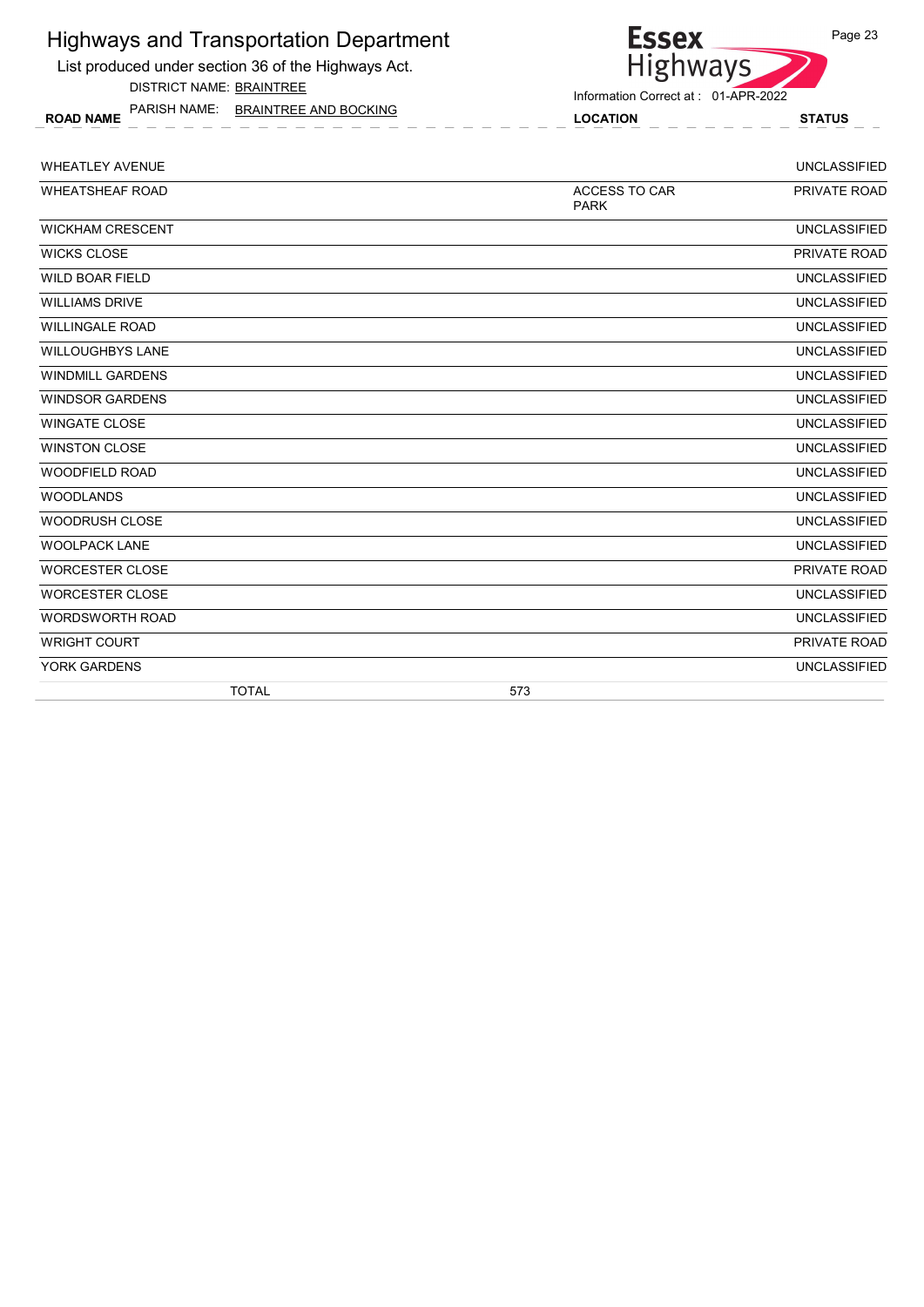| <b>Highways and Transportation Department</b><br>List produced under section 36 of the Highways Act.<br><b>DISTRICT NAME: BRAINTREE</b> | <b>Essex</b><br>Page 24<br><b>Highways</b><br>Information Correct at: 01-APR-2022 |                     |
|-----------------------------------------------------------------------------------------------------------------------------------------|-----------------------------------------------------------------------------------|---------------------|
| PARISH NAME:<br>BULMER<br><b>ROAD NAME</b>                                                                                              | <b>LOCATION</b>                                                                   | <b>STATUS</b>       |
| ACCESS TO FOOTPATH 30                                                                                                                   |                                                                                   | <b>UNCLASSIFIED</b> |
| <b>BALLINGDON HILL</b>                                                                                                                  |                                                                                   | A ROAD              |
| <b>BULMER STREET</b>                                                                                                                    |                                                                                   | <b>CLASS III</b>    |
| <b>CHURCH MEADOW</b>                                                                                                                    |                                                                                   | <b>UNCLASSIFIED</b> |
| <b>CHURCH ROAD</b>                                                                                                                      |                                                                                   | <b>CLASS III</b>    |
| <b>FINCH HILL</b>                                                                                                                       |                                                                                   | <b>CLASS III</b>    |

TOTAL 19

GENTRYS FARM ROAD UNCLASSIFIED GREEN LANE UNCLASSIFIED HEDINGHAM ROAD CLASS III KITCHEN HILL CLASS III OLD CHURCH LANE UNCLASSIFIED PARK LANE UNCLASSIFIED **RYES LANE** UNCLASSIFIED **SANDY LANE** UNCLASSIFIED SMEETHAM HALL LANE UNCLASSIFIED ST ANDREWS RISE UNCLASSIFIED SUDBURY ROAD A ROAD SUDBURY ROAD CLASS III VICARS ORCHARD UNCLASSIFIED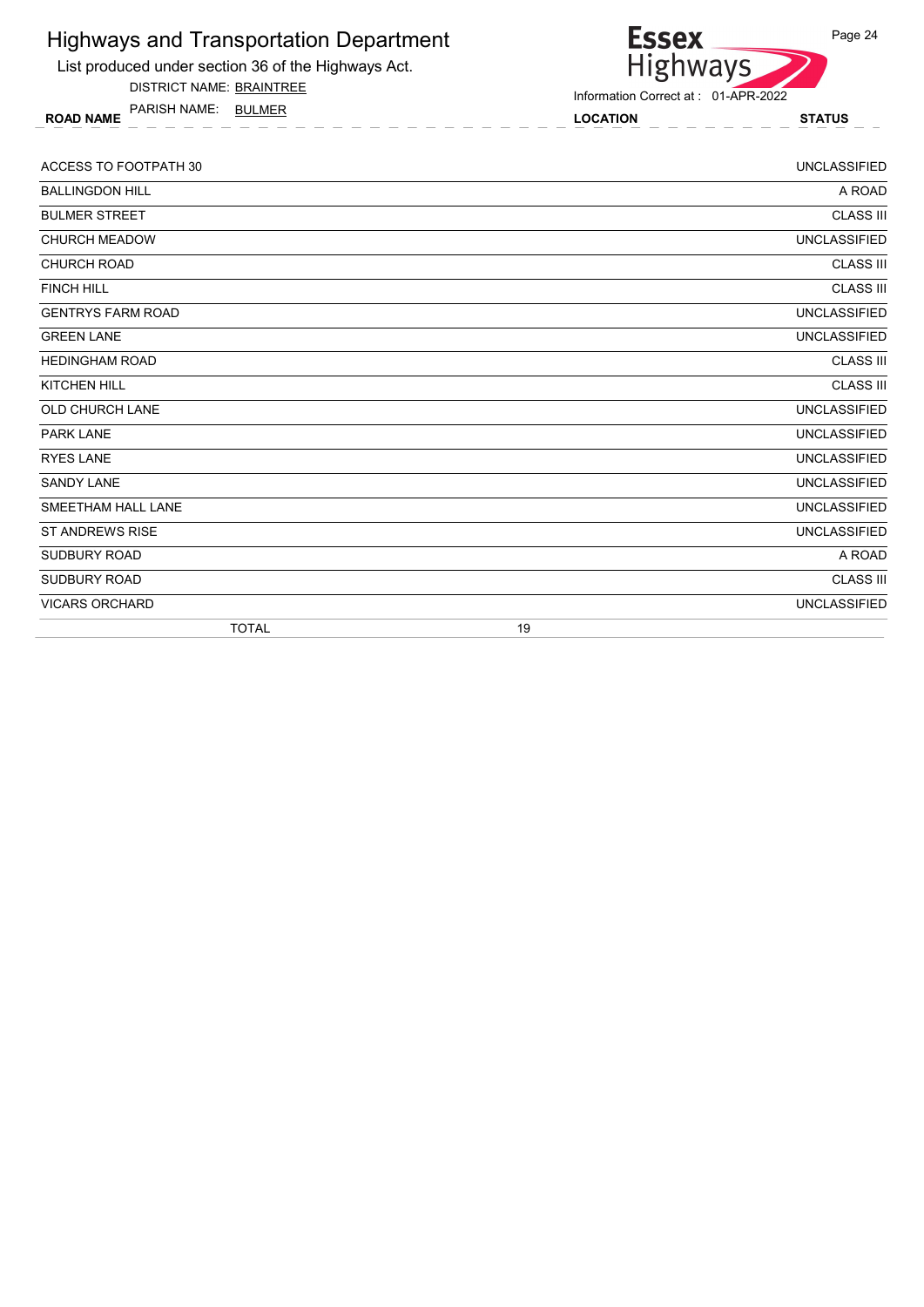List produced under section 36 of the Highways Act.

DISTRICT NAME: BRAINTREE

ROAD NAME LOCATION STATUS PARISH NAME: BURES HAMLET



| ALPHAMSTONE ROAD           | <b>UNCLASSIFIED</b> |
|----------------------------|---------------------|
| <b>BRIDGE STREET</b>       | <b>B ROAD</b>       |
| <b>CAMBRIDGE WAY</b>       | <b>UNCLASSIFIED</b> |
| <b>COLCHESTER ROAD</b>     | <b>B ROAD</b>       |
| <b>COLNE ROAD</b>          | <b>CLASS III</b>    |
| <b>COUNTESS CROSS ROAD</b> | <b>UNCLASSIFIED</b> |
| <b>CRAIG'S HILL</b>        | <b>UNCLASSIFIED</b> |
| <b>HALL ROAD</b>           | <b>CLASS III</b>    |
| <b>HAMLET COURT</b>        | <b>UNCLASSIFIED</b> |
| HORNES GREEN ROAD          | <b>UNCLASSIFIED</b> |
| <b>LAMARSH HILL</b>        | <b>CLASS III</b>    |
| <b>LOWER JENNIES LANE</b>  | <b>UNCLASSIFIED</b> |
| <b>MALTINGS CLOSE</b>      | PRIVATE ROAD        |
| <b>NEW CUT</b>             | PRIVATE ROAD        |
| NORMANDIE WAY              | <b>UNCLASSIFIED</b> |
| PARSONAGE GROVE            | <b>UNCLASSIFIED</b> |
| PEYTON HALL ROAD           | <b>CLASS III</b>    |
| POLSTEAD FARM ROAD         | <b>UNCLASSIFIED</b> |
| RAVENSFIELD FARM ROAD      | <b>UNCLASSIFIED</b> |
| <b>STATION HILL</b>        | <b>CLASS III</b>    |
| THE PADDOCKS               | <b>UNCLASSIFIED</b> |
| <b>WATER LANE</b>          | <b>UNCLASSIFIED</b> |
| <b>TOTAL</b>               | 22                  |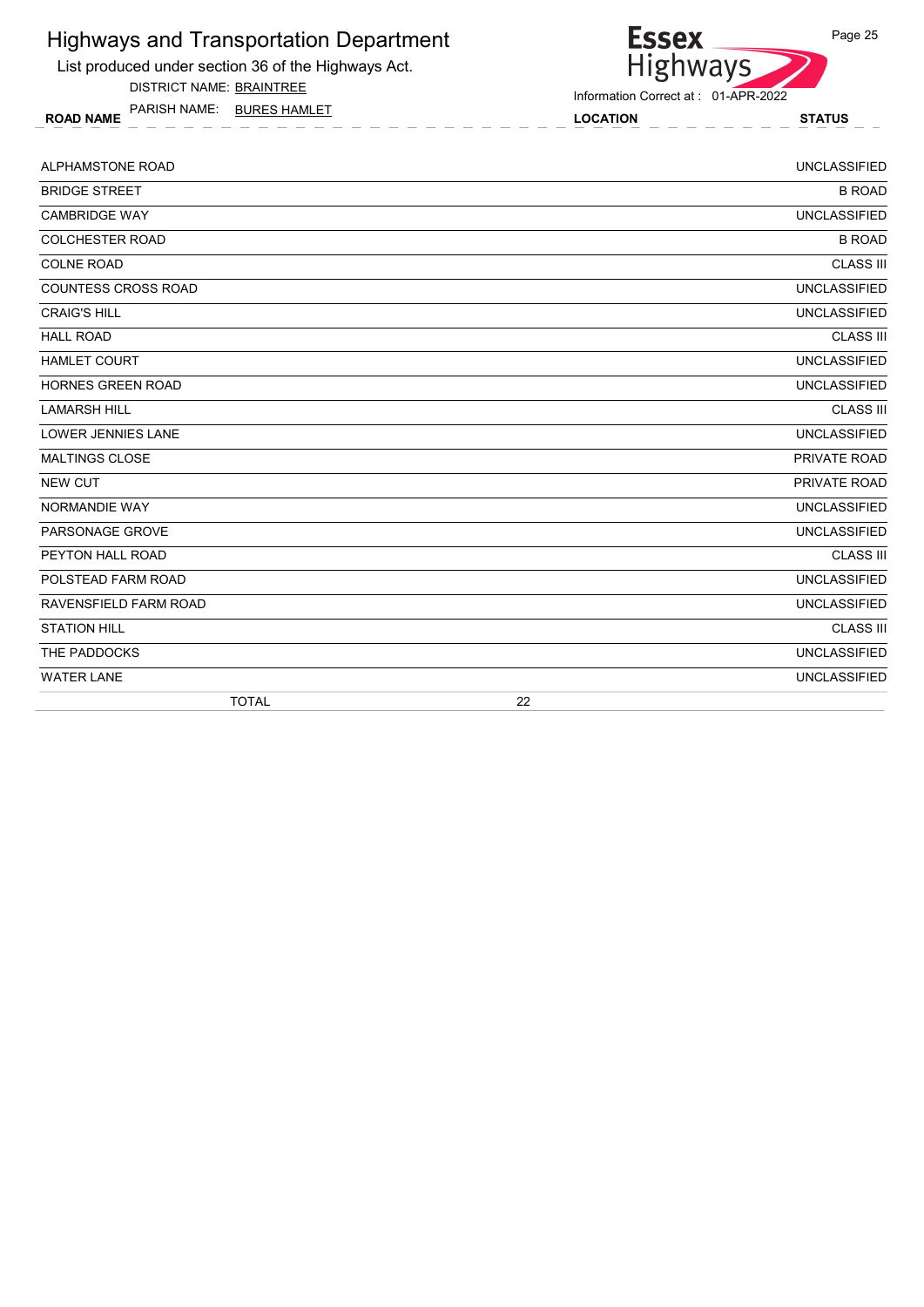List produced under section 36 of the Highways Act.

DISTRICT NAME: BRAINTREE

ROAD NAME LOCATION STATUS PARISH NAME: CASTLE HEDINGHAM



Information Correct at : 01-APR-2022

| <b>BAYLEY STREET</b>         | <b>CLASS III</b>    |
|------------------------------|---------------------|
| <b>BOWMANS PARK</b>          | <b>UNCLASSIFIED</b> |
| CASTLE CLOSE                 | PRIVATE ROAD        |
| <b>CASTLE LANE</b>           | <b>UNCLASSIFIED</b> |
| <b>CHURCH LANE</b>           | <b>UNCLASSIFIED</b> |
| <b>CHURCHPONDS</b>           | <b>UNCLASSIFIED</b> |
| <b>CROWN STREET</b>          | <b>UNCLASSIFIED</b> |
| DELVYN'S LANE                | <b>UNCLASSIFIED</b> |
| <b>FALCON LANE</b>           | PRIVATE ROAD        |
| <b>FALCON SQUARE</b>         | <b>UNCLASSIFIED</b> |
| <b>FARMS LANE</b>            | <b>UNCLASSIFIED</b> |
| <b>GRAVES HALL ROAD</b>      | <b>UNCLASSIFIED</b> |
| <b>GREAT LODGE LANE</b>      | <b>UNCLASSIFIED</b> |
| <b>GREAT MAPLESTEAD ROAD</b> | <b>CLASS III</b>    |
| KING STREET                  | <b>UNCLASSIFIED</b> |
| KIRBY HALL ROAD              | <b>UNCLASSIFIED</b> |
| <b>LUCES LANE</b>            | <b>UNCLASSIFIED</b> |
| <b>NEW PARK</b>              | <b>UNCLASSIFIED</b> |
| NUNNERY STREET               | <b>CLASS III</b>    |
| <b>PARK VALE CLOSE</b>       | <b>UNCLASSIFIED</b> |
| POTTERY LANE                 | PRIVATE ROAD        |
| PRIORY WOOD                  | <b>PRIVATE ROAD</b> |
| <b>QUEEN STREET</b>          | <b>CLASS III</b>    |
| ROOKWOODS ROAD               | <b>UNCLASSIFIED</b> |
| <b>ROSEMARY LANE</b>         | <b>UNCLASSIFIED</b> |
| SHEEPCOT ROAD                | <b>CLASS III</b>    |
| <b>ST JAMES CUT</b>          | <b>UNCLASSIFIED</b> |
| <b>ST JAMES STREET</b>       | <b>CLASS III</b>    |
| <b>SUDBURY HILL</b>          | <b>CLASS III</b>    |
| <b>SUDBURY ROAD</b>          | <b>CLASS III</b>    |
| YELDHAM ROAD                 | A ROAD              |
| <b>TOTAL</b>                 | 31                  |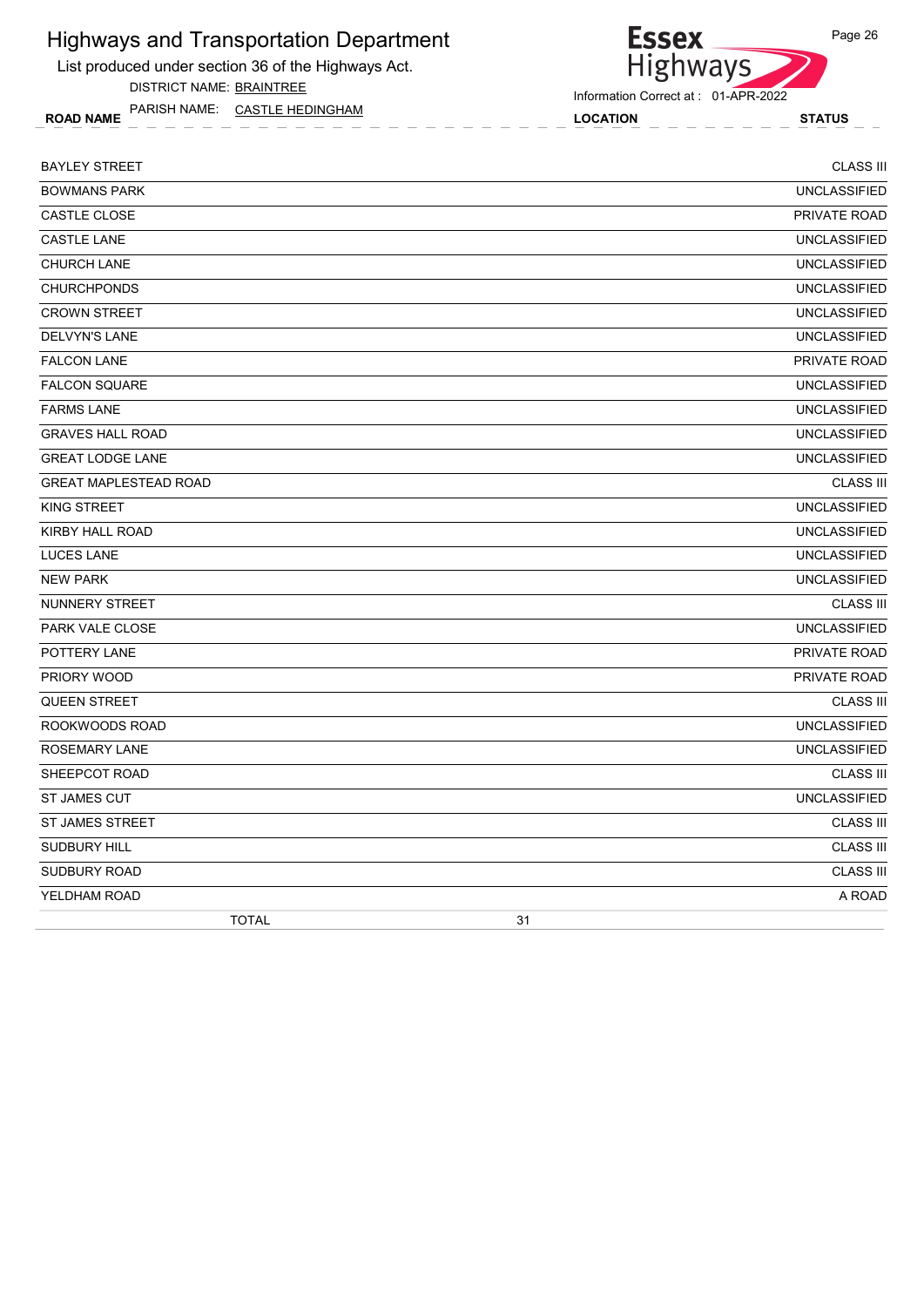List produced under section 36 of the Highways Act.

DISTRICT NAME: BRAINTREE

ROAD NAME LOCATION STATUS PARISH NAME: COGGESHALL



Information Correct at : 01-APR-2022

| <b>ABBEY LANE</b><br><b>UNCLASSIFIED</b><br><b>ALBERT GARDENS</b><br>PRIVATE ROAD<br><b>UNCLASSIFIED</b><br><b>UNCLASSIFIED</b><br><b>UNCLASSIFIED</b><br><b>BARN VIEW ROAD</b><br>PRIVATE ROAD<br><b>BRICK KILN CLOSE</b><br>PRIVATE ROAD<br><b>BRICK KILN CLOSE</b><br><b>UNCLASSIFIED</b><br><b>BRIDGE STREET</b><br><b>B ROAD</b><br><b>UNCLASSIFIED</b><br><b>BUCKLEY'S LANE</b><br><b>UNCLASSIFIED</b><br><b>BUXTON ROAD</b><br><b>CLASS III</b><br><b>BYPASS LINK</b><br>A120 BYPASS WEST<br><b>CLASS III</b><br><b>CLASS III</b><br><b>CHURCH STREET</b><br><b>UNCLASSIFIED</b><br><b>CHURCHFIELD ROAD</b><br>A ROAD<br><b>COGGESHALL ROAD</b><br>A ROAD<br><b>B ROAD</b><br><b>UNCLASSIFIED</b><br><b>COLCHESTER ROAD</b><br><b>COLCHESTER ROAD</b><br>A ROAD<br><b>UNCLASSIFIED</b><br><b>COLNE ROAD</b><br><b>CLASS III</b><br><b>B ROAD</b><br>PRIVATE ROAD<br><b>CULVERT CLOSE</b><br><b>CUTHEDGE LANE</b><br><b>UNCLASSIFIED</b><br><b>UNCLASSIFIED</b><br><b>EAST STREET</b><br><b>B ROAD</b><br><b>UNCLASSIFIED</b><br><b>FABIANS CLOSE</b><br><b>CLASS III</b><br><b>FEERING ROAD</b><br><b>GARDENERS ROW</b><br><b>UNCLASSIFIED</b><br><b>UNCLASSIFIED</b><br><b>B ROAD</b><br><b>GREENACRES</b><br>PRIVATE ROAD<br><b>GURTON ROAD</b><br><b>UNCLASSIFIED</b><br><b>UNCLASSIFIED</b><br><b>HAWKES ROAD</b><br>PRIVATE ROAD<br><b>HILL ROAD</b><br><b>UNCLASSIFIED</b><br><b>UNCLASSIFIED</b><br><b>HITCHAM ROAD</b><br>HOMEWEAVE HOUSE<br>PRIVATE ROAD<br><b>UNCLASSIFIED</b><br><b>HOUCHIN'S LANE</b><br><b>UNCLASSIFIED</b><br><b>UNCLASSIFIED</b><br><b>HOVELLS FARM ROAD</b><br>JAGGARDS ROAD<br><b>UNCLASSIFIED</b><br><b>KELVEDON ROAD</b><br><b>B ROAD</b><br><b>UNCLASSIFIED</b><br>KINGS ACRE | <b>ABBEY LANE</b>        | PRIVATE ROAD |
|--------------------------------------------------------------------------------------------------------------------------------------------------------------------------------------------------------------------------------------------------------------------------------------------------------------------------------------------------------------------------------------------------------------------------------------------------------------------------------------------------------------------------------------------------------------------------------------------------------------------------------------------------------------------------------------------------------------------------------------------------------------------------------------------------------------------------------------------------------------------------------------------------------------------------------------------------------------------------------------------------------------------------------------------------------------------------------------------------------------------------------------------------------------------------------------------------------------------------------------------------------------------------------------------------------------------------------------------------------------------------------------------------------------------------------------------------------------------------------------------------------------------------------------------------------------------------------------------------------------------------------------------------------------------------------------------------------------------------|--------------------------|--------------|
|                                                                                                                                                                                                                                                                                                                                                                                                                                                                                                                                                                                                                                                                                                                                                                                                                                                                                                                                                                                                                                                                                                                                                                                                                                                                                                                                                                                                                                                                                                                                                                                                                                                                                                                          |                          |              |
|                                                                                                                                                                                                                                                                                                                                                                                                                                                                                                                                                                                                                                                                                                                                                                                                                                                                                                                                                                                                                                                                                                                                                                                                                                                                                                                                                                                                                                                                                                                                                                                                                                                                                                                          |                          |              |
|                                                                                                                                                                                                                                                                                                                                                                                                                                                                                                                                                                                                                                                                                                                                                                                                                                                                                                                                                                                                                                                                                                                                                                                                                                                                                                                                                                                                                                                                                                                                                                                                                                                                                                                          | ALBERT PLACE             |              |
|                                                                                                                                                                                                                                                                                                                                                                                                                                                                                                                                                                                                                                                                                                                                                                                                                                                                                                                                                                                                                                                                                                                                                                                                                                                                                                                                                                                                                                                                                                                                                                                                                                                                                                                          | AMBRIDGE ROAD            |              |
|                                                                                                                                                                                                                                                                                                                                                                                                                                                                                                                                                                                                                                                                                                                                                                                                                                                                                                                                                                                                                                                                                                                                                                                                                                                                                                                                                                                                                                                                                                                                                                                                                                                                                                                          |                          |              |
|                                                                                                                                                                                                                                                                                                                                                                                                                                                                                                                                                                                                                                                                                                                                                                                                                                                                                                                                                                                                                                                                                                                                                                                                                                                                                                                                                                                                                                                                                                                                                                                                                                                                                                                          | <b>BARN VIEW ROAD</b>    |              |
|                                                                                                                                                                                                                                                                                                                                                                                                                                                                                                                                                                                                                                                                                                                                                                                                                                                                                                                                                                                                                                                                                                                                                                                                                                                                                                                                                                                                                                                                                                                                                                                                                                                                                                                          |                          |              |
|                                                                                                                                                                                                                                                                                                                                                                                                                                                                                                                                                                                                                                                                                                                                                                                                                                                                                                                                                                                                                                                                                                                                                                                                                                                                                                                                                                                                                                                                                                                                                                                                                                                                                                                          |                          |              |
|                                                                                                                                                                                                                                                                                                                                                                                                                                                                                                                                                                                                                                                                                                                                                                                                                                                                                                                                                                                                                                                                                                                                                                                                                                                                                                                                                                                                                                                                                                                                                                                                                                                                                                                          |                          |              |
|                                                                                                                                                                                                                                                                                                                                                                                                                                                                                                                                                                                                                                                                                                                                                                                                                                                                                                                                                                                                                                                                                                                                                                                                                                                                                                                                                                                                                                                                                                                                                                                                                                                                                                                          |                          |              |
|                                                                                                                                                                                                                                                                                                                                                                                                                                                                                                                                                                                                                                                                                                                                                                                                                                                                                                                                                                                                                                                                                                                                                                                                                                                                                                                                                                                                                                                                                                                                                                                                                                                                                                                          |                          |              |
|                                                                                                                                                                                                                                                                                                                                                                                                                                                                                                                                                                                                                                                                                                                                                                                                                                                                                                                                                                                                                                                                                                                                                                                                                                                                                                                                                                                                                                                                                                                                                                                                                                                                                                                          |                          |              |
|                                                                                                                                                                                                                                                                                                                                                                                                                                                                                                                                                                                                                                                                                                                                                                                                                                                                                                                                                                                                                                                                                                                                                                                                                                                                                                                                                                                                                                                                                                                                                                                                                                                                                                                          | <b>CHURCH GREEN</b>      |              |
|                                                                                                                                                                                                                                                                                                                                                                                                                                                                                                                                                                                                                                                                                                                                                                                                                                                                                                                                                                                                                                                                                                                                                                                                                                                                                                                                                                                                                                                                                                                                                                                                                                                                                                                          |                          |              |
|                                                                                                                                                                                                                                                                                                                                                                                                                                                                                                                                                                                                                                                                                                                                                                                                                                                                                                                                                                                                                                                                                                                                                                                                                                                                                                                                                                                                                                                                                                                                                                                                                                                                                                                          |                          |              |
|                                                                                                                                                                                                                                                                                                                                                                                                                                                                                                                                                                                                                                                                                                                                                                                                                                                                                                                                                                                                                                                                                                                                                                                                                                                                                                                                                                                                                                                                                                                                                                                                                                                                                                                          | <b>COGGESHALL BYPASS</b> |              |
|                                                                                                                                                                                                                                                                                                                                                                                                                                                                                                                                                                                                                                                                                                                                                                                                                                                                                                                                                                                                                                                                                                                                                                                                                                                                                                                                                                                                                                                                                                                                                                                                                                                                                                                          |                          |              |
|                                                                                                                                                                                                                                                                                                                                                                                                                                                                                                                                                                                                                                                                                                                                                                                                                                                                                                                                                                                                                                                                                                                                                                                                                                                                                                                                                                                                                                                                                                                                                                                                                                                                                                                          | <b>COLCHESTER ROAD</b>   |              |
|                                                                                                                                                                                                                                                                                                                                                                                                                                                                                                                                                                                                                                                                                                                                                                                                                                                                                                                                                                                                                                                                                                                                                                                                                                                                                                                                                                                                                                                                                                                                                                                                                                                                                                                          |                          |              |
|                                                                                                                                                                                                                                                                                                                                                                                                                                                                                                                                                                                                                                                                                                                                                                                                                                                                                                                                                                                                                                                                                                                                                                                                                                                                                                                                                                                                                                                                                                                                                                                                                                                                                                                          |                          |              |
|                                                                                                                                                                                                                                                                                                                                                                                                                                                                                                                                                                                                                                                                                                                                                                                                                                                                                                                                                                                                                                                                                                                                                                                                                                                                                                                                                                                                                                                                                                                                                                                                                                                                                                                          | <b>COLNE ROAD</b>        |              |
|                                                                                                                                                                                                                                                                                                                                                                                                                                                                                                                                                                                                                                                                                                                                                                                                                                                                                                                                                                                                                                                                                                                                                                                                                                                                                                                                                                                                                                                                                                                                                                                                                                                                                                                          |                          |              |
|                                                                                                                                                                                                                                                                                                                                                                                                                                                                                                                                                                                                                                                                                                                                                                                                                                                                                                                                                                                                                                                                                                                                                                                                                                                                                                                                                                                                                                                                                                                                                                                                                                                                                                                          | <b>COLNE ROAD</b>        |              |
|                                                                                                                                                                                                                                                                                                                                                                                                                                                                                                                                                                                                                                                                                                                                                                                                                                                                                                                                                                                                                                                                                                                                                                                                                                                                                                                                                                                                                                                                                                                                                                                                                                                                                                                          |                          |              |
|                                                                                                                                                                                                                                                                                                                                                                                                                                                                                                                                                                                                                                                                                                                                                                                                                                                                                                                                                                                                                                                                                                                                                                                                                                                                                                                                                                                                                                                                                                                                                                                                                                                                                                                          |                          |              |
|                                                                                                                                                                                                                                                                                                                                                                                                                                                                                                                                                                                                                                                                                                                                                                                                                                                                                                                                                                                                                                                                                                                                                                                                                                                                                                                                                                                                                                                                                                                                                                                                                                                                                                                          | DAMPIER ROAD             |              |
|                                                                                                                                                                                                                                                                                                                                                                                                                                                                                                                                                                                                                                                                                                                                                                                                                                                                                                                                                                                                                                                                                                                                                                                                                                                                                                                                                                                                                                                                                                                                                                                                                                                                                                                          |                          |              |
|                                                                                                                                                                                                                                                                                                                                                                                                                                                                                                                                                                                                                                                                                                                                                                                                                                                                                                                                                                                                                                                                                                                                                                                                                                                                                                                                                                                                                                                                                                                                                                                                                                                                                                                          |                          |              |
|                                                                                                                                                                                                                                                                                                                                                                                                                                                                                                                                                                                                                                                                                                                                                                                                                                                                                                                                                                                                                                                                                                                                                                                                                                                                                                                                                                                                                                                                                                                                                                                                                                                                                                                          |                          |              |
|                                                                                                                                                                                                                                                                                                                                                                                                                                                                                                                                                                                                                                                                                                                                                                                                                                                                                                                                                                                                                                                                                                                                                                                                                                                                                                                                                                                                                                                                                                                                                                                                                                                                                                                          |                          |              |
|                                                                                                                                                                                                                                                                                                                                                                                                                                                                                                                                                                                                                                                                                                                                                                                                                                                                                                                                                                                                                                                                                                                                                                                                                                                                                                                                                                                                                                                                                                                                                                                                                                                                                                                          | GEOFFREY BLACKWELL CLOSE |              |
|                                                                                                                                                                                                                                                                                                                                                                                                                                                                                                                                                                                                                                                                                                                                                                                                                                                                                                                                                                                                                                                                                                                                                                                                                                                                                                                                                                                                                                                                                                                                                                                                                                                                                                                          | <b>GRANGE HILL</b>       |              |
|                                                                                                                                                                                                                                                                                                                                                                                                                                                                                                                                                                                                                                                                                                                                                                                                                                                                                                                                                                                                                                                                                                                                                                                                                                                                                                                                                                                                                                                                                                                                                                                                                                                                                                                          |                          |              |
|                                                                                                                                                                                                                                                                                                                                                                                                                                                                                                                                                                                                                                                                                                                                                                                                                                                                                                                                                                                                                                                                                                                                                                                                                                                                                                                                                                                                                                                                                                                                                                                                                                                                                                                          |                          |              |
|                                                                                                                                                                                                                                                                                                                                                                                                                                                                                                                                                                                                                                                                                                                                                                                                                                                                                                                                                                                                                                                                                                                                                                                                                                                                                                                                                                                                                                                                                                                                                                                                                                                                                                                          |                          |              |
|                                                                                                                                                                                                                                                                                                                                                                                                                                                                                                                                                                                                                                                                                                                                                                                                                                                                                                                                                                                                                                                                                                                                                                                                                                                                                                                                                                                                                                                                                                                                                                                                                                                                                                                          | <b>HILL ROAD</b>         |              |
|                                                                                                                                                                                                                                                                                                                                                                                                                                                                                                                                                                                                                                                                                                                                                                                                                                                                                                                                                                                                                                                                                                                                                                                                                                                                                                                                                                                                                                                                                                                                                                                                                                                                                                                          |                          |              |
|                                                                                                                                                                                                                                                                                                                                                                                                                                                                                                                                                                                                                                                                                                                                                                                                                                                                                                                                                                                                                                                                                                                                                                                                                                                                                                                                                                                                                                                                                                                                                                                                                                                                                                                          |                          |              |
|                                                                                                                                                                                                                                                                                                                                                                                                                                                                                                                                                                                                                                                                                                                                                                                                                                                                                                                                                                                                                                                                                                                                                                                                                                                                                                                                                                                                                                                                                                                                                                                                                                                                                                                          |                          |              |
|                                                                                                                                                                                                                                                                                                                                                                                                                                                                                                                                                                                                                                                                                                                                                                                                                                                                                                                                                                                                                                                                                                                                                                                                                                                                                                                                                                                                                                                                                                                                                                                                                                                                                                                          | HONEYWOOD AVENUE         |              |
|                                                                                                                                                                                                                                                                                                                                                                                                                                                                                                                                                                                                                                                                                                                                                                                                                                                                                                                                                                                                                                                                                                                                                                                                                                                                                                                                                                                                                                                                                                                                                                                                                                                                                                                          |                          |              |
|                                                                                                                                                                                                                                                                                                                                                                                                                                                                                                                                                                                                                                                                                                                                                                                                                                                                                                                                                                                                                                                                                                                                                                                                                                                                                                                                                                                                                                                                                                                                                                                                                                                                                                                          |                          |              |
|                                                                                                                                                                                                                                                                                                                                                                                                                                                                                                                                                                                                                                                                                                                                                                                                                                                                                                                                                                                                                                                                                                                                                                                                                                                                                                                                                                                                                                                                                                                                                                                                                                                                                                                          |                          |              |
|                                                                                                                                                                                                                                                                                                                                                                                                                                                                                                                                                                                                                                                                                                                                                                                                                                                                                                                                                                                                                                                                                                                                                                                                                                                                                                                                                                                                                                                                                                                                                                                                                                                                                                                          |                          |              |
|                                                                                                                                                                                                                                                                                                                                                                                                                                                                                                                                                                                                                                                                                                                                                                                                                                                                                                                                                                                                                                                                                                                                                                                                                                                                                                                                                                                                                                                                                                                                                                                                                                                                                                                          |                          |              |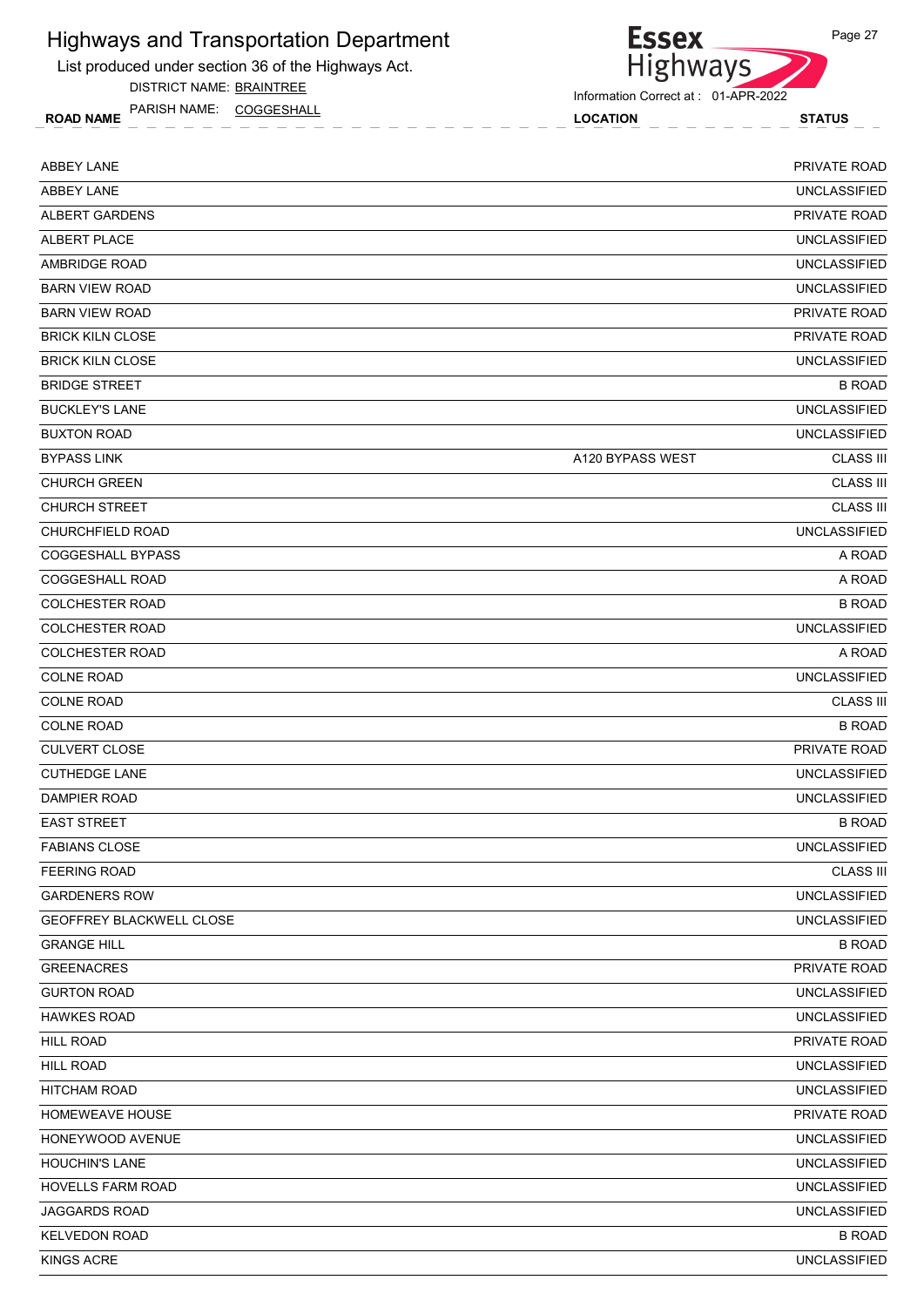

DISTRICT NAME: BRAINTREE

ROAD NAME LOCATION STATUS PARISH NAME: COGGESHALL

Essex<br>Highways

Information Correct at : 01-APR-2022

| <b>KINGS ACRE</b>      | PRIVATE ROAD        |
|------------------------|---------------------|
| <b>KNIGHTS ROAD</b>    | <b>UNCLASSIFIED</b> |
| <b>LIBRARY LANE</b>    | <b>UNCLASSIFIED</b> |
| <b>MARKET END</b>      | <b>B ROAD</b>       |
| <b>MARKET HILL</b>     | <b>CLASS III</b>    |
| <b>MARKS HALL ROAD</b> | <b>UNCLASSIFIED</b> |
| <b>MILL LANE</b>       | PRIVATE ROAD        |
| <b>MONKDOWNS ROAD</b>  | <b>UNCLASSIFIED</b> |
| <b>MONKSWOOD LANE</b>  | <b>UNCLASSIFIED</b> |
| <b>MOUNT ROAD</b>      | <b>UNCLASSIFIED</b> |
| <b>MYNEER PARK</b>     | <b>UNCLASSIFIED</b> |
| <b>NUNTYS LANE</b>     | <b>UNCLASSIFIED</b> |
| <b>OLD ROAD</b>        | <b>UNCLASSIFIED</b> |
| PAYCOCKE WAY           | <b>UNCLASSIFIED</b> |
| POINTWELL LANE         | <b>UNCLASSIFIED</b> |
| POTASH FARM ROAD       | <b>UNCLASSIFIED</b> |
| PRAIL COURT            | PRIVATE ROAD        |
| PRENTICE PLACE         | <b>UNCLASSIFIED</b> |
| PRIORS WAY             | PRIVATE ROAD        |
| <b>PRIORS WAY</b>      | <b>UNCLASSIFIED</b> |
| <b>QUEEN STREET</b>    | <b>UNCLASSIFIED</b> |
| <b>RECTORY LANE</b>    | <b>UNCLASSIFIED</b> |
| ROBINSBRIDGE ROAD      | PRIVATE ROAD        |
| ROBINSBRIDGE ROAD      | <b>UNCLASSIFIED</b> |
| <b>SCRIP'S ROAD</b>    | <b>UNCLASSIFIED</b> |
| ST ANNES CLOSE         | <b>UNCLASSIFIED</b> |
| <b>ST NICHOLAS WAY</b> | <b>UNCLASSIFIED</b> |
| ST PETERS ROAD         | <b>CLASS III</b>    |
| STONEHAM STREET        | <b>UNCLASSIFIED</b> |
| <b>TEY ROAD</b>        | <b>UNCLASSIFIED</b> |
| THE BRAMLEYS           | <b>UNCLASSIFIED</b> |
| THE GRAVEL             | <b>UNCLASSIFIED</b> |
| THE GREENWAYS          | <b>UNCLASSIFIED</b> |
| <b>TILKEY ROAD</b>     | <b>UNCLASSIFIED</b> |
| <b>TILKEY ROAD</b>     | PRIVATE ROAD        |
| <b>TURNER MEWS</b>     | PRIVATE ROAD        |
| <b>USHERS MEADOW</b>   | PRIVATE STREET      |
| <b>VANE LANE</b>       | <b>UNCLASSIFIED</b> |
| <b>VESTA CLOSE</b>     | <b>UNCLASSIFIED</b> |
| <b>VESTA CLOSE</b>     | PRIVATE ROAD        |
| <b>WALFORD WAY</b>     | <b>UNCLASSIFIED</b> |
| <b>WEST STREET</b>     | <b>CLASS III</b>    |
| <b>WESTFIELD DRIVE</b> | <b>UNCLASSIFIED</b> |
| <b>WINDMILL FIELDS</b> | <b>UNCLASSIFIED</b> |
| WISDOMS GREEN          | <b>UNCLASSIFIED</b> |
| WISDOMS GREEN          | PRIVATE ROAD        |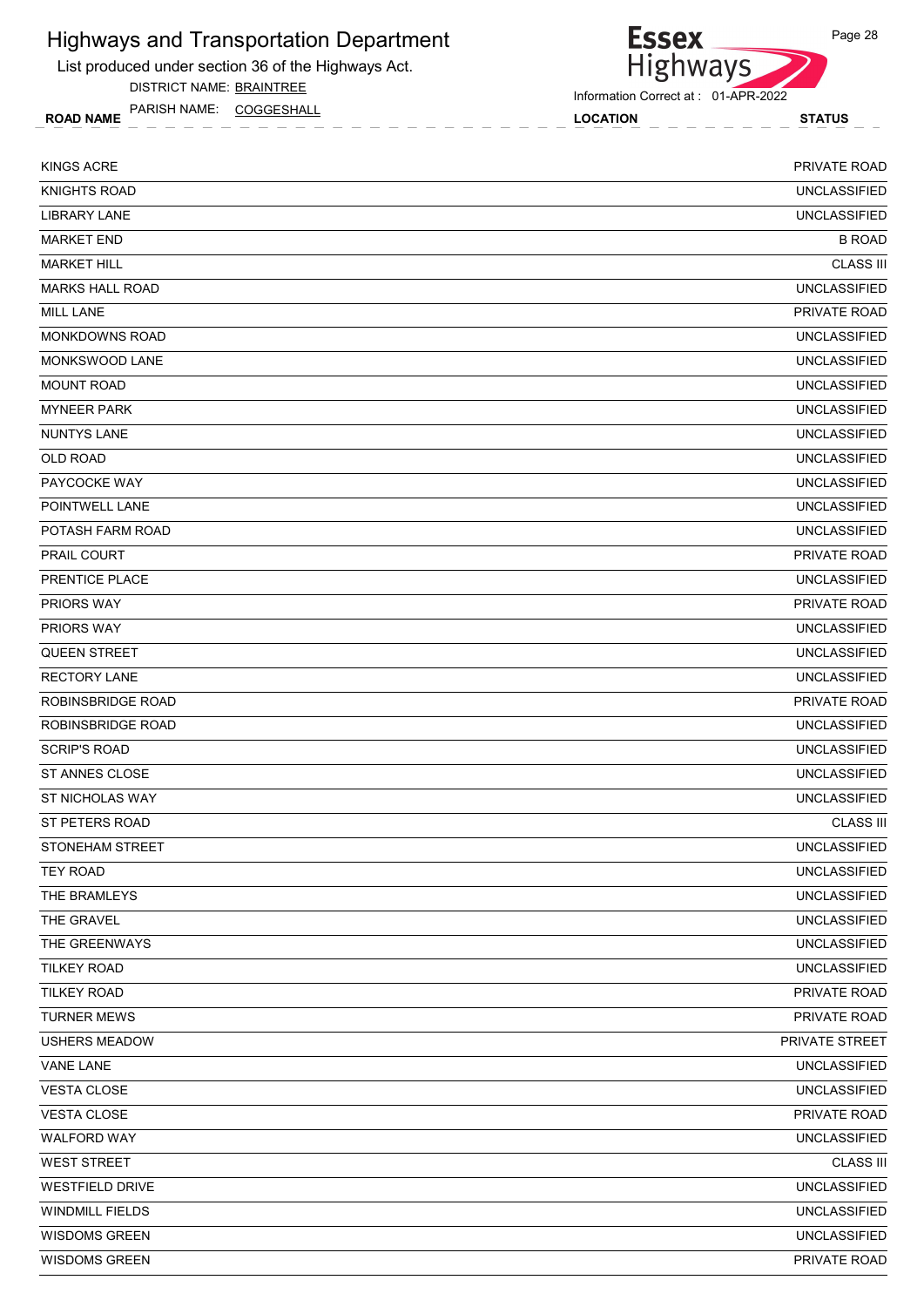List produced under section 36 of the Highways Act.

DISTRICT NAME: BRAINTREE

TOTAL 92

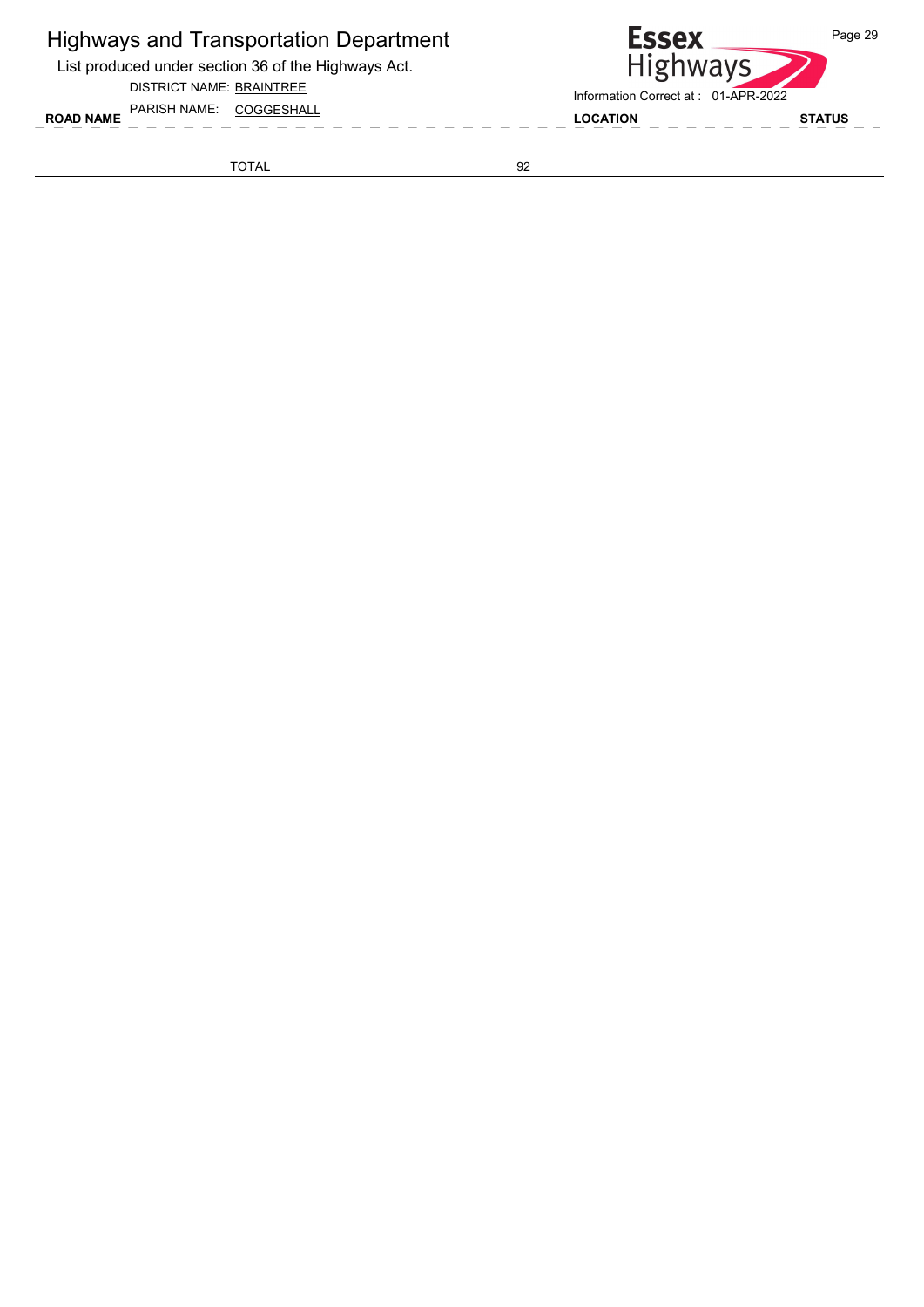List produced under section 36 of the Highways Act.

DISTRICT NAME: BRAINTREE

ROAD NAME LOCATION STATUS PARISH NAME: COLNE ENGAINE



| <b>BRICKHOUSE ROAD</b>     |              |    |                       | <b>UNCLASSIFIED</b> |
|----------------------------|--------------|----|-----------------------|---------------------|
| <b>BROOK STREET</b>        |              |    |                       | <b>CLASS III</b>    |
| <b>BUNTINGS GREEN ROAD</b> |              |    |                       | <b>UNCLASSIFIED</b> |
| <b>CHURCH LANE</b>         |              |    | <b>REAR OF CHURCH</b> | <b>UNCLASSIFIED</b> |
| <b>CHURCH STREET</b>       |              |    |                       | <b>CLASS III</b>    |
| COLNE ENGAINE ROAD         |              |    |                       | <b>UNCLASSIFIED</b> |
| <b>COLNE PARK ROAD</b>     |              |    |                       | <b>CLASS III</b>    |
| <b>COUNTESS CROSS</b>      |              |    |                       | <b>CLASS III</b>    |
| <b>COUNTESS CROSS ROAD</b> |              |    |                       | <b>UNCLASSIFIED</b> |
| <b>CRICKS ROAD</b>         |              |    |                       | <b>CLASS III</b>    |
| <b>CROSSWAYS</b>           |              |    |                       | <b>UNCLASSIFIED</b> |
| <b>ELMS HALL ROAD</b>      |              |    |                       | <b>UNCLASSIFIED</b> |
| <b>GREEN FARM ROAD</b>     |              |    |                       | <b>UNCLASSIFIED</b> |
| <b>GREENWAY</b>            |              |    |                       | <b>UNCLASSIFIED</b> |
| <b>HIGH CROFT</b>          |              |    |                       | <b>UNCLASSIFIED</b> |
| <b>HIGH CROFT</b>          |              |    |                       | PRIVATE ROAD        |
| LANGLEY MILL ROAD          |              |    |                       | <b>UNCLASSIFIED</b> |
| <b>LAWSHALL'S HILL</b>     |              |    |                       | <b>CLASS III</b>    |
| <b>MILL LANE</b>           |              |    |                       | <b>CLASS III</b>    |
| <b>ODDCROFT</b>            |              |    |                       | <b>UNCLASSIFIED</b> |
| <b>OVERHALL HILL</b>       |              |    |                       | <b>UNCLASSIFIED</b> |
| PEBMARSH ROAD              |              |    |                       | <b>CLASS III</b>    |
| RAINBOW WAY                |              |    |                       | <b>UNCLASSIFIED</b> |
| <b>RECTORY ROAD</b>        |              |    |                       | <b>UNCLASSIFIED</b> |
| SHELLCROFT                 |              |    |                       | <b>UNCLASSIFIED</b> |
| <b>STATION ROAD</b>        |              |    |                       | <b>CLASS III</b>    |
| STONEBRIDGE HILL           |              |    |                       | A ROAD              |
| THE GREEN                  |              |    |                       | <b>UNCLASSIFIED</b> |
| THE GREEN                  |              |    |                       | <b>CLASS III</b>    |
|                            | <b>TOTAL</b> | 29 |                       |                     |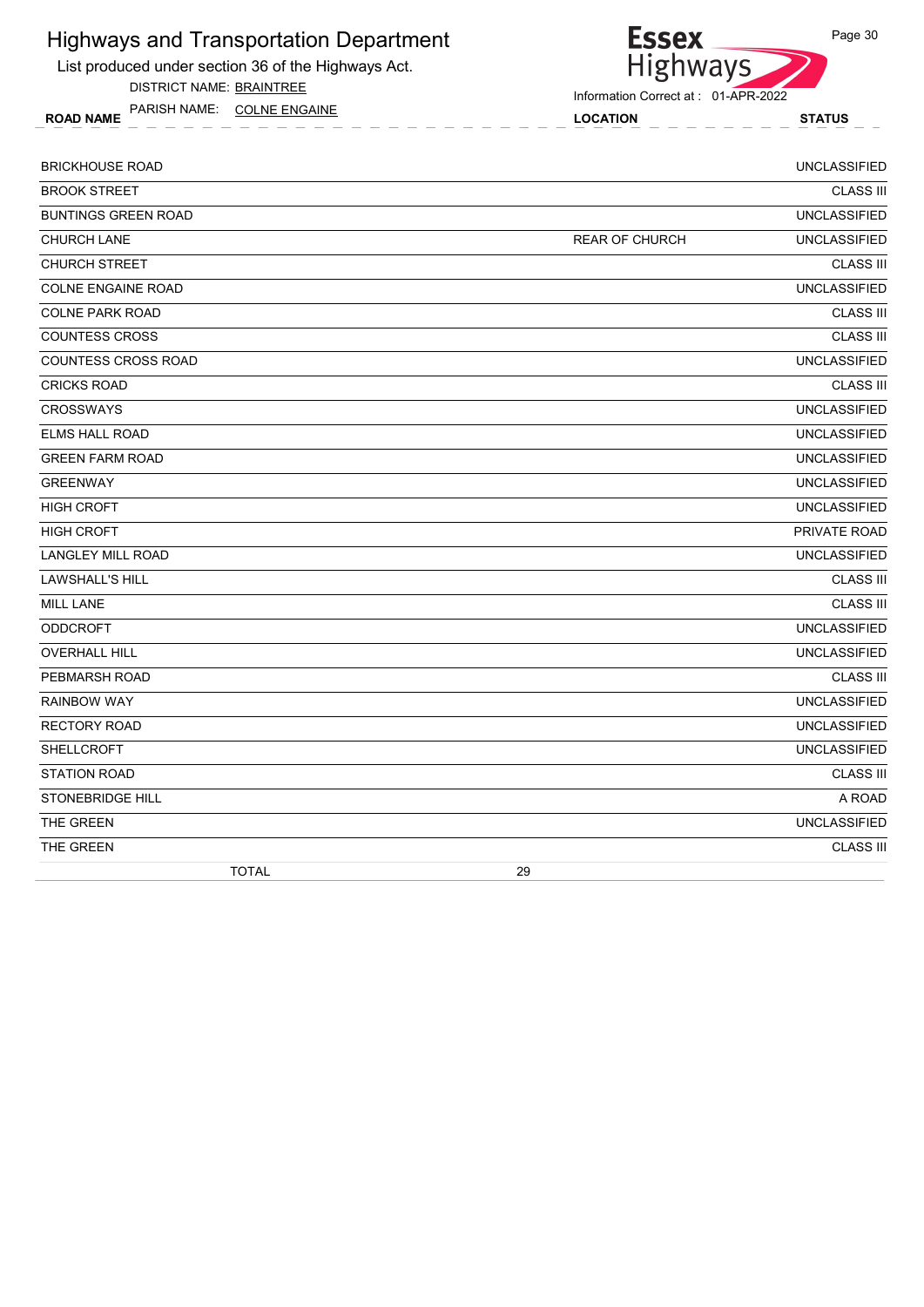List produced under section 36 of the Highways Act.

DISTRICT NAME: BRAINTREE

ROAD NAME LOCATION STATUS PARISH NAME: CRESSING



Information Correct at : 01-APR-2022

| APPLETREE CLOSE                 |                       | PRIVATE ROAD        |
|---------------------------------|-----------------------|---------------------|
| <b>ASHES ROAD</b>               |                       | <b>CLASS III</b>    |
| <b>BENTON CLOSE</b>             |                       | <b>UNCLASSIFIED</b> |
| <b>BOARS TYE ROAD</b>           |                       | <b>CLASS III</b>    |
| <b>BRAINTREE BYPASS</b>         |                       | A ROAD              |
| <b>BRAINTREE ROAD</b>           |                       | <b>B ROAD</b>       |
| <b>BULFORD CLOSE</b>            |                       | <b>UNCLASSIFIED</b> |
| <b>BULFORD MILL LANE</b>        |                       | <b>UNCLASSIFIED</b> |
| <b>CHURCH ROAD</b>              |                       | <b>UNCLASSIFIED</b> |
| <b>CLAUD INCE AVENUE</b>        |                       | <b>UNCLASSIFIED</b> |
| <b>CRESSING ROAD</b>            |                       | <b>CLASS III</b>    |
| <b>CRESSING ROAD</b>            |                       | <b>B ROAD</b>       |
| <b>CRESSING ROAD ROUNDABOUT</b> |                       | <b>B ROAD</b>       |
| <b>CROZIER DRIVE</b>            |                       | PRIVATE ROAD        |
| EVELYN WOOD ROAD                |                       | <b>UNCLASSIFIED</b> |
| <b>GALLEY ROUNDABOUT</b>        | <b>JUNCTION B1018</b> | A ROAD              |
| <b>HALLS GROVE</b>              |                       | PRIVATE ROAD        |
| <b>HAWBUSH GREEN</b>            |                       | <b>UNCLASSIFIED</b> |
| <b>HEYCROFT DRIVE</b>           |                       | <b>UNCLASSIFIED</b> |
| <b>HOMEFIELD WAY</b>            |                       | <b>UNCLASSIFIED</b> |
| <b>HOWLETT PLACE</b>            |                       | PRIVATE ROAD        |
| <b>ISLAND SITE ROAD</b>         |                       | <b>UNCLASSIFIED</b> |
| <b>JEFFREYS ROAD</b>            |                       | <b>UNCLASSIFIED</b> |
| LANHAM FARM ROAD                |                       | <b>UNCLASSIFIED</b> |
| <b>LANHAM GREEN ROAD</b>        |                       | <b>CLASS III</b>    |
| <b>LANHAM GREEN ROAD</b>        |                       | <b>UNCLASSIFIED</b> |
| <b>LONG GREEN</b>               |                       | <b>CLASS III</b>    |
| LONGACRE ROAD                   |                       | <b>UNCLASSIFIED</b> |
| <b>MILL LANE</b>                |                       | <b>UNCLASSIFIED</b> |
| MILLENNIUM WAY                  |                       | <b>B ROAD</b>       |
| <b>MOSS END</b>                 |                       | PRIVATE ROAD        |
| PAPLEY ROAD                     |                       | <b>UNCLASSIFIED</b> |
| PAPLEY ROAD                     |                       | PRIVATE ROAD        |
| PETTIT WAY                      |                       | <b>UNCLASSIFIED</b> |
| POLECAT ROAD                    |                       | <b>UNCLASSIFIED</b> |
| <b>RECREATION CLOSE</b>         |                       | <b>UNCLASSIFIED</b> |
| RIDLANDS CLOSE                  |                       | <b>UNCLASSIFIED</b> |
| SHARDLOES LANE                  |                       | <b>UNCLASSIFIED</b> |
| SHELLEYS LANE                   |                       | PRIVATE ROAD        |
| <b>STATION ROAD</b>             |                       | <b>UNCLASSIFIED</b> |
| <b>STILEMANS WOOD</b>           |                       | <b>UNCLASSIFIED</b> |
| <b>SUTTON PARK</b>              |                       | PRIVATE ROAD        |
| <b>TEMPLE LANE</b>              |                       | <b>CLASS III</b>    |
| THE CLOSE                       |                       | PRIVATE ROAD        |
| THE STREET                      |                       | <b>UNCLASSIFIED</b> |
| THE WESTERINGS                  |                       | <b>UNCLASSIFIED</b> |
|                                 |                       |                     |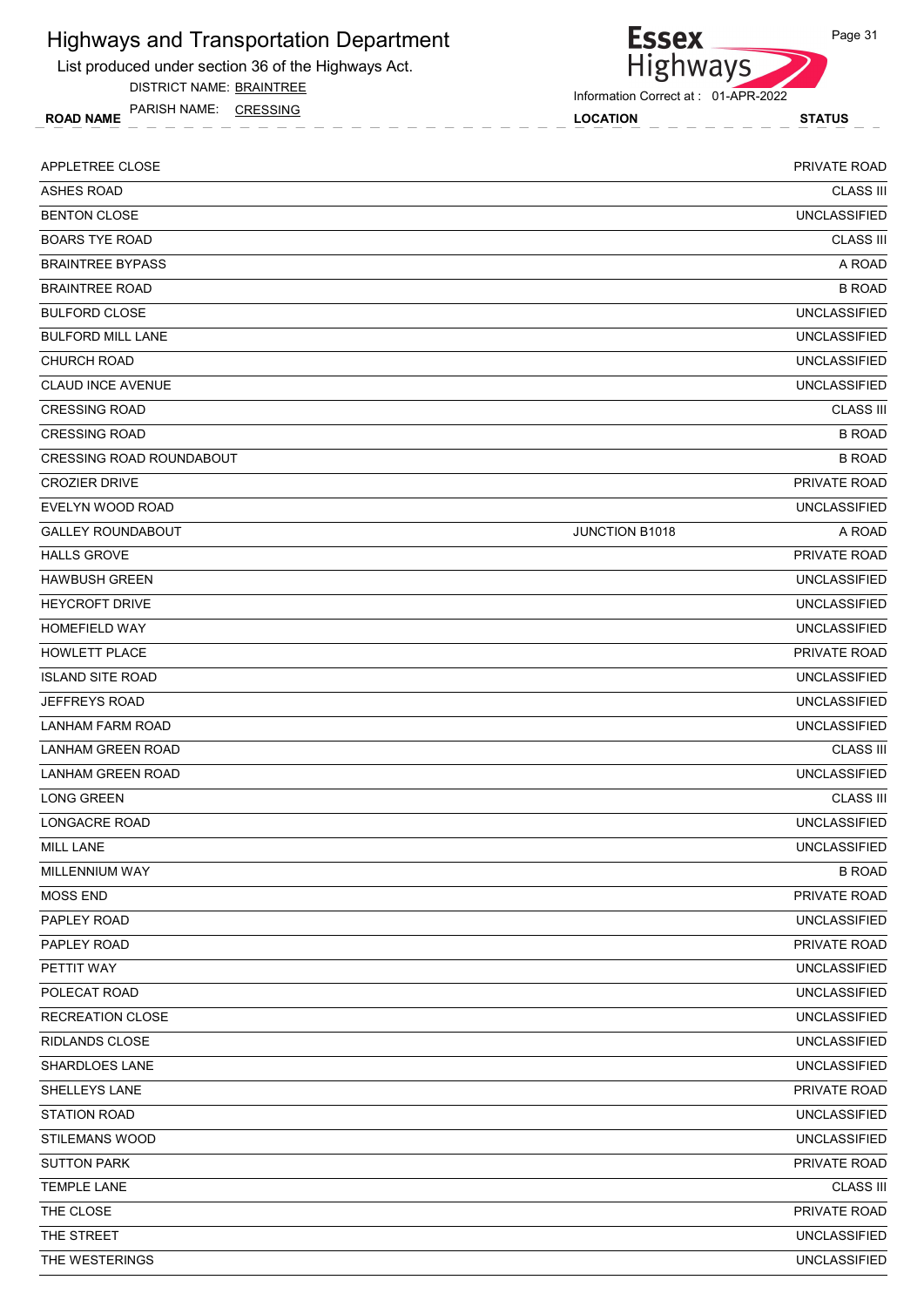| <b>Highways and Transportation Department</b><br>List produced under section 36 of the Highways Act.<br><b>DISTRICT NAME: BRAINTREE</b><br>PARISH NAME:<br><b>CRESSING</b> |    | <b>Essex</b><br><b>Highways</b><br>Information Correct at: 01-APR-2022 |                     |
|----------------------------------------------------------------------------------------------------------------------------------------------------------------------------|----|------------------------------------------------------------------------|---------------------|
| <b>ROAD NAME</b>                                                                                                                                                           |    | <b>LOCATION</b>                                                        | <b>STATUS</b>       |
| <b>WITHAM ROAD</b>                                                                                                                                                         |    |                                                                        | <b>B ROAD</b>       |
| <b>WRIGHTS AVENUE</b>                                                                                                                                                      |    |                                                                        | <b>UNCLASSIFIED</b> |
| <b>TOTAL</b>                                                                                                                                                               | 48 |                                                                        |                     |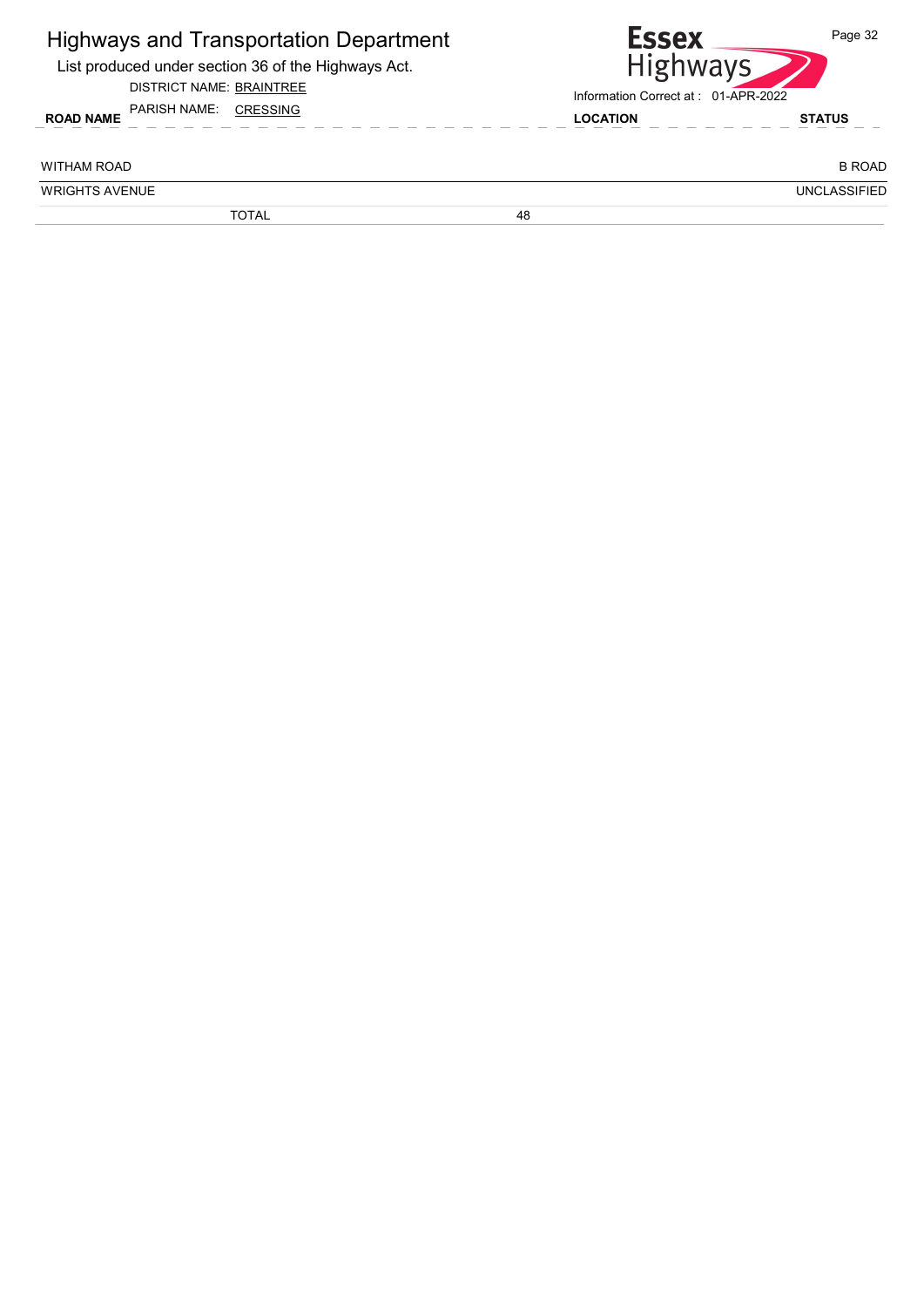List produced under section 36 of the Highways Act.

DISTRICT NAME: BRAINTREE

ROAD NAME LOCATION STATUS PARISH NAME: EARLS COLNE



Information Correct at : 01-APR-2022

| AMERICA ROAD            | <b>UNCLASSIFIED</b> |
|-------------------------|---------------------|
| <b>ATLAS COURT</b>      | <b>UNCLASSIFIED</b> |
| <b>ATLAS ROAD</b>       | <b>UNCLASSIFIED</b> |
| <b>BURNTHOUSE ROAD</b>  | <b>UNCLASSIFIED</b> |
| <b>BURROWS ROAD</b>     | <b>UNCLASSIFIED</b> |
| <b>CHURCH HILL</b>      | A ROAD              |
| COGGESHALL ROAD         | <b>B ROAD</b>       |
| <b>CURDS ROAD</b>       | <b>CLASS III</b>    |
| DE VERE ROAD            | <b>UNCLASSIFIED</b> |
| <b>DUDLEY ROAD</b>      | <b>UNCLASSIFIED</b> |
| <b>FOUNDRY LANE</b>     | <b>CLASS III</b>    |
| <b>HALSTEAD ROAD</b>    | A ROAD              |
| <b>HAYHOUSE ROAD</b>    | <b>CLASS III</b>    |
| <b>HIGH STREET</b>      | A ROAD              |
| <b>HILLIE BUNNIES</b>   | <b>UNCLASSIFIED</b> |
| <b>HOLDEN WAY</b>       | <b>PRIVATE ROAD</b> |
| HOMEFIELD WAY           | PRIVATE ROAD        |
| <b>HUNT ROAD</b>        | <b>UNCLASSIFIED</b> |
| JOSSELIN CLOSE          | <b>UNCLASSIFIED</b> |
| <b>KEMSLEY ROAD</b>     | <b>UNCLASSIFIED</b> |
| LOWEFIELDS              | PRIVATE ROAD        |
| <b>LOWEFIELDS</b>       | <b>UNCLASSIFIED</b> |
| LOWER HOLT STREET       | A ROAD              |
| <b>MASSINGHAM DRIVE</b> | <b>UNCLASSIFIED</b> |
| <b>MONKS ROAD</b>       | PRIVATE ROAD        |
| <b>MONKS ROAD</b>       | <b>UNCLASSIFIED</b> |
| <b>MORLEYS ROAD</b>     | <b>UNCLASSIFIED</b> |
| NEWHOUSE ROAD           | <b>UNCLASSIFIED</b> |
| NONANCOURT WAY          | <b>UNCLASSIFIED</b> |
| OXFORD COURT            | PRIVATE ROAD        |
| PARK LANE               | <b>UNCLASSIFIED</b> |
| PARK LANE CLOSE         | <b>UNCLASSIFIED</b> |
| PRIORY STREET           | PRIVATE ROAD        |
| QUEEN'S ROAD            | <b>UNCLASSIFIED</b> |
| <b>REUBEN WALK</b>      | <b>UNCLASSIFIED</b> |
| SHUT LANE               | PRIVATE ROAD        |
| SIMS CLOSE              | <b>UNCLASSIFIED</b> |
| <b>STATION ROAD</b>     | <b>CLASS III</b>    |
| <b>SWALLOW FIELD</b>    | <b>UNCLASSIFIED</b> |
| <b>TEY ROAD</b>         | <b>UNCLASSIFIED</b> |
| TEY ROAD CLOSE          | <b>UNCLASSIFIED</b> |
| THE CASTINGS            | <b>UNCLASSIFIED</b> |
| THE CROFT               | PRIVATE ROAD        |
| THOMAS BELL ROAD        | <b>UNCLASSIFIED</b> |
| UPPER HOLT STREET       | A ROAD              |
| WILLOW TREE WAY         | <b>UNCLASSIFIED</b> |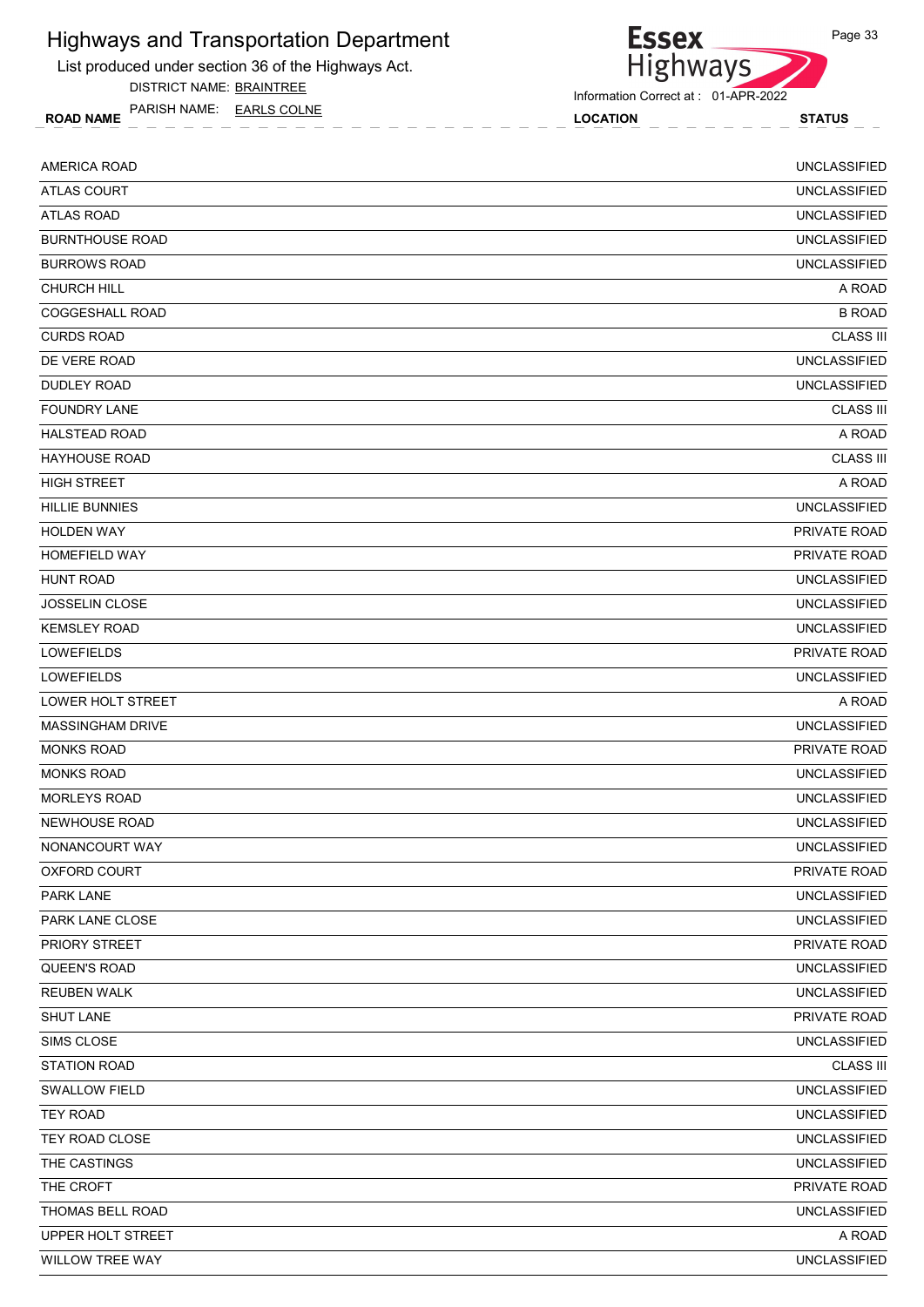| <b>Highways and Transportation Department</b><br>List produced under section 36 of the Highways Act.<br><b>DISTRICT NAME: BRAINTREE</b> | <b>ESSEX</b><br><b>Highways</b>                        | Page 34             |
|-----------------------------------------------------------------------------------------------------------------------------------------|--------------------------------------------------------|---------------------|
| PARISH NAME: EARLS COLNE<br><b>ROAD NAME</b>                                                                                            | Information Correct at: 01-APR-2022<br><b>LOCATION</b> | <b>STATUS</b>       |
| YORK ROAD                                                                                                                               |                                                        | <b>UNCLASSIFIED</b> |
| <b>TOTAL</b>                                                                                                                            | 47                                                     |                     |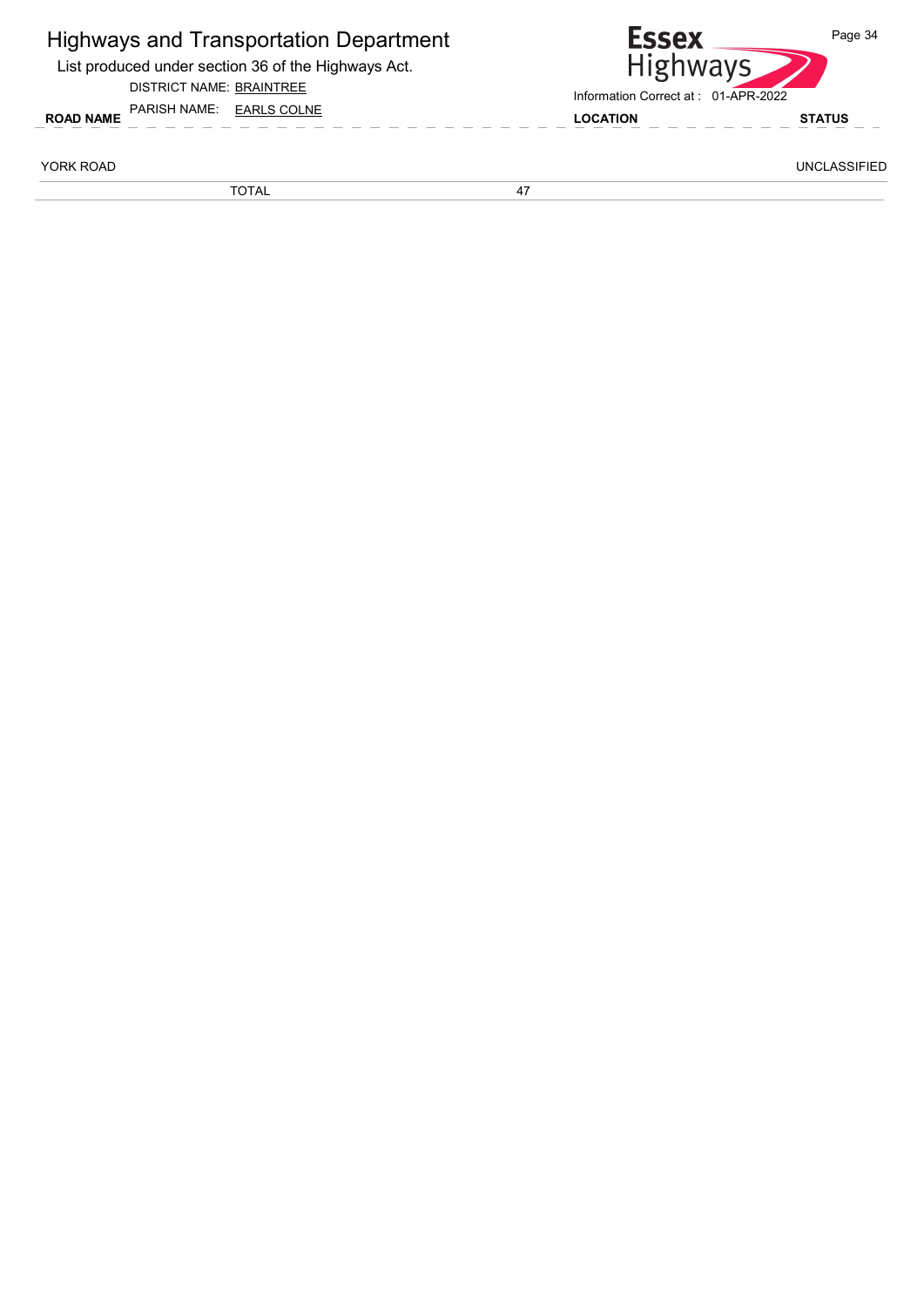| <b>Highways and Transportation Department</b><br>List produced under section 36 of the Highways Act.<br><b>DISTRICT NAME: BRAINTREE</b> | <b>Essex</b><br><b>Highways</b>                        | Page 35          |
|-----------------------------------------------------------------------------------------------------------------------------------------|--------------------------------------------------------|------------------|
| PARISH NAME:<br>FAIRSTEAD<br><b>ROAD NAME</b>                                                                                           | Information Correct at: 01-APR-2022<br><b>LOCATION</b> | <b>STATUS</b>    |
| <b>BRAINTREE ROAD</b>                                                                                                                   |                                                        | CLASS III        |
| <b>FAIRSTEAD HALL ROAD</b>                                                                                                              |                                                        | UNCLASSIFIED     |
| <b>FAIRSTEAD LODGE ROAD</b>                                                                                                             |                                                        | UNCLASSIFIED     |
| <b>FAIRSTEAD ROAD</b>                                                                                                                   |                                                        | <b>CLASS III</b> |
| PEG MILLARS LANE                                                                                                                        |                                                        | UNCLASSIFIED     |
| <b>RANKS GREEN ROAD</b>                                                                                                                 |                                                        | UNCLASSIFIED     |
| <b>TOTAL</b>                                                                                                                            | 6                                                      |                  |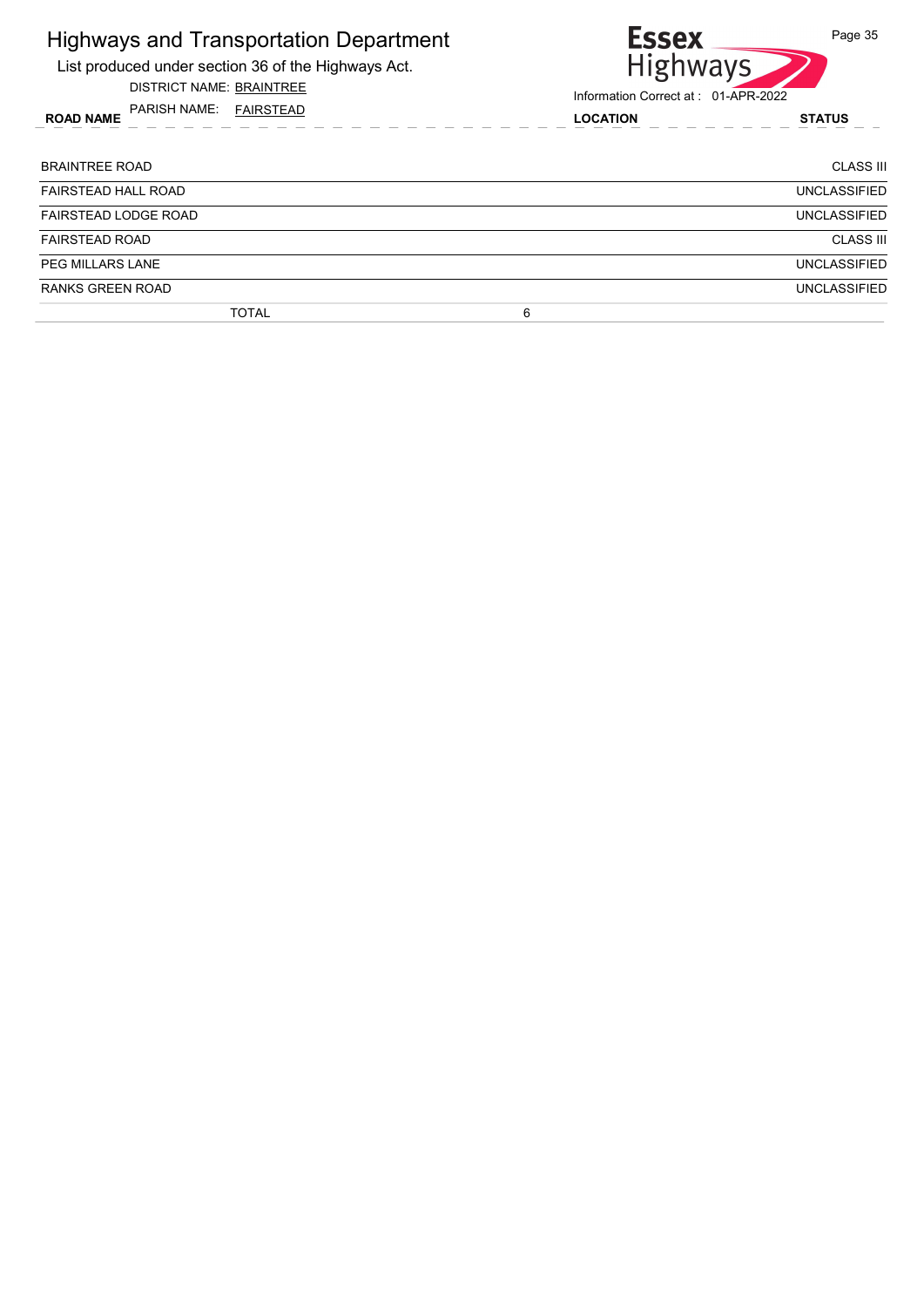| <b>ROAD NAME</b>        | <b>Highways and Transportation Department</b><br>List produced under section 36 of the Highways Act.<br>DISTRICT NAME: BRAINTREE<br>PARISH NAME: FAULKBOURNE | <b>Essex</b><br><b>Highways</b><br>Information Correct at: 01-APR-2022<br><b>LOCATION</b> | Page 36<br><b>STATUS</b> |
|-------------------------|--------------------------------------------------------------------------------------------------------------------------------------------------------------|-------------------------------------------------------------------------------------------|--------------------------|
| <b>FAULKBOURNE ROAD</b> |                                                                                                                                                              |                                                                                           | <b>CLASS III</b>         |
|                         | TOTAL                                                                                                                                                        |                                                                                           |                          |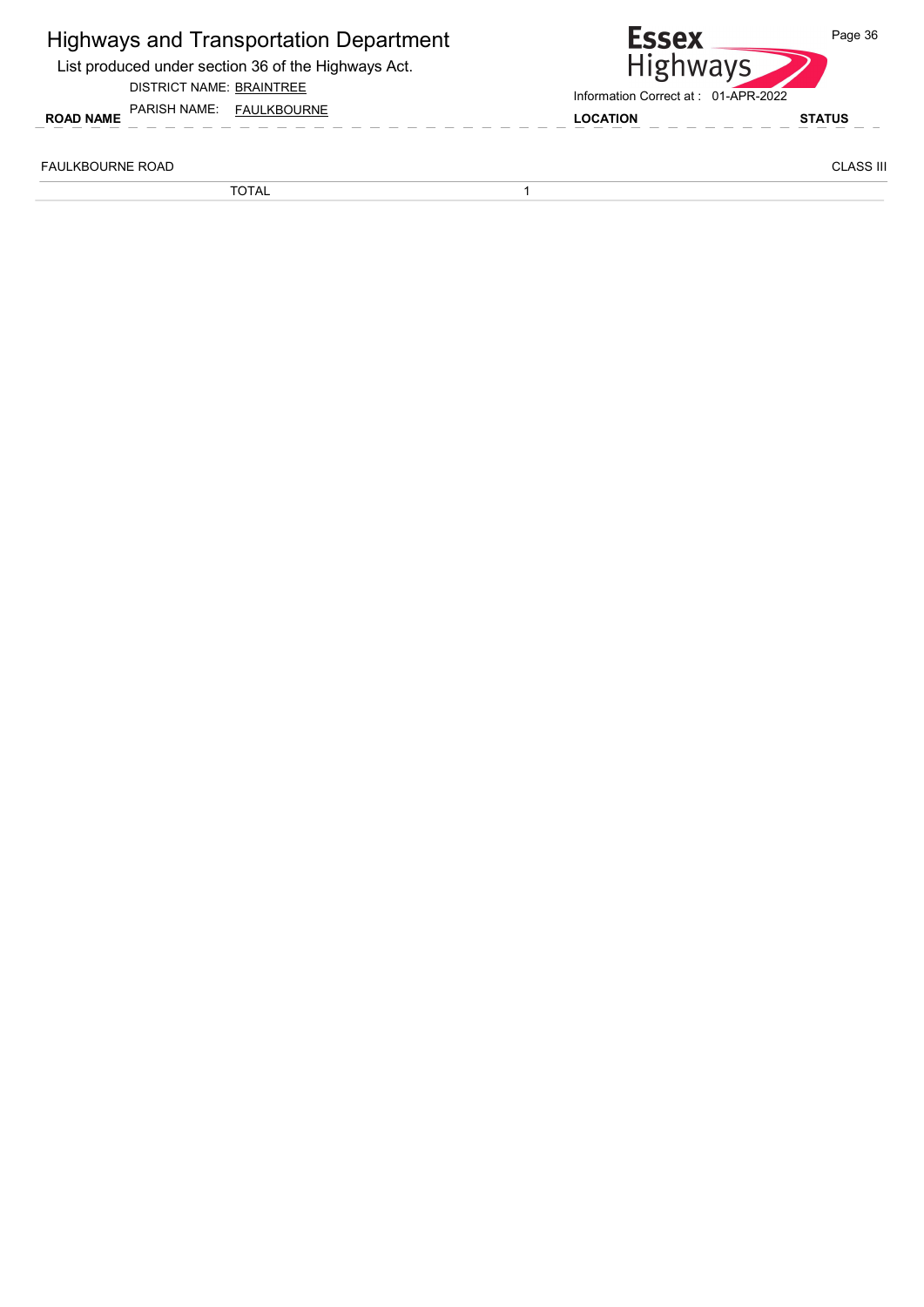List produced under section 36 of the Highways Act.

DISTRICT NAME: BRAINTREE

ROAD NAME LOCATION STATUS PARISH NAME: FEERING

**Essex** Highways

Information Correct at : 01-APR-2022

| <b>BARNFIELD</b>                    |                      | <b>UNCLASSIFIED</b> |
|-------------------------------------|----------------------|---------------------|
| BELL INN CLOSE                      |                      | PRIVATE ROAD        |
| CHURCH LANE                         |                      | <b>UNCLASSIFIED</b> |
| COGGESHALL ROAD                     |                      | <b>CLASS III</b>    |
| <b>DOMSEY CHASE</b>                 |                      | PRIVATE ROAD        |
| <b>DRIFFIELD CLOSE</b>              |                      | <b>UNCLASSIFIED</b> |
| <b>EASTHORPE ROAD</b>               |                      | <b>UNCLASSIFIED</b> |
| <b>ELM LANE</b>                     |                      | <b>UNCLASSIFIED</b> |
| <b>FEERING HILL</b>                 |                      | <b>B ROAD</b>       |
| <b>GLEBE GARDENS</b>                |                      | <b>UNCLASSIFIED</b> |
| <b>GREENWAYS</b>                    |                      | <b>UNCLASSIFIED</b> |
| <b>HALL FARM CLOSE</b>              |                      | PRIVATE ROAD        |
| HANOVER SQUARE                      |                      | PRIVATE ROAD        |
| <b>HARVEST COURT</b>                |                      | <b>UNCLASSIFIED</b> |
| HILL HOUSE FARM ROAD                |                      | <b>UNCLASSIFIED</b> |
| <b>HUNT CLOSE</b>                   |                      | <b>UNCLASSIFIED</b> |
| <b>INWORTH ROAD</b>                 |                      | <b>B ROAD</b>       |
| JOHN RAVEN COURT                    |                      | PRIVATE ROAD        |
| <b>KELVEDON BYPASS</b>              |                      | A ROAD              |
| <b>KELVEDON ROAD</b>                |                      | <b>B ROAD</b>       |
| <b>KINGS GARDENS</b>                |                      | <b>UNCLASSIFIED</b> |
| LANGLEY GREEN ROAD                  |                      | <b>UNCLASSIFIED</b> |
| LITTLE TEY ROAD                     |                      | <b>UNCLASSIFIED</b> |
| <b>LONDON ROAD</b>                  |                      | <b>B ROAD</b>       |
| <b>LONG ACRES</b>                   |                      | <b>UNCLASSIFIED</b> |
| MARSHALL CLOSE                      |                      | <b>UNCLASSIFIED</b> |
| <b>MILL LANE</b>                    | <b>LANGLEY GREEN</b> | <b>UNCLASSIFIED</b> |
| <b>MILLERS MEAD</b>                 |                      | <b>UNCLASSIFIED</b> |
| MOORS CLOSE                         |                      | PRIVATE ROAD        |
| <b>NEW LANE</b>                     |                      | PRIVATE ROAD        |
| <b>NEW LANE</b>                     |                      | <b>UNCLASSIFIED</b> |
| NORTHBOUND SLIP FROM FEERING TO A12 |                      | A ROAD              |
| OLD ROAD                            |                      | <b>UNCLASSIFIED</b> |
| PACKE CLOSE                         |                      | <b>UNCLASSIFIED</b> |
| ROMAN ROAD                          |                      | A ROAD              |
| RYE MILL LANE                       |                      | <b>UNCLASSIFIED</b> |
| SHERWOOD WAY                        |                      | <b>UNCLASSIFIED</b> |
| SKYE GREEN ROAD                     |                      | <b>UNCLASSIFIED</b> |
| SOUTHBOUND SLIP TO FEERING FROM A12 |                      | A ROAD              |
| <b>SPA ROAD</b>                     |                      | PRIVATE ROAD        |
| THE STREET                          |                      | <b>UNCLASSIFIED</b> |
| THE SUN CUT                         |                      | <b>UNCLASSIFIED</b> |
| THRESHOLD BUSINESS PARK             |                      | PRIVATE ROAD        |
| <b>WATERMILL ROAD</b>               |                      | <b>UNCLASSIFIED</b> |
| <b>TOTAL</b>                        | 44                   |                     |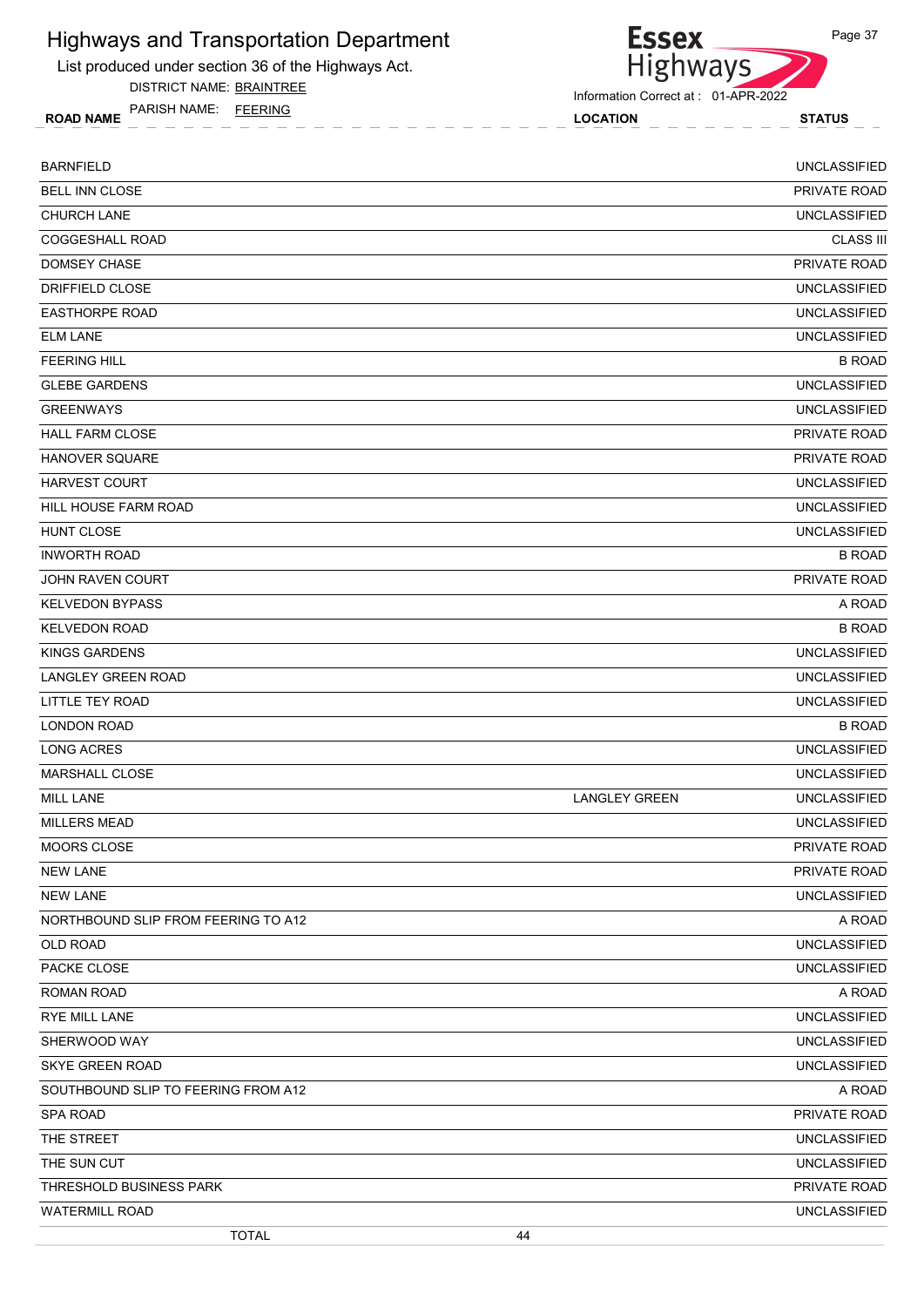List produced under section 36 of the Highways Act.

DISTRICT NAME: BRAINTREE

ROAD NAME LOCATION STATUS PARISH NAME: FINCHINGFIELD



Information Correct at : 01-APR-2022

| ASHWELL HALL ROAD          | <b>UNCLASSIFIED</b> |
|----------------------------|---------------------|
| <b>BARDFIELD ROAD</b>      | <b>B ROAD</b>       |
| <b>BRENT HALL ROAD</b>     | <b>B ROAD</b>       |
| <b>BRIDGE STREET</b>       | <b>UNCLASSIFIED</b> |
| <b>CHURCH HILL</b>         | <b>B ROAD</b>       |
| CHURCH LANE                | <b>UNCLASSIFIED</b> |
| <b>COLEMANS FARM LANE</b>  | <b>UNCLASSIFIED</b> |
| <b>CROSS FARM ROAD</b>     | <b>UNCLASSIFIED</b> |
| <b>CROSS HILL</b>          | <b>UNCLASSIFIED</b> |
| DAW STREET                 | <b>UNCLASSIFIED</b> |
| FINCHINGFIELD ROAD         | <b>B ROAD</b>       |
| <b>FINCHINGFIELD ROAD</b>  | <b>CLASS III</b>    |
| FOULSLOUGH FARM ROAD       | <b>CLASS III</b>    |
| <b>GAINSFORD END ROAD</b>  | <b>CLASS III</b>    |
| <b>GREAT SAMPFORD ROAD</b> | <b>CLASS III</b>    |
| <b>GREEN ROAD</b>          | <b>UNCLASSIFIED</b> |
| <b>HALL ROAD</b>           | <b>UNCLASSIFIED</b> |
| <b>HEARDS LANE</b>         | PRIVATE STREET      |
| <b>HOWE STREET</b>         | <b>CLASS III</b>    |
| <b>HOWE STREET</b>         | <b>B ROAD</b>       |
| <b>KEMPE ROAD</b>          | PRIVATE STREET      |
| LITTLE LONDON HILL         | <b>B ROAD</b>       |
| <b>LOMBARD STREET</b>      | <b>UNCLASSIFIED</b> |
| <b>MILL LANE</b>           | <b>UNCLASSIFIED</b> |
| <b>MILL ROAD</b>           | <b>UNCLASSIFIED</b> |
| PETCHES BRIDGE             | <b>UNCLASSIFIED</b> |
| <b>PUMP LANE</b>           | <b>UNCLASSIFIED</b> |
| <b>SCOTT AVENUE</b>        | <b>UNCLASSIFIED</b> |
| <b>SCULPINS LANE</b>       | <b>UNCLASSIFIED</b> |
| <b>SPAINS END ROAD</b>     | <b>CLASS III</b>    |
| <b>SPAINS HALL ROAD</b>    | <b>CLASS III</b>    |
| STAMBOURNE ROAD            | <b>CLASS III</b>    |
| STEPHEN MARSHALL AVENUE    | <b>UNCLASSIFIED</b> |
| SUNNYSIDE                  | <b>UNCLASSIFIED</b> |
| THE CAUSEWAY               | <b>B ROAD</b>       |
| THE CHASE                  | <b>UNCLASSIFIED</b> |
| THE HOPGROUNDS             | <b>UNCLASSIFIED</b> |
| THE PIGHTLE                | <b>UNCLASSIFIED</b> |
| <b>TINKERS GREEN ROAD</b>  | <b>CLASS III</b>    |
| <b>VALLEY VIEW</b>         | PRIVATE ROAD        |
| <b>VICARAGE ROAD</b>       | <b>UNCLASSIFIED</b> |
| WETHERSFIELD ROAD          | <b>B ROAD</b>       |
| WHINBUSH FARM ROAD         | <b>UNCLASSIFIED</b> |
| <b>WILLOWS ROAD</b>        | <b>UNCLASSIFIED</b> |
| <b>TOTAL</b>               | 44                  |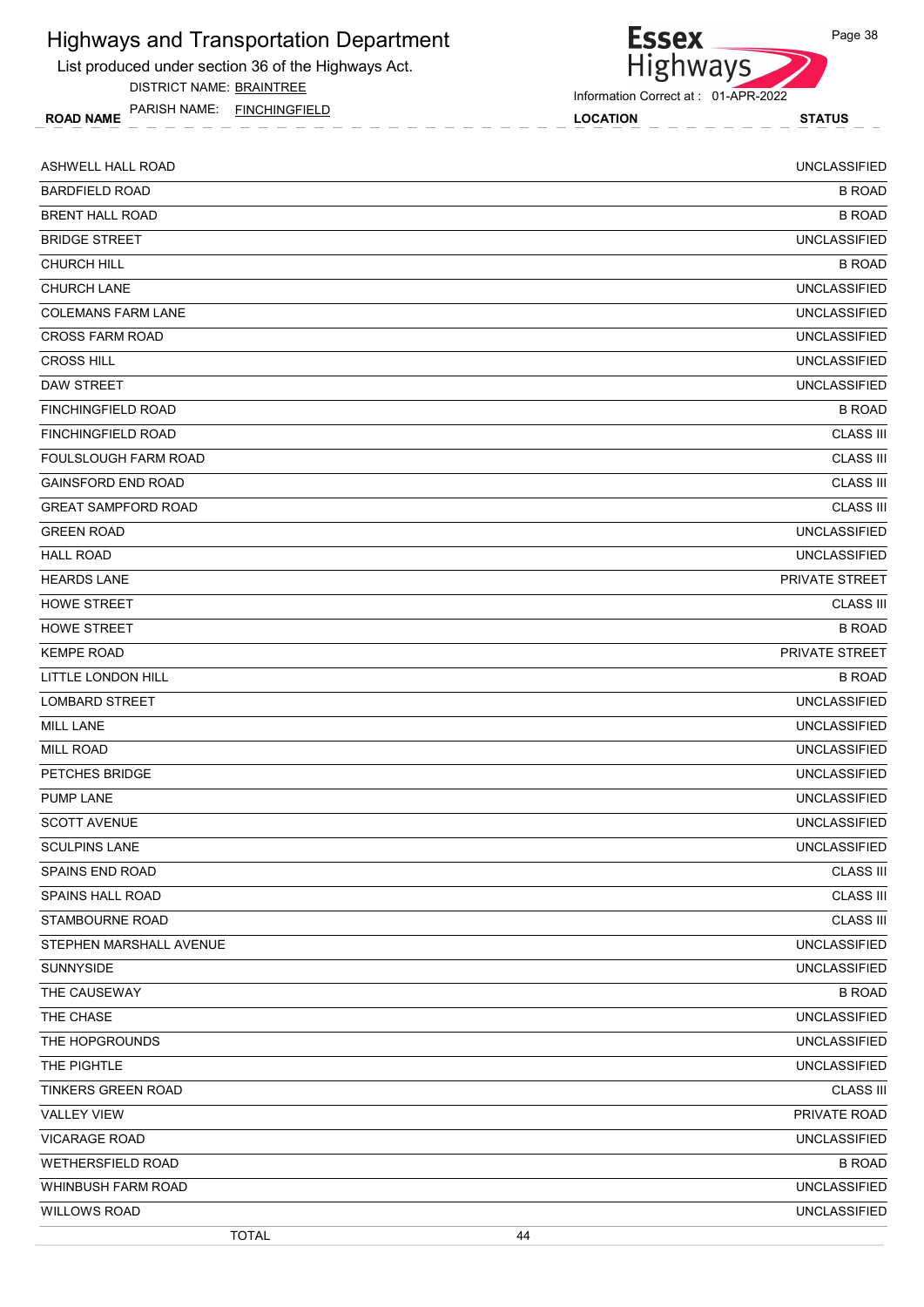

DISTRICT NAME: BRAINTREE

ROAD NAME LOCATION STATUS PARISH NAME: FOXEARTH



| <b>BRADFIELDS FARM LANE</b>  |    | <b>UNCLASSIFIED</b> |
|------------------------------|----|---------------------|
| <b>BROOK HALL LANE NORTH</b> |    | <b>UNCLASSIFIED</b> |
| <b>BUNTINGS LANE</b>         |    | <b>UNCLASSIFIED</b> |
| <b>CLAYPITS LANE</b>         |    | <b>UNCLASSIFIED</b> |
| <b>FOXEARTH ROAD</b>         |    | <b>UNCLASSIFIED</b> |
| <b>GLEMSFORD ROAD</b>        |    | <b>UNCLASSIFIED</b> |
| <b>HALSTEAD ROAD</b>         |    | <b>CLASS III</b>    |
| <b>HUBBARDS FARM ROAD</b>    |    | <b>UNCLASSIFIED</b> |
| <b>HUNTSMANS LANE</b>        |    | <b>UNCLASSIFIED</b> |
| <b>LISTON ROAD</b>           |    | <b>UNCLASSIFIED</b> |
| <b>LOWER ROAD</b>            |    | <b>CLASS III</b>    |
| <b>MILL ROAD</b>             |    | <b>UNCLASSIFIED</b> |
| <b>REYNARDS COURT</b>        |    | PRIVATE ROAD        |
| <b>SCHOOL STREET</b>         |    | <b>CLASS III</b>    |
| <b>SUDBURY ROAD</b>          |    | <b>UNCLASSIFIED</b> |
| THE CHASE                    |    | PRIVATE ROAD        |
| THE STREET                   |    | <b>CLASS III</b>    |
| <b>TOTAL</b>                 | 17 |                     |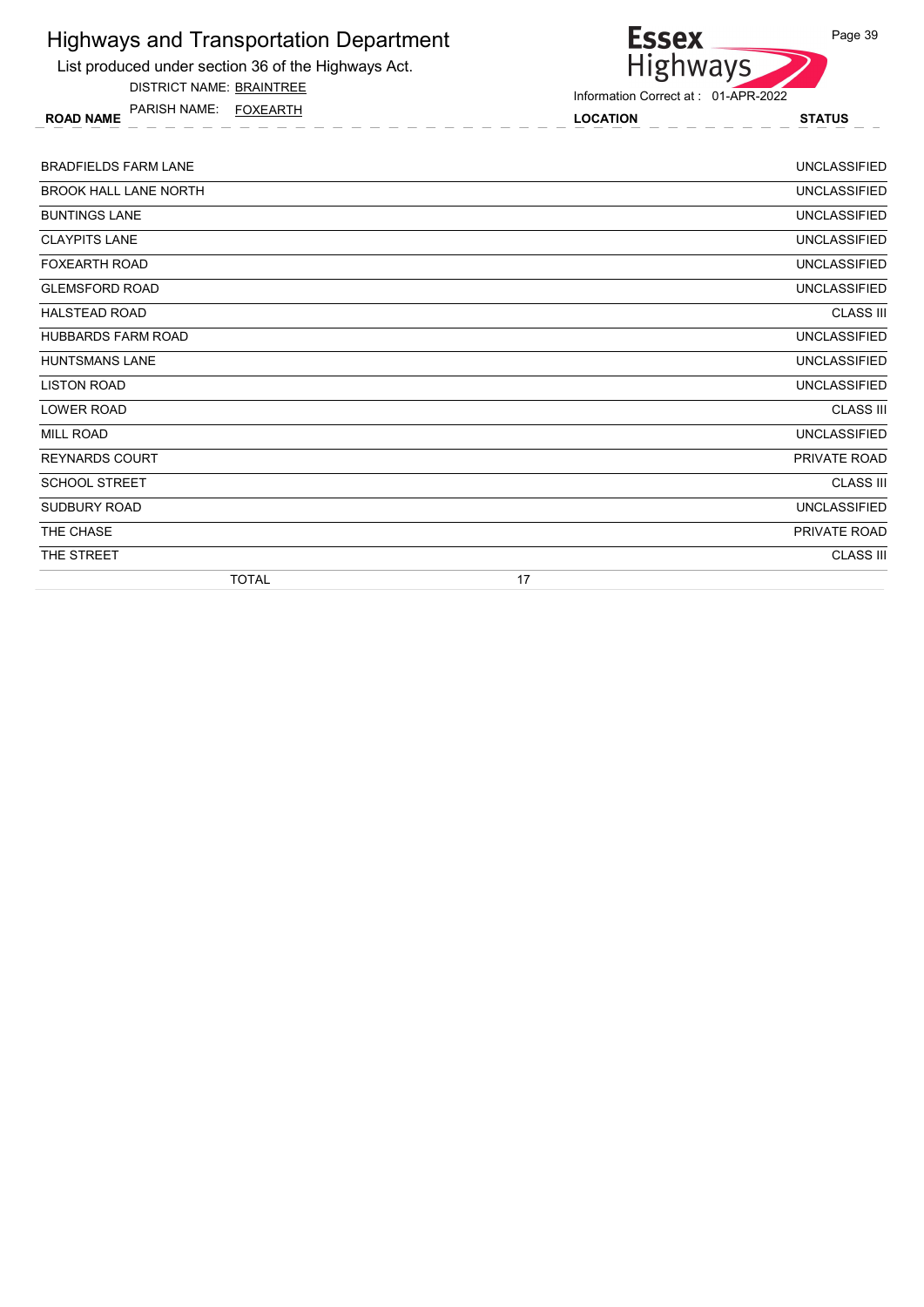List produced under section 36 of the Highways Act.

DISTRICT NAME: BRAINTREE

ROAD NAME LOCATION STATUS PARISH NAME: GESTINGTHORPE



| AUDLEY END                | <b>CLASS III</b>    |
|---------------------------|---------------------|
| <b>CHURCH STREET</b>      | <b>CLASS III</b>    |
| <b>DELVYN'S LANE</b>      | <b>UNCLASSIFIED</b> |
| <b>GESTINGTHORPE ROAD</b> | <b>CLASS III</b>    |
| <b>HEDINGHAM ROAD</b>     | <b>CLASS III</b>    |
| <b>HILL FARM LANE</b>     | UNCLASSIFIED        |
| <b>MOAT STREET</b>        | <b>CLASS III</b>    |
| <b>NETHER HILL</b>        | <b>CLASS III</b>    |
| <b>NORTH END ROAD</b>     | <b>CLASS III</b>    |
| <b>ODEWELLS LANE</b>      | <b>UNCLASSIFIED</b> |
| POTKILN CHASE             | <b>UNCLASSIFIED</b> |
| SUDBURY ROAD              | <b>CLASS III</b>    |
| <b>TOTAL</b>              | 12                  |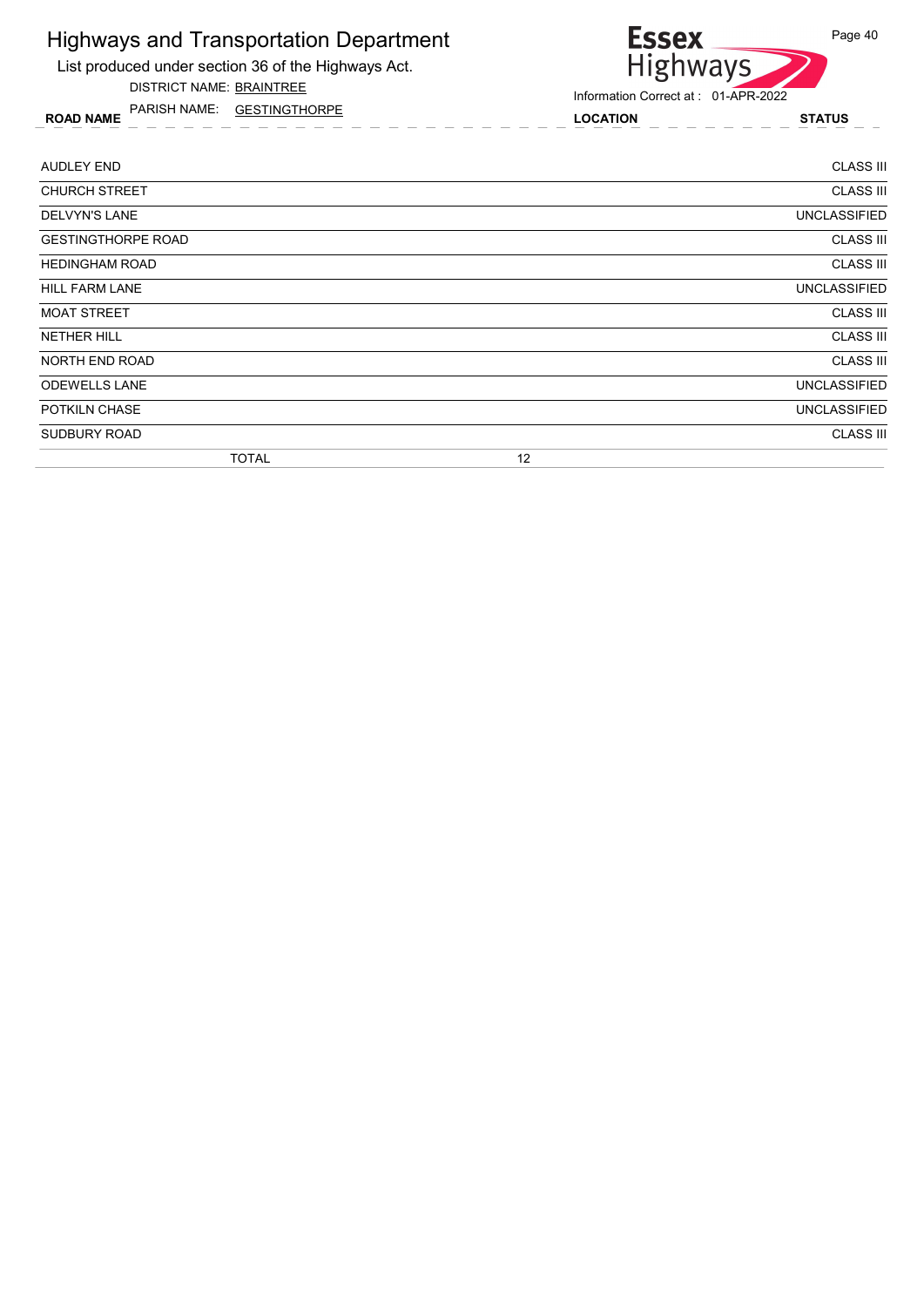List produced under section 36 of the Highways Act.

DISTRICT NAME: BRAINTREE

ROAD NAME LOCATION STATUS PARISH NAME: GOSFIELD

Information Correct at : 01-APR-2022

**Essex** 

Highways

| <b>BRAINTREE ROAD</b> | A ROAD              |
|-----------------------|---------------------|
| CHESTNUT AVENUE       | <b>UNCLASSIFIED</b> |
| <b>CHURCH ROAD</b>    | <b>CLASS III</b>    |
| <b>EDMUND GREEN</b>   | <b>UNCLASSIFIED</b> |
| <b>GOSFIELD ROAD</b>  | A ROAD              |
| <b>GREENFIELDS</b>    | <b>UNCLASSIFIED</b> |
| <b>GREENWAYS</b>      | <b>UNCLASSIFIED</b> |
| <b>HALL DRIVE</b>     | PRIVATE ROAD        |
| <b>HALL DRIVE</b>     | <b>UNCLASSIFIED</b> |
| <b>HALSTEAD ROAD</b>  | <b>CLASS III</b>    |
| <b>HALSTEAD ROAD</b>  | A ROAD              |
| HAWKWOODS ROAD        | <b>UNCLASSIFIED</b> |
| <b>HEDINGHAM ROAD</b> | A ROAD              |
| <b>HIGHLANDS</b>      | <b>UNCLASSIFIED</b> |
| <b>MEADWAY</b>        | <b>UNCLASSIFIED</b> |
| <b>NEW ROAD</b>       | <b>UNCLASSIFIED</b> |
| <b>NUNS MEADOW</b>    | <b>UNCLASSIFIED</b> |
| PARKHALL ROAD         | <b>CLASS III</b>    |
| PETERSFIELD LANE      | <b>UNCLASSIFIED</b> |
| RAYNE HATCH WOOD ROAD | <b>CLASS III</b>    |
| <b>RUSSELLS ROAD</b>  | <b>UNCLASSIFIED</b> |
| THE LIMES             | <b>UNCLASSIFIED</b> |
| THE STREET            | A ROAD              |
| WOODLAND WAY          | <b>UNCLASSIFIED</b> |
| <b>TOTAL</b>          | 24                  |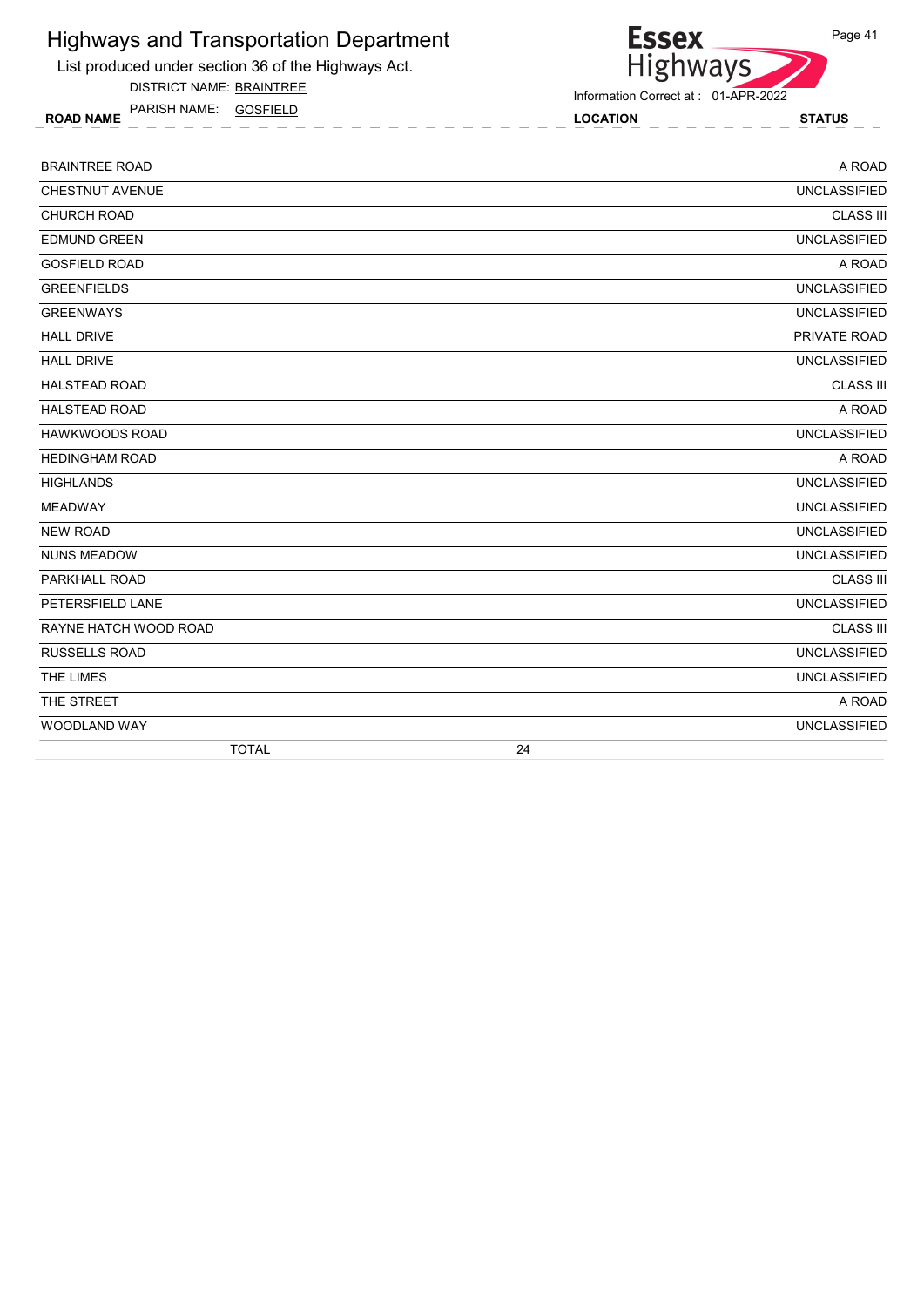List produced under section 36 of the Highways Act.

DISTRICT NAME: BRAINTREE

ROAD NAME LOCATION STATUS PARISH NAME: GREAT BARDFIELD

#### Information Correct at : 01-APR-2022

Essex<br>Highways

| MILL GREEN CLOSE         | PRIVATE ROAD                     |
|--------------------------|----------------------------------|
|                          |                                  |
| MILL CLOSE               | <b>UNCLASSIFIED</b>              |
| <b>MEADOW VIEW</b>       | PRIVATE ROAD                     |
| <b>HIGH STREET</b>       | <b>B ROAD</b>                    |
| <b>DURHAM CLOSE</b>      | <b>UNCLASSIFIED</b>              |
| <b>DUNMOW ROAD</b>       | PRIVATE ROAD<br>ADJ. WHITE HOUSE |
| <b>DUNMOW ROAD</b>       | <b>B ROAD</b>                    |
| <b>CROWN STREET</b>      | <b>CLASS III</b>                 |
| <b>COOKS LANE</b>        | <b>UNCLASSIFIED</b>              |
| <b>CASTLE SHOT</b>       | PRIVATE ROAD                     |
| <b>BUSHETT FARM LANE</b> | <b>UNCLASSIFIED</b>              |
| <b>BROOK STREET</b>      | <b>CLASS III</b>                 |
| <b>BRIDGE STREET</b>     | <b>B ROAD</b>                    |
| <b>BRAINTREE ROAD</b>    | <b>CLASS III</b>                 |
| <b>BESLYNS ROAD</b>      | <b>UNCLASSIFIED</b>              |
| <b>BENDLOWES ROAD</b>    | <b>UNCLASSIFIED</b>              |
| <b>BELL LANE</b>         | <b>CLASS III</b>                 |
| <b>BARDFIELD CENTRE</b>  | PRIVATE ROAD                     |
| <b>ALIENOR AVENUE</b>    | <b>UNCLASSIFIED</b>              |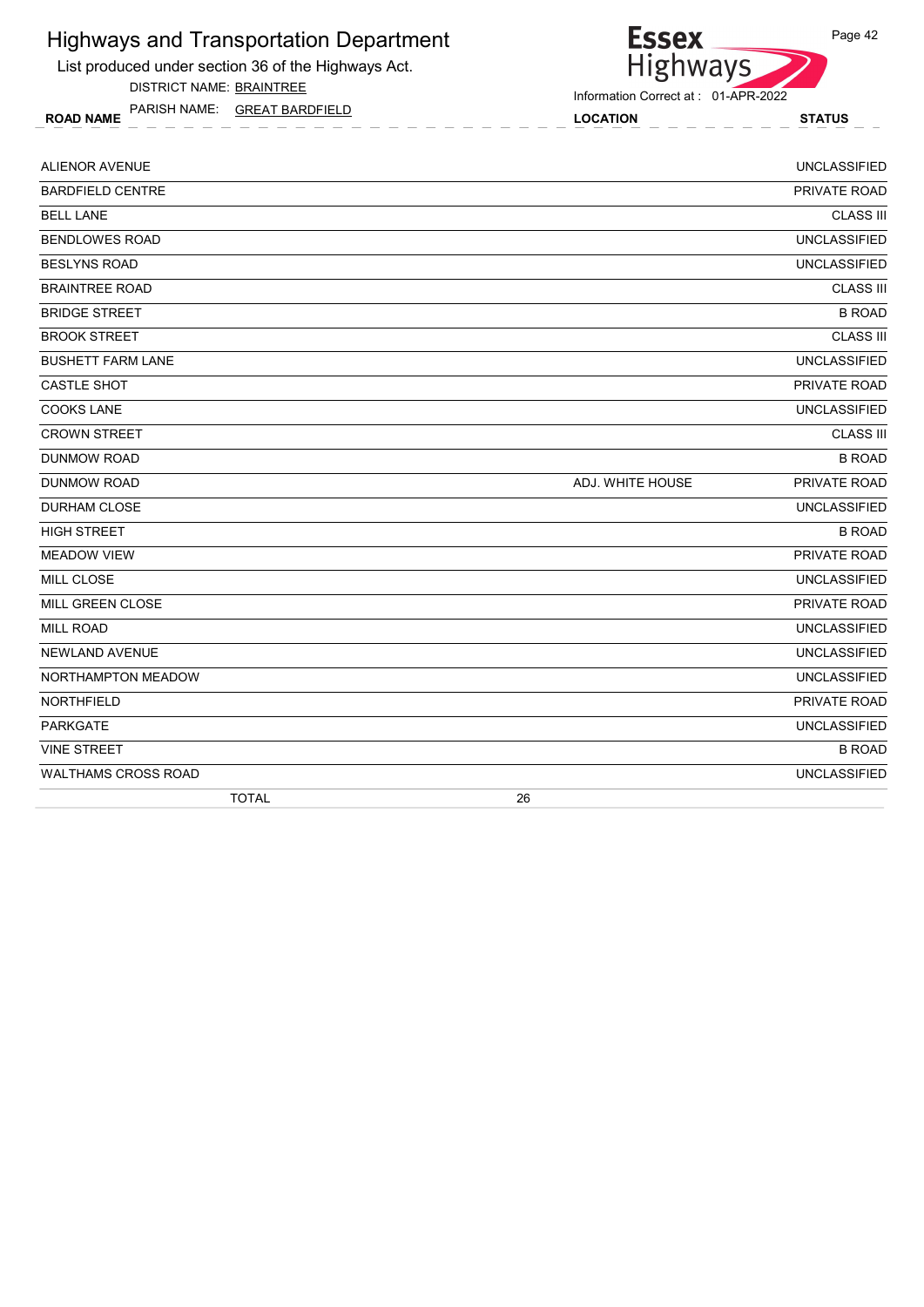List produced under section 36 of the Highways Act.

DISTRICT NAME: BRAINTREE

ROAD NAME LOCATION STATUS PARISH NAME: GREAT HENNY



| AMOS HILL                  | UNCLASSIFIED        |
|----------------------------|---------------------|
| APPLECROFT FARM ROAD       | <b>UNCLASSIFIED</b> |
| <b>CHURCH LANE</b>         | <b>UNCLASSIFIED</b> |
| <b>CLAY HILL</b>           | <b>UNCLASSIFIED</b> |
| <b>HENNY ROAD</b>          | <b>CLASS III</b>    |
| <b>HENNY STREET</b>        | <b>CLASS III</b>    |
| LOSHOUSE FARM ROAD         | UNCLASSIFIED        |
| STONEHOUSE FARM ROAD       | <b>UNCLASSIFIED</b> |
| <b>TYMPERLEY FARM ROAD</b> | <b>UNCLASSIFIED</b> |
| <b>TOTAL</b>               | 9                   |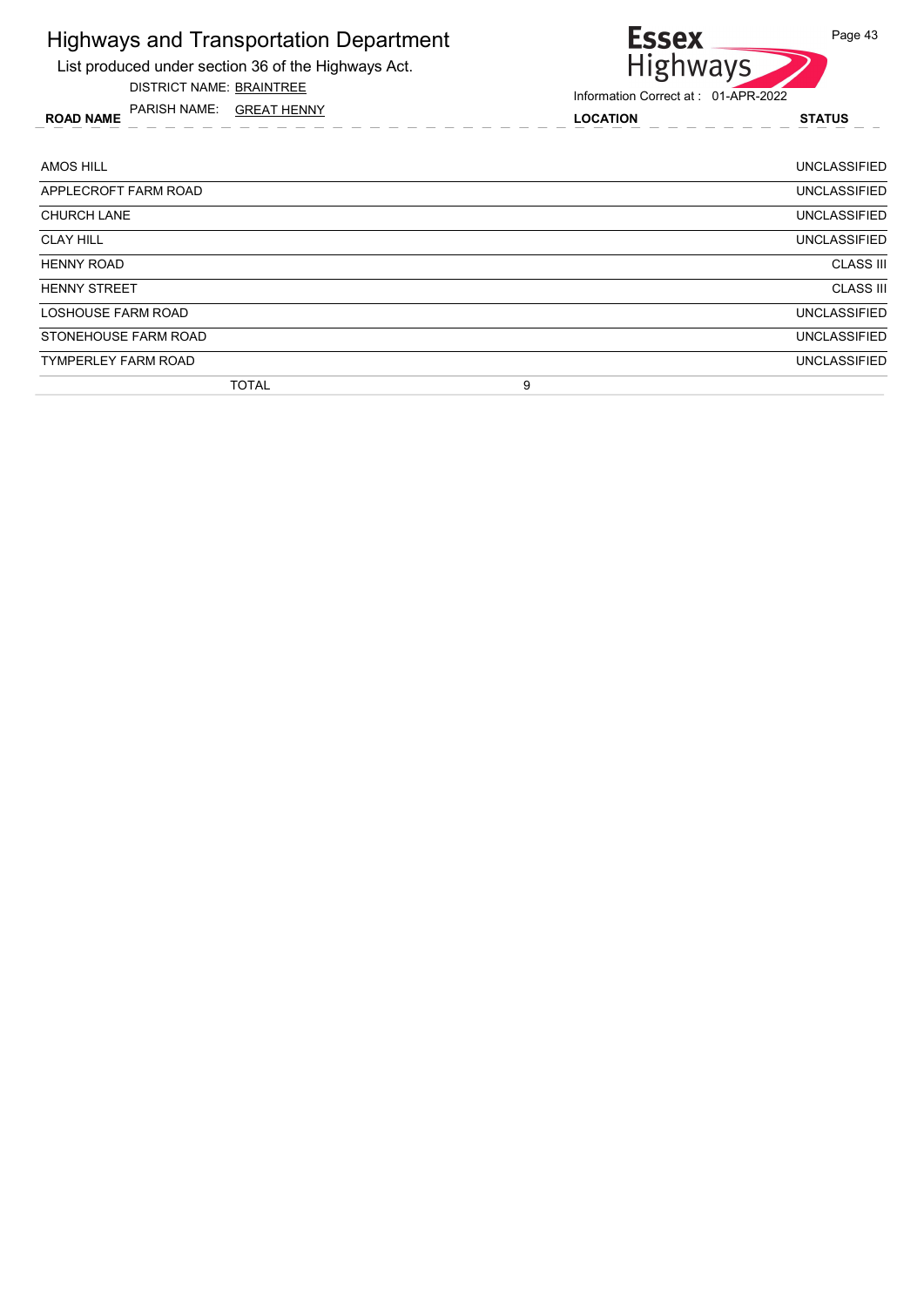

DISTRICT NAME: BRAINTREE

ROAD NAME LOCATION STATUS PARISH NAME: GREAT MAPLESTEAD



| ALDERFORD FARM ROAD          |    | UNCLASSIFIED        |
|------------------------------|----|---------------------|
| ALDERFORD STREET             |    | UNCLASSIFIED        |
| <b>BARRETTS HALL ROAD</b>    |    | <b>UNCLASSIFIED</b> |
| <b>BENNETTS ROAD</b>         |    | <b>UNCLASSIFIED</b> |
| <b>CHURCH STREET</b>         |    | <b>UNCLASSIFIED</b> |
| DYNES HALL ROAD              |    | <b>CLASS III</b>    |
| <b>GREAT MAPLESTEAD ROAD</b> |    | <b>CLASS III</b>    |
| <b>HOSDENS LANE</b>          |    | <b>UNCLASSIFIED</b> |
| <b>HULLS ROAD</b>            |    | <b>UNCLASSIFIED</b> |
| <b>LUCKING STREET</b>        |    | <b>CLASS III</b>    |
| MAPLESTEAD HALL ROAD         |    | <b>CLASS III</b>    |
| <b>MILL LANE</b>             |    | <b>UNCLASSIFIED</b> |
| <b>MONKS LODGE ROAD</b>      |    | <b>UNCLASSIFIED</b> |
| <b>TOTAL</b>                 | 13 |                     |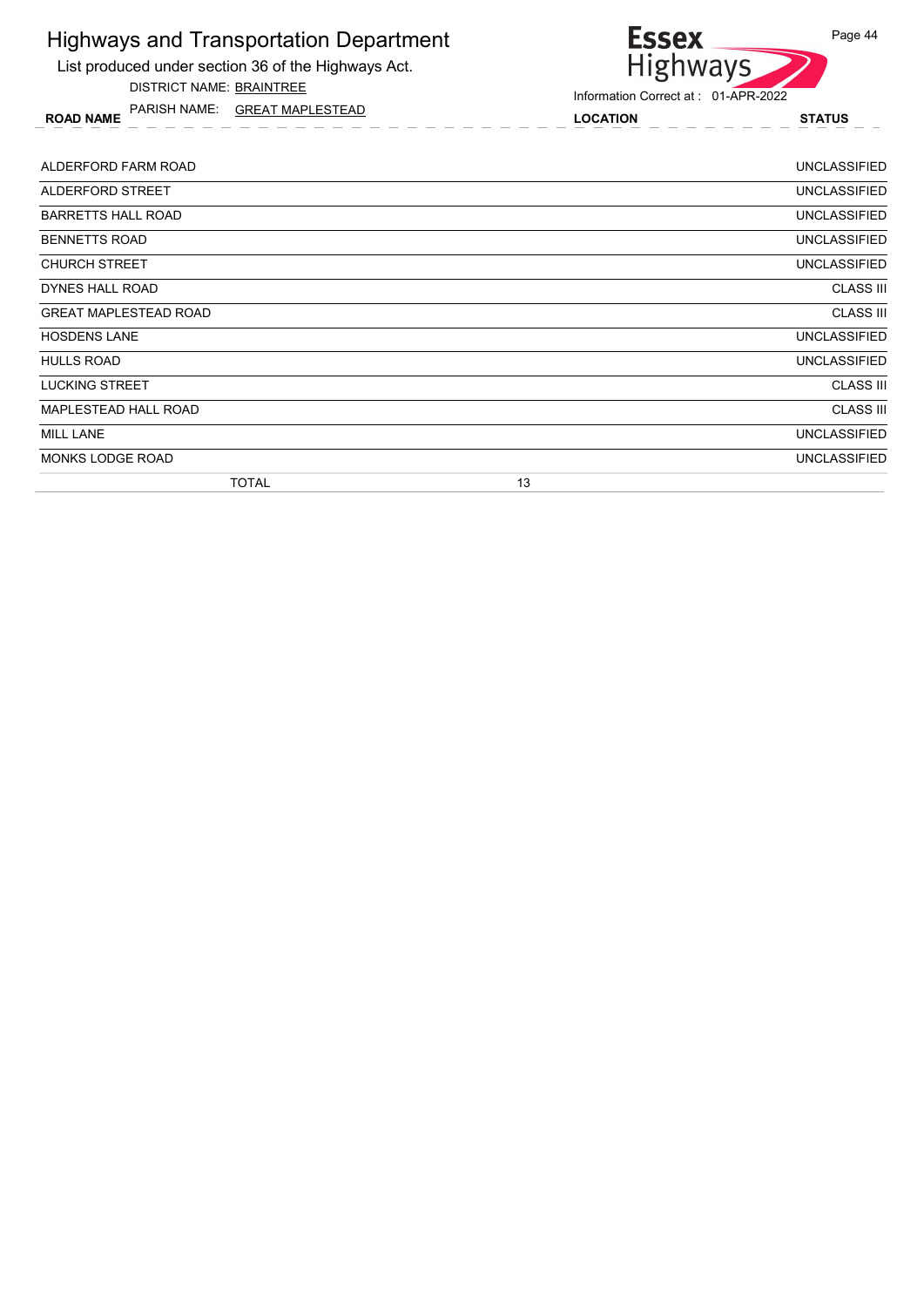List produced under section 36 of the Highways Act.

DISTRICT NAME: BRAINTREE

ROAD NAME LOCATION STATUS PARISH NAME: GREAT NOTLEY



Information Correct at : 01-APR-2022

**Essex** 

| <b>ALVERTON CLOSE</b>                          | <b>UNCLASSIFIED</b> |
|------------------------------------------------|---------------------|
| <b>ASHDOWN CLOSE</b>                           | <b>UNCLASSIFIED</b> |
| AUDLEY CLOSE                                   | <b>UNCLASSIFIED</b> |
| <b>AVENUE EAST</b>                             | <b>UNCLASSIFIED</b> |
| <b>AVENUE WEST</b>                             | <b>UNCLASSIFIED</b> |
| AYLESBURY DRIVE                                | <b>UNCLASSIFIED</b> |
| <b>BLICKLING ROAD</b>                          | <b>UNCLASSIFIED</b> |
| <b>BRANCASTER DRIVE</b>                        | <b>UNCLASSIFIED</b> |
| <b>BRIDGE END LANE</b>                         | <b>UNCLASSIFIED</b> |
| <b>BURGHLEY CLOSE</b>                          | <b>UNCLASSIFIED</b> |
| <b>BUSINESS PARK LINK</b>                      | <b>UNCLASSIFIED</b> |
| <b>BUSINESS PARK ROAD ROUNDABOUT</b>           | <b>UNCLASSIFIED</b> |
| <b>BUTTERMERE</b>                              | <b>UNCLASSIFIED</b> |
| <b>CALDBECK WAY</b>                            | PRIVATE ROAD        |
| <b>CARPENTERS DRIVE</b>                        | <b>UNCLASSIFIED</b> |
| <b>CHARLECOTE ROAD</b>                         | <b>UNCLASSIFIED</b> |
| <b>CHATSWORTH AVENUE</b>                       | <b>UNCLASSIFIED</b> |
| <b>CHATSWORTH AVENUE</b>                       | <b>PRIVATE ROAD</b> |
| <b>CHESTNUT AVENUE</b>                         | PRIVATE ROAD        |
| CHESTNUT AVENUE                                | <b>UNCLASSIFIED</b> |
| <b>CLEVEDON CLOSE</b>                          | <b>UNCLASSIFIED</b> |
| <b>COLVILLE CLOSE</b>                          | <b>UNCLASSIFIED</b> |
| <b>CONISTON CLOSE</b>                          | <b>UNCLASSIFIED</b> |
| <b>COOPERS CRESCENT</b>                        | <b>UNCLASSIFIED</b> |
| <b>CRAB APPLE DRIVE</b>                        | PRIVATE ROAD        |
| <b>CRUMMOCK CLOSE</b>                          | <b>UNCLASSIFIED</b> |
| <b>CUCKOO WAY</b>                              | PRIVATE ROAD        |
| <b>CUCKOO WAY</b>                              | <b>UNCLASSIFIED</b> |
| CUCKOO WAY ROUNDABOUT                          | <b>UNCLASSIFIED</b> |
| <b>CUT HEDGE</b>                               | <b>UNCLASSIFIED</b> |
| DAPHNE CLOSE                                   | <b>UNCLASSIFIED</b> |
| <b>DERWENT WAY</b>                             | <b>UNCLASSIFIED</b> |
| <b>DRAYMANS GROVE</b>                          | <b>UNCLASSIFIED</b> |
| <b>ELDER FIELD</b>                             | <b>UNCLASSIFIED</b> |
| <b>ELLEN WAY</b>                               | <b>UNCLASSIFIED</b> |
| <b>ELSHAM DRIVE</b>                            | PRIVATE ROAD        |
| ELSHAM DRIVE                                   | <b>UNCLASSIFIED</b> |
| <b>ENNERDALE AVENUE</b>                        | <b>UNCLASSIFIED</b> |
| <b>FARRIERS WAY</b>                            | <b>UNCLASSIFIED</b> |
| <b>FELBRIGG CLOSE</b>                          | <b>UNCLASSIFIED</b> |
| <b>FRAMLINGHAM WAY</b>                         | PRIVATE ROAD        |
| <b>FRAMLINGHAM WAY</b>                         | <b>UNCLASSIFIED</b> |
| <b>GARDEN VILLAGE WAY</b>                      | A ROAD              |
| GARDEN VILLAGE WAY ROUNDABOUT AT BUSINESS PARK | A ROAD              |
| GARDEN VILLAGE WAY ROUNDABOUT CUCKOO WAY       | A ROAD              |
| GARDEN VILLAGE WAY ROUNDABOUT SPRINGWOOD LINK  | A ROAD              |
|                                                |                     |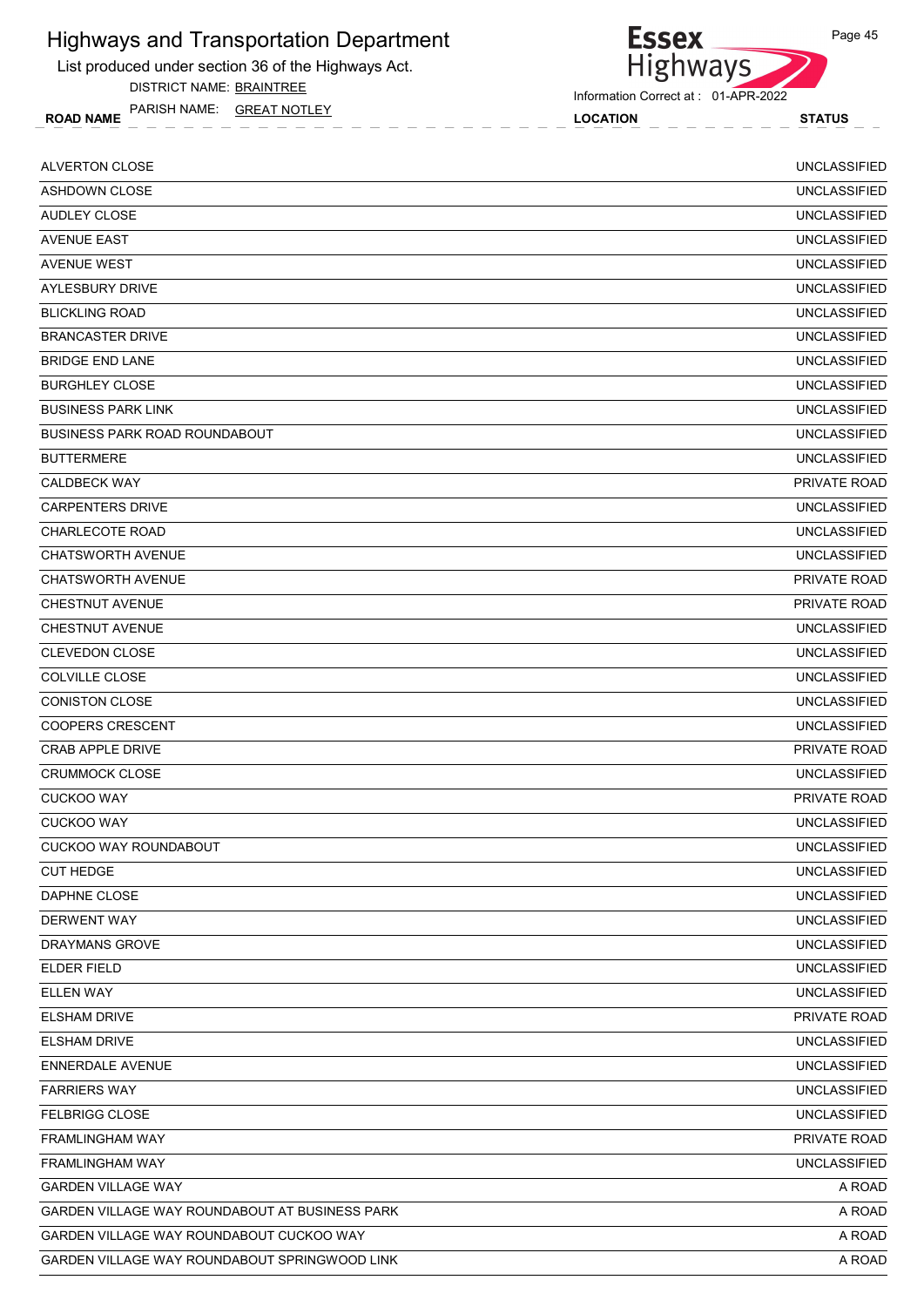List produced under section 36 of the Highways Act.

DISTRICT NAME: BRAINTREE

ROAD NAME LOCATION STATUS PARISH NAME: GREAT NOTLEY



Information Correct at : 01-APR-2022

| <b>GILPIN WAY</b>                |                | <b>UNCLASSIFIED</b> |
|----------------------------------|----------------|---------------------|
| <b>GRANTHAM AVENUE</b>           |                | <b>UNCLASSIFIED</b> |
| <b>GRASMERE CLOSE</b>            |                | <b>UNCLASSIFIED</b> |
| <b>GREAT LEIGHS BYPASS</b>       |                | <b>UNCLASSIFIED</b> |
| <b>GREAT NOTLEY AVENUE</b>       |                | <b>UNCLASSIFIED</b> |
| <b>HARDWICK CLOSE</b>            |                | <b>UNCLASSIFIED</b> |
| <b>HARNHAM DRIVE</b>             |                | <b>UNCLASSIFIED</b> |
| <b>HAWTHORN WAY</b>              |                | <b>PRIVATE ROAD</b> |
| <b>HIDCOTE WAY</b>               |                | <b>UNCLASSIFIED</b> |
| <b>HIGHCLERE ROAD</b>            |                | <b>UNCLASSIFIED</b> |
| <b>ICKWORTH CLOSE</b>            |                | <b>UNCLASSIFIED</b> |
| LANGDALE                         |                | <b>UNCLASSIFIED</b> |
| <b>LEVENS WAY</b>                |                | <b>UNCLASSIFIED</b> |
| <b>LONDON ROAD</b>               |                | <b>CLASS III</b>    |
| LONDON ROAD ROUNDABOUT NORTH     |                | <b>CLASS III</b>    |
| <b>LONG MEADOW</b>               |                | <b>UNCLASSIFIED</b> |
| LUDHAM HALL LANE                 |                | PRIVATE ROAD        |
| <b>MALLARD CLOSE</b>             |                | <b>UNCLASSIFIED</b> |
| MAPLE CLOSE                      |                | PRIVATE ROAD        |
| MELFORD GROVE                    |                | <b>UNCLASSIFIED</b> |
| <b>MILLERS DRIVE</b>             |                | PRIVATE ROAD        |
| <b>MILLERS DRIVE</b>             |                | <b>UNCLASSIFIED</b> |
| <b>NOTLEY GREEN</b>              |                | <b>UNCLASSIFIED</b> |
| OFF GARDEN VILLAGE WAY           |                | <b>UNCLASSIFIED</b> |
| OFF QUEENBOROUGH LANE ROUNDABOUT |                | <b>UNCLASSIFIED</b> |
| PANNERS ROUNDABOUT               | JUNCTION B1256 | A ROAD              |
| PENSHURST PLACE                  |                | <b>UNCLASSIFIED</b> |
| PETWORTH CLOSE                   |                | <b>PRIVATE ROAD</b> |
| PETWORTH CLOSE                   |                | <b>UNCLASSIFIED</b> |
| PINTAIL CRESCENT                 |                | <b>UNCLASSIFIED</b> |
| <b>PLOUGHMANS LANE</b>           |                | <b>UNCLASSIFIED</b> |
| POCHARD WAY                      |                | <b>UNCLASSIFIED</b> |
| PRIORY LANE                      |                | <b>UNCLASSIFIED</b> |
| QUEENBOROUGH LANE                |                | <b>CLASS III</b>    |
| QUEENBOROUGH LANE ROUNDABOUT     |                | <b>CLASS III</b>    |
| RAGLEY CLOSE                     |                | <b>UNCLASSIFIED</b> |
| <b>RIDINGS AVENUE</b>            |                | <b>UNCLASSIFIED</b> |
| RYDAL WAY                        |                | <b>UNCLASSIFIED</b> |
| SADDLERS CLOSE                   |                | <b>UNCLASSIFIED</b> |
| SHELDUCK CRESCENT                |                | <b>UNCLASSIFIED</b> |
| SHERINGHAM DRIVE                 |                | <b>UNCLASSIFIED</b> |
| SHIRES CLOSE                     |                | <b>UNCLASSIFIED</b> |
| SKIDDAW CLOSE                    |                | <b>UNCLASSIFIED</b> |
| SORREL GROVE                     |                | <b>UNCLASSIFIED</b> |
| <b>STANSTRETE FIELD</b>          |                | <b>UNCLASSIFIED</b> |
| TAILORS CLOSE                    |                | <b>UNCLASSIFIED</b> |
|                                  |                |                     |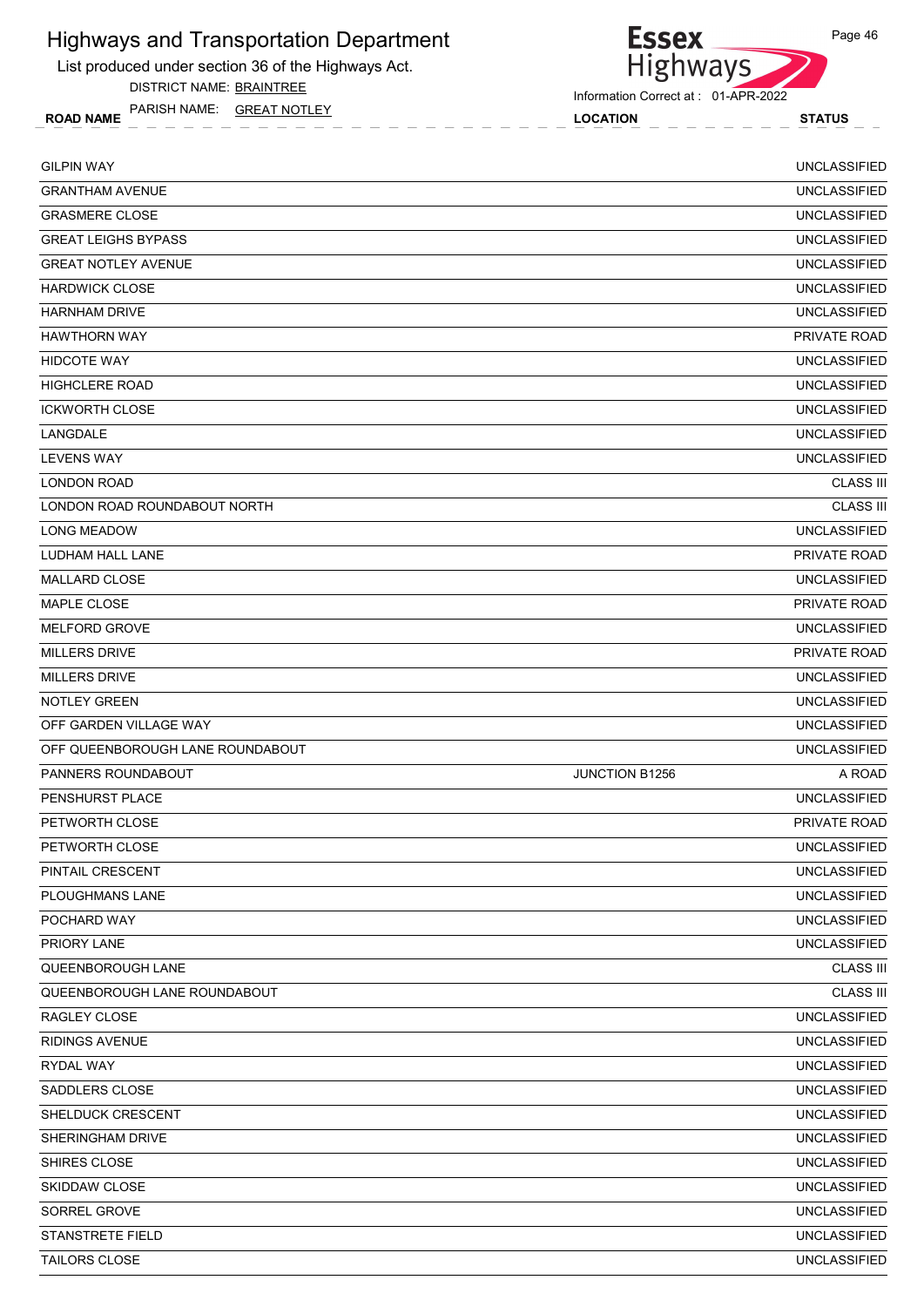List produced under section 36 of the Highways Act.

DISTRICT NAME: BRAINTREE

ROAD NAME LOCATION STATUS PARISH NAME: GREAT NOTLEY



| <b>TEAL CLOSE</b>       |     | <b>UNCLASSIFIED</b> |
|-------------------------|-----|---------------------|
| <b>THATCHERS WAY</b>    |     | <b>UNCLASSIFIED</b> |
| THE CHASE               |     | PRIVATE ROAD        |
| THE SQUARE REAR ACCESS  |     | PRIVATE ROAD        |
| THIRLMERE CLOSE         |     | <b>UNCLASSIFIED</b> |
| <b>THORINGTON CLOSE</b> |     | <b>UNCLASSIFIED</b> |
| <b>TIMBERS CLOSE</b>    |     | <b>UNCLASSIFIED</b> |
| <b>TORVER CLOSE</b>     |     | <b>UNCLASSIFIED</b> |
| <b>TUFTED CLOSE</b>     |     | <b>UNCLASSIFIED</b> |
| ULLSWATER CLOSE         |     | <b>UNCLASSIFIED</b> |
| <b>WHITEGATES CLOSE</b> |     | <b>UNCLASSIFIED</b> |
| <b>WIGEON CLOSE</b>     |     | <b>UNCLASSIFIED</b> |
| <b>WINDERMERE DRIVE</b> |     | <b>UNCLASSIFIED</b> |
| WOOD WAY                |     | <b>UNCLASSIFIED</b> |
| <b>TOTAL</b>            | 106 |                     |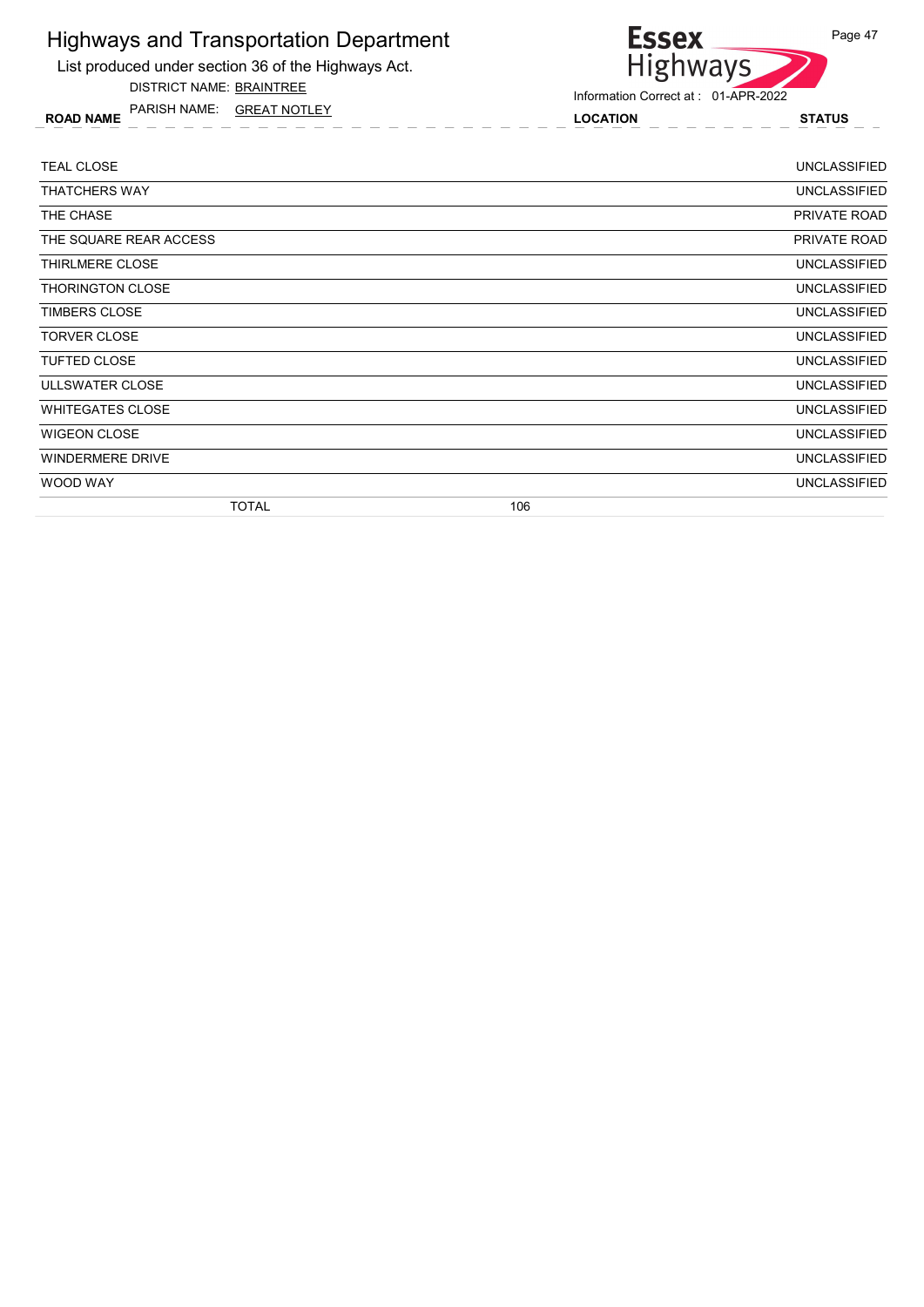List produced under section 36 of the Highways Act.

DISTRICT NAME: BRAINTREE

ROAD NAME LOCATION STATUS PARISH NAME: GREAT SALING



| <b>BARDFIELD ROAD</b>    | <b>UNCLASSIFIED</b> |
|--------------------------|---------------------|
| <b>BARDFIELD ROAD</b>    | <b>CLASS III</b>    |
| <b>GLEBE ROAD</b>        | <b>CLASS III</b>    |
| <b>GREAT SALING ROAD</b> | <b>CLASS III</b>    |
| <b>MOUNTS FARM ROAD</b>  | <b>UNCLASSIFIED</b> |
| <b>NEW PASTURE LANE</b>  | <b>UNCLASSIFIED</b> |
| PICCOTTS LANE            | <b>UNCLASSIFIED</b> |
| <b>TOTAL</b>             |                     |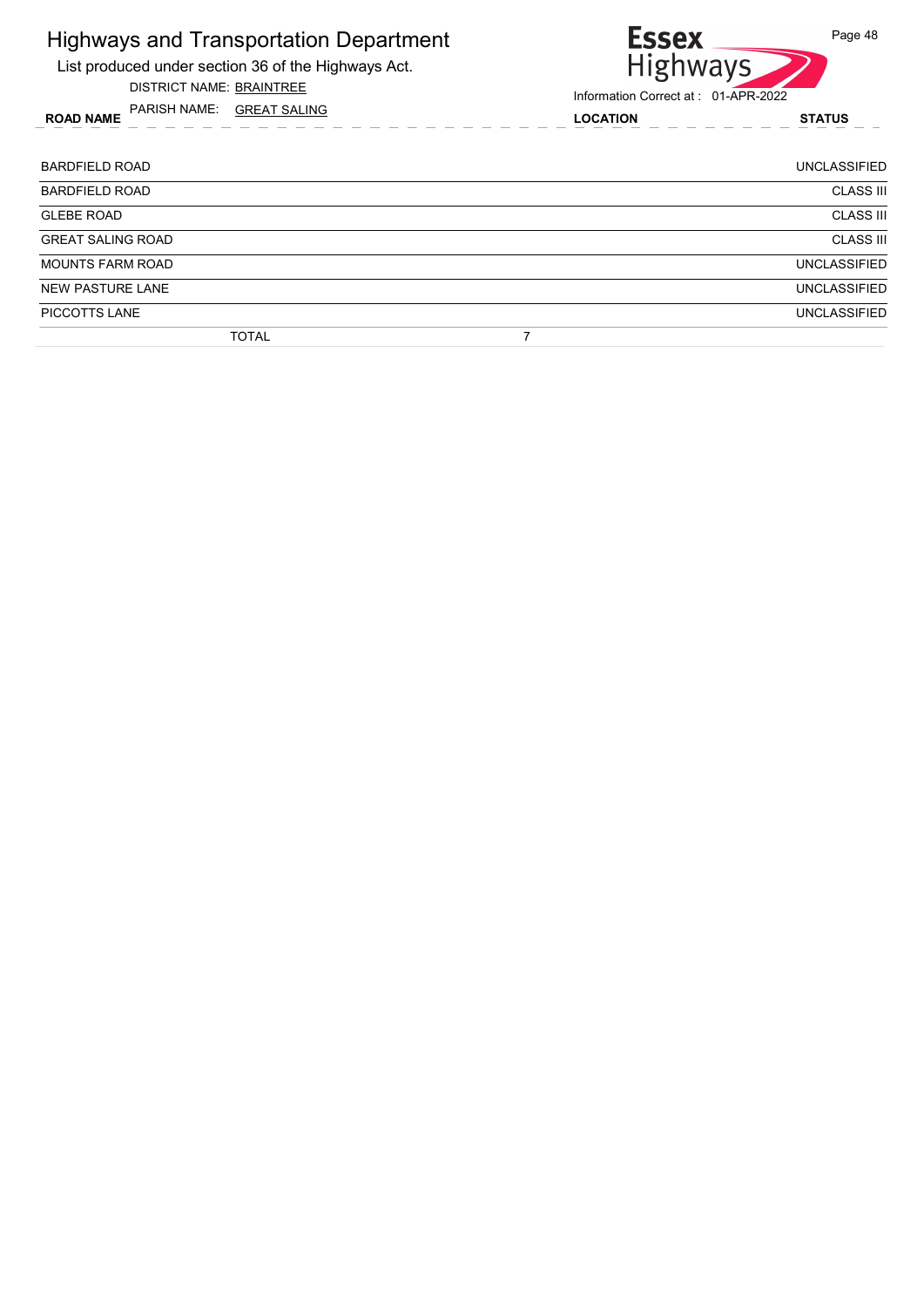List produced under section 36 of the Highways Act.

DISTRICT NAME: BRAINTREE

ROAD NAME LOCATION STATUS PARISH NAME: GREAT YELDHAM



| ARMSTRONG WAY           | PRIVATE ROAD        |
|-------------------------|---------------------|
| ARMSTRONG WAY           | <b>UNCLASSIFIED</b> |
| <b>BARON WAY</b>        | PRIVATE ROAD        |
| <b>BRIDGE STREET</b>    | <b>CLASS III</b>    |
| <b>BUTLERS WAY</b>      | <b>UNCLASSIFIED</b> |
| <b>CARLETON CLOSE</b>   | <b>UNCLASSIFIED</b> |
| <b>CHURCH ROAD</b>      | A ROAD              |
| <b>CHURCHFIELDS</b>     | <b>UNCLASSIFIED</b> |
| <b>DICKETT'S HILL</b>   | A ROAD              |
| <b>DUNCAN RISE</b>      | <b>UNCLASSIFIED</b> |
| <b>GOODCHILD WAY</b>    | <b>UNCLASSIFIED</b> |
| <b>GREAT OAK COURT</b>  | PRIVATE ROAD        |
| <b>HIGH STREET</b>      | A ROAD              |
| <b>HIGHFIELDS</b>       | <b>UNCLASSIFIED</b> |
| <b>LEATHER LANE</b>     | <b>CLASS III</b>    |
| LITTLE HYDE CLOSE       | <b>UNCLASSIFIED</b> |
| LITTLE HYDE ROAD        | PRIVATE ROAD        |
| LITTLE HYDE ROAD        | <b>UNCLASSIFIED</b> |
| LITTLE YELDHAM ROAD     | <b>CLASS III</b>    |
| <b>MARKET GROVE</b>     | <b>UNCLASSIFIED</b> |
| <b>MARKET GROVE</b>     | PRIVATE ROAD        |
| <b>NORTH ROAD</b>       | <b>CLASS III</b>    |
| POOLE STREET            | A ROAD              |
| POPLAR CLOSE            | PRIVATE ROAD        |
| <b>RIDGEWELL ROAD</b>   | A ROAD              |
| <b>STAMBOURNE ROAD</b>  | <b>CLASS III</b>    |
| <b>STATION VIEW</b>     | PRIVATE ROAD        |
| THE CROFT               | <b>UNCLASSIFIED</b> |
| <b>TILBURY ROAD</b>     | <b>CLASS III</b>    |
| <b>TOPPESFIELD ROAD</b> | <b>CLASS III</b>    |
| <b>WHITLOCK DRIVE</b>   | <b>UNCLASSIFIED</b> |
| <b>TOTAL</b>            | 31                  |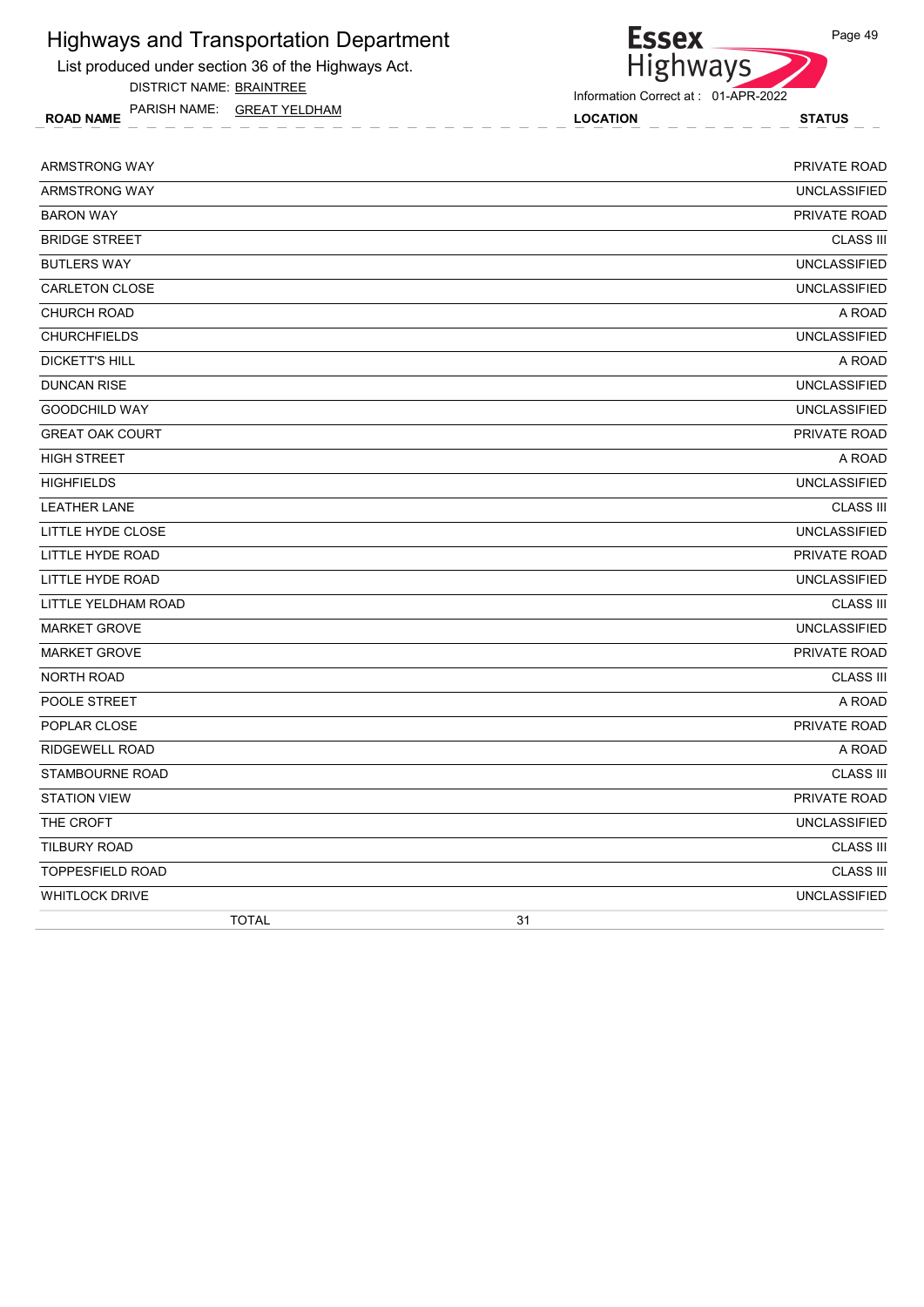List produced under section 36 of the Highways Act. DISTRICT NAME: BRAINTREE

ROAD NAME LOCATION STATUS PARISH NAME: GREENSTEAD GREEN



**Essex** 

| <b>BIRCHWOOD ROAD</b>       | <b>UNCLASSIFIED</b> |
|-----------------------------|---------------------|
| <b>BOURNEBRIDGE HILL</b>    | A ROAD              |
| <b>BRADLEYS LANE</b>        | <b>UNCLASSIFIED</b> |
| <b>BROOK FARM ROAD</b>      | <b>CLASS III</b>    |
| <b>BURTONS GREEN ROAD</b>   | <b>CLASS III</b>    |
| <b>CANGLE LANE</b>          | <b>UNCLASSIFIED</b> |
| <b>CHURCH ROAD</b>          | <b>CLASS III</b>    |
| <b>COLCHESTER ROAD</b>      | A ROAD              |
| <b>COLNE ENGAINE ROAD</b>   | <b>UNCLASSIFIED</b> |
| <b>CROCKLANDS</b>           | <b>UNCLASSIFIED</b> |
| <b>DEANS HALL ROAD</b>      | <b>CLASS III</b>    |
| <b>DYNES HALL ROAD</b>      | <b>CLASS III</b>    |
| <b>GREENSTEAD HALL ROAD</b> | <b>CLASS III</b>    |
| <b>HALSTEAD ROAD</b>        | A ROAD              |
| <b>HEDINGHAM ROAD</b>       | A ROAD              |
| HIGH BARN HALL ROAD         | <b>UNCLASSIFIED</b> |
| <b>LANGLEY MILL ROAD</b>    | <b>UNCLASSIFIED</b> |
| LETCHES FARM ROAD           | <b>UNCLASSIFIED</b> |
| LETCHES FARM ROAD           | <b>CLASS III</b>    |
| <b>MOAT FARM ROAD</b>       | <b>UNCLASSIFIED</b> |
| <b>MOUNT HILL</b>           | A ROAD              |
| NEWHOUSE ROAD               | <b>UNCLASSIFIED</b> |
| <b>OAK ROAD</b>             | <b>UNCLASSIFIED</b> |
| PARLEY BEAMS ROAD           | <b>CLASS III</b>    |
| PLAISTOW GREEN ROAD         | <b>CLASS III</b>    |
| POST OFFICE ROAD            | <b>UNCLASSIFIED</b> |
| <b>RAVENS HALL ROAD</b>     | <b>CLASS III</b>    |
| <b>RAYNE HATCH LANE</b>     | <b>UNCLASSIFIED</b> |
| <b>RUSSELLS ROAD</b>        | <b>UNCLASSIFIED</b> |
| <b>SLOE LANE</b>            | <b>UNCLASSIFIED</b> |
| STANSTEAD HALL ROAD         | <b>UNCLASSIFIED</b> |
| <b>STAR LANE</b>            | <b>UNCLASSIFIED</b> |
| SUDBURY ROAD                | A ROAD              |
| WHITE ASH GREEN             | <b>CLASS III</b>    |
| <b>WHITINGS ROAD</b>        | <b>UNCLASSIFIED</b> |
| <b>TOTAL</b>                | $35\,$              |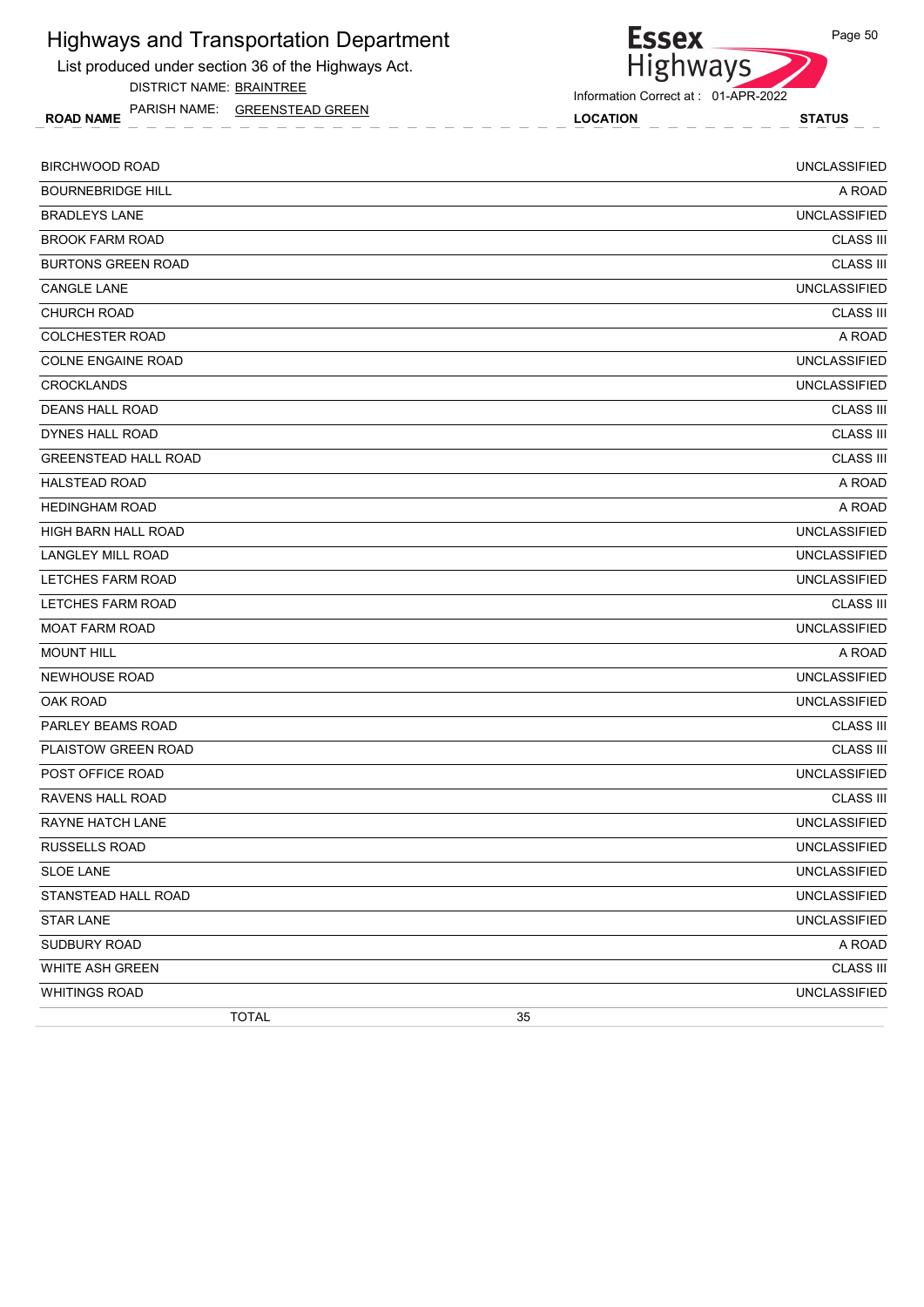List produced under section 36 of the Highways Act.

DISTRICT NAME: BRAINTREE

ROAD NAME LOCATION STATUS PARISH NAME: HALSTEAD URBAN



Highways

**Essex** 

| <b>ABELS ROAD</b>         |                      | <b>UNCLASSIFIED</b>   |
|---------------------------|----------------------|-----------------------|
| <b>ACORN AVENUE</b>       |                      | <b>UNCLASSIFIED</b>   |
| <b>ADAMS COURT</b>        |                      | PRIVATE ROAD          |
| APPLE TREE CLOSE          |                      | <b>UNCLASSIFIED</b>   |
| <b>ASH RISE</b>           |                      | <b>UNCLASSIFIED</b>   |
| <b>ASHLONG GROVE</b>      |                      | <b>UNCLASSIFIED</b>   |
| <b>BALLS CHASE</b>        |                      | <b>UNCLASSIFIED</b>   |
| <b>BEECH AVENUE</b>       |                      | <b>UNCLASSIFIED</b>   |
| <b>BENTALL CLOSE</b>      |                      | <b>UNCLASSIFIED</b>   |
| <b>BERIDGE ROAD</b>       |                      | <b>UNCLASSIFIED</b>   |
| <b>BLAMSTERS CRESCENT</b> |                      | <b>UNCLASSIFIED</b>   |
| <b>BOIS HALL GARDENS</b>  |                      | <b>UNCLASSIFIED</b>   |
| <b>BOURCHIER WAY</b>      |                      | <b>UNCLASSIFIED</b>   |
| <b>BOURNE CLOSE</b>       |                      | <b>UNCLASSIFIED</b>   |
| <b>BOX MILL LANE</b>      |                      | <b>UNCLASSIFIED</b>   |
| <b>BRENDON DRIVE</b>      |                      | <b>UNCLASSIFIED</b>   |
| <b>BREWERY DRIVE</b>      |                      | <b>UNCLASSIFIED</b>   |
| <b>BREWSTER CLOSE</b>     |                      | <b>UNCLASSIFIED</b>   |
| <b>BRIDGE STREET</b>      |                      | A ROAD                |
| <b>BROOK FARM CLOSE</b>   |                      | <b>UNCLASSIFIED</b>   |
| <b>BROOK STREET</b>       |                      | <b>CLASS III</b>      |
| <b>BROOM HILL</b>         | <b>CHIPPING HILL</b> | <b>UNCLASSIFIED</b>   |
| <b>BROTON DRIVE</b>       |                      | <b>UNCLASSIFIED</b>   |
| <b>BULLFINCH DRIVE</b>    |                      | <b>UNCLASSIFIED</b>   |
| <b>BUTLER ROAD</b>        |                      | <b>UNCLASSIFIED</b>   |
| <b>CHAFFINCH WAY</b>      |                      | <b>UNCLASSIFIED</b>   |
| <b>CHAPEL HILL</b>        |                      | <b>CLASS III</b>      |
| <b>CHAPEL STREET</b>      |                      | <b>UNCLASSIFIED</b>   |
| <b>CHAPEL STREET</b>      |                      | <b>PRIVATE STREET</b> |
| <b>CHERRY TREE CLOSE</b>  |                      | UNCLASSIFIED          |
| CHURCHILL AVENUE          |                      | <b>UNCLASSIFIED</b>   |
| <b>CLARE CLOSE</b>        |                      | <b>UNCLASSIFIED</b>   |
| <b>CLARK FIELD</b>        |                      | PRIVATE ROAD          |
| <b>CLOVERS</b>            |                      | <b>UNCLASSIFIED</b>   |
| COGGESHALL WAY            |                      | <b>UNCLASSIFIED</b>   |
| COLCHESTER ROAD           |                      | A ROAD                |
| <b>COLNE ROAD</b>         |                      | <b>CLASS III</b>      |
| COLNE ROAD CLOSE          |                      | <b>UNCLASSIFIED</b>   |
| COLNE VALLEY CLOSE        |                      | <b>UNCLASSIFIED</b>   |
| <b>CONIES ROAD</b>        |                      | <b>UNCLASSIFIED</b>   |
| CONWAY CLOSE              |                      | UNCLASSIFIED          |
| COOKS CLOSE               |                      | <b>UNCLASSIFIED</b>   |
| COURTAULD CLOSE           |                      | UNCLASSIFIED          |
| <b>COURTLANDS</b>         |                      | PRIVATE ROAD          |
| <b>CROSSFIELDS</b>        |                      | PRIVATE ROAD          |
| <b>CUTTING DRIVE</b>      |                      | <b>UNCLASSIFIED</b>   |
|                           |                      |                       |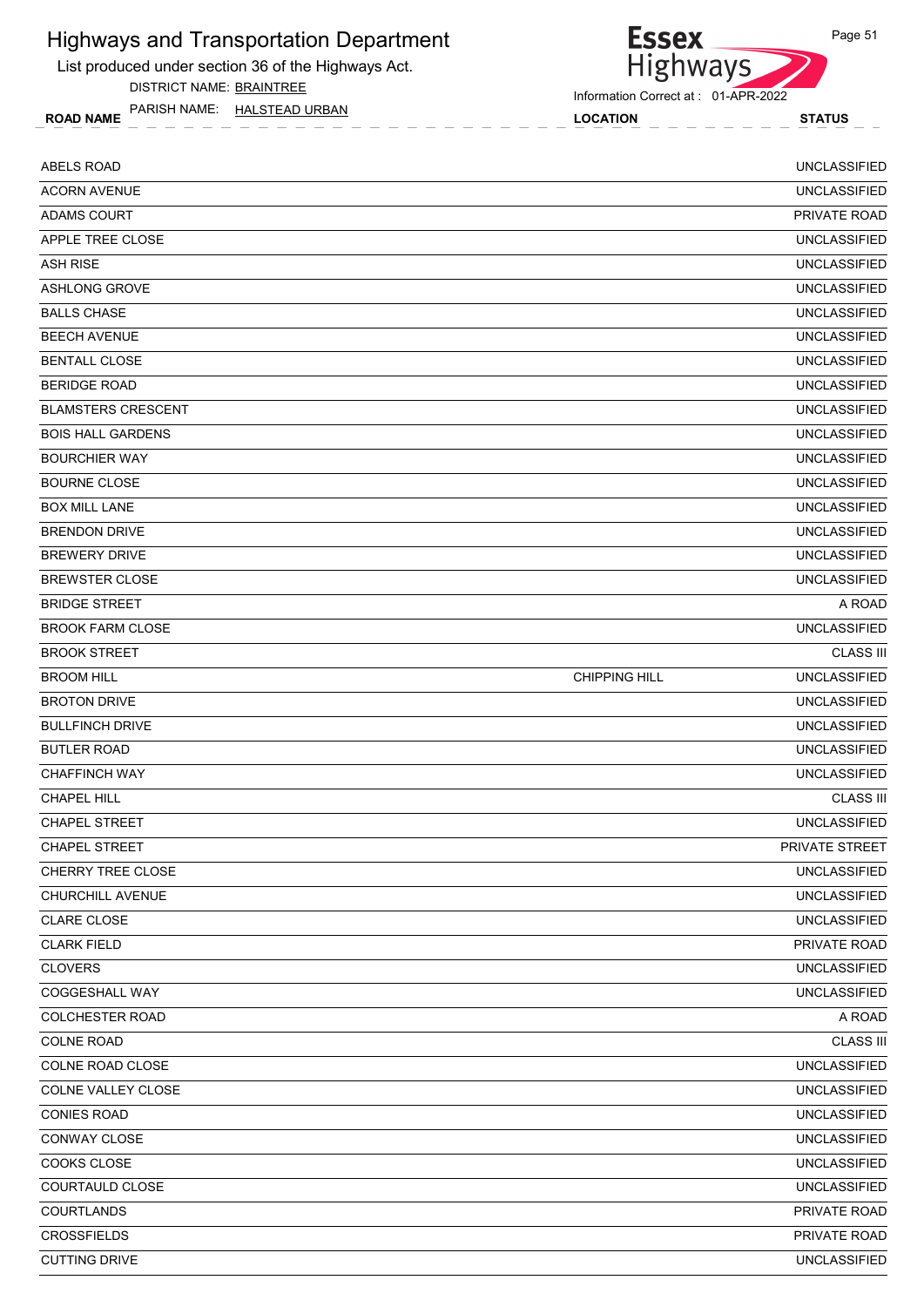List produced under section 36 of the Highways Act.

DISTRICT NAME: BRAINTREE

ROAD NAME LOCATION STATUS PARISH NAME: HALSTEAD URBAN

Highways

**Essex** 

| DE VERES ROAD            |                           | <b>UNCLASSIFIED</b> |
|--------------------------|---------------------------|---------------------|
| DOOLEY ROAD              |                           | <b>UNCLASSIFIED</b> |
| DORSET CLOSE             |                           | <b>FOOTPATH</b>     |
| <b>EAST MILL</b>         |                           | PRIVATE ROAD        |
| ELIZABETH WAY            |                           | PRIVATE ROAD        |
| <b>ELM DRIVE</b>         |                           | <b>UNCLASSIFIED</b> |
| <b>EVANS COURT</b>       |                           | <b>UNCLASSIFIED</b> |
| <b>FACTORY LANE EAST</b> |                           | <b>UNCLASSIFIED</b> |
| <b>FACTORY LANE WEST</b> |                           | <b>UNCLASSIFIED</b> |
| <b>FENN ROAD</b>         |                           | <b>UNCLASSIFIED</b> |
| <b>FIFTH AVENUE</b>      | <b>BLUEBRIDGE IND EST</b> | PRIVATE ROAD        |
| <b>FIRST AVENUE</b>      |                           | <b>UNCLASSIFIED</b> |
| <b>FIRWOODS ROAD</b>     |                           | <b>UNCLASSIFIED</b> |
| <b>FOURTH AVENUE</b>     |                           | <b>UNCLASSIFIED</b> |
| <b>FRENCH CLOSE</b>      |                           | PRIVATE STREET      |
| <b>GARDENERS ROAD</b>    |                           | <b>UNCLASSIFIED</b> |
| <b>GODWIN CLOSE</b>      |                           | <b>UNCLASSIFIED</b> |
| <b>GRANGE CLOSE</b>      |                           | <b>UNCLASSIFIED</b> |
| <b>GREENBANKS</b>        |                           | PRIVATE ROAD        |
| <b>HALL CHASE</b>        |                           | PRIVATE ROAD        |
| <b>HAROLD CLOSE</b>      |                           | PRIVATE ROAD        |
| <b>HARVEY STREET</b>     |                           | <b>UNCLASSIFIED</b> |
| <b>HAWTHORN CLOSE</b>    |                           | <b>UNCLASSIFIED</b> |
| <b>HEAD STREET</b>       |                           | A ROAD              |
| <b>HEDINGHAM ROAD</b>    |                           | A ROAD              |
| <b>HERON WAY</b>         |                           | PRIVATE ROAD        |
| <b>HIGH STREET</b>       |                           | A ROAD              |
| <b>HIGHFIELDS</b>        |                           | <b>UNCLASSIFIED</b> |
| <b>HOLMAN ROAD</b>       |                           | <b>UNCLASSIFIED</b> |
| <b>HOLMES ROAD</b>       |                           | <b>UNCLASSIFIED</b> |
| <b>HOLMES ROAD</b>       |                           | PRIVATE ROAD        |
| <b>HONEYWOOD ROAD</b>    |                           | <b>UNCLASSIFIED</b> |
| HOWE CHASE               |                           | PRIVATE ROAD        |
| JOHNSTON CLOSE           |                           | <b>UNCLASSIFIED</b> |
| <b>JUNIPER CLOSE</b>     |                           | <b>UNCLASSIFIED</b> |
| <b>KESTREL RISE</b>      |                           | UNCLASSIFIED        |
| KINGFISHER MEADOWS       |                           | <b>UNCLASSIFIED</b> |
| <b>KINGS ROAD</b>        |                           | <b>UNCLASSIFIED</b> |
| KNOWLES CLOSE            |                           | UNCLASSIFIED        |
| <b>LARKS RISE</b>        |                           | <b>UNCLASSIFIED</b> |
| LEE CLOSE                |                           | PRIVATE ROAD        |
| <b>LINK ROAD</b>         |                           | <b>UNCLASSIFIED</b> |
| <b>LOCK ROAD</b>         |                           | <b>UNCLASSIFIED</b> |
| LOWER FENN ROAD          |                           | <b>UNCLASSIFIED</b> |
| <b>MALLOWS FIELD</b>     |                           | <b>UNCLASSIFIED</b> |
| <b>MANFIELD</b>          |                           | <b>UNCLASSIFIED</b> |
|                          |                           |                     |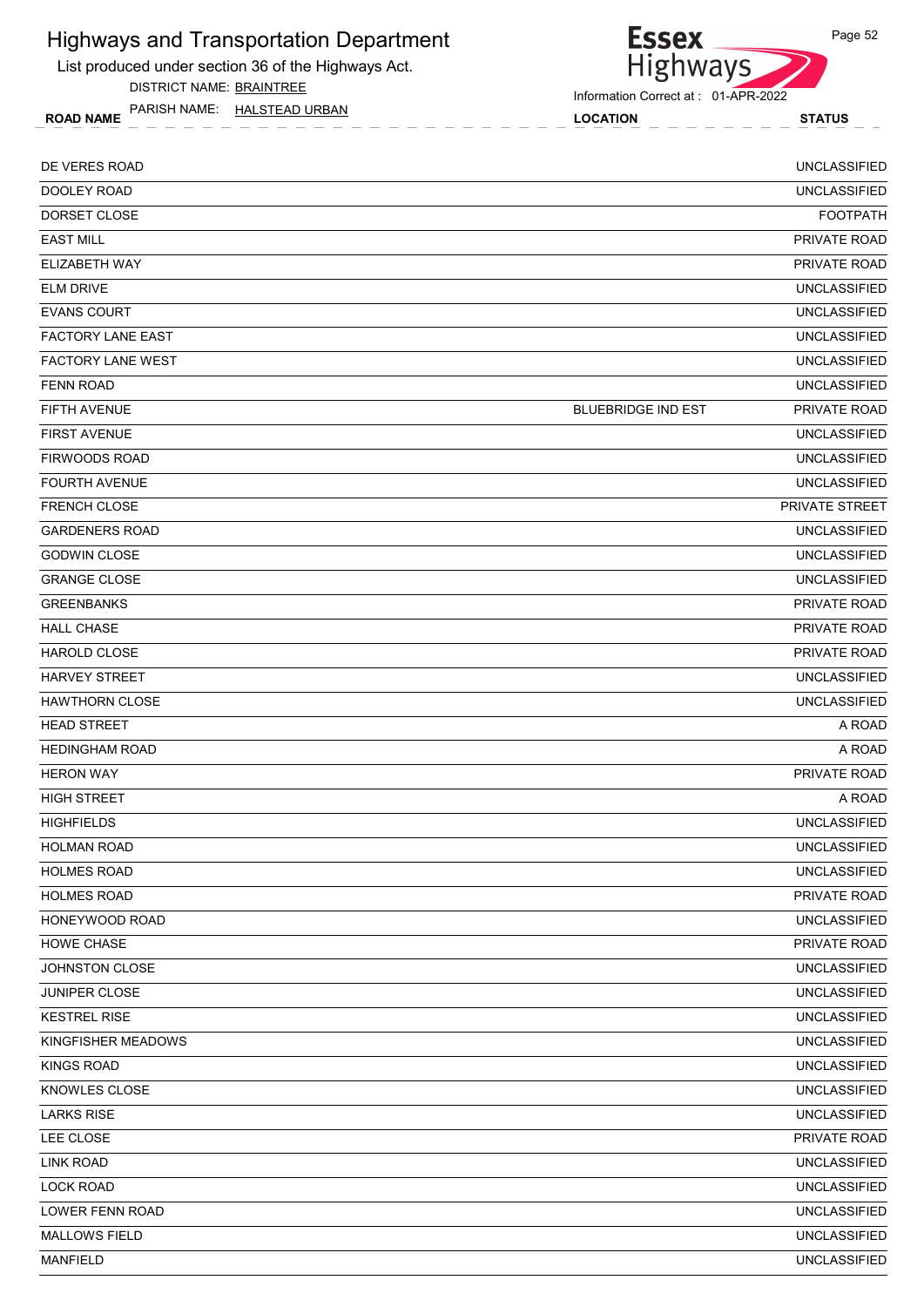List produced under section 36 of the Highways Act.

DISTRICT NAME: BRAINTREE

ROAD NAME LOCATION STATUS PARISH NAME: HALSTEAD URBAN

Information Correct at : 01-APR-2022

**Essex** 

Highways

| MAPLE CLOSE            |                | <b>UNCLASSIFIED</b> |
|------------------------|----------------|---------------------|
| <b>MARTIN'S ROAD</b>   |                | <b>UNCLASSIFIED</b> |
| <b>MATHEWS CLOSE</b>   |                | <b>UNCLASSIFIED</b> |
| <b>MAYDA CLOSE</b>     |                | PRIVATE ROAD        |
| <b>MEADOW CLOSE</b>    |                | <b>UNCLASSIFIED</b> |
| <b>MEDINA COURT</b>    |                | PRIVATE ROAD        |
| <b>MICHAEL AVENUE</b>  |                | PRIVATE STREET      |
| MIDDLEFIELD            |                | <b>PRIVATE ROAD</b> |
| <b>MILL BRIDGE</b>     |                | <b>UNCLASSIFIED</b> |
| <b>MILL BRIDGE</b>     |                | <b>PRIVATE ROAD</b> |
| MILL CHASE             |                | <b>UNCLASSIFIED</b> |
| <b>MILL GREEN</b>      |                | <b>UNCLASSIFIED</b> |
| MITCHELL AVENUE        |                | <b>UNCLASSIFIED</b> |
| MITCHELL AVENUE CUT    |                | PRIVATE ROAD        |
| <b>MONKLANDS COURT</b> |                | <b>UNCLASSIFIED</b> |
| <b>MORLEY ROAD</b>     |                | <b>UNCLASSIFIED</b> |
| <b>MORTON WAY</b>      |                | PRIVATE STREET      |
| <b>MORTON WAY</b>      |                | <b>UNCLASSIFIED</b> |
| <b>MOUNT HILL</b>      |                | A ROAD              |
| <b>MOUNT PLEASANT</b>  |                | <b>UNCLASSIFIED</b> |
| <b>MOUNT RISE</b>      |                | PRIVATE ROAD        |
| <b>NEALE ROAD</b>      |                | <b>UNCLASSIFIED</b> |
| NETHER COURT           |                | <b>UNCLASSIFIED</b> |
| <b>NETHER PRIORY</b>   |                | PRIVATE ROAD        |
| <b>NEW STREET</b>      |                | <b>UNCLASSIFIED</b> |
| NIGHTINGALE DRIVE      |                | PRIVATE ROAD        |
| OAK COTTAGES ROAD      |                | <b>UNCLASSIFIED</b> |
| OAK ROAD               |                | <b>UNCLASSIFIED</b> |
| <b>OAK YARD</b>        |                | PRIVATE ROAD        |
| OLD TAN YARD           |                | PRIVATE ROAD        |
| ORCHARD AVENUE         |                | <b>UNCLASSIFIED</b> |
| OSBORNE CLOSE          |                | PRIVATE STREET      |
| <b>OSPREY ROAD</b>     |                | PRIVATE ROAD        |
| OXFORD ROAD            |                | <b>UNCLASSIFIED</b> |
| <b>OZIER FIELD</b>     |                | <b>UNCLASSIFIED</b> |
| <b>OZIER FIELD</b>     |                | PRIVATE ROAD        |
| PARK DRIVE             |                | <b>UNCLASSIFIED</b> |
| PARKER WAY             |                | <b>UNCLASSIFIED</b> |
| PARSONAGE STREET       |                | <b>UNCLASSIFIED</b> |
| PEAR TREE CLOSE        |                | <b>UNCLASSIFIED</b> |
| <b>PITCHARDS</b>       | TRINITY SCH CH | <b>UNCLASSIFIED</b> |
| POPLAR CLOSE           |                | <b>UNCLASSIFIED</b> |
| PORTWAY COURT          |                | <b>UNCLASSIFIED</b> |
| PRETORIA ROAD          |                | <b>UNCLASSIFIED</b> |
| PRIOR CLOSE            |                | <b>UNCLASSIFIED</b> |
| <b>RAMSEY ROAD</b>     |                | <b>UNCLASSIFIED</b> |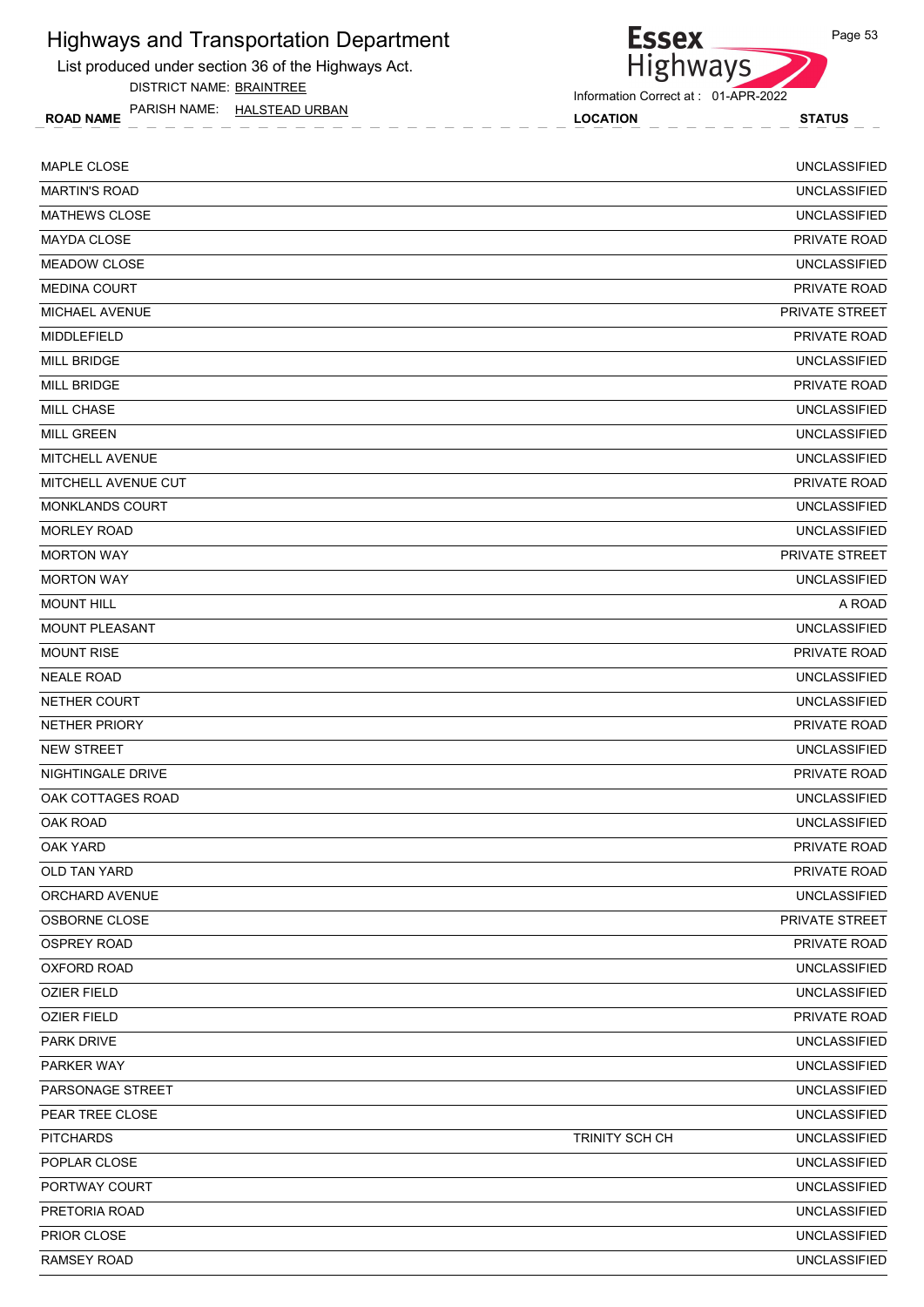List produced under section 36 of the Highways Act.

DISTRICT NAME: BRAINTREE

ROAD NAME LOCATION STATUS PARISH NAME: HALSTEAD URBAN



| <b>RAVENS AVENUE</b>           | <b>UNCLASSIFIED</b>   |
|--------------------------------|-----------------------|
| <b>RAWLINSON CHASE</b>         | PRIVATE STREET        |
| <b>RAYNER WAY</b>              | <b>UNCLASSIFIED</b>   |
| <b>REED MEADOW</b>             | PRIVATE ROAD          |
| <b>REYNOLDS DRIVE</b>          | <b>PRIVATE STREET</b> |
| <b>RICHARDSON LANE</b>         | PRIVATE STREET        |
| <b>RIVER CLOSE</b>             | <b>UNCLASSIFIED</b>   |
| <b>RONALD ROAD</b>             | <b>UNCLASSIFIED</b>   |
| <b>ROSE YARD</b>               | PRIVATE ROAD          |
| <b>ROSEMARY LANE</b>           | PRIVATE ROAD          |
| <b>ROSEMARY LANE</b>           | <b>UNCLASSIFIED</b>   |
| <b>ROUNDACRE</b>               | <b>UNCLASSIFIED</b>   |
| <b>RYE HILLS</b>               | <b>UNCLASSIFIED</b>   |
| <b>SAXON CLOSE</b>             | <b>UNCLASSIFIED</b>   |
| <b>SCHOOL CHASE</b>            | PRIVATE STREET        |
| <b>SECOND AVENUE</b>           | <b>UNCLASSIFIED</b>   |
| <b>SLOE HILL</b>               | <b>CLASS III</b>      |
| <b>SLOUGH FARM ROAD</b>        | <b>UNCLASSIFIED</b>   |
| <b>SMITH GARDENS</b>           | PRIVATE STREET        |
| SOUTH CLOSE                    | <b>UNCLASSIFIED</b>   |
| ST ANDREWS ROAD                | PRIVATE ROAD          |
| <b>ST JAMES CLOSE</b>          | <b>UNCLASSIFIED</b>   |
| <b>STANLEY ROAD</b>            | <b>UNCLASSIFIED</b>   |
| STANSTEAD ROAD                 | <b>UNCLASSIFIED</b>   |
| <b>STARLING CLOSE</b>          | PRIVATE ROAD          |
| <b>STEED CROFT</b>             | PRIVATE ROAD          |
| SUDBURY ROAD                   | A ROAD                |
| <b>SWALLOW WALK</b>            | <b>UNCLASSIFIED</b>   |
| THE CAUSEWAY                   | <b>UNCLASSIFIED</b>   |
| THE CENTRE                     | <b>UNCLASSIFIED</b>   |
| THE PIPPINS                    | <b>UNCLASSIFIED</b>   |
| THE RAMSEY SCHOOL SERVICE ROAD | PRIVATE ROAD          |
| THE SLATE                      | <b>UNCLASSIFIED</b>   |
| THE TYTHINGS                   | <b>UNCLASSIFIED</b>   |
| THIRD AVENUE                   | <b>UNCLASSIFIED</b>   |
| THIRD AVENUE                   | PRIVATE ROAD          |
| THREE GATES CLOSE              | <b>UNCLASSIFIED</b>   |
| <b>TIDINGS HILL</b>            | <b>UNCLASSIFIED</b>   |
| <b>TRINITY MEWS</b>            | PRIVATE ROAD          |
| TRINITY ROAD                   | <b>UNCLASSIFIED</b>   |
| TRINITY STREET                 | A ROAD                |
| <b>TWEED CLOSE</b>             | <b>UNCLASSIFIED</b>   |
| <b>TYLNEYS ROAD</b>            | <b>UNCLASSIFIED</b>   |
| <b>TYLNEYS ROAD</b>            | PRIVATE STREET        |
| UPPER CHAPEL STREET            | PRIVATE STREET        |
| UPPER FENN ROAD                | <b>UNCLASSIFIED</b>   |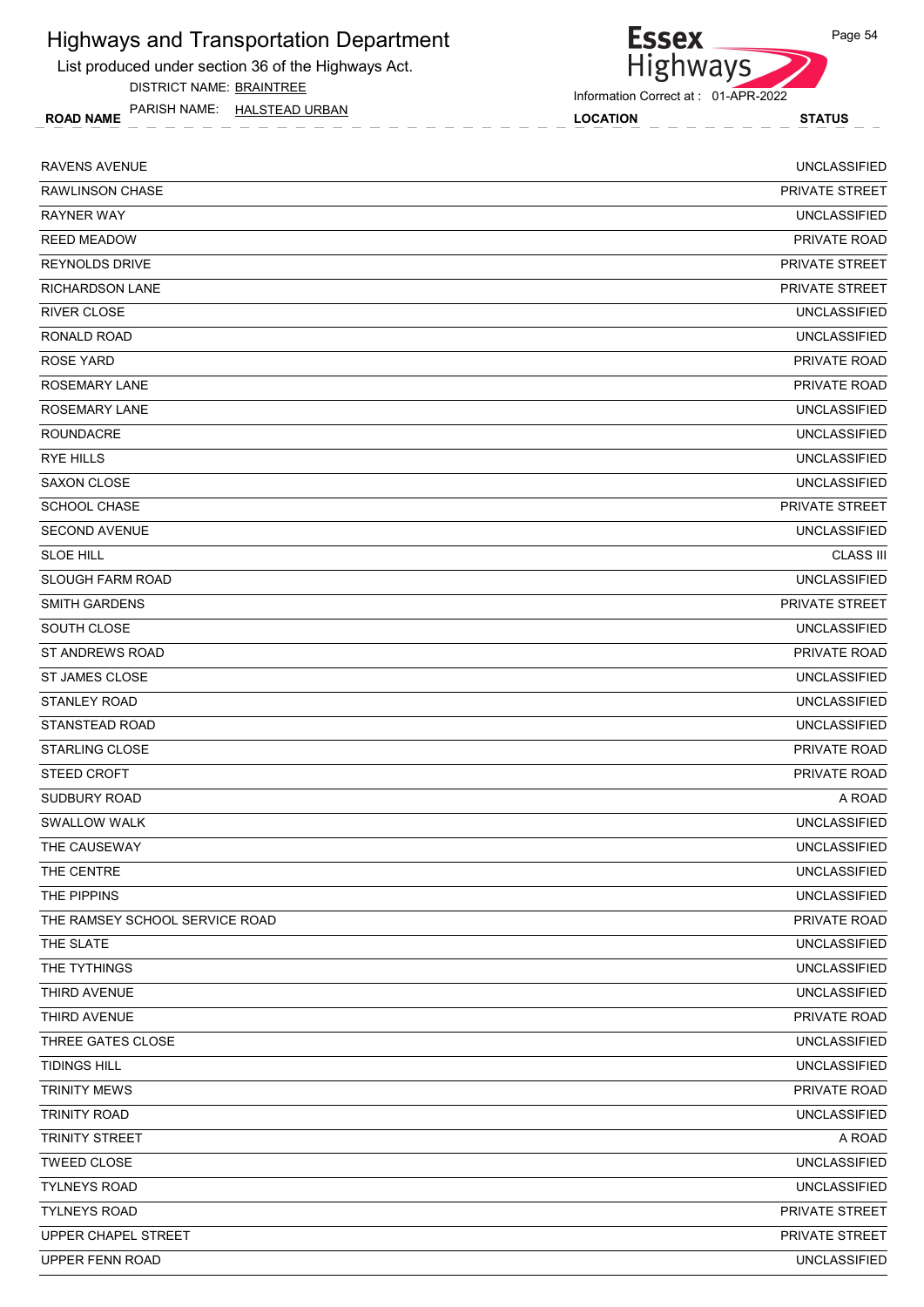

DISTRICT NAME: BRAINTREE

ROAD NAME LOCATION STATUS PARISH NAME: HALSTEAD URBAN



| UPPER TRINITY ROAD     |              |     | <b>UNCLASSIFIED</b>   |
|------------------------|--------------|-----|-----------------------|
| <b>VICARAGE MEADOW</b> |              |     | PRIVATE ROAD          |
| <b>WARREN ROAD</b>     |              |     | UNCLASSIFIED          |
| <b>WATERS WAY</b>      |              |     | <b>PRIVATE STREET</b> |
| <b>WEAVERS ROW</b>     |              |     | <b>UNCLASSIFIED</b>   |
| <b>WELL FIELD</b>      |              |     | <b>UNCLASSIFIED</b>   |
| <b>WEST ROAD</b>       |              |     | UNCLASSIFIED          |
| WHITE HORSE AVENUE     |              |     | <b>UNCLASSIFIED</b>   |
| <b>WILLOW WAY</b>      |              |     | <b>UNCLASSIFIED</b>   |
| <b>WINDMILL ROAD</b>   |              |     | <b>UNCLASSIFIED</b>   |
| <b>WINSTON WAY</b>     |              |     | <b>UNCLASSIFIED</b>   |
| <b>WINSTON WAY</b>     |              |     | <b>PRIVATE STREET</b> |
| <b>WRIGHT GROVE</b>    |              |     | PRIVATE ROAD          |
|                        | <b>TOTAL</b> | 197 |                       |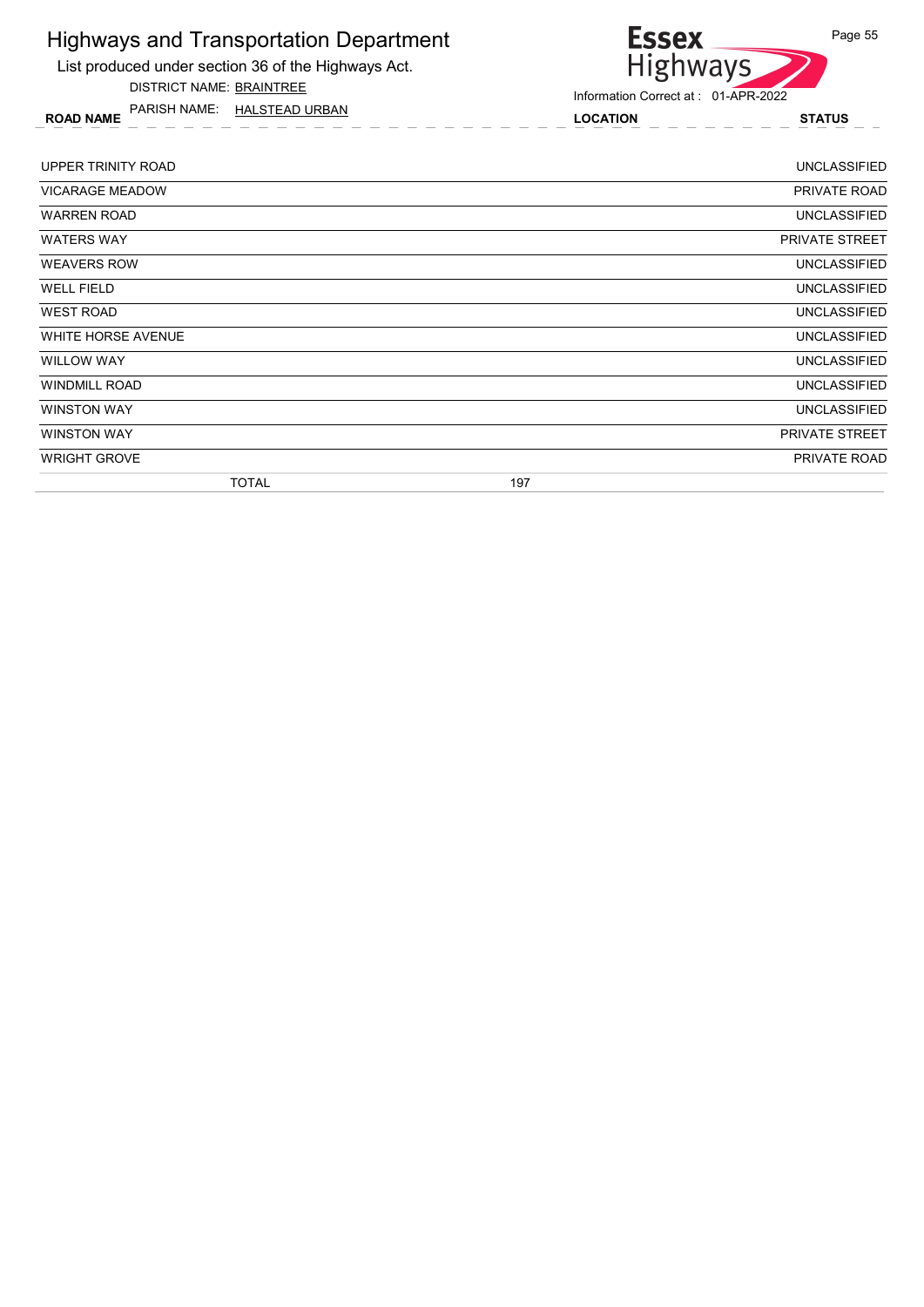List produced under section 36 of the Highways Act.

DISTRICT NAME: BRAINTREE

ROAD NAME LOCATION STATUS PARISH NAME: HATFIELD PEVEREL



| ASH CLOSE<br><b>BAKER AVENUE</b><br><b>BEECH RISE</b><br><b>BENNETT WAY</b><br><b>BIRKDALE RISE</b><br><b>BOREHAM BYPASS</b><br><b>BUMFORDS LANE</b><br><b>BURY LANE</b><br><b>BURY LANE</b><br><b>BUTCHERS WAY</b><br><b>CHAPLIN DRIVE</b><br><b>CHESTNUT AVENUE</b><br><b>CHURCH ROAD</b><br>CONQUERORS CLOSE<br><b>CRABB'S HILL</b><br><b>CROSS WAY</b><br><b>DAMASES LANE</b><br>DE VERE CLOSE<br>ELIZABETH WAY<br><b>FERNDOWN WAY</b><br>FITCH CLOSE<br>FITCH CLOSE<br><b>GARDEN FIELD</b><br><b>GLEBEFIELD ROAD</b><br><b>GLENEAGLES WAY</b><br><b>GREEN CLOSE</b><br>HATFIELD PEVEREL BYPASS<br>HATFIELD ROAD NORTHBOUND SLIP FROM A12<br>HATFIELD ROAD NORTHBOUND SLIP TO A12<br>HATFIELD ROAD SOUTHBOUND SLIP TO A12<br><b>HAWTHORN ROAD</b><br><b>INGELRICA AVENUE</b><br>LABURNUM WAY<br><b>LINK ROAD</b><br><b>LONDON ROAD</b><br><b>MALDON ROAD</b><br><b>MANOR ROAD</b><br><b>MARINA ROAD</b> | <b>ARTHY CLOSE</b>   | <b>UNCLASSIFIED</b> |
|-------------------------------------------------------------------------------------------------------------------------------------------------------------------------------------------------------------------------------------------------------------------------------------------------------------------------------------------------------------------------------------------------------------------------------------------------------------------------------------------------------------------------------------------------------------------------------------------------------------------------------------------------------------------------------------------------------------------------------------------------------------------------------------------------------------------------------------------------------------------------------------------------------------|----------------------|---------------------|
|                                                                                                                                                                                                                                                                                                                                                                                                                                                                                                                                                                                                                                                                                                                                                                                                                                                                                                             |                      | PRIVATE ROAD        |
|                                                                                                                                                                                                                                                                                                                                                                                                                                                                                                                                                                                                                                                                                                                                                                                                                                                                                                             |                      | <b>UNCLASSIFIED</b> |
|                                                                                                                                                                                                                                                                                                                                                                                                                                                                                                                                                                                                                                                                                                                                                                                                                                                                                                             |                      | <b>UNCLASSIFIED</b> |
|                                                                                                                                                                                                                                                                                                                                                                                                                                                                                                                                                                                                                                                                                                                                                                                                                                                                                                             |                      | <b>UNCLASSIFIED</b> |
|                                                                                                                                                                                                                                                                                                                                                                                                                                                                                                                                                                                                                                                                                                                                                                                                                                                                                                             |                      | <b>UNCLASSIFIED</b> |
|                                                                                                                                                                                                                                                                                                                                                                                                                                                                                                                                                                                                                                                                                                                                                                                                                                                                                                             |                      | A ROAD              |
|                                                                                                                                                                                                                                                                                                                                                                                                                                                                                                                                                                                                                                                                                                                                                                                                                                                                                                             |                      | <b>UNCLASSIFIED</b> |
|                                                                                                                                                                                                                                                                                                                                                                                                                                                                                                                                                                                                                                                                                                                                                                                                                                                                                                             |                      | <b>PRIVATE ROAD</b> |
|                                                                                                                                                                                                                                                                                                                                                                                                                                                                                                                                                                                                                                                                                                                                                                                                                                                                                                             |                      | <b>B ROAD</b>       |
|                                                                                                                                                                                                                                                                                                                                                                                                                                                                                                                                                                                                                                                                                                                                                                                                                                                                                                             |                      | PRIVATE ROAD        |
|                                                                                                                                                                                                                                                                                                                                                                                                                                                                                                                                                                                                                                                                                                                                                                                                                                                                                                             |                      | PRIVATE ROAD        |
|                                                                                                                                                                                                                                                                                                                                                                                                                                                                                                                                                                                                                                                                                                                                                                                                                                                                                                             |                      | <b>UNCLASSIFIED</b> |
|                                                                                                                                                                                                                                                                                                                                                                                                                                                                                                                                                                                                                                                                                                                                                                                                                                                                                                             |                      | <b>UNCLASSIFIED</b> |
|                                                                                                                                                                                                                                                                                                                                                                                                                                                                                                                                                                                                                                                                                                                                                                                                                                                                                                             |                      | <b>UNCLASSIFIED</b> |
|                                                                                                                                                                                                                                                                                                                                                                                                                                                                                                                                                                                                                                                                                                                                                                                                                                                                                                             |                      | <b>UNCLASSIFIED</b> |
|                                                                                                                                                                                                                                                                                                                                                                                                                                                                                                                                                                                                                                                                                                                                                                                                                                                                                                             |                      | PRIVATE ROAD        |
|                                                                                                                                                                                                                                                                                                                                                                                                                                                                                                                                                                                                                                                                                                                                                                                                                                                                                                             |                      | <b>UNCLASSIFIED</b> |
|                                                                                                                                                                                                                                                                                                                                                                                                                                                                                                                                                                                                                                                                                                                                                                                                                                                                                                             |                      | <b>UNCLASSIFIED</b> |
|                                                                                                                                                                                                                                                                                                                                                                                                                                                                                                                                                                                                                                                                                                                                                                                                                                                                                                             |                      | PRIVATE ROAD        |
|                                                                                                                                                                                                                                                                                                                                                                                                                                                                                                                                                                                                                                                                                                                                                                                                                                                                                                             |                      | <b>UNCLASSIFIED</b> |
|                                                                                                                                                                                                                                                                                                                                                                                                                                                                                                                                                                                                                                                                                                                                                                                                                                                                                                             |                      | PRIVATE ROAD        |
|                                                                                                                                                                                                                                                                                                                                                                                                                                                                                                                                                                                                                                                                                                                                                                                                                                                                                                             |                      | <b>UNCLASSIFIED</b> |
|                                                                                                                                                                                                                                                                                                                                                                                                                                                                                                                                                                                                                                                                                                                                                                                                                                                                                                             |                      | <b>UNCLASSIFIED</b> |
|                                                                                                                                                                                                                                                                                                                                                                                                                                                                                                                                                                                                                                                                                                                                                                                                                                                                                                             |                      | <b>UNCLASSIFIED</b> |
|                                                                                                                                                                                                                                                                                                                                                                                                                                                                                                                                                                                                                                                                                                                                                                                                                                                                                                             |                      | <b>UNCLASSIFIED</b> |
|                                                                                                                                                                                                                                                                                                                                                                                                                                                                                                                                                                                                                                                                                                                                                                                                                                                                                                             |                      | PRIVATE ROAD        |
|                                                                                                                                                                                                                                                                                                                                                                                                                                                                                                                                                                                                                                                                                                                                                                                                                                                                                                             |                      | A ROAD              |
|                                                                                                                                                                                                                                                                                                                                                                                                                                                                                                                                                                                                                                                                                                                                                                                                                                                                                                             |                      | <b>B ROAD</b>       |
|                                                                                                                                                                                                                                                                                                                                                                                                                                                                                                                                                                                                                                                                                                                                                                                                                                                                                                             |                      | <b>B ROAD</b>       |
|                                                                                                                                                                                                                                                                                                                                                                                                                                                                                                                                                                                                                                                                                                                                                                                                                                                                                                             |                      | <b>B ROAD</b>       |
|                                                                                                                                                                                                                                                                                                                                                                                                                                                                                                                                                                                                                                                                                                                                                                                                                                                                                                             |                      | <b>UNCLASSIFIED</b> |
|                                                                                                                                                                                                                                                                                                                                                                                                                                                                                                                                                                                                                                                                                                                                                                                                                                                                                                             |                      | <b>UNCLASSIFIED</b> |
|                                                                                                                                                                                                                                                                                                                                                                                                                                                                                                                                                                                                                                                                                                                                                                                                                                                                                                             |                      | <b>UNCLASSIFIED</b> |
|                                                                                                                                                                                                                                                                                                                                                                                                                                                                                                                                                                                                                                                                                                                                                                                                                                                                                                             |                      | <b>UNCLASSIFIED</b> |
|                                                                                                                                                                                                                                                                                                                                                                                                                                                                                                                                                                                                                                                                                                                                                                                                                                                                                                             |                      | <b>B ROAD</b>       |
|                                                                                                                                                                                                                                                                                                                                                                                                                                                                                                                                                                                                                                                                                                                                                                                                                                                                                                             |                      | <b>B ROAD</b>       |
|                                                                                                                                                                                                                                                                                                                                                                                                                                                                                                                                                                                                                                                                                                                                                                                                                                                                                                             |                      | <b>UNCLASSIFIED</b> |
|                                                                                                                                                                                                                                                                                                                                                                                                                                                                                                                                                                                                                                                                                                                                                                                                                                                                                                             |                      | PRIVATE ROAD        |
|                                                                                                                                                                                                                                                                                                                                                                                                                                                                                                                                                                                                                                                                                                                                                                                                                                                                                                             | <b>MORTIMER ROAD</b> | <b>UNCLASSIFIED</b> |
| MOWDEN HALL LANE                                                                                                                                                                                                                                                                                                                                                                                                                                                                                                                                                                                                                                                                                                                                                                                                                                                                                            |                      | <b>CLASS III</b>    |
| MOWDEN HALL LANE                                                                                                                                                                                                                                                                                                                                                                                                                                                                                                                                                                                                                                                                                                                                                                                                                                                                                            |                      | <b>UNCLASSIFIED</b> |
| NEW ROAD                                                                                                                                                                                                                                                                                                                                                                                                                                                                                                                                                                                                                                                                                                                                                                                                                                                                                                    |                      | <b>UNCLASSIFIED</b> |
| NORTHBOUND SLIP TO HATFIELD PEVEREL<br><b>BURY LANE</b>                                                                                                                                                                                                                                                                                                                                                                                                                                                                                                                                                                                                                                                                                                                                                                                                                                                     |                      | <b>B ROAD</b>       |
| <b>BURY LANE</b><br>NORTHBOUND SLIP TO HATFIELD PEVEREL                                                                                                                                                                                                                                                                                                                                                                                                                                                                                                                                                                                                                                                                                                                                                                                                                                                     |                      | A ROAD              |
| NORTH-EAST SLIP FROM HATFIELD PEVEREL TO A12                                                                                                                                                                                                                                                                                                                                                                                                                                                                                                                                                                                                                                                                                                                                                                                                                                                                |                      | <b>B ROAD</b>       |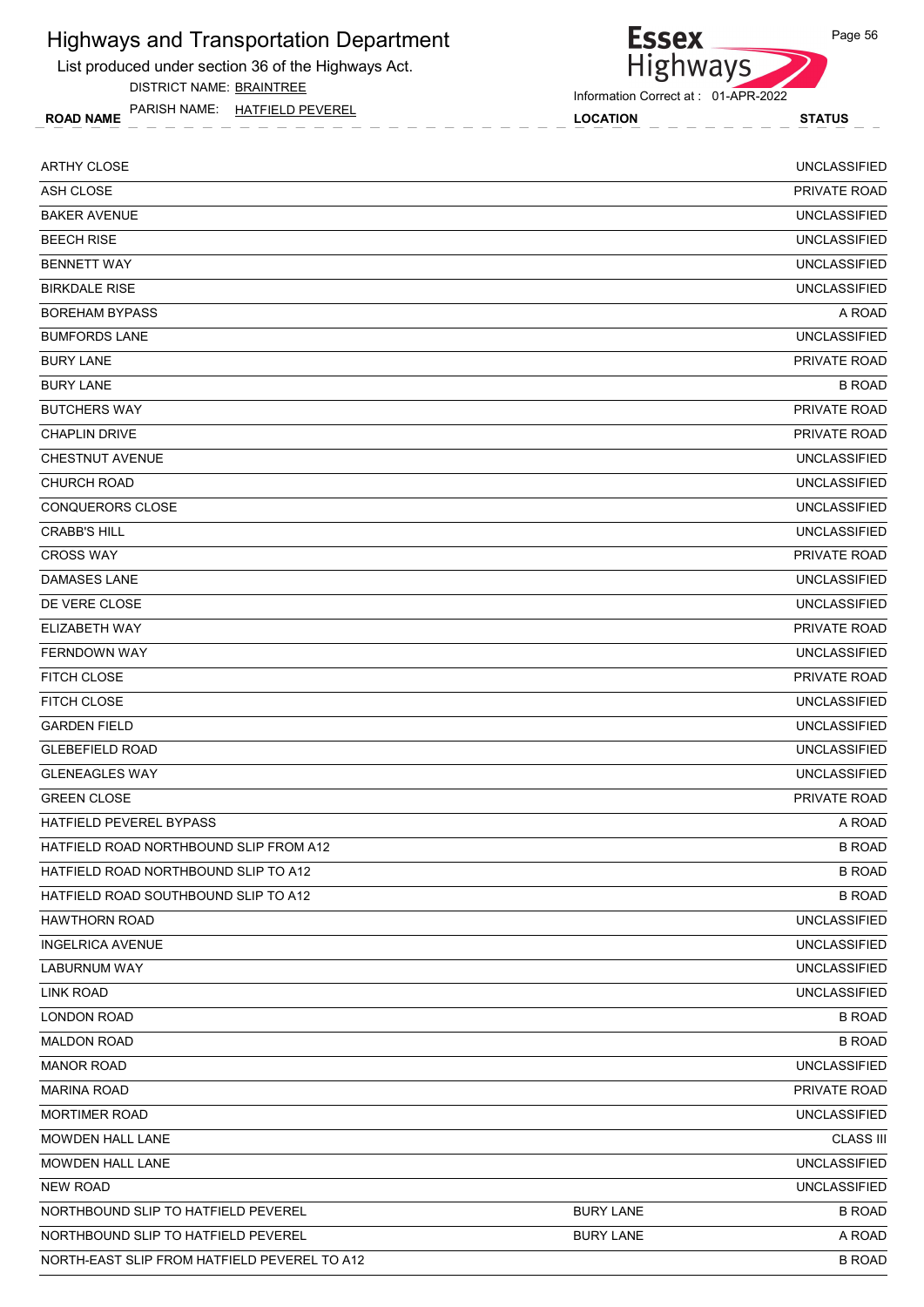List produced under section 36 of the Highways Act.

DISTRICT NAME: BRAINTREE

ROAD NAME LOCATION STATUS PARISH NAME: HATFIELD PEVEREL



| <b>NOUNSLEY ROAD</b>                         |    | <b>UNCLASSIFIED</b> |
|----------------------------------------------|----|---------------------|
| ORCHARD CLOSE                                |    | PRIVATE ROAD        |
| PEVEREL AVENUE                               |    | PRIVATE ROAD        |
| PRIORY CLOSE                                 |    | <b>UNCLASSIFIED</b> |
| PRIORY FARM ROAD                             |    | <b>UNCLASSIFIED</b> |
| PRIORY MEWS                                  |    | PRIVATE ROAD        |
| PROSPECT CLOSE                               |    | <b>UNCLASSIFIED</b> |
| RANULPH WAY                                  |    | <b>UNCLASSIFIED</b> |
| <b>REMEMBRANCE AVENUE</b>                    |    | <b>UNCLASSIFIED</b> |
| ROMAN ROAD                                   |    | A ROAD              |
| ROOKERY CLOSE                                |    | <b>UNCLASSIFIED</b> |
| <b>ROWAN WAY</b>                             |    | <b>UNCLASSIFIED</b> |
| <b>RYE CLOSE</b>                             |    | <b>UNCLASSIFIED</b> |
| SOUTHBOUND SLIP TO HATFIELD PEVEREL FROM A12 |    | A ROAD              |
| <b>SPORTSMANS LANE</b>                       |    | <b>UNCLASSIFIED</b> |
| <b>SPRING LANE</b>                           |    | <b>CLASS III</b>    |
| <b>ST ANDREW'S ROAD</b>                      |    | <b>UNCLASSIFIED</b> |
| <b>STATION ROAD</b>                          |    | <b>CLASS III</b>    |
| <b>STATION TERRACE</b>                       |    | PRIVATE ROAD        |
| <b>STATION VIEW</b>                          |    | PRIVATE ROAD        |
| <b>STONEPATH DRIVE</b>                       |    | <b>UNCLASSIFIED</b> |
| STRUTT CLOSE                                 |    | <b>UNCLASSIFIED</b> |
| SUNNINGDALE FALL                             |    | <b>UNCLASSIFIED</b> |
| <b>SWAN CLOSE</b>                            |    | <b>UNCLASSIFIED</b> |
| <b>TERLING HALL ROAD</b>                     |    | <b>CLASS III</b>    |
| <b>TERLING ROAD</b>                          |    | <b>CLASS III</b>    |
| THE GREEN                                    |    | <b>UNCLASSIFIED</b> |
| THE PINES                                    |    | <b>UNCLASSIFIED</b> |
| THE STREET                                   |    | <b>B ROAD</b>       |
| <b>TOULMIN ROAD</b>                          |    | UNCLASSIFIED        |
| <b>ULTING ROAD</b>                           |    | <b>CLASS III</b>    |
| <b>VICARAGE CRESCENT</b>                     |    | <b>UNCLASSIFIED</b> |
| <b>WEALE CLOSE</b>                           |    | PRIVATE ROAD        |
| WENTWORTH CLOSE                              |    | <b>UNCLASSIFIED</b> |
| <b>WICKHAM BISHOPS ROAD</b>                  |    | <b>UNCLASSIFIED</b> |
| <b>WILLOW CRESCENT</b>                       |    | <b>UNCLASSIFIED</b> |
| <b>WITHAM BYPASS</b>                         |    | A ROAD              |
| WOODFIELD WAY                                |    | <b>UNCLASSIFIED</b> |
| WOODHAM DRIVE                                |    | <b>UNCLASSIFIED</b> |
| WOODLAND CLOSE                               |    | <b>UNCLASSIFIED</b> |
| <b>WORLDS END</b>                            |    | <b>CLASS III</b>    |
| YEW TREE CLOSE                               |    | <b>UNCLASSIFIED</b> |
| <b>TOTAL</b>                                 | 88 |                     |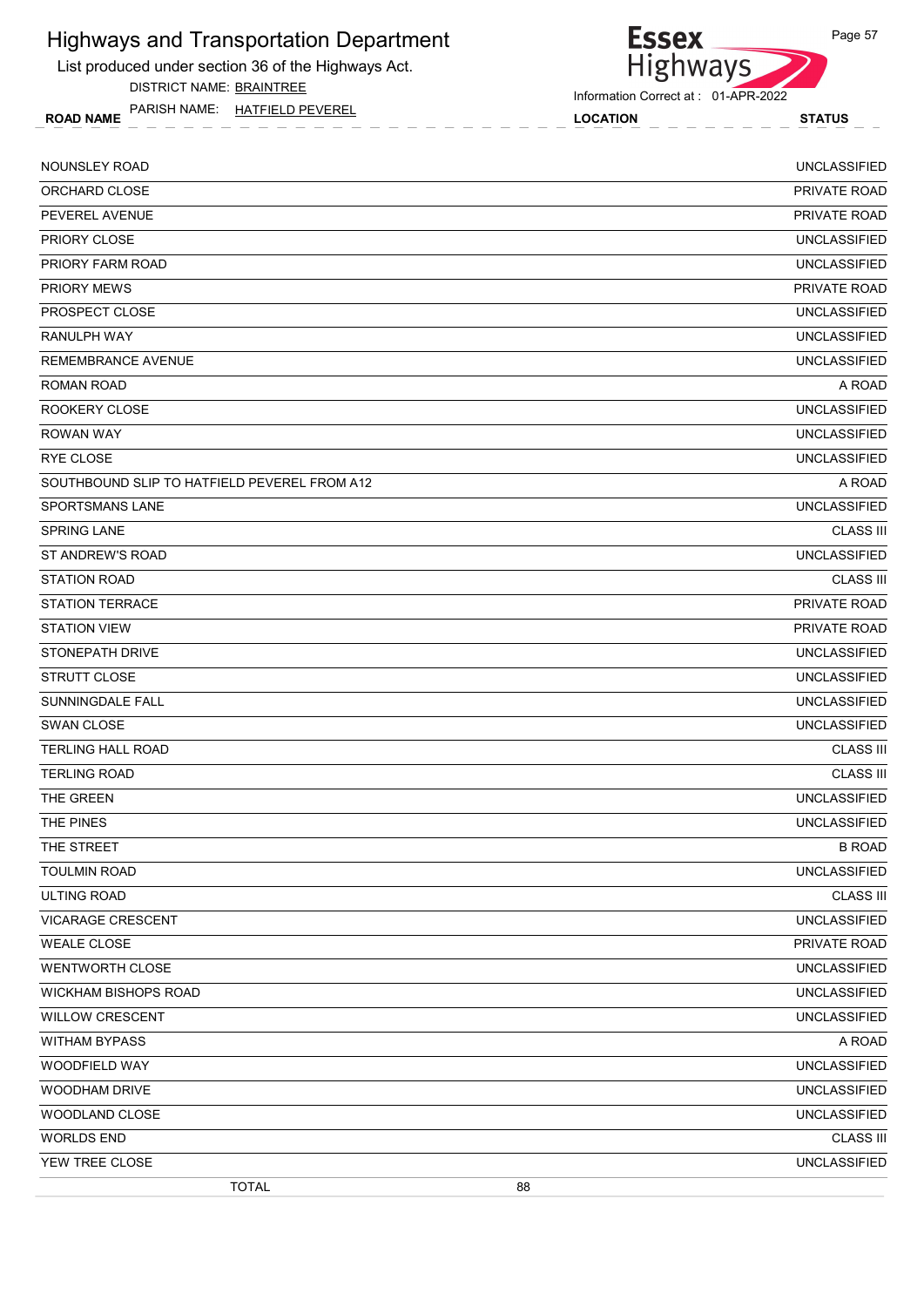

ROAD NAME LOCATION STATUS PARISH NAME: HELIONS BUMPSTEAD



| <b>CAMPS ROAD</b>             |    | <b>CLASS III</b>    |
|-------------------------------|----|---------------------|
| <b>CHURCH HILL</b>            |    | <b>CLASS III</b>    |
| <b>COPY HILL</b>              |    | <b>CLASS III</b>    |
| <b>DRAPERS LANE</b>           |    | <b>UNCLASSIFIED</b> |
| <b>HAVERHILL BYPASS</b>       |    | A ROAD              |
| <b>HAVERHILL ROAD</b>         |    | <b>CLASS III</b>    |
| <b>HELIONS BUMPSTEAD ROAD</b> |    | <b>CLASS III</b>    |
| <b>MILL ROAD</b>              |    | <b>CLASS III</b>    |
| <b>SAGES END ROAD</b>         |    | <b>UNCLASSIFIED</b> |
| STEEPLE BUMPSTEAD ROAD        |    | <b>CLASS III</b>    |
| <b>WATER LANE</b>             |    | <b>CLASS III</b>    |
| <b>TOTAL</b>                  | 11 |                     |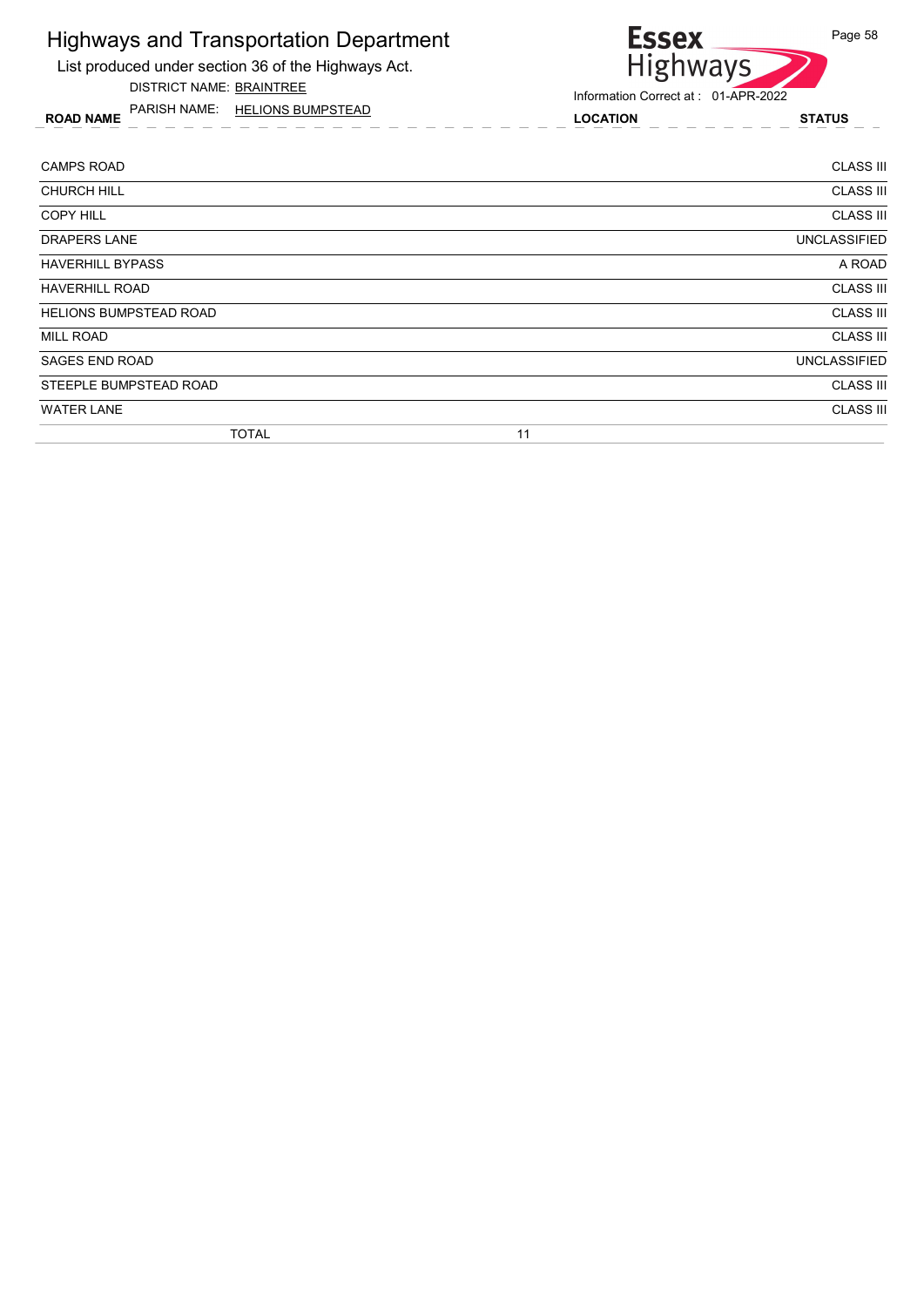List produced under section 36 of the Highways Act.

DISTRICT NAME: BRAINTREE

ROAD NAME LOCATION STATUS PARISH NAME: KELVEDON



Information Correct at : 01-APR-2022

| ARGYLE COURT                | PRIVATE ROAD        |
|-----------------------------|---------------------|
| AVOCET CLOSE                | <b>UNCLASSIFIED</b> |
| <b>BELLINGHAM PLACE</b>     | <b>UNCLASSIFIED</b> |
| <b>BITTERN CLOSE</b>        | <b>UNCLASSIFIED</b> |
| <b>BROCKWELL LANE</b>       | PRIVATE ROAD        |
| <b>CANONIUM MEWS</b>        | <b>UNCLASSIFIED</b> |
| <b>CHURCH ROAD</b>          | <b>UNCLASSIFIED</b> |
| <b>CHURCH STREET</b>        | <b>CLASS III</b>    |
| <b>COGGESHALL ROAD</b>      | <b>B ROAD</b>       |
| <b>CRANES LANE</b>          | <b>UNCLASSIFIED</b> |
| <b>CRANES LANE</b>          | A ROAD              |
| <b>CROFT ROAD</b>           | <b>UNCLASSIFIED</b> |
| <b>CURLEW CLOSE</b>         | <b>UNCLASSIFIED</b> |
| CUTLEY'S WOOD ROAD          | <b>UNCLASSIFIED</b> |
| DOCWRA ROAD                 | <b>UNCLASSIFIED</b> |
| <b>DOWCHES DRIVE</b>        | <b>PRIVATE ROAD</b> |
| <b>DOWCHES GARDENS</b>      | <b>UNCLASSIFIED</b> |
| <b>DUNLIN COURT</b>         | <b>UNCLASSIFIED</b> |
| <b>EASTERFORD ROAD</b>      | <b>UNCLASSIFIED</b> |
| <b>FEERING HILL</b>         | <b>B ROAD</b>       |
| <b>FULLERS CLOSE</b>        | <b>UNCLASSIFIED</b> |
| <b>GADWALL REACH</b>        | <b>UNCLASSIFIED</b> |
| <b>GLEBE ROAD</b>           | <b>UNCLASSIFIED</b> |
| <b>GODWIT COURT</b>         | <b>UNCLASSIFIED</b> |
| <b>GREYS PADDOCK</b>        | PRIVATE ROAD        |
| <b>HERON ROAD</b>           | <b>UNCLASSIFIED</b> |
| <b>HIGH STREET</b>          | <b>B ROAD</b>       |
| <b>HIGHFIELDS LANE</b>      | <b>UNCLASSIFIED</b> |
| <b>HOLE FARM ROAD</b>       | <b>FOOTPATH</b>     |
| <b>HOLLOW ROAD</b>          | <b>CLASS III</b>    |
| <b>KELVEDON BYPASS</b>      | A ROAD              |
| KINGFISHER WAY              | <b>UNCLASSIFIED</b> |
| KINGS MEADOW COURT          | PRIVATE ROAD        |
| <b>LAPWING DRIVE</b>        | <b>UNCLASSIFIED</b> |
| <b>LONDON ROAD</b>          | <b>B ROAD</b>       |
| <b>MALDON ROAD</b>          | <b>CLASS III</b>    |
| MALLARD CLOSE               | <b>UNCLASSIFIED</b> |
| <b>NEW ROAD</b>             | <b>UNCLASSIFIED</b> |
| NORTHBOUND SLIP TO KELVEDON | A ROAD              |
| OBSERVER WAY                | <b>UNCLASSIFIED</b> |
| ORCHARD ROAD                | PRIVATE STREET      |
| PANTLING'S LANE             | <b>UNCLASSIFIED</b> |
| PARKGATE ROAD               | <b>CLASS III</b>    |
| RATCLIFF COURT              | PRIVATE ROAD        |
| <b>RIVERSIDE WAY</b>        | <b>UNCLASSIFIED</b> |
| ROLLEY LANE                 | <b>UNCLASSIFIED</b> |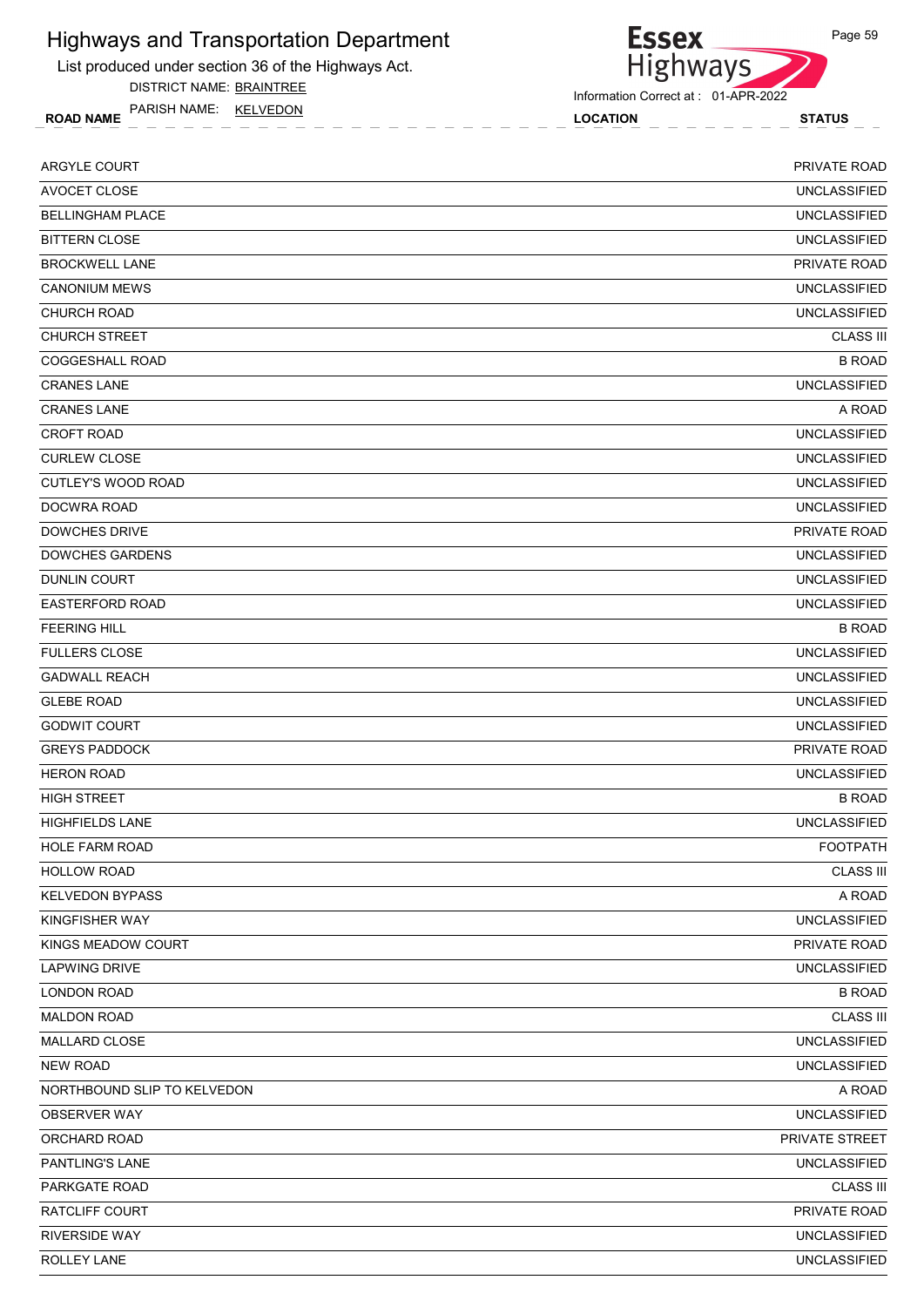List produced under section 36 of the Highways Act.

DISTRICT NAME: BRAINTREE

ROAD NAME LOCATION STATUS PARISH NAME: KELVEDON



| <b>ROMAN ROAD</b>             |    | A ROAD              |
|-------------------------------|----|---------------------|
| SNIVELLER'S LANE              |    | <b>UNCLASSIFIED</b> |
| SOUTHBOUND SLIP FROM KELVEDON |    | <b>B ROAD</b>       |
| SOUTHBOUND SLIP FROM KELVEDON |    | A ROAD              |
| <b>SPURGEON PLACE</b>         |    | <b>UNCLASSIFIED</b> |
| ST MARY'S ROAD                |    | <b>UNCLASSIFIED</b> |
| <b>STATION ROAD</b>           |    | <b>B ROAD</b>       |
| <b>SWAN STREET</b>            |    | UNCLASSIFIED        |
| <b>TEAL WAY</b>               |    | <b>UNCLASSIFIED</b> |
| <b>TERN CLOSE</b>             |    | <b>UNCLASSIFIED</b> |
| THE CHASE                     |    | PRIVATE STREET      |
| THE CLOISTERS                 |    | <b>UNCLASSIFIED</b> |
| THE SUN CUT                   |    | <b>UNCLASSIFIED</b> |
| THORNE ROAD                   |    | <b>UNCLASSIFIED</b> |
| <b>TREWS GARDENS</b>          |    | <b>UNCLASSIFIED</b> |
| <b>WAGTAIL PLACE</b>          |    | <b>UNCLASSIFIED</b> |
| <b>WIDGEON PLACE</b>          |    | <b>UNCLASSIFIED</b> |
| <b>TOTAL</b>                  | 63 |                     |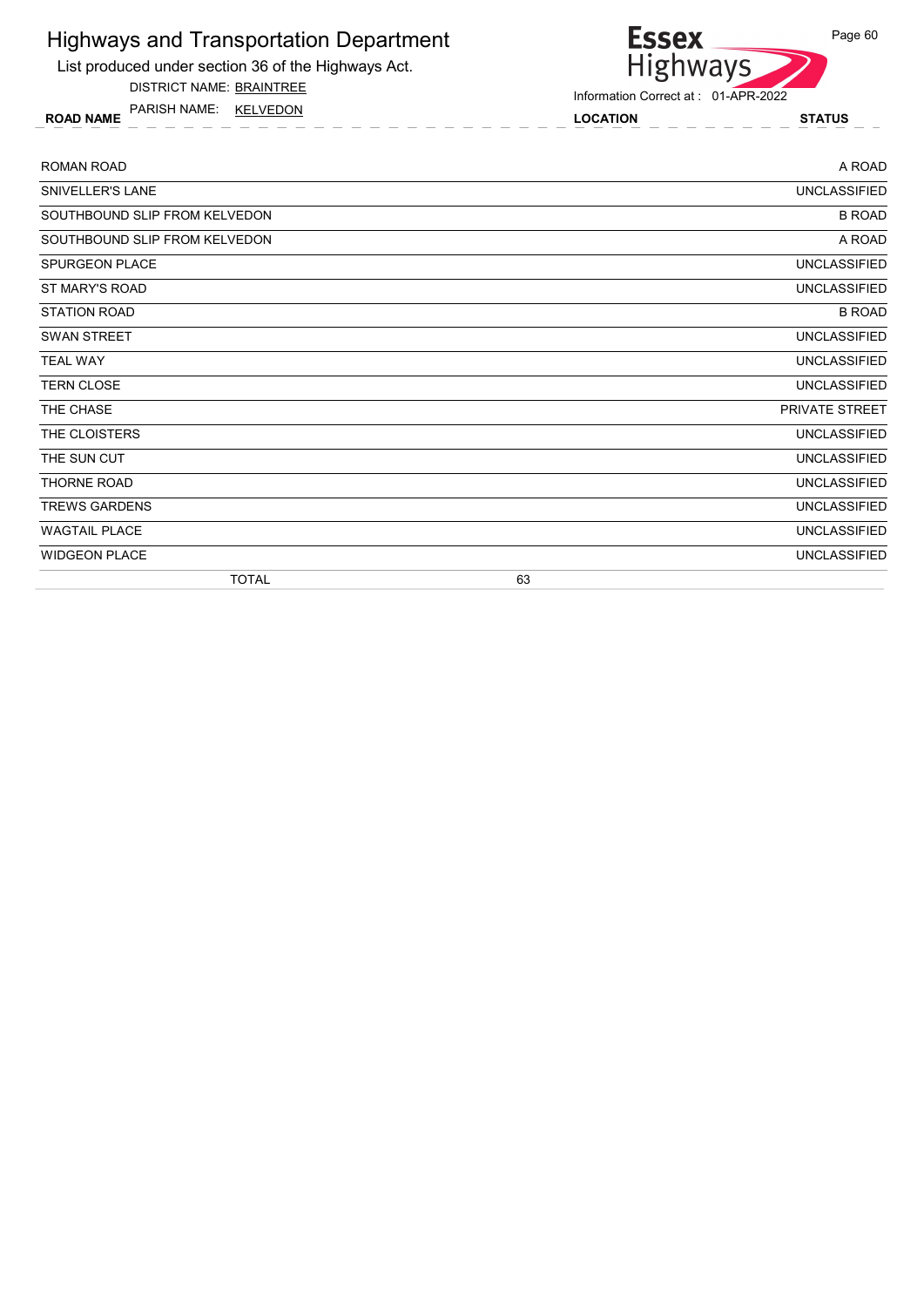

DISTRICT NAME: BRAINTREE

ROAD NAME LOCATION STATUS PARISH NAME: LAMARSH



| ALPHAMSTONE ROAD        | UNCLASSIFIED        |
|-------------------------|---------------------|
| <b>BELL HILL</b>        | <b>CLASS III</b>    |
| <b>BURES ROAD</b>       | <b>CLASS III</b>    |
| <b>HENNY BACK ROAD</b>  | <b>UNCLASSIFIED</b> |
| <b>HENNY ROAD</b>       | <b>CLASS III</b>    |
| HORNES GREEN ROAD       | <b>UNCLASSIFIED</b> |
| <b>LAMARSH HILL</b>     | <b>CLASS III</b>    |
| <b>LAMARSH ROAD</b>     | <b>UNCLASSIFIED</b> |
| <b>MOAT LANE</b>        | <b>UNCLASSIFIED</b> |
| <b>SPRINGETT'S HILL</b> | <b>CLASS III</b>    |
| <b>TWINSTEAD ROAD</b>   | <b>UNCLASSIFIED</b> |
| <b>TOTAL</b>            | 11                  |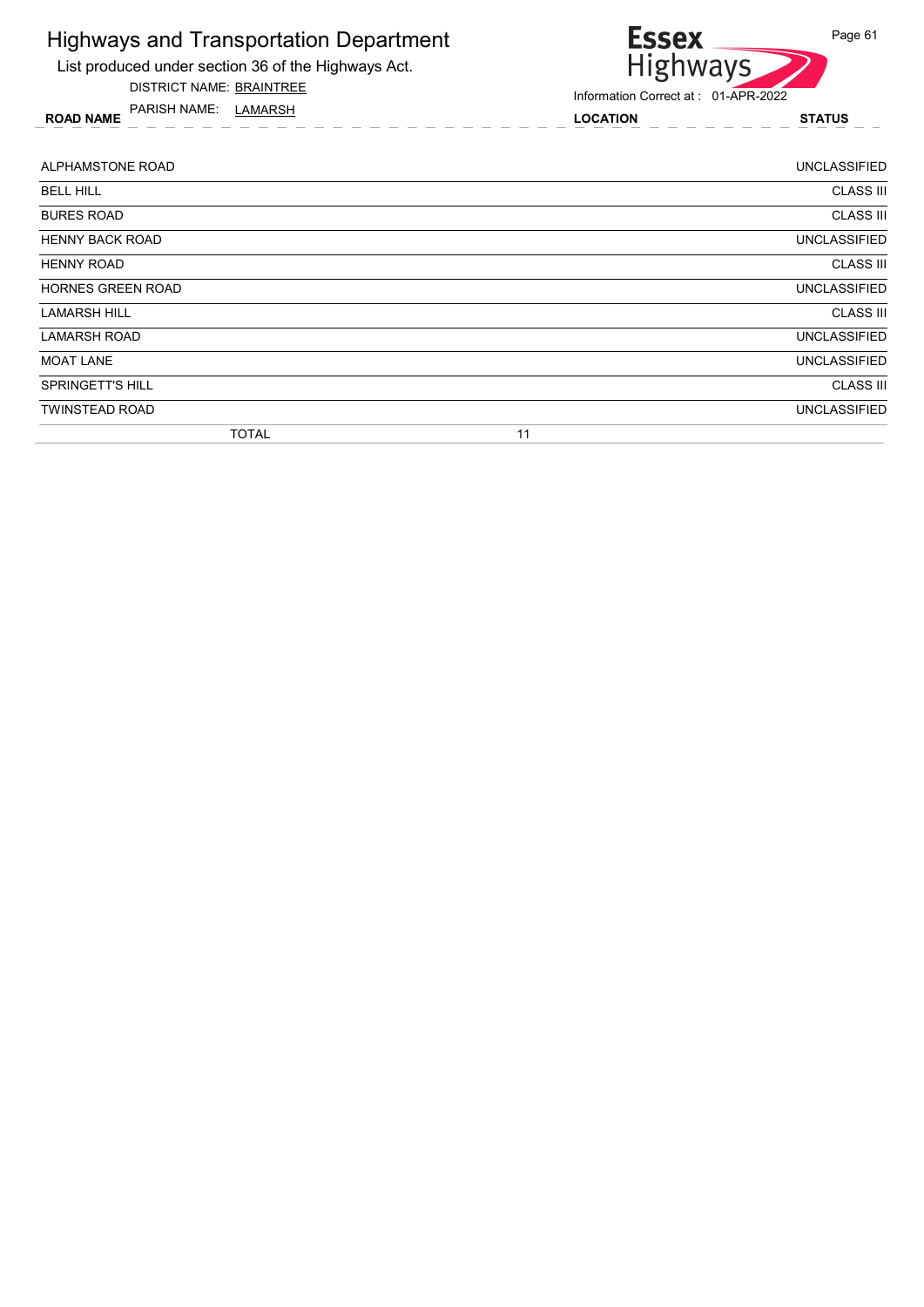| <b>Highways and Transportation Department</b><br>List produced under section 36 of the Highways Act.<br><b>DISTRICT NAME: BRAINTREE</b> | <b>Essex</b><br><b>Highways</b><br>Information Correct at: 01-APR-2022 |  | Page 62             |
|-----------------------------------------------------------------------------------------------------------------------------------------|------------------------------------------------------------------------|--|---------------------|
| PARISH NAME: LISTON<br><b>ROAD NAME</b>                                                                                                 | <b>LOCATION</b>                                                        |  | <b>STATUS</b>       |
| <b>LISTON LANE</b>                                                                                                                      |                                                                        |  | <b>UNCLASSIFIED</b> |
| <b>LISTON ROAD</b>                                                                                                                      |                                                                        |  | <b>UNCLASSIFIED</b> |
| <b>SUDBURY ROAD</b>                                                                                                                     |                                                                        |  | <b>UNCLASSIFIED</b> |
| <b>TOTAL</b>                                                                                                                            | 3                                                                      |  |                     |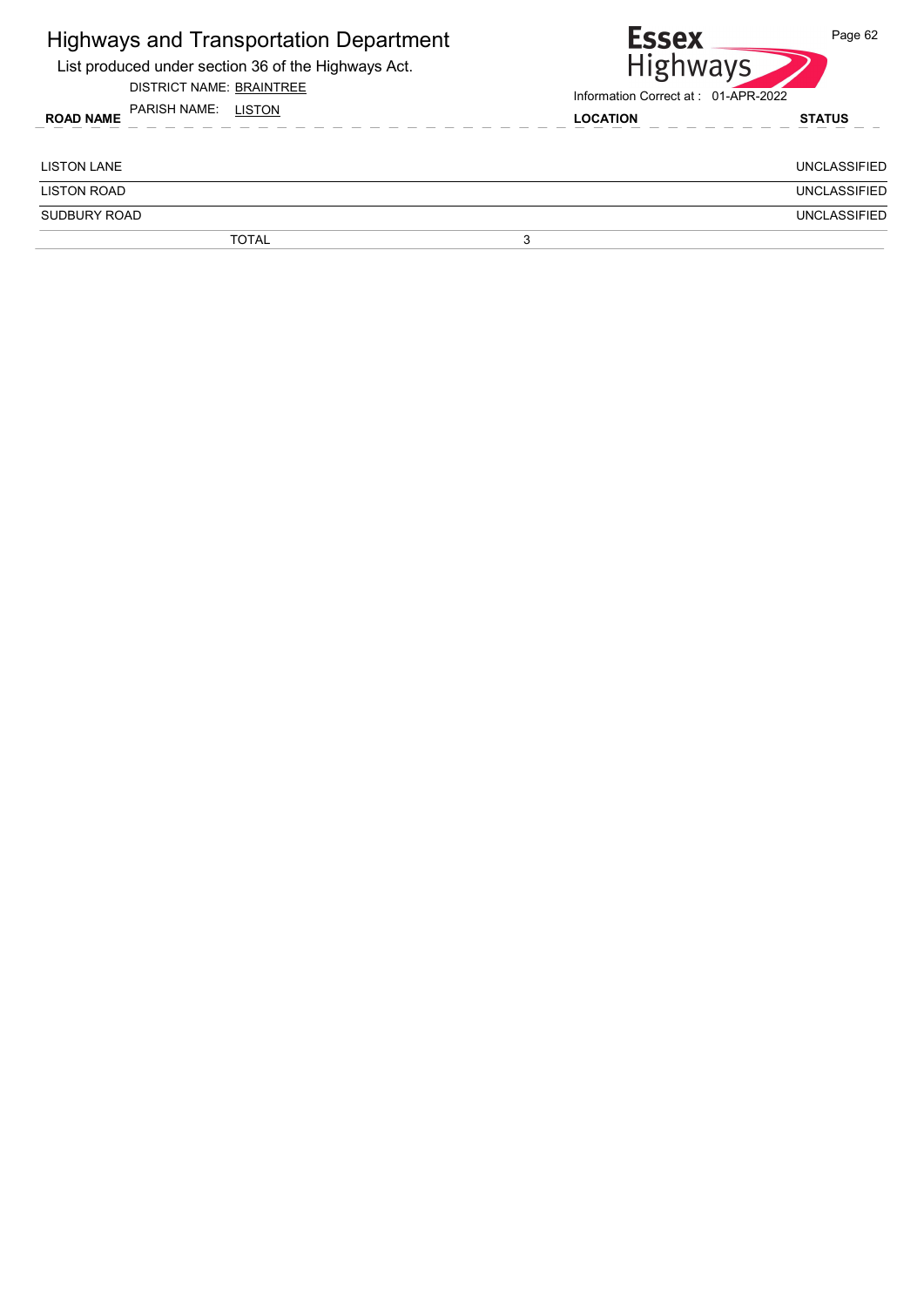| <b>Highways and Transportation Department</b><br>List produced under section 36 of the Highways Act.<br><b>DISTRICT NAME: BRAINTREE</b> | <b>Essex</b><br>Page 63<br>Highways<br>Information Correct at: 01-APR-2022 |                     |  |
|-----------------------------------------------------------------------------------------------------------------------------------------|----------------------------------------------------------------------------|---------------------|--|
| PARISH NAME: LITTLE HENNY<br><b>ROAD NAME</b>                                                                                           | <b>LOCATION</b>                                                            | <b>STATUS</b>       |  |
| AMOS HILL                                                                                                                               |                                                                            | UNCLASSIFIED        |  |
| <b>GENTRYS FARM ROAD</b>                                                                                                                |                                                                            | UNCLASSIFIED        |  |
| <b>LODGE FARM LANE</b>                                                                                                                  |                                                                            | <b>UNCLASSIFIED</b> |  |
| <b>RYES LANE</b>                                                                                                                        |                                                                            | UNCLASSIFIED        |  |
| <b>TOTAL</b>                                                                                                                            | 4                                                                          |                     |  |
|                                                                                                                                         |                                                                            |                     |  |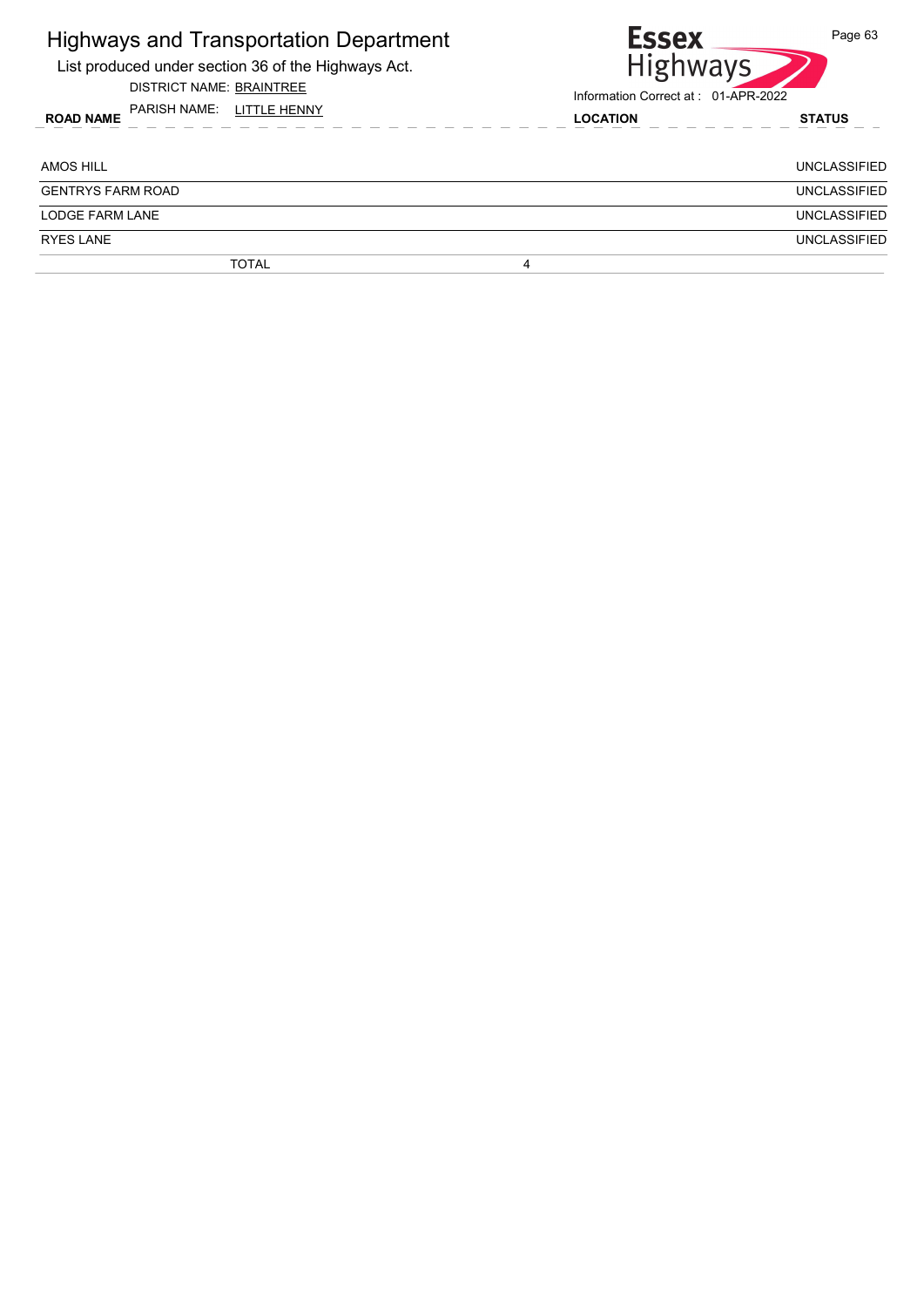List produced under section 36 of the Highways Act.

DISTRICT NAME: BRAINTREE

ROAD NAME LOCATION STATUS PARISH NAME: LITTLE MAPLESTEAD

#### **Essex** Page 64 Highways

| <b>BENNETTS ROAD</b>      | <b>UNCLASSIFIED</b> |
|---------------------------|---------------------|
| <b>COCK ROAD</b>          | <b>UNCLASSIFIED</b> |
| <b>COLLINS ROAD</b>       | <b>UNCLASSIFIED</b> |
| <b>DEANS HALL LANE</b>    | <b>UNCLASSIFIED</b> |
| <b>DEANS HALL ROAD</b>    | <b>CLASS III</b>    |
| <b>GESTINGTHORPE ROAD</b> | <b>CLASS III</b>    |
| LITTLE LODGE ROAD         | <b>UNCLASSIFIED</b> |
| MAPLESTEAD HALL ROAD      | <b>CLASS III</b>    |
| MAPLESTEAD ROAD           | <b>CLASS III</b>    |
| <b>MILL LANE</b>          | <b>UNCLASSIFIED</b> |
| OAK ROAD                  | <b>CLASS III</b>    |
| <b>PARKS FARM LANE</b>    | <b>UNCLASSIFIED</b> |
| <b>SCHOOL ROAD</b>        | <b>CLASS III</b>    |
| STANLEY HALL ROAD         | <b>UNCLASSIFIED</b> |
| STONEYLANDS ROAD          | <b>UNCLASSIFIED</b> |
| SUDBURY ROAD              | A ROAD              |
| <b>TOTAL</b>              | 16                  |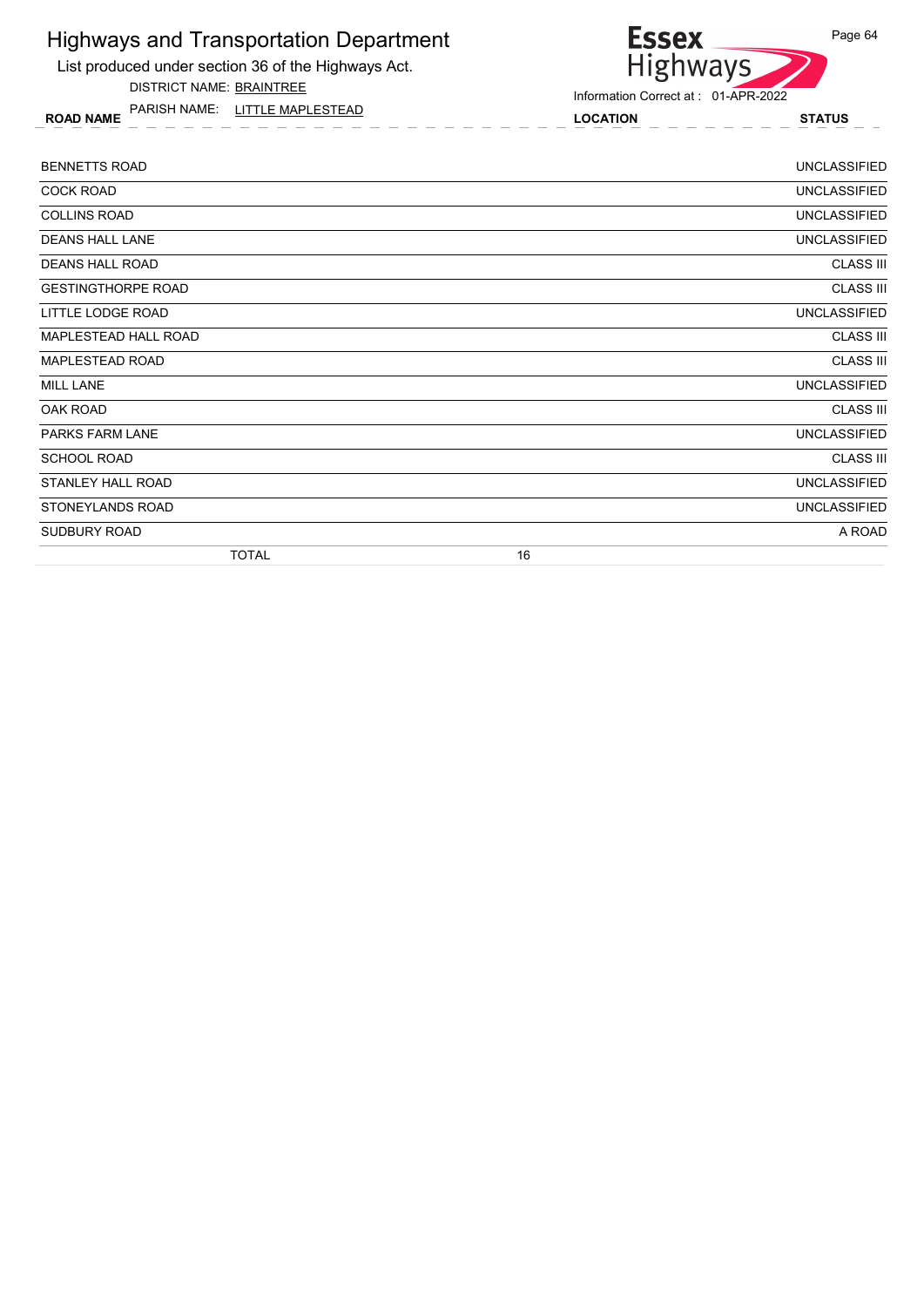List produced under section 36 of the Highways Act.

DISTRICT NAME: BRAINTREE

ROAD NAME LOCATION STATUS PARISH NAME: LITTLE YELDHAM

# Essex<br>Highways Page 65

| <b>BELCHAMP ROAD</b> | <b>CLASS III</b>    |
|----------------------|---------------------|
| <b>CHURCH GREEN</b>  | <b>UNCLASSIFIED</b> |
| LITTLE YELDHAM ROAD  | <b>CLASS III</b>    |
| <b>MASHEY ROAD</b>   | <b>UNCLASSIFIED</b> |
| NORTH END ROAD       | <b>CLASS III</b>    |
| <b>SCHOOL ROAD</b>   | <b>CLASS III</b>    |
| UPPER HALL ROAD      | <b>UNCLASSIFIED</b> |
| <b>TOTAL</b>         |                     |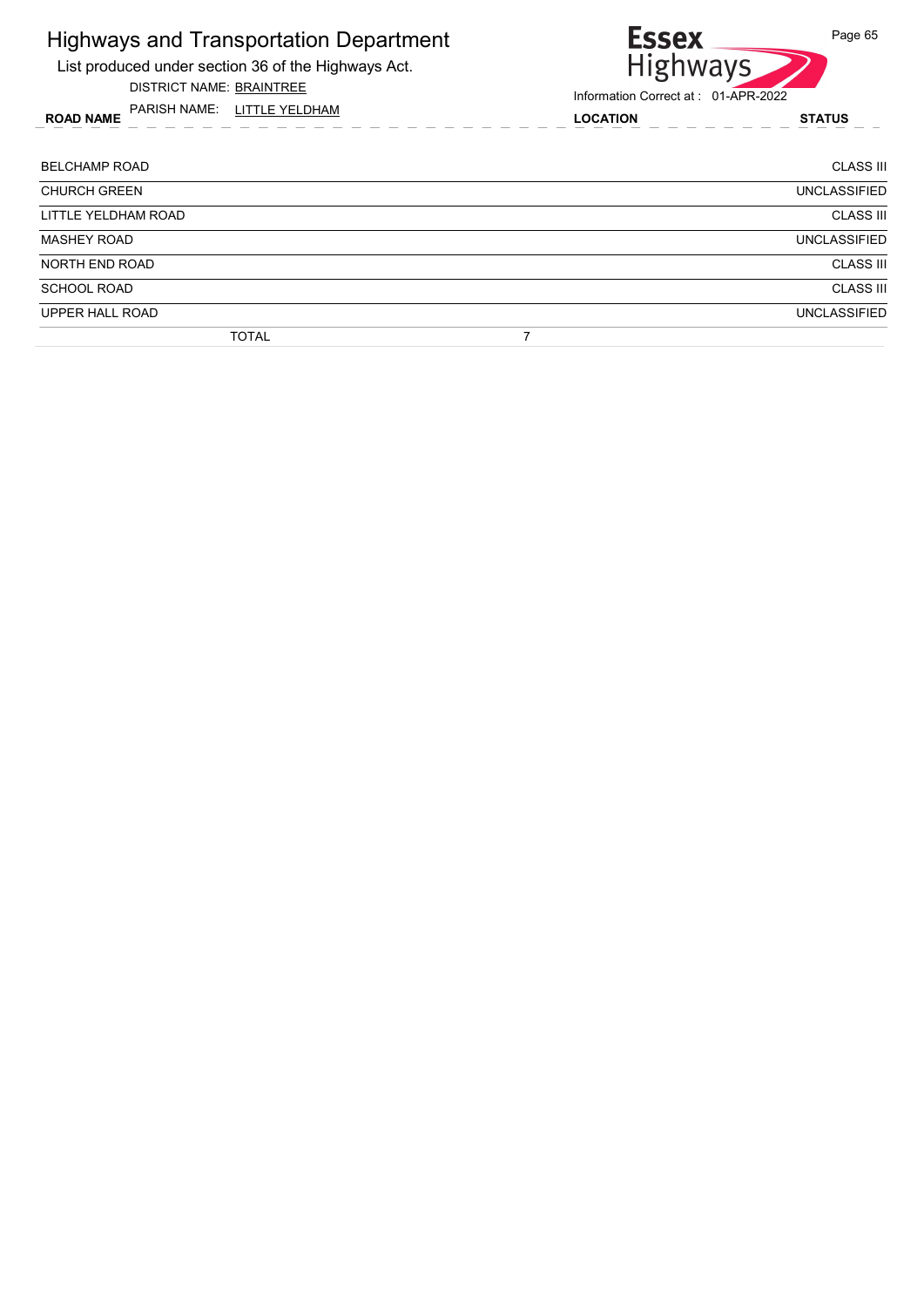| <b>Highways and Transportation Department</b><br>List produced under section 36 of the Highways Act.<br><b>DISTRICT NAME: BRAINTREE</b> | Page 66<br><b>Essex</b><br><b>Highways</b><br>Information Correct at: 01-APR-2022 |                     |  |
|-----------------------------------------------------------------------------------------------------------------------------------------|-----------------------------------------------------------------------------------|---------------------|--|
| PARISH NAME: MIDDLETON<br><b>ROAD NAME</b>                                                                                              | <b>LOCATION</b>                                                                   | <b>STATUS</b>       |  |
| <b>BREAKMOOR HILL</b>                                                                                                                   |                                                                                   | <b>UNCLASSIFIED</b> |  |
| <b>MIDDLETON ROAD</b>                                                                                                                   |                                                                                   | <b>CLASS III</b>    |  |
| <b>RECTORY ROAD</b>                                                                                                                     |                                                                                   | <b>UNCLASSIFIED</b> |  |
| SHEEPCOTE FARM LANE                                                                                                                     |                                                                                   | <b>UNCLASSIFIED</b> |  |
| THE STREET                                                                                                                              |                                                                                   | <b>UNCLASSIFIED</b> |  |
| <b>TOTAL</b>                                                                                                                            | 5                                                                                 |                     |  |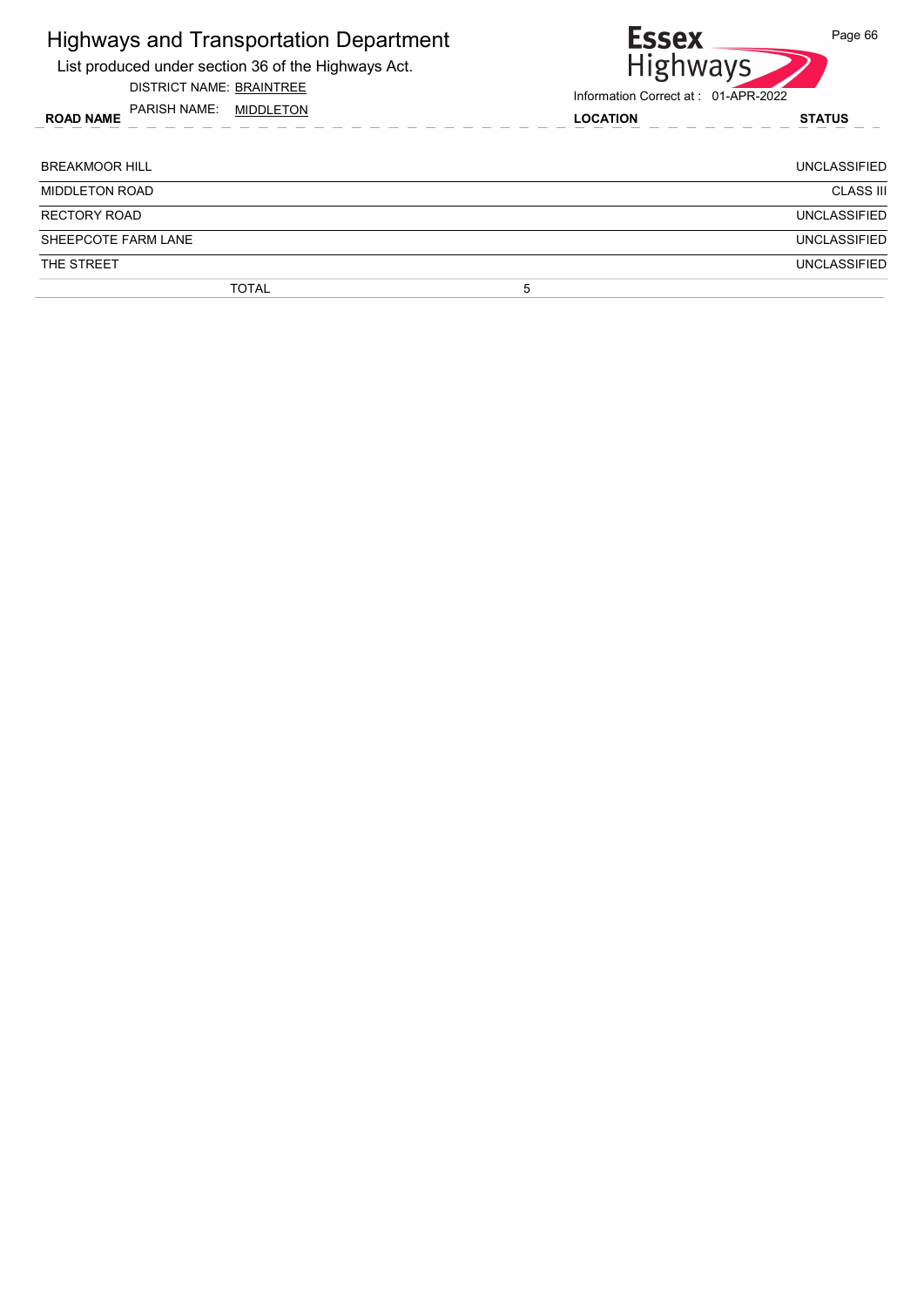| <b>Highways and Transportation Department</b><br>List produced under section 36 of the Highways Act.<br>DISTRICT NAME: BRAINTREE | <b>Essex</b><br><b>Highways</b>                        | Page 67             |
|----------------------------------------------------------------------------------------------------------------------------------|--------------------------------------------------------|---------------------|
| PARISH NAME:<br>OVINGTON<br><b>ROAD NAME</b>                                                                                     | Information Correct at: 01-APR-2022<br><b>LOCATION</b> | <b>STATUS</b>       |
| ASHEN ROAD                                                                                                                       | <b>OVINGTON GRANGE</b>                                 | <b>UNCLASSIFIED</b> |
| <b>BAKERS ROAD</b>                                                                                                               |                                                        | <b>UNCLASSIFIED</b> |
| BRADLEY HILL                                                                                                                     |                                                        | <b>CLASS III</b>    |
| <b>CLARE ROAD</b>                                                                                                                |                                                        | <b>CLASS III</b>    |
| <b>OVINGTON ROAD</b>                                                                                                             |                                                        | <b>CLASS III</b>    |
| UPPER FARM ROAD                                                                                                                  |                                                        | <b>UNCLASSIFIED</b> |
| <b>TOTAL</b>                                                                                                                     | 6                                                      |                     |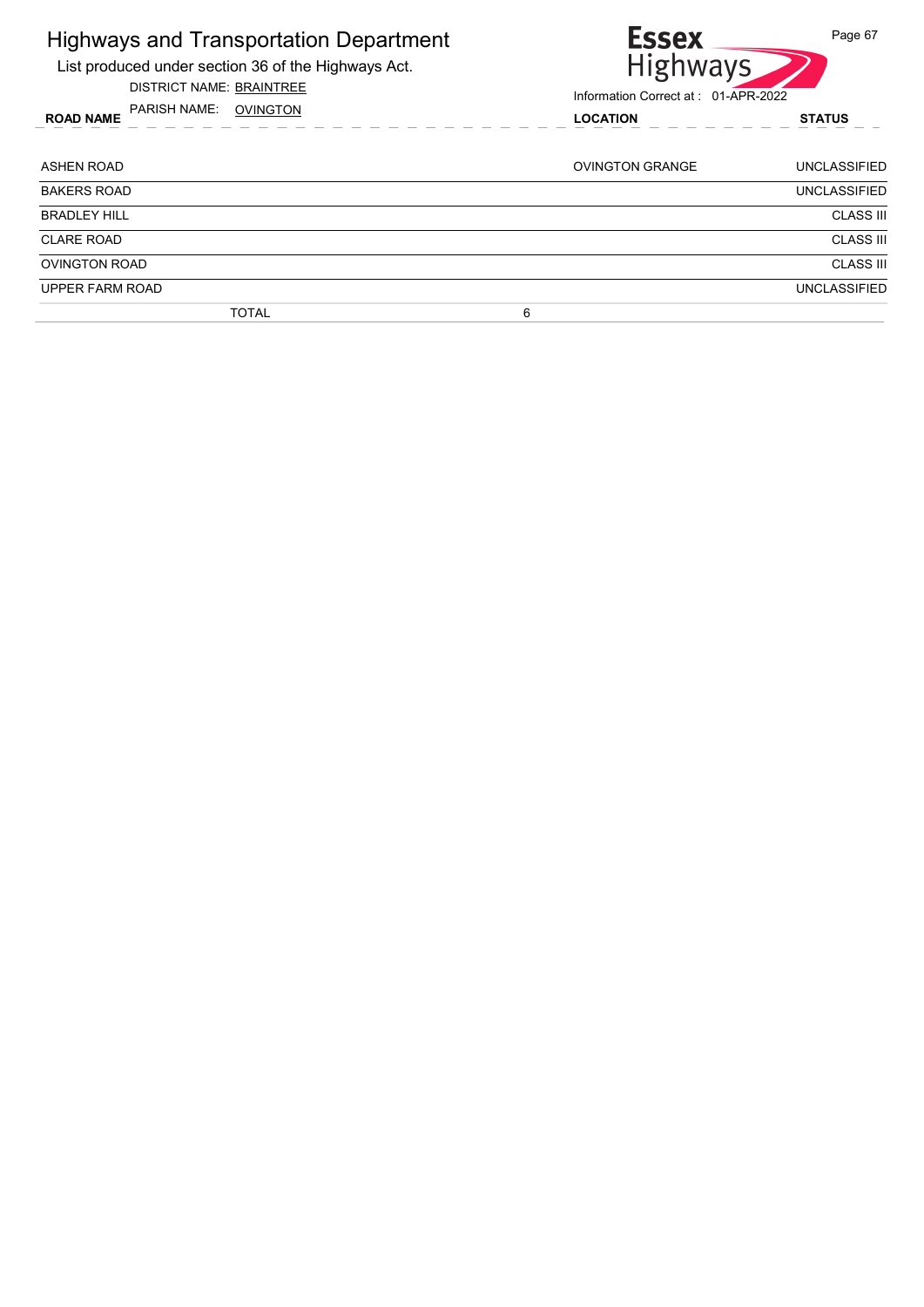

DISTRICT NAME: BRAINTREE

ROAD NAME LOCATION STATUS PARISH NAME: PANFIELD



| <b>BELL LANE</b>           |    | <b>UNCLASSIFIED</b> |
|----------------------------|----|---------------------|
| <b>CHURCH END</b>          |    | <b>CLASS III</b>    |
| <b>HALL ROAD</b>           |    | <b>UNCLASSIFIED</b> |
| <b>KETLEYS VIEW</b>        |    | <b>UNCLASSIFIED</b> |
| <b>KYNASTON ROAD</b>       |    | <b>CLASS III</b>    |
| KYNASTON ROAD SERVICE ROAD |    | PRIVATE ROAD        |
| <b>MEADOW CLOSE</b>        |    | <b>UNCLASSIFIED</b> |
| QUEENS GARDENS             |    | <b>UNCLASSIFIED</b> |
| <b>SHALFORD ROAD</b>       |    | <b>CLASS III</b>    |
| ST MARY'S CLOSE            |    | <b>UNCLASSIFIED</b> |
| <b>THISTLEDOWN</b>         |    | <b>UNCLASSIFIED</b> |
| <b>TOTAL</b>               | 11 |                     |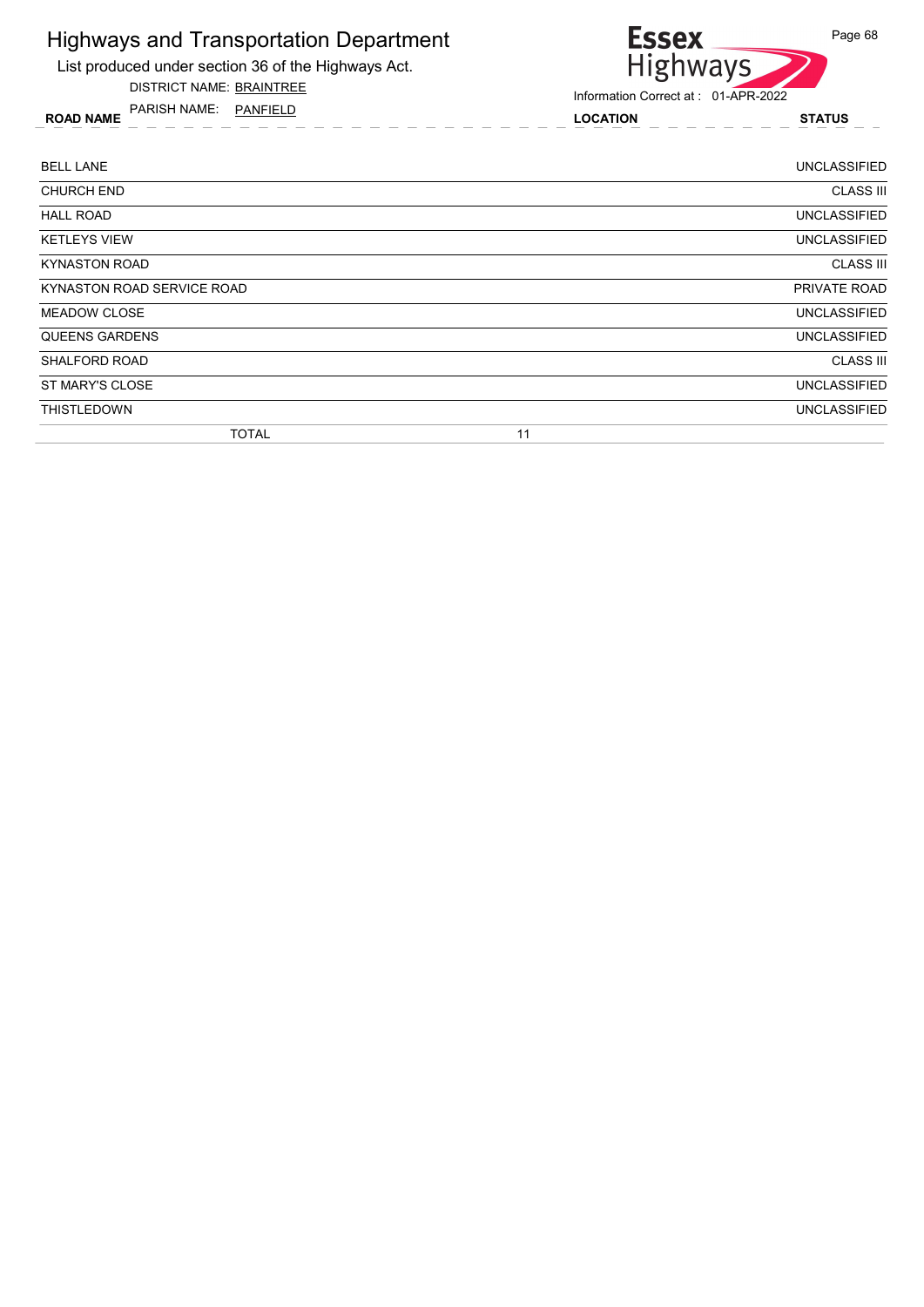

DISTRICT NAME: BRAINTREE

ROAD NAME LOCATION STATUS PARISH NAME: PEBMARSH



| <b>COLLINS ROAD</b>   |              |    | <b>UNCLASSIFIED</b> |
|-----------------------|--------------|----|---------------------|
| <b>CRICKS ROAD</b>    |              |    | <b>CLASS III</b>    |
| <b>CROSS END ROAD</b> |              |    | <b>UNCLASSIFIED</b> |
| DAGWORTH ROAD         |              |    | <b>CLASS III</b>    |
| <b>GARLANDS LANE</b>  |              |    | <b>UNCLASSIFIED</b> |
| <b>HAMSTERS CLOSE</b> |              |    | <b>UNCLASSIFIED</b> |
| KINGS MEAD            |              |    | <b>UNCLASSIFIED</b> |
| MAPLESTEAD ROAD       |              |    | <b>CLASS III</b>    |
| <b>MILL LANE</b>      |              |    | <b>UNCLASSIFIED</b> |
| OAK ROAD              |              |    | <b>UNCLASSIFIED</b> |
| PEBMARSH ROAD         |              |    | <b>CLASS III</b>    |
| STANLEY HALL ROAD     |              |    | <b>UNCLASSIFIED</b> |
| THE STREET            |              |    | <b>CLASS III</b>    |
| <b>TWINSTEAD ROAD</b> |              |    | <b>UNCLASSIFIED</b> |
| <b>WATER LANE</b>     |              |    | <b>UNCLASSIFIED</b> |
|                       | <b>TOTAL</b> | 15 |                     |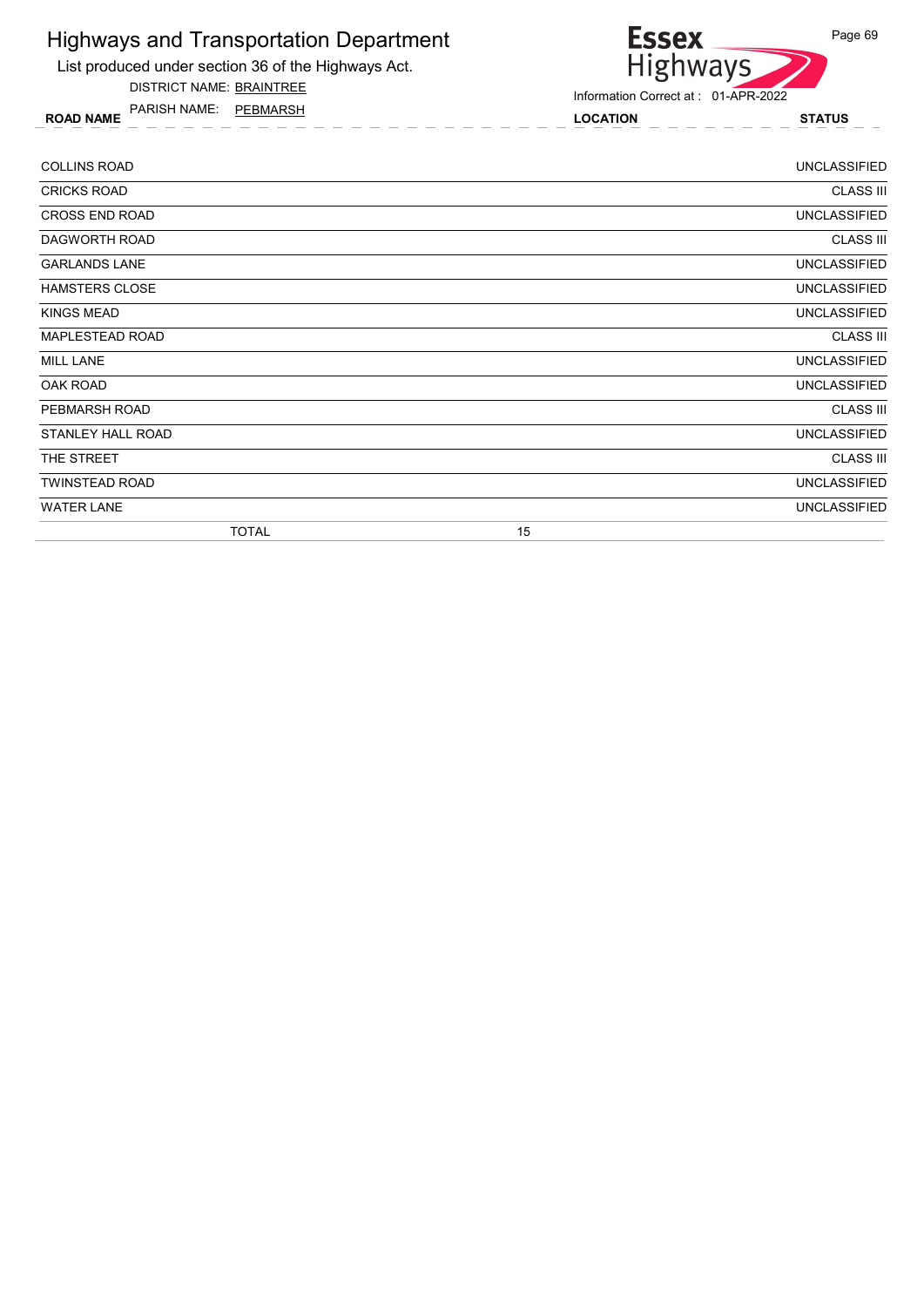

DISTRICT NAME: BRAINTREE

ROAD NAME LOCATION STATUS PARISH NAME: PENTLOW



| <b>BOWER HALL LANE</b> | <b>UNCLASSIFIED</b> |
|------------------------|---------------------|
| <b>BUNTINGS LANE</b>   | <b>UNCLASSIFIED</b> |
| <b>CHURCH STREET</b>   | <b>CLASS III</b>    |
| <b>HOE LANE</b>        | <b>UNCLASSIFIED</b> |
| <b>PENTLOW HILL</b>    | <b>CLASS III</b>    |
| PENTLOW LANE           | <b>CLASS III</b>    |
| <b>PENTLOW RIDGE</b>   | PRIVATE ROAD        |
| PINKUAH LANE           | <b>UNCLASSIFIED</b> |
| RIVER ROAD             | <b>UNCLASSIFIED</b> |
| <b>SCHOOL ROAD</b>     | <b>UNCLASSIFIED</b> |
| <b>TOTAL</b>           | 10                  |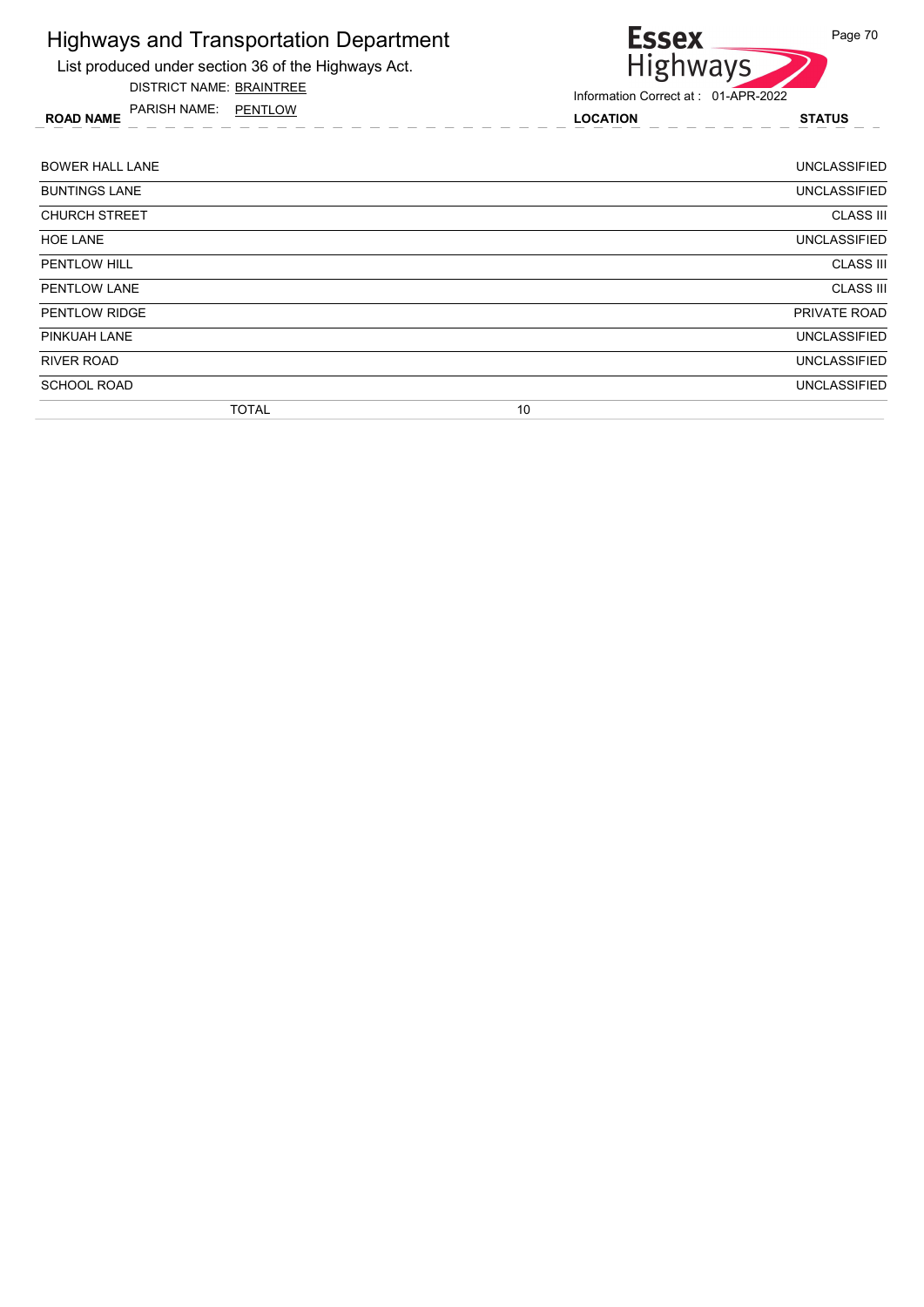List produced under section 36 of the Highways Act.

DISTRICT NAME: BRAINTREE

ROAD NAME LOCATION STATUS PARISH NAME: RAYNE

Information Correct at : 01-APR-2022

**Essex** 

| <b>BARRACK YARD</b>     | <b>UNCLASSIFIED</b> |
|-------------------------|---------------------|
| <b>BLYTHS WAY</b>       | <b>UNCLASSIFIED</b> |
| <b>BRUNWIN ROAD</b>     | <b>UNCLASSIFIED</b> |
| CAPEL CLOSE             | <b>UNCLASSIFIED</b> |
| <b>CAPEL ROAD</b>       | <b>UNCLASSIFIED</b> |
| <b>DRAPERS CHASE</b>    | <b>UNCLASSIFIED</b> |
| <b>DUNMOW ROAD</b>      | <b>CLASS III</b>    |
| DUNMOW ROAD             | A ROAD              |
| <b>ELM WALK</b>         | PRIVATE ROAD        |
| <b>ELM WALK</b>         | <b>UNCLASSIFIED</b> |
| <b>FAIRY HALL LANE</b>  | <b>UNCLASSIFIED</b> |
| <b>FOUNDRY WAY</b>      | <b>UNCLASSIFIED</b> |
| <b>GATEWOODS LANE</b>   | <b>UNCLASSIFIED</b> |
| <b>GORE LANE</b>        | <b>UNCLASSIFIED</b> |
| <b>GORE LANE</b>        | PRIVATE STREET      |
| <b>GORE ROAD</b>        | <b>CLASS III</b>    |
| <b>GRANARY HALT</b>     | <b>UNCLASSIFIED</b> |
| <b>HANCE LANE</b>       | <b>UNCLASSIFIED</b> |
| KIDDER ROAD             | <b>UNCLASSIFIED</b> |
| <b>LEYFIELDS</b>        | <b>UNCLASSIFIED</b> |
| <b>LEYSIDE</b>          | <b>UNCLASSIFIED</b> |
| <b>MAKEMORES</b>        | <b>UNCLASSIFIED</b> |
| <b>MEDLEY ROAD</b>      | <b>UNCLASSIFIED</b> |
| <b>MILL LANE</b>        | <b>UNCLASSIFIED</b> |
| <b>MOUNTS FARM ROAD</b> | <b>UNCLASSIFIED</b> |
| <b>NEW ROAD</b>         | <b>CLASS III</b>    |
| OLD CHALLIS RISE        | <b>UNCLASSIFIED</b> |
| PHILIPS CLOSE           | <b>UNCLASSIFIED</b> |
| PHILIPS ROAD            | <b>UNCLASSIFIED</b> |
| PICCOTTS LANE           | <b>UNCLASSIFIED</b> |
| PODS LANE               | <b>UNCLASSIFIED</b> |
| PUMP LANE               | <b>UNCLASSIFIED</b> |
| QUEENBOROUGH LANE       | <b>CLASS III</b>    |
| <b>RAYNE BYPASS</b>     | A ROAD              |
| <b>RAYNE ROAD</b>       | <b>CLASS III</b>    |
| <b>SCHOOL LANE</b>      | <b>CLASS III</b>    |
| <b>SCHOOL ROAD</b>      | <b>UNCLASSIFIED</b> |
| <b>SCHOOL ROAD</b>      | <b>CLASS III</b>    |
| SHALFORD ROAD           | <b>UNCLASSIFIED</b> |
| SMITHS FIELD            | <b>UNCLASSIFIED</b> |
| <b>STATION ROAD</b>     | <b>UNCLASSIFIED</b> |
| SYMMONS CLOSE           | <b>UNCLASSIFIED</b> |
| THE MALTINGS            | <b>UNCLASSIFIED</b> |
| THE RUSKINS             | <b>UNCLASSIFIED</b> |
| THE STREET              | <b>CLASS III</b>    |
| VAUGHAN CLOSE           | <b>UNCLASSIFIED</b> |

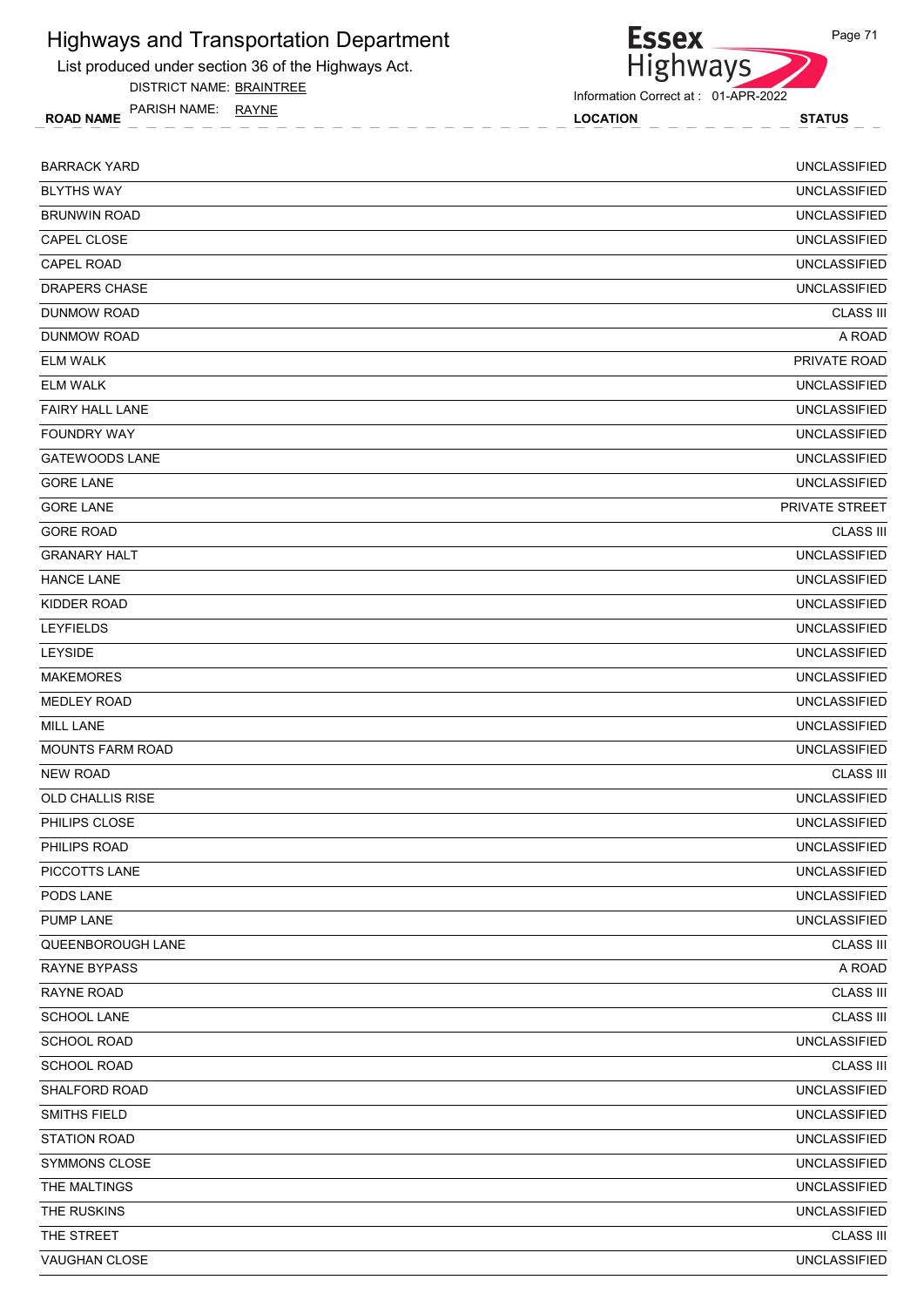List produced under section 36 of the Highways Act.

#### DISTRICT NAME: BRAINTREE



WARNER CLOSE PRIVATE ROAD AND THE SERVICE OF THE SERVICE OF THE SERVICE OF THE SERVICE OF THE SERVICE OF THE SERVICE OF THE SERVICE OF THE SERVICE OF THE SERVICE OF THE SERVICE OF THE SERVICE OF THE SERVICE OF THE SERVICE

TOTAL 47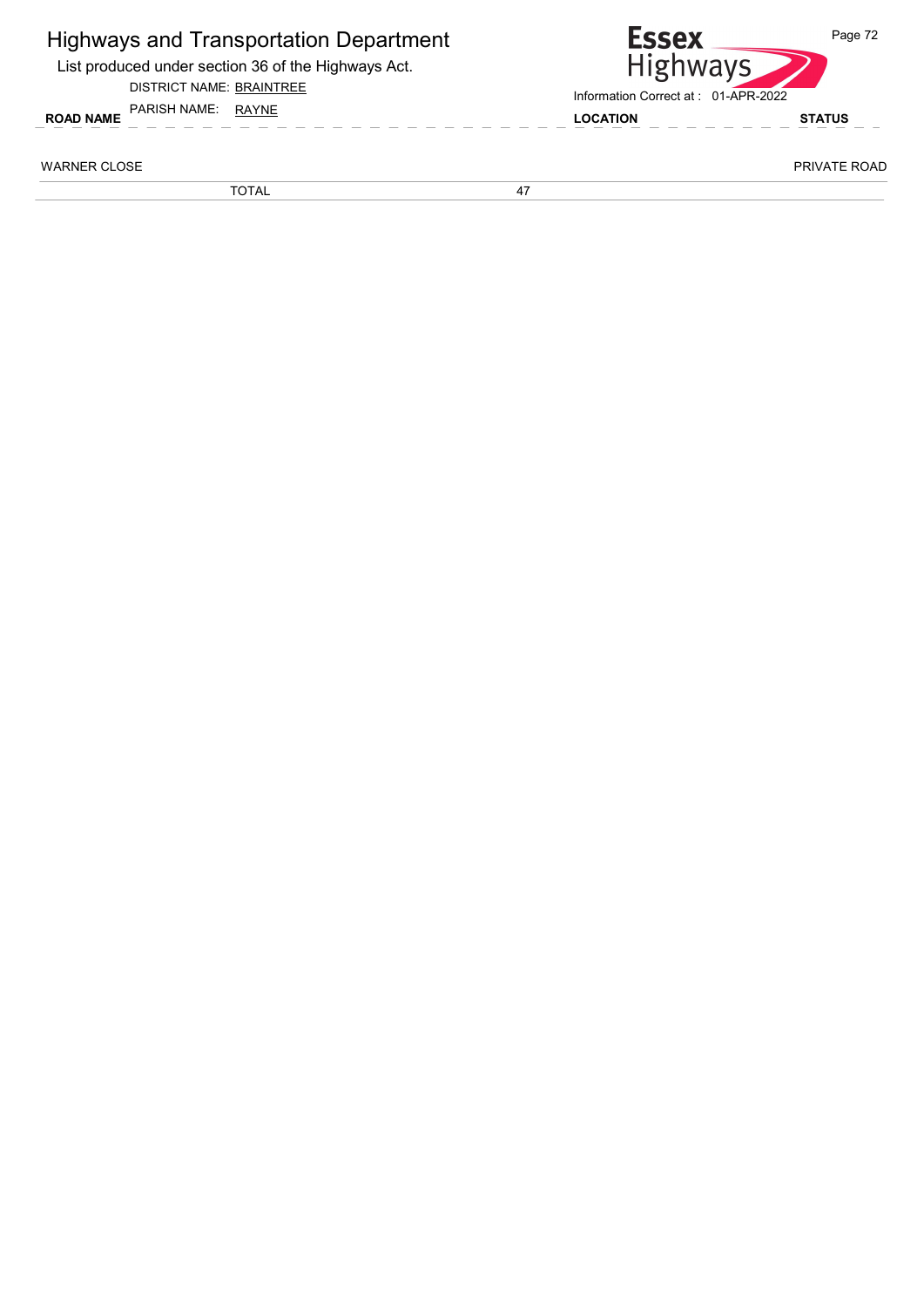

DISTRICT NAME: BRAINTREE

ROAD NAME LOCATION STATUS PARISH NAME: RIDGEWELL



| <b>AIRFIELD ROAD</b>   |    | <b>UNCLASSIFIED</b> |
|------------------------|----|---------------------|
| <b>ASHEN ROAD</b>      |    | <b>CLASS III</b>    |
| <b>BIRDBROOK ROAD</b>  |    | <b>UNCLASSIFIED</b> |
| <b>CHAPEL ROAD</b>     |    | A ROAD              |
| <b>CHURCH LANE</b>     |    | <b>UNCLASSIFIED</b> |
| <b>CHURCH LANE</b>     |    | PRIVATE ROAD        |
| <b>COLNE SPRINGS</b>   |    | <b>UNCLASSIFIED</b> |
| <b>DRURY LANE</b>      |    | <b>CLASS III</b>    |
| <b>HALL LANE</b>       |    | <b>UNCLASSIFIED</b> |
| <b>MEADOWEND</b>       |    | <b>UNCLASSIFIED</b> |
| <b>MILL ROAD</b>       |    | A ROAD              |
| <b>MOAT FARM</b>       |    | <b>UNCLASSIFIED</b> |
| ORCHARD CLOSE          |    | <b>UNCLASSIFIED</b> |
| <b>RIDGEWELL ROAD</b>  |    | A ROAD              |
| <b>SPARKS LANE</b>     |    | <b>UNCLASSIFIED</b> |
| <b>STAMBOURNE ROAD</b> |    | <b>CLASS III</b>    |
| THE CAUSEWAY           |    | A ROAD              |
| THE GREEN              |    | <b>UNCLASSIFIED</b> |
| THE REEDS              |    | PRIVATE ROAD        |
| THREE CHIMNEYS LANE    |    | <b>UNCLASSIFIED</b> |
| <b>TILBURY ROAD</b>    |    | <b>UNCLASSIFIED</b> |
| <b>TOTAL</b>           | 21 |                     |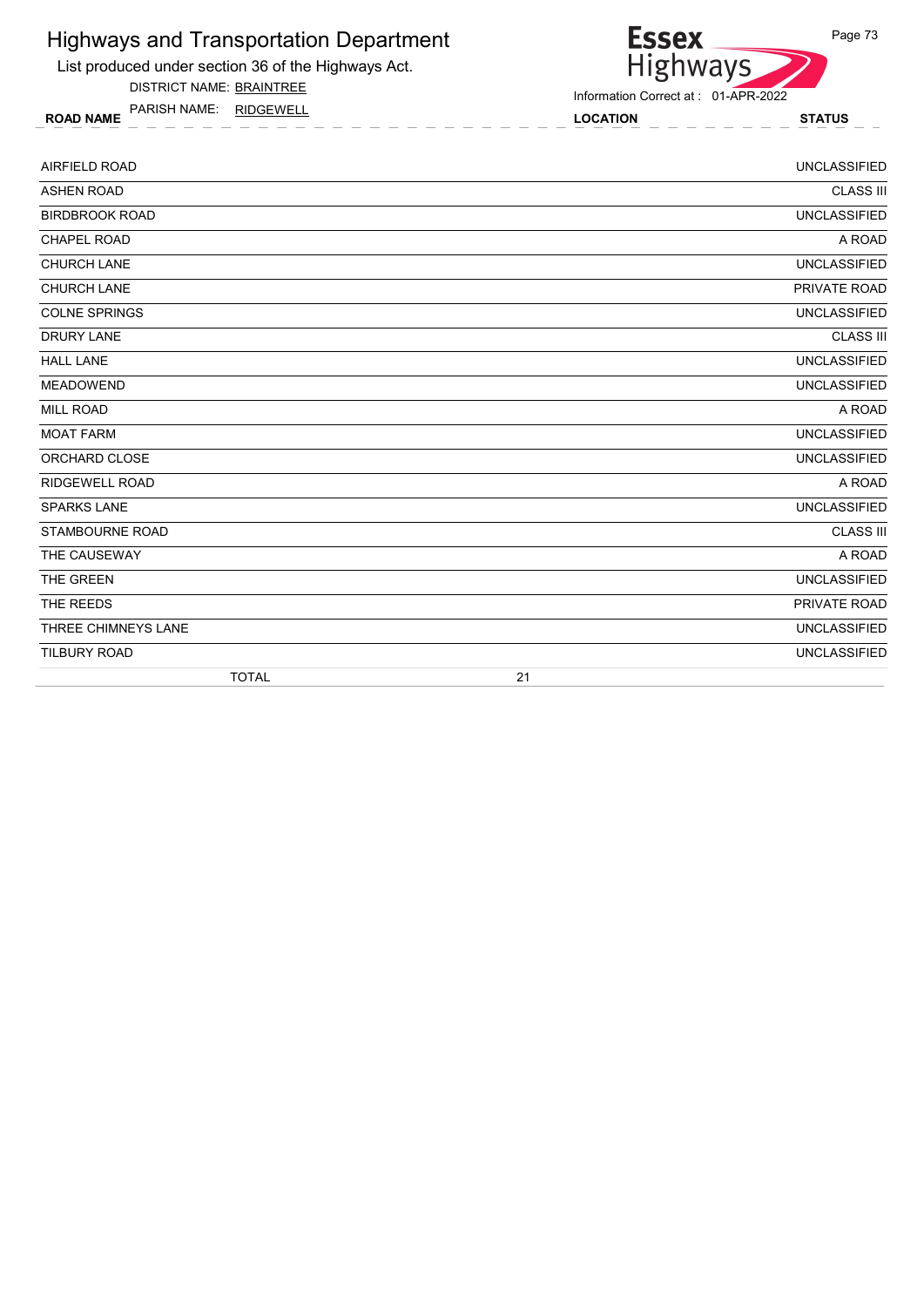

DISTRICT NAME: BRAINTREE

ROAD NAME LOCATION STATUS PARISH NAME: RIVENHALL



| <b>BEECH ROAD</b>                  |                  | <b>UNCLASSIFIED</b> |
|------------------------------------|------------------|---------------------|
| <b>BRAXTED ROAD</b>                |                  | <b>CLASS III</b>    |
| <b>CHURCH ROAD</b>                 |                  | <b>CLASS III</b>    |
| <b>COLEMANS BRIDGE</b>             |                  | <b>B ROAD</b>       |
| <b>FOXDEN</b>                      |                  | <b>UNCLASSIFIED</b> |
| <b>FOXMEAD</b>                     |                  | <b>UNCLASSIFIED</b> |
| <b>HENRY DIXON ROAD</b>            |                  | <b>CLASS III</b>    |
| LITTLE BRAXTED LANE                |                  | <b>UNCLASSIFIED</b> |
| <b>LONDON ROAD</b>                 |                  | <b>UNCLASSIFIED</b> |
| <b>LONDON ROAD</b>                 | <b>RIVENHALL</b> | A ROAD              |
| OAK ROAD                           |                  | <b>CLASS III</b>    |
| <b>OAK ROAD</b>                    |                  | <b>UNCLASSIFIED</b> |
| PARK ROAD                          |                  | <b>CLASS III</b>    |
| <b>RECTORY LANE</b>                |                  | <b>UNCLASSIFIED</b> |
| <b>RICKSTONES ROAD</b>             |                  | <b>CLASS III</b>    |
| SOUTHBOUND SLIP FROM WITHAM TO A12 |                  | <b>B ROAD</b>       |
| ST MARY'S ROAD                     |                  | <b>UNCLASSIFIED</b> |
| THE DRIVE                          |                  | <b>UNCLASSIFIED</b> |
| THE DRIVE                          |                  | PRIVATE ROAD        |
| <b>TUSSER CLOSE</b>                |                  | <b>UNCLASSIFIED</b> |
| WESTBOUND SLIP FROM A12 TO WITHAM  |                  | <b>B ROAD</b>       |
| <b>WITHAM BYPASS</b>               |                  | A ROAD              |
| <b>TOTAL</b>                       | 22               |                     |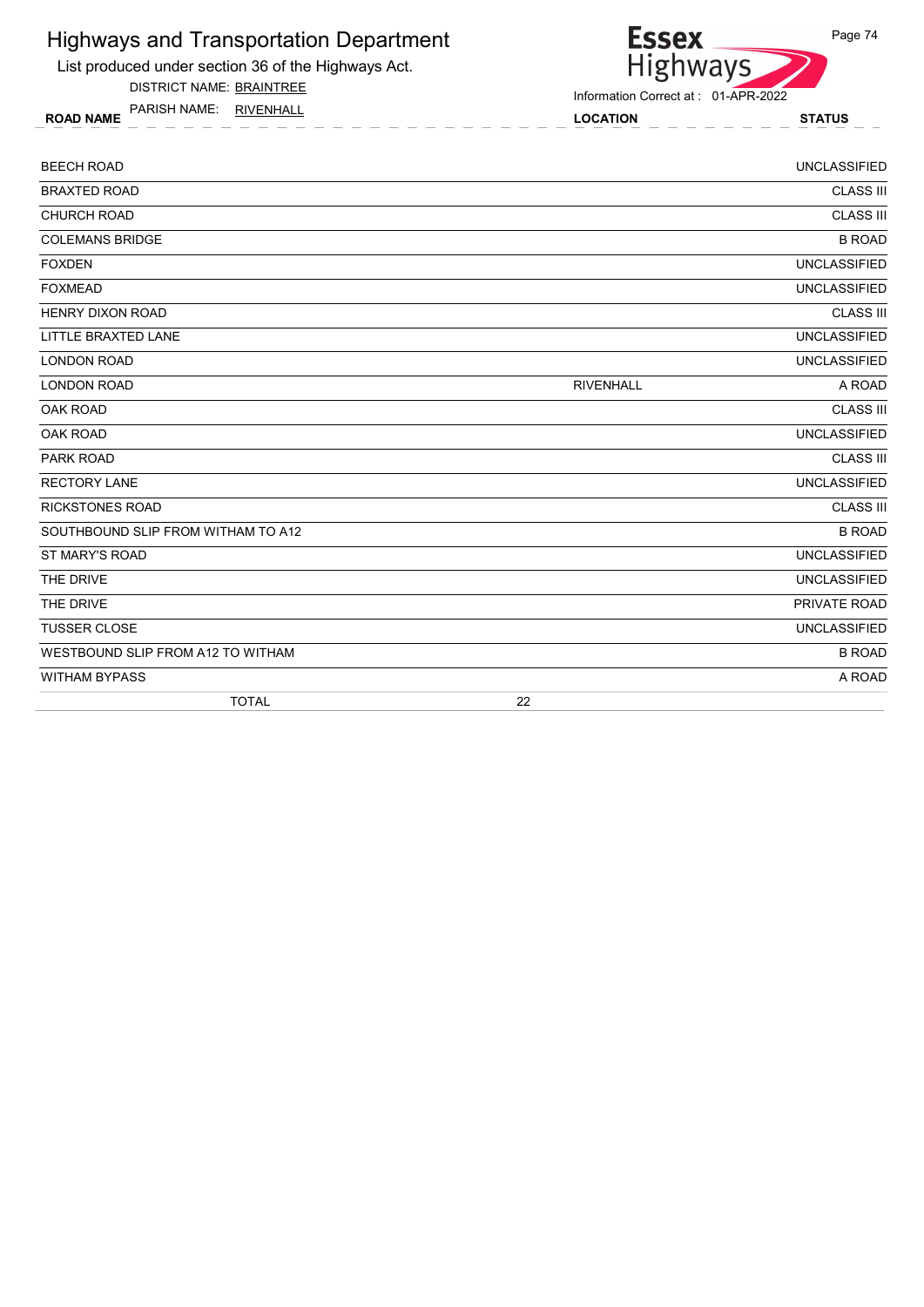

DISTRICT NAME: BRAINTREE

ROAD NAME LOCATION STATUS PARISH NAME: SHALFORD



| <b>BARRYFIELDS</b>         | <b>UNCLASSIFIED</b> |
|----------------------------|---------------------|
| <b>BOARDED BARNS ROAD</b>  | <b>UNCLASSIFIED</b> |
| <b>BRAINTREE ROAD</b>      | <b>B ROAD</b>       |
| <b>CLIFF CRESCENT</b>      | PRIVATE ROAD        |
| <b>CLIFFIELD</b>           | <b>UNCLASSIFIED</b> |
| <b>CODHAMS LANE</b>        | <b>UNCLASSIFIED</b> |
| <b>CORKERS CUT</b>         | <b>UNCLASSIFIED</b> |
| <b>GARRETTS LANE</b>       | <b>UNCLASSIFIED</b> |
| <b>HULLS LANE</b>          | <b>UNCLASSIFIED</b> |
| <b>IRON BRIDGE LANE</b>    | <b>UNCLASSIFIED</b> |
| LONES HOLE LANE            | <b>UNCLASSIFIED</b> |
| <b>NICHOLS FARM ROAD</b>   | <b>UNCLASSIFIED</b> |
| <b>REDFANTS FARM ROAD</b>  | <b>UNCLASSIFIED</b> |
| <b>RINGERS LANE</b>        | <b>UNCLASSIFIED</b> |
| <b>SHALFORD GREEN ROAD</b> | <b>CLASS III</b>    |
| <b>SHALFORD ROAD</b>       | <b>CLASS III</b>    |
| <b>WATER HALL LANE</b>     | <b>UNCLASSIFIED</b> |
| <b>WATER LANE</b>          | <b>UNCLASSIFIED</b> |
| <b>TOTAL</b>               | 18                  |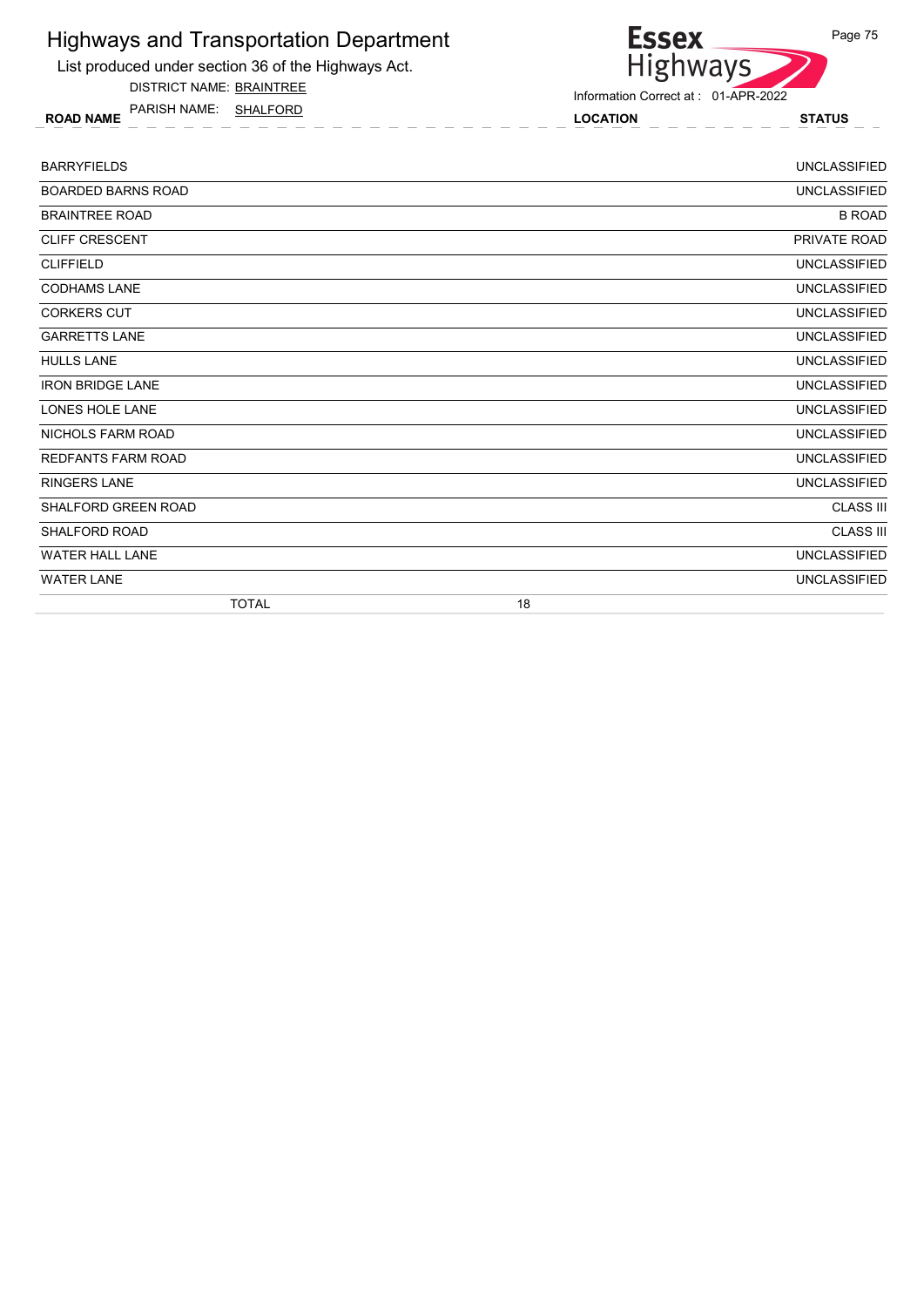List produced under section 36 of the Highways Act.

DISTRICT NAME: BRAINTREE

ROAD NAME LOCATION STATUS PARISH NAME: SIBLE HEDINGHAM



Information Correct at : 01-APR-2022

| <b>ABBEY MEADOW</b>       | <b>UNCLASSIFIED</b> |
|---------------------------|---------------------|
| ALDERFORD FARM ROAD       | <b>UNCLASSIFIED</b> |
| ALDERFORD STREET          | <b>UNCLASSIFIED</b> |
| ALEXANDRA ROAD            | <b>UNCLASSIFIED</b> |
| <b>ALMSHOUSE GREEN</b>    | <b>CLASS III</b>    |
| <b>BAR HALL ROAD</b>      | <b>CLASS III</b>    |
| <b>BEECH GROVE</b>        | <b>UNCLASSIFIED</b> |
| <b>BEWICK COURT</b>       | <b>UNCLASSIFIED</b> |
| <b>BLACKMORE END ROAD</b> | <b>CLASS III</b>    |
| <b>BLOIS HALL ROAD</b>    | <b>UNCLASSIFIED</b> |
| <b>BLOOMS FARM LANE</b>   | <b>UNCLASSIFIED</b> |
| <b>BRAINTREE ROAD</b>     | A ROAD              |
| <b>BROOK MEADOW</b>       | <b>UNCLASSIFIED</b> |
| <b>BROOK TERRACE</b>      | PRIVATE ROAD        |
| <b>CAMBRIDGE AVENUE</b>   | PRIVATE ROAD        |
| <b>CARTERS ROAD</b>       | <b>UNCLASSIFIED</b> |
| <b>CASTLE MEADOW</b>      | <b>UNCLASSIFIED</b> |
| <b>CHRISTMAS FIELD</b>    | PRIVATE ROAD        |
| <b>CHRISTMAS FIELD</b>    | <b>UNCLASSIFIED</b> |
| <b>CHURCH STREET</b>      | <b>UNCLASSIFIED</b> |
| <b>COBBS FENN ROAD</b>    | <b>UNCLASSIFIED</b> |
| <b>COLNE ROAD</b>         | <b>UNCLASSIFIED</b> |
| <b>CYGNET COURT</b>       | PRIVATE ROAD        |
| DELVIN END ROAD           | <b>CLASS III</b>    |
| <b>ELM CLOSE</b>          | <b>UNCLASSIFIED</b> |
| <b>EVERITT WAY</b>        | PRIVATE ROAD        |
| <b>FORREY GREEN</b>       | <b>UNCLASSIFIED</b> |
| <b>FRIARS CLOSE</b>       | <b>UNCLASSIFIED</b> |
| <b>GIBSON ROAD</b>        | PRIVATE STREET      |
| <b>GRAVES HALL ROAD</b>   | <b>UNCLASSIFIED</b> |
| <b>GRAYSMEAD</b>          | <b>UNCLASSIFIED</b> |
| <b>HALSTEAD ROAD</b>      | A ROAD              |
| HARROW CROSS ROAD         | <b>UNCLASSIFIED</b> |
| HAWKWOOD ROAD             | <b>UNCLASSIFIED</b> |
| <b>HAWTHORNS</b>          | <b>UNCLASSIFIED</b> |
| <b>HILLS ROAD</b>         | PRIVATE ROAD        |
| <b>HILTON WAY</b>         | UNCLASSIFIED        |
| <b>HORN HILL</b>          | <b>UNCLASSIFIED</b> |
| <b>HULLS ROAD</b>         | <b>UNCLASSIFIED</b> |
| <b>INNHAM HILL</b>        | <b>UNCLASSIFIED</b> |
| JUBILEE COURT             | <b>UNCLASSIFIED</b> |
| <b>LAMB LANE</b>          | <b>UNCLASSIFIED</b> |
| LISTONHALL CHASE          | <b>UNCLASSIFIED</b> |
| <b>MORRIS GREEN ROAD</b>  | <b>CLASS III</b>    |
| <b>OAK WALK</b>           | <b>UNCLASSIFIED</b> |
| OXFORD MEADOW             | <b>UNCLASSIFIED</b> |
|                           |                     |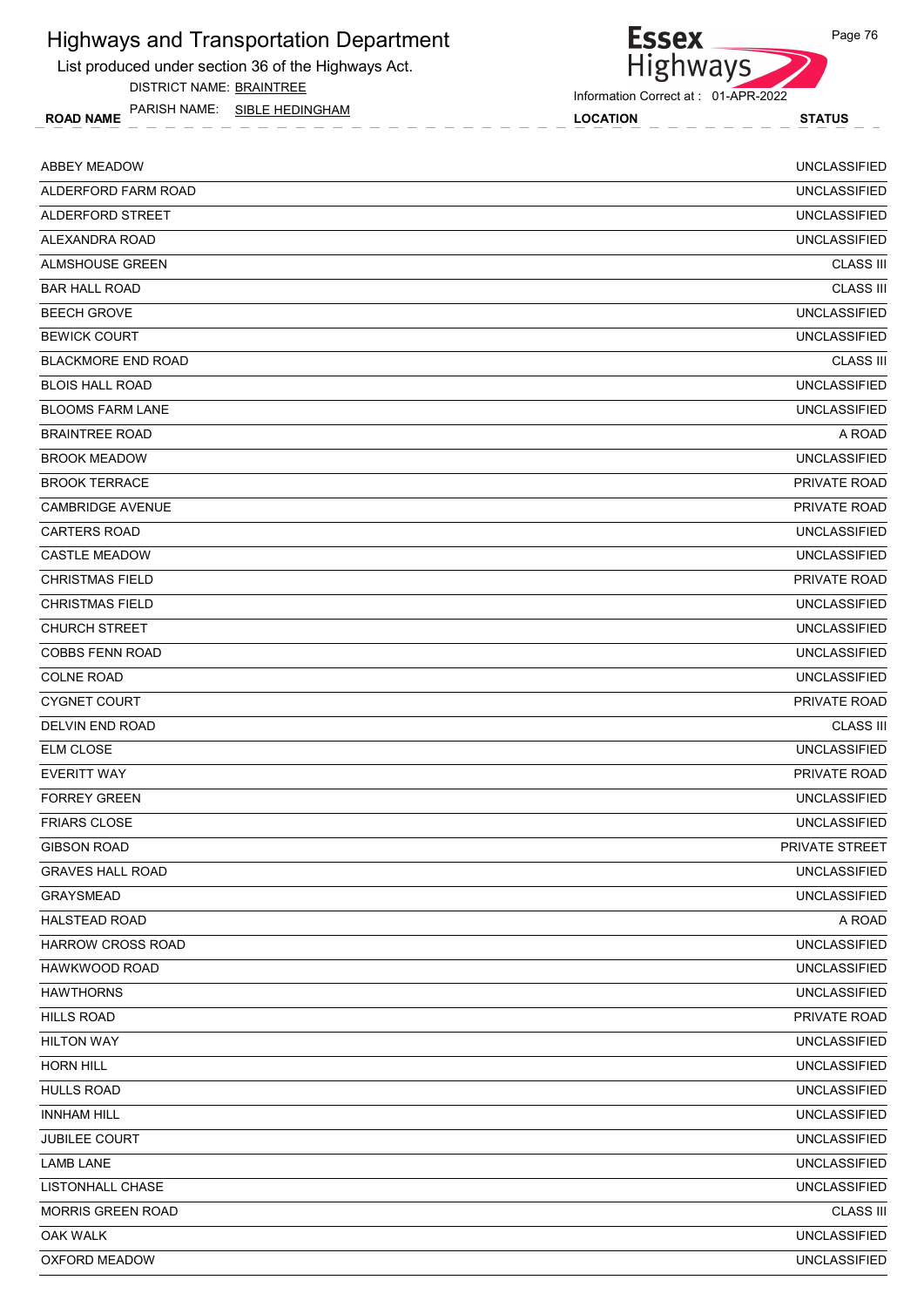List produced under section 36 of the Highways Act.

DISTRICT NAME: BRAINTREE

ROAD NAME LOCATION STATUS PARISH NAME: SIBLE HEDINGHAM



| <b>PARKFIELDS</b>        | <b>UNCLASSIFIED</b> |
|--------------------------|---------------------|
| POTTER STREET            | A ROAD              |
| PRAYORS FARM ROAD        | <b>CLASS III</b>    |
| <b>QUEEN STREET</b>      | A ROAD              |
| <b>RECREATION ROAD</b>   | <b>UNCLASSIFIED</b> |
| <b>RECTORY MEADOW</b>    | PRIVATE ROAD        |
| <b>RECTORY ROAD</b>      | <b>CLASS III</b>    |
| <b>RIPPERS COURT</b>     | PRIVATE ROAD        |
| <b>RIVERSIDE WAY</b>     | <b>UNCLASSIFIED</b> |
| ROOKWOODS ROAD           | <b>UNCLASSIFIED</b> |
| <b>SCHOOL ROAD</b>       | <b>UNCLASSIFIED</b> |
| SOUTHEY GREEN            | <b>UNCLASSIFIED</b> |
| <b>SPARROW CLOSE</b>     | <b>UNCLASSIFIED</b> |
| SPRING WAY               | <b>UNCLASSIFIED</b> |
| <b>SPURGEON CLOSE</b>    | <b>UNCLASSIFIED</b> |
| ST PETERS VIEW           | <b>UNCLASSIFIED</b> |
| <b>STARLINGS HILL</b>    | <b>UNCLASSIFIED</b> |
| <b>STATION ROAD</b>      | <b>CLASS III</b>    |
| <b>SUGAR LANE</b>        | <b>UNCLASSIFIED</b> |
| <b>SUMMERFIELDS</b>      | <b>UNCLASSIFIED</b> |
| <b>SWAN CHASE</b>        | <b>UNCLASSIFIED</b> |
| <b>SWAN STREET</b>       | A ROAD              |
| <b>TATTERSALLS LANE</b>  | <b>UNCLASSIFIED</b> |
| <b>TOPPESFIELD ROAD</b>  | <b>CLASS III</b>    |
| <b>WARBURTON AVENUE</b>  | <b>UNCLASSIFIED</b> |
| <b>WEBSTER CLOSE</b>     | <b>UNCLASSIFIED</b> |
| <b>WETHERSFIELD ROAD</b> | <b>CLASS III</b>    |
| <b>WILLOW DENE</b>       | <b>UNCLASSIFIED</b> |
| YELDHAM ROAD             | A ROAD              |
| <b>TOTAL</b>             | 75                  |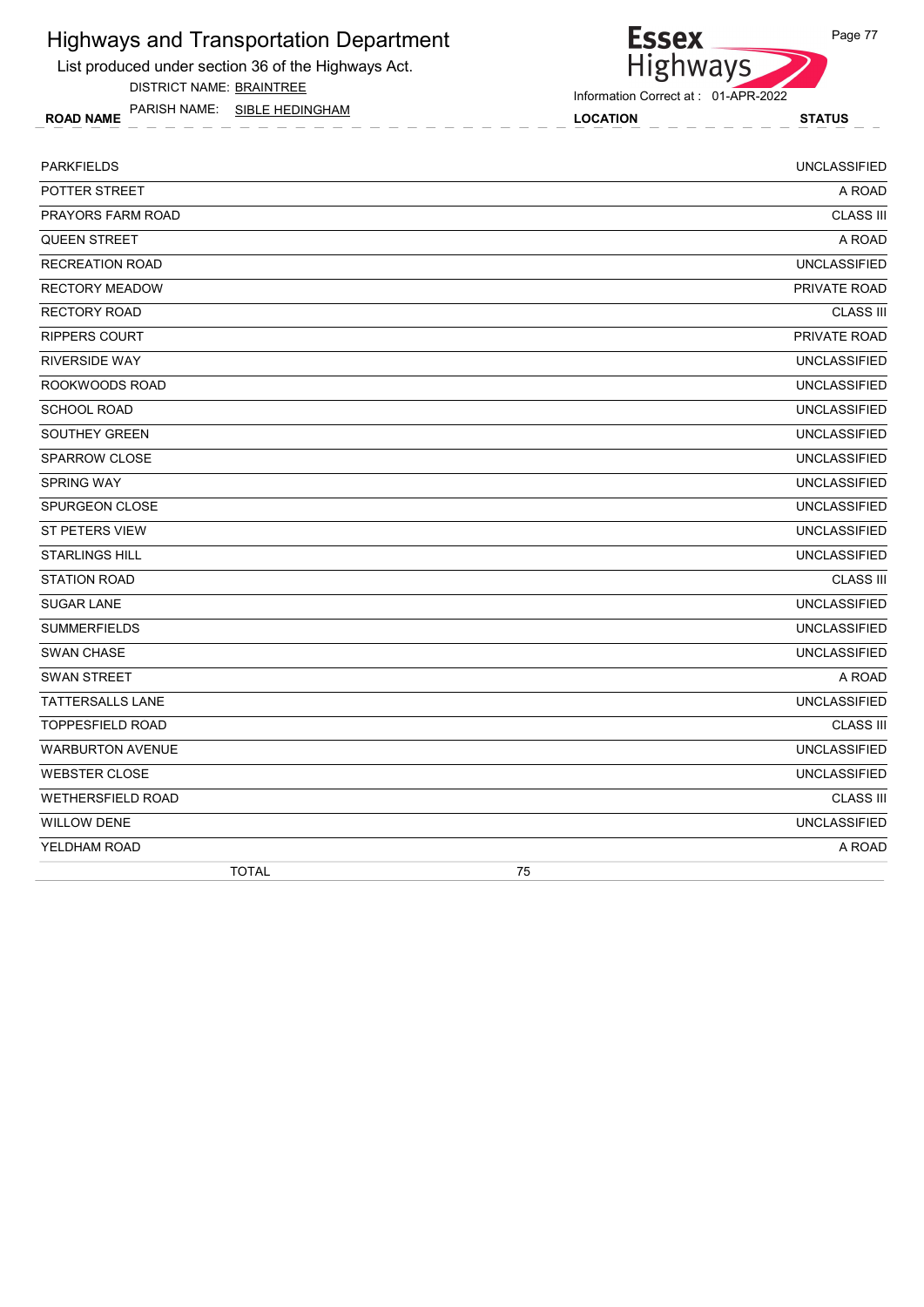List produced under section 36 of the Highways Act.

DISTRICT NAME: BRAINTREE

ROAD NAME LOCATION STATUS PARISH NAME: SILVER END

Essex<br>Highways

Information Correct at : 01-APR-2022

| <b>ABRAHAM DRIVE</b>   | <b>UNCLASSIFIED</b> |
|------------------------|---------------------|
| <b>BOARS TYE ROAD</b>  | <b>CLASS III</b>    |
| <b>BOWERS CLOSE</b>    | <b>UNCLASSIFIED</b> |
| <b>BRISTOL COURT</b>   | <b>UNCLASSIFIED</b> |
| <b>BROADWAY</b>        | <b>UNCLASSIFIED</b> |
| <b>BROADWAY COURT</b>  | <b>UNCLASSIFIED</b> |
| <b>BROOMFIELD</b>      | <b>UNCLASSIFIED</b> |
| <b>CRITTALL CLOSE</b>  | <b>UNCLASSIFIED</b> |
| <b>DANIEL WAY</b>      | <b>UNCLASSIFIED</b> |
| <b>FRANCIS COURT</b>   | <b>UNCLASSIFIED</b> |
| <b>FRANCIS WAY</b>     | <b>UNCLASSIFIED</b> |
| <b>GROOMS LANE</b>     | <b>UNCLASSIFIED</b> |
| <b>JOSEPH GARDENS</b>  | <b>UNCLASSIFIED</b> |
| LEICESTER COURT        | <b>UNCLASSIFIED</b> |
| MAGDALENE CRESCENT     | <b>UNCLASSIFIED</b> |
| <b>MANORS WAY</b>      | <b>UNCLASSIFIED</b> |
| <b>PARKGATE ROAD</b>   | <b>CLASS III</b>    |
| RACHAEL GARDENS        | <b>UNCLASSIFIED</b> |
| <b>REBECCA GARDENS</b> | <b>UNCLASSIFIED</b> |
| RUNNACLES STREET       | <b>UNCLASSIFIED</b> |
| <b>SCHOOL ROAD</b>     | <b>UNCLASSIFIED</b> |
| SHEEPCOTES LANE        | <b>UNCLASSIFIED</b> |
| SILVER STREET          | <b>UNCLASSIFIED</b> |
| STRETFORD COURT        | <b>UNCLASSIFIED</b> |
| <b>TEMPLE LANE</b>     | <b>CLASS III</b>    |
| THE GOSLINGS           | <b>UNCLASSIFIED</b> |
| <b>VALENTINE WAY</b>   | <b>UNCLASSIFIED</b> |
| <b>WALTER WAY</b>      | <b>UNCLASSIFIED</b> |
| WEAVERSFIELD           | <b>UNCLASSIFIED</b> |
| <b>WESTERN CLOSE</b>   | <b>UNCLASSIFIED</b> |
| <b>WESTERN LANE</b>    | <b>UNCLASSIFIED</b> |
| <b>WESTERN ROAD</b>    | <b>CLASS III</b>    |
| <b>WOOD GROVE</b>      | <b>UNCLASSIFIED</b> |
| <b>TOTAL</b>           | 33                  |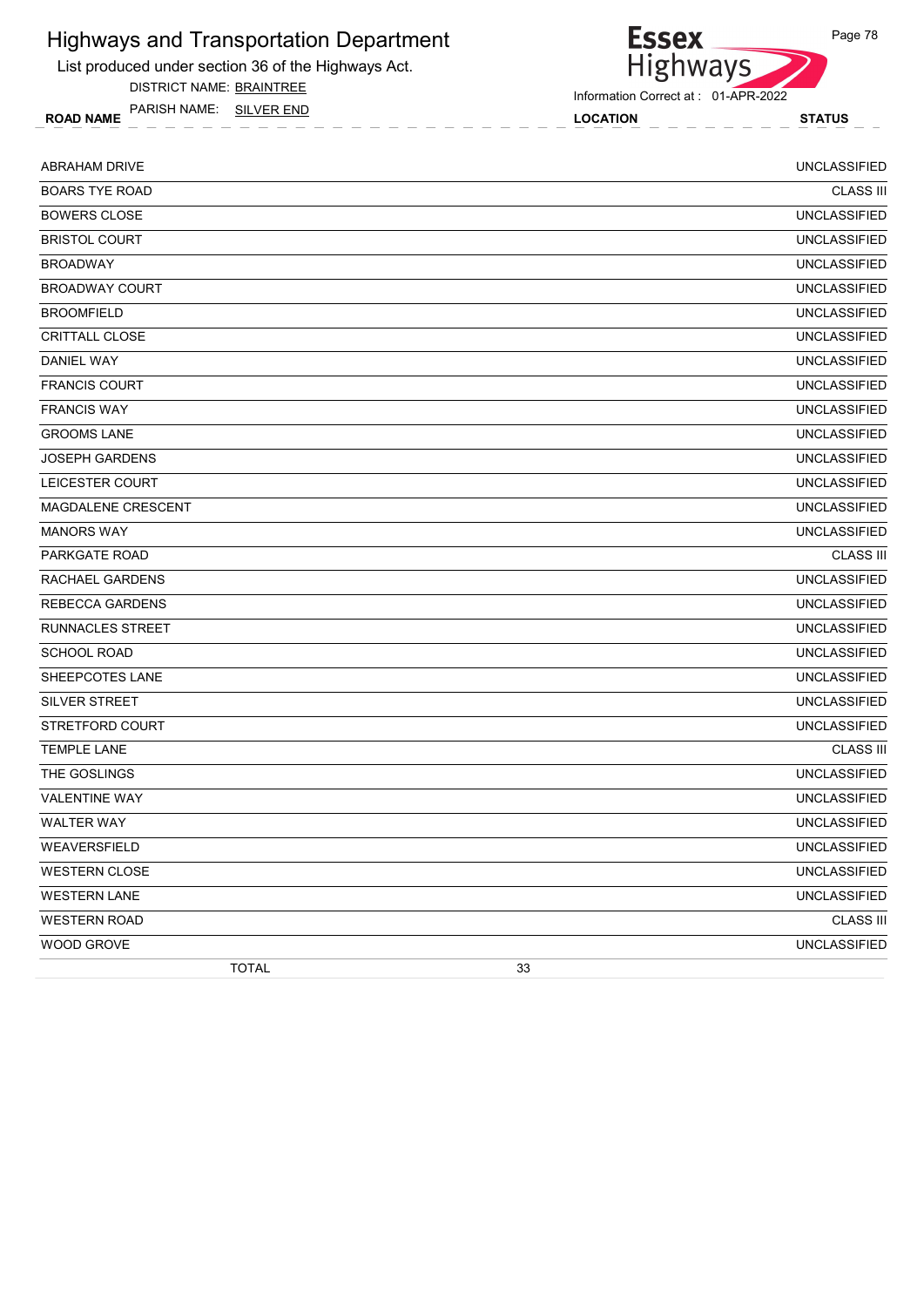List produced under section 36 of the Highways Act.

DISTRICT NAME: BRAINTREE

ROAD NAME LOCATION STATUS PARISH NAME: STAMBOURNE



| BIRDBROOK ROAD               |   | <b>CLASS III</b>    |
|------------------------------|---|---------------------|
| <b>CHAPEL END WAY</b>        |   | <b>CLASS III</b>    |
| <b>CHURCH ROAD</b>           |   | <b>CLASS III</b>    |
| <b>CORNISH HALL END ROAD</b> |   | <b>CLASS III</b>    |
| <b>FINCHINGFIELD ROAD</b>    |   | <b>CLASS III</b>    |
| <b>GRANGE LANE</b>           |   | <b>UNCLASSIFIED</b> |
| <b>GREAT YELDHAM ROAD</b>    |   | <b>CLASS III</b>    |
| <b>MILL ROAD</b>             |   | <b>CLASS III</b>    |
| <b>WESLEY END ROAD</b>       |   | <b>CLASS III</b>    |
| <b>TOTAL</b>                 | 9 |                     |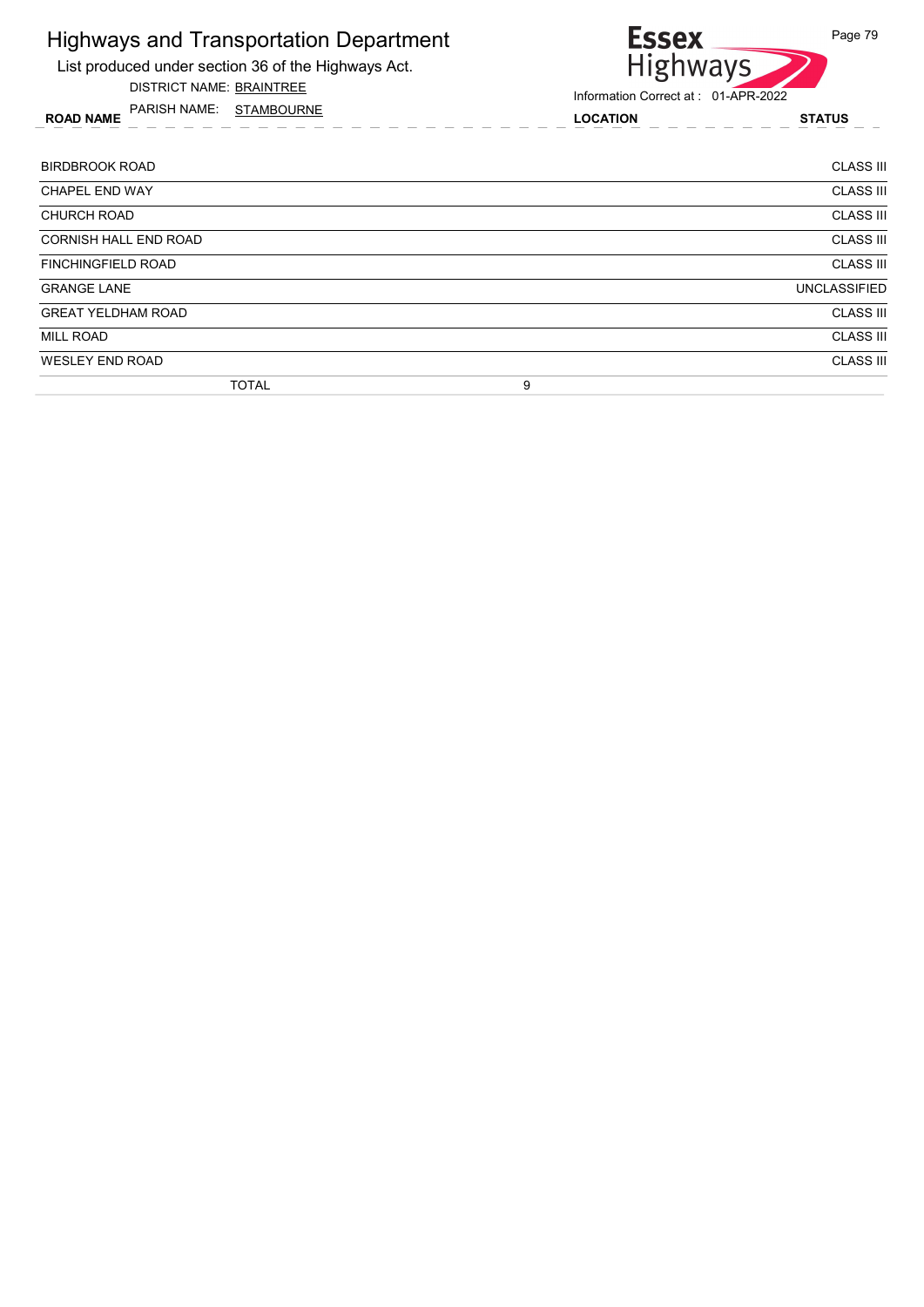List produced under section 36 of the Highways Act.

DISTRICT NAME: BRAINTREE

ROAD NAME LOCATION STATUS PARISH NAME: STEEPLE BUMPSTEAD



Information Correct at : 01-APR-2022

| ANN COLES CLOSE             | <b>UNCLASSIFIED</b> |
|-----------------------------|---------------------|
| <b>BARKER CLOSE</b>         | <b>UNCLASSIFIED</b> |
| <b>BLOIS ROAD</b>           | <b>B ROAD</b>       |
| BORRADALE COURT             | <b>UNCLASSIFIED</b> |
| <b>BOWER HALL DRIVE</b>     | <b>UNCLASSIFIED</b> |
| <b>CHAPEL STREET</b>        | <b>B ROAD</b>       |
| <b>CHURCH STREET</b>        | <b>CLASS III</b>    |
| <b>CHURCHFIELDS DRIVE</b>   | <b>UNCLASSIFIED</b> |
| <b>CLAYWALL BRIDGE ROAD</b> | PRIVATE ROAD        |
| EDITH CAVELL WAY            | <b>UNCLASSIFIED</b> |
| <b>EGGSHELL LANE</b>        | <b>UNCLASSIFIED</b> |
| <b>FINCHINGFIELD ROAD</b>   | <b>B ROAD</b>       |
| <b>FREEZES BARNS</b>        | <b>UNCLASSIFIED</b> |
| <b>GEORGE GENT CLOSE</b>    | <b>UNCLASSIFIED</b> |
| <b>HAVERHILL ROAD</b>       | <b>B ROAD</b>       |
| <b>HELIONS ROAD</b>         | <b>CLASS III</b>    |
| <b>HEMPSTEAD ROAD</b>       | <b>B ROAD</b>       |
| <b>HERKSTEAD LANE</b>       | <b>UNCLASSIFIED</b> |
| <b>HILL LANE</b>            | <b>UNCLASSIFIED</b> |
| HOME CLOSE                  | <b>UNCLASSIFIED</b> |
| JOHN TIBAULD COURT          | <b>UNCLASSIFIED</b> |
| <b>LION MEADOW</b>          | <b>UNCLASSIFIED</b> |
| <b>MALTINGS HOUSE ROAD</b>  | <b>UNCLASSIFIED</b> |
| <b>MILL CHASE</b>           | <b>UNCLASSIFIED</b> |
| <b>NORTH CRESCENT</b>       | <b>PRIVATE ROAD</b> |
| NORTH CRESCENT              | <b>UNCLASSIFIED</b> |
| NORTH STREET                | <b>B ROAD</b>       |
| QUEEN EDITH DRIVE           | <b>UNCLASSIFIED</b> |
| ROBERT SUCKLING COURT       | PRIVATE ROAD        |
| <b>ROWLEY HILL</b>          | A ROAD              |
| ST MARYS WALK               | <b>UNCLASSIFIED</b> |
| <b>SUCKLINGS YARD</b>       | <b>UNCLASSIFIED</b> |
| THE CHASE                   | PRIVATE ROAD        |
| THE ENDWAY                  | <b>UNCLASSIFIED</b> |
| <b>WALTONS</b>              | <b>UNCLASSIFIED</b> |
| WALTONS                     | PRIVATE ROAD        |
| <b>WATER LANE</b>           | <b>B ROAD</b>       |
| <b>WHITEHOUSE FARM LINK</b> | <b>UNCLASSIFIED</b> |
| WOOLNOUGH CLOSE             | <b>UNCLASSIFIED</b> |
| YEWTREE FARM ROAD           | <b>UNCLASSIFIED</b> |

TOTAL 40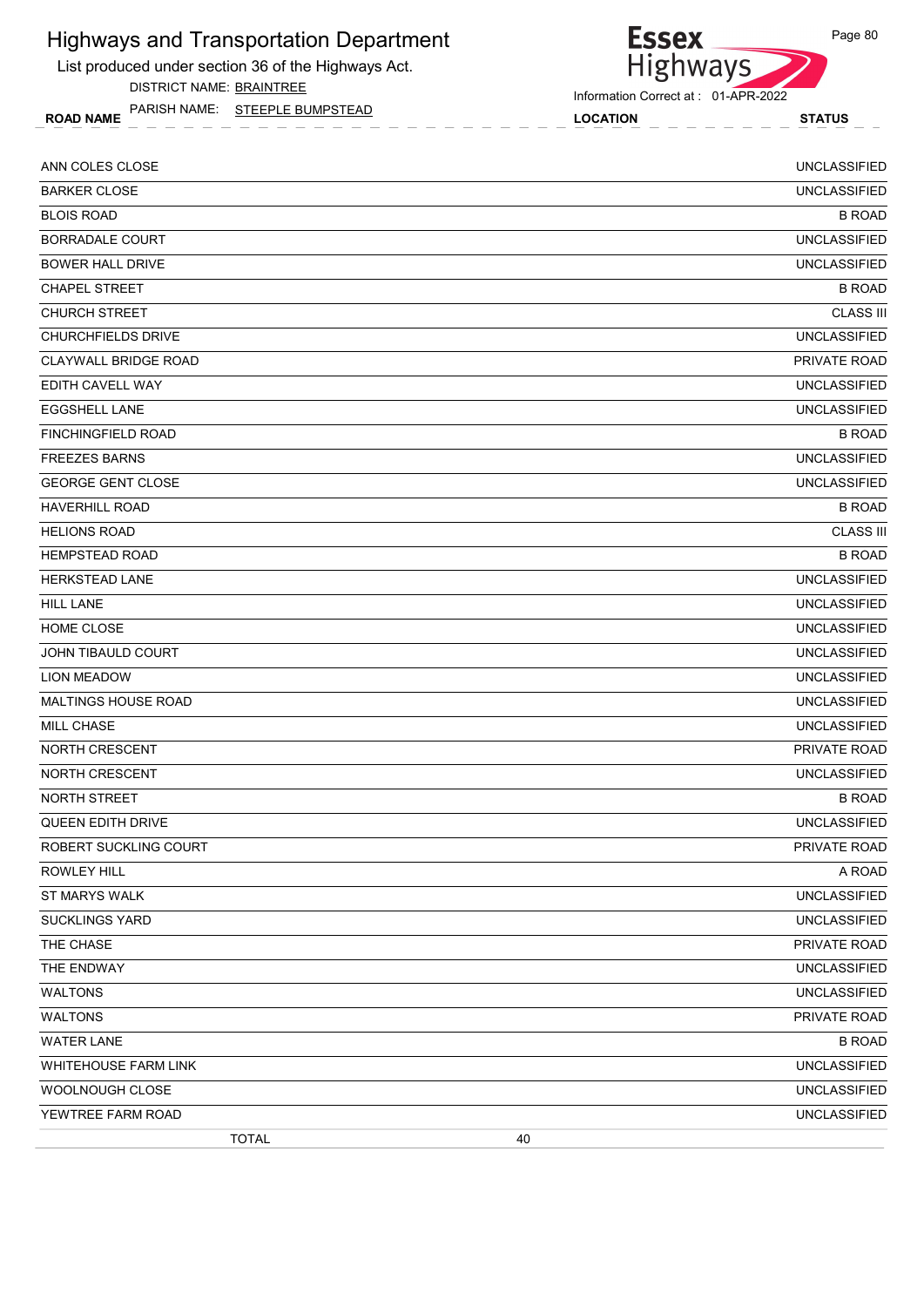List produced under section 36 of the Highways Act.

DISTRICT NAME: BRAINTREE

ROAD NAME LOCATION STATUS PARISH NAME: STISTED

Essex<br>Highways Page 81

| <b>BACK LANE</b>           |                     | <b>CLASS III</b> |
|----------------------------|---------------------|------------------|
| <b>BACK LANE</b>           | <b>UNCLASSIFIED</b> |                  |
| <b>BOULTWOOD FARM ROAD</b> |                     | <b>CLASS III</b> |
| <b>BRAINTREE BYPASS</b>    |                     | A ROAD           |
| <b>BROOK FARM ROAD</b>     |                     | <b>CLASS III</b> |
| <b>CHURCH FARM LANE</b>    | <b>UNCLASSIFIED</b> |                  |
| <b>COGGESHALL ROAD</b>     |                     | A ROAD           |
| <b>GOWERS FARM ROAD</b>    |                     | <b>CLASS III</b> |
| <b>KENTISH FARM ROAD</b>   |                     | <b>CLASS III</b> |
| <b>KERAMI LANE</b>         | <b>UNCLASSIFIED</b> |                  |
| <b>KINGS LANE</b>          |                     | <b>CLASS III</b> |
| <b>LAMBERTS LANE</b>       | <b>UNCLASSIFIED</b> |                  |
| <b>LORDSLAND LANE</b>      | <b>UNCLASSIFIED</b> |                  |
| <b>MADGEMENTS ROAD</b>     | <b>UNCLASSIFIED</b> |                  |
| <b>MILLES LANE</b>         | <b>UNCLASSIFIED</b> |                  |
| <b>MOAT FARM ROAD</b>      | <b>UNCLASSIFIED</b> |                  |
| RAYNE HATCH LANE           | <b>UNCLASSIFIED</b> |                  |
| RAYNE HATCH WOOD ROAD      |                     | <b>CLASS III</b> |
| RECTORY ROAD               |                     | <b>CLASS III</b> |
| <b>SARCEL</b>              | <b>UNCLASSIFIED</b> |                  |
| THE STREET                 |                     | <b>CLASS III</b> |
| <b>WATER LANE</b>          |                     | <b>CLASS III</b> |
| WHITE HOUSE ROAD           |                     | <b>CLASS III</b> |
| WOODHOUSE FARM ROAD        | <b>UNCLASSIFIED</b> |                  |
| <b>WOOLMER GREEN ROAD</b>  |                     | <b>CLASS III</b> |
| <b>TOTAL</b>               | 25                  |                  |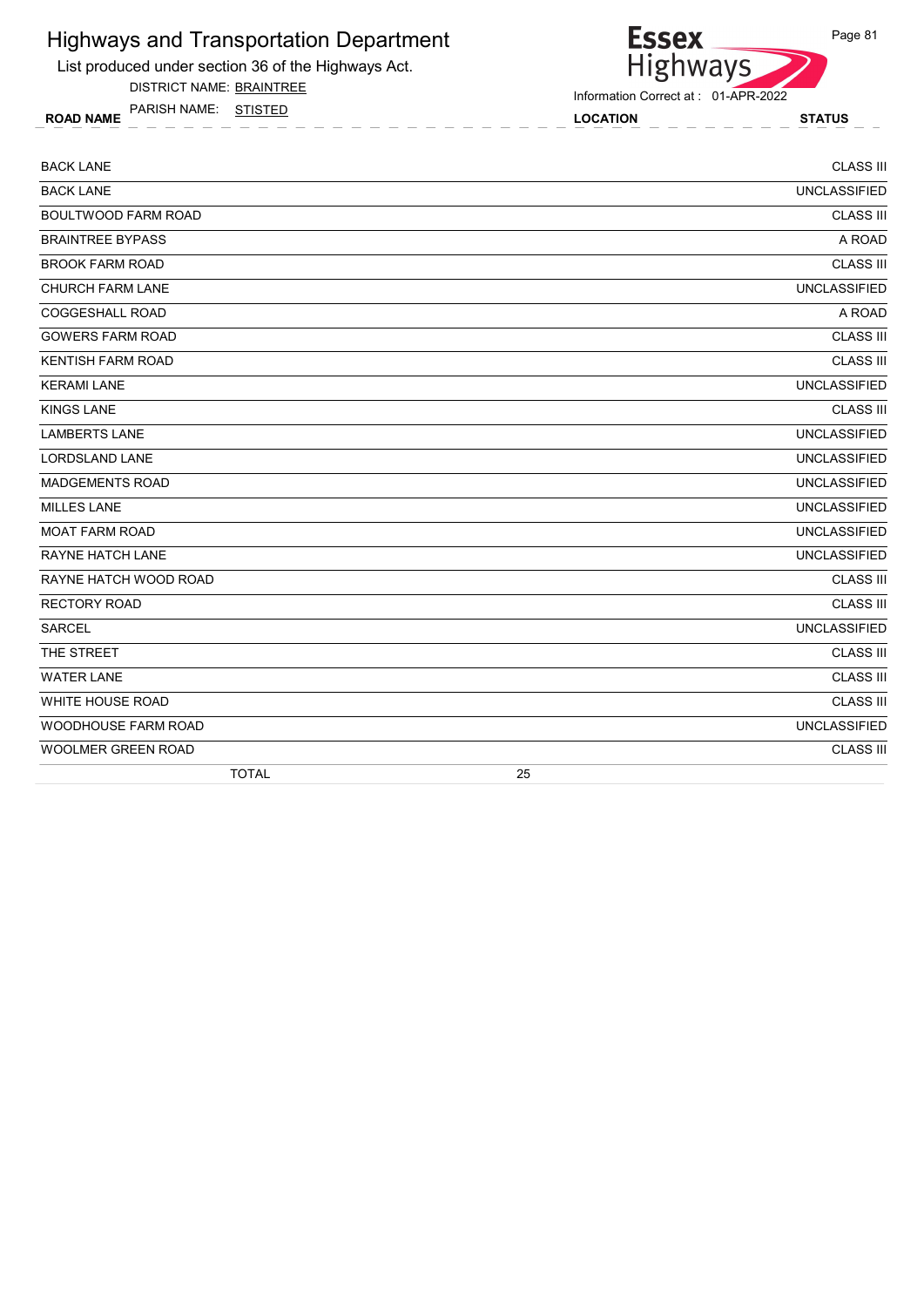

DISTRICT NAME: BRAINTREE

ROAD NAME LOCATION STATUS PARISH NAME: STURMER



| ABBOTTS COURT                    | <b>UNCLASSIFIED</b> |
|----------------------------------|---------------------|
| AINS FORD ROAD                   | <b>UNCLASSIFIED</b> |
| <b>BUMPSTEAD ROAD</b>            | <b>B ROAD</b>       |
| <b>BUMPSTEAD ROAD ROUNDABOUT</b> | A ROAD              |
| <b>COUPALS ROAD</b>              | <b>CLASS III</b>    |
| <b>CRUNCH CROFT</b>              | <b>UNCLASSIFIED</b> |
| DILLESTONE COURT                 | <b>UNCLASSIFIED</b> |
| <b>ELM COURT</b>                 | <b>UNCLASSIFIED</b> |
| <b>HAVERHILL BYPASS</b>          | A ROAD              |
| <b>HICKS WAY</b>                 | <b>UNCLASSIFIED</b> |
| <b>HILL LANE</b>                 | <b>UNCLASSIFIED</b> |
| <b>LINNETTS LANE</b>             | <b>UNCLASSIFIED</b> |
| POPES COURT                      | <b>UNCLASSIFIED</b> |
| <b>ROWLEY HILL</b>               | A ROAD              |
| ROWLEY HILL ROUNDABOUT           | A ROAD              |
| <b>WALTONS</b>                   | <b>UNCLASSIFIED</b> |
| <b>WATER LANE</b>                | <b>B ROAD</b>       |
| WOODS CLOSE                      | <b>UNCLASSIFIED</b> |
| <b>TOTAL</b>                     | 18                  |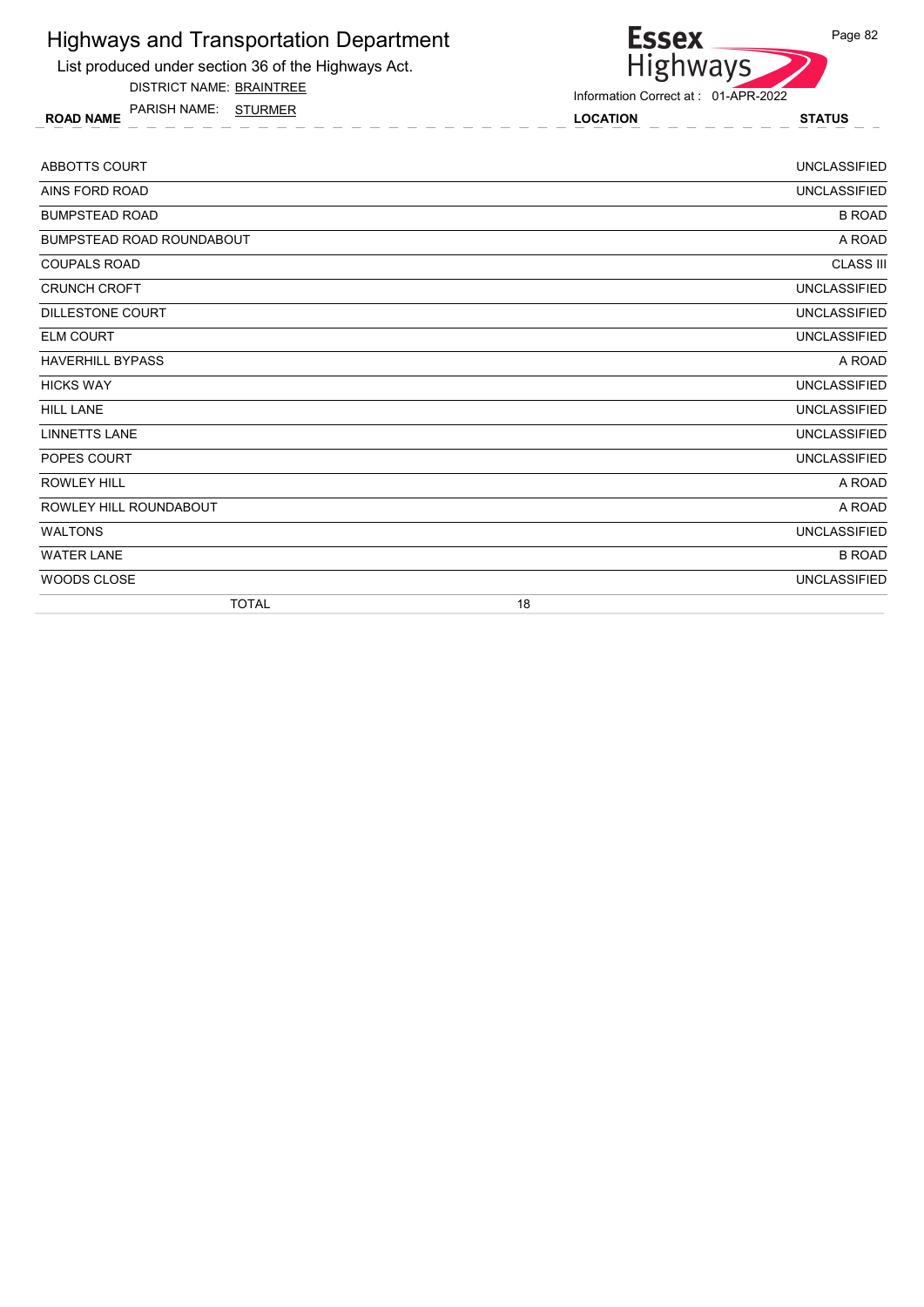

DISTRICT NAME: BRAINTREE

ROAD NAME LOCATION STATUS PARISH NAME: TERLING



| <b>BRAINTREE ROAD</b>      | <b>CLASS III</b>    |
|----------------------------|---------------------|
| <b>CHURCH ROAD</b>         | <b>CLASS III</b>    |
| <b>CROW POND ROAD</b>      | <b>CLASS III</b>    |
| <b>DOMS LANE</b>           | <b>UNCLASSIFIED</b> |
| <b>FAIRSTEAD HALL ROAD</b> | <b>UNCLASSIFIED</b> |
| <b>FAIRSTEAD ROAD</b>      | <b>CLASS III</b>    |
| <b>GAMBLES GREEN LANE</b>  | <b>UNCLASSIFIED</b> |
| <b>HATFIELD ROAD</b>       | <b>CLASS III</b>    |
| <b>HULL LANE</b>           | <b>UNCLASSIFIED</b> |
| <b>MILL LANE</b>           | <b>UNCLASSIFIED</b> |
| <b>NEW ROAD</b>            | <b>CLASS III</b>    |
| <b>NOAKES FARM ROAD</b>    | <b>UNCLASSIFIED</b> |
| <b>NORMAN HILL</b>         | <b>UNCLASSIFIED</b> |
| <b>OAKFIELD LANE</b>       | PRIVATE ROAD        |
| <b>OWLS HILL</b>           | <b>CLASS III</b>    |
| <b>RIDLEY HALL LANE</b>    | <b>UNCLASSIFIED</b> |
| <b>ROLLS FARM LANE</b>     | <b>UNCLASSIFIED</b> |
| <b>SPARROWS FARM LANE</b>  | <b>UNCLASSIFIED</b> |
| <b>TERLING HALL ROAD</b>   | <b>CLASS III</b>    |
| THE STREET                 | <b>UNCLASSIFIED</b> |
| <b>WALTHAM ROAD</b>        | <b>UNCLASSIFIED</b> |
| <b>WATHOBBS FARM ROAD</b>  | <b>UNCLASSIFIED</b> |
| <b>WITHAM ROAD</b>         | <b>CLASS III</b>    |
| <b>TOTAL</b>               | 23                  |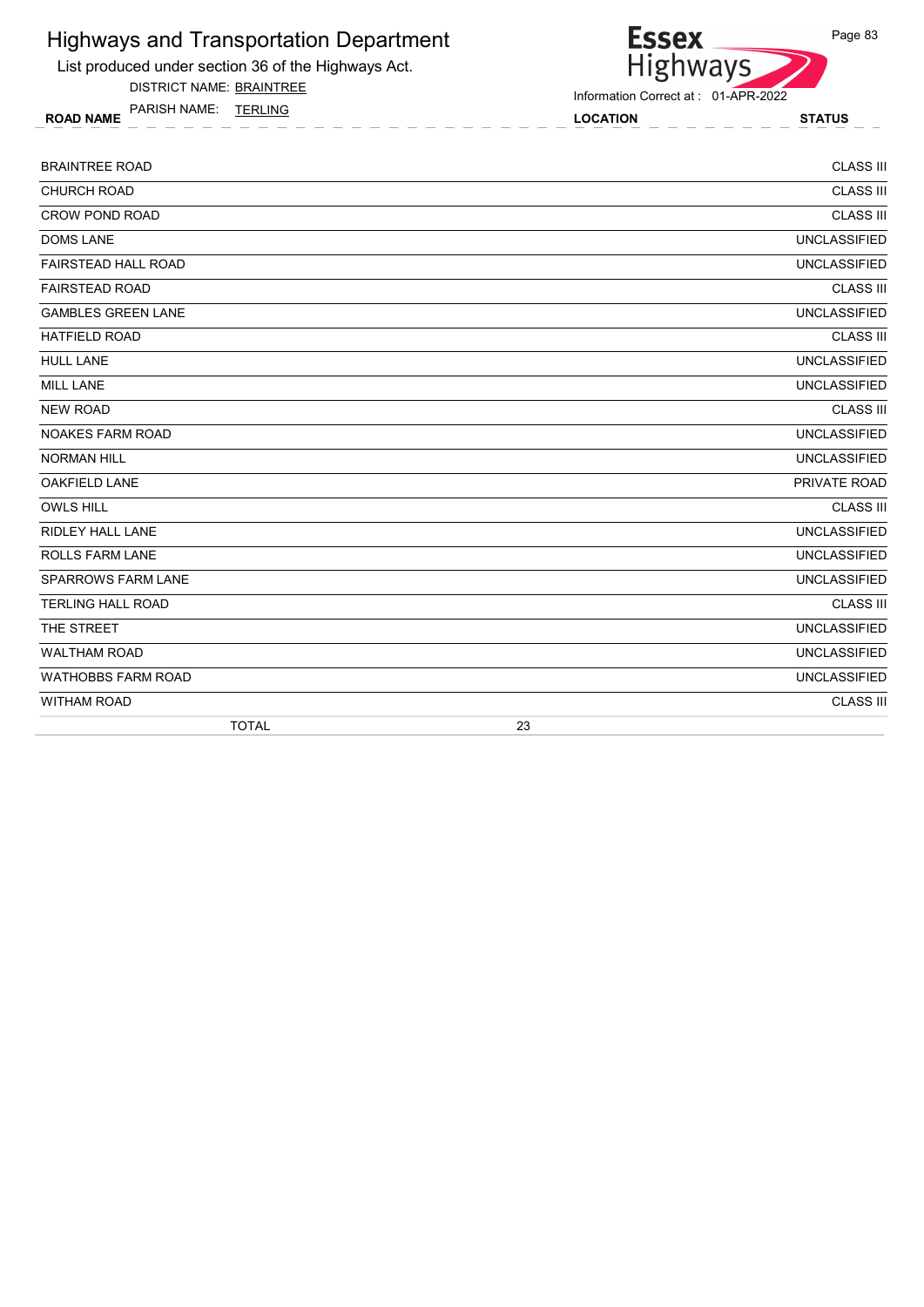

ROAD NAME LOCATION STATUS PARISH NAME: TILBURY JUXTA CLARE



| AIRFIELD LANE             |   | <b>UNCLASSIFIED</b> |
|---------------------------|---|---------------------|
| AIRFIELD ROAD             |   | <b>UNCLASSIFIED</b> |
| <b>BELCHAMP ROAD</b>      |   | <b>CLASS III</b>    |
| <b>CLARE ROAD</b>         |   | <b>CLASS III</b>    |
| <b>OVINGTON ROAD</b>      |   | <b>CLASS III</b>    |
| ST MARGARET'S CHURCH LANE |   | <b>UNCLASSIFIED</b> |
| TILBURY GREEN             |   | <b>UNCLASSIFIED</b> |
| <b>TILBURY HALL CHASE</b> |   | <b>UNCLASSIFIED</b> |
| <b>TILBURY HILL</b>       |   | <b>CLASS III</b>    |
| <b>TOTAL</b>              | 9 |                     |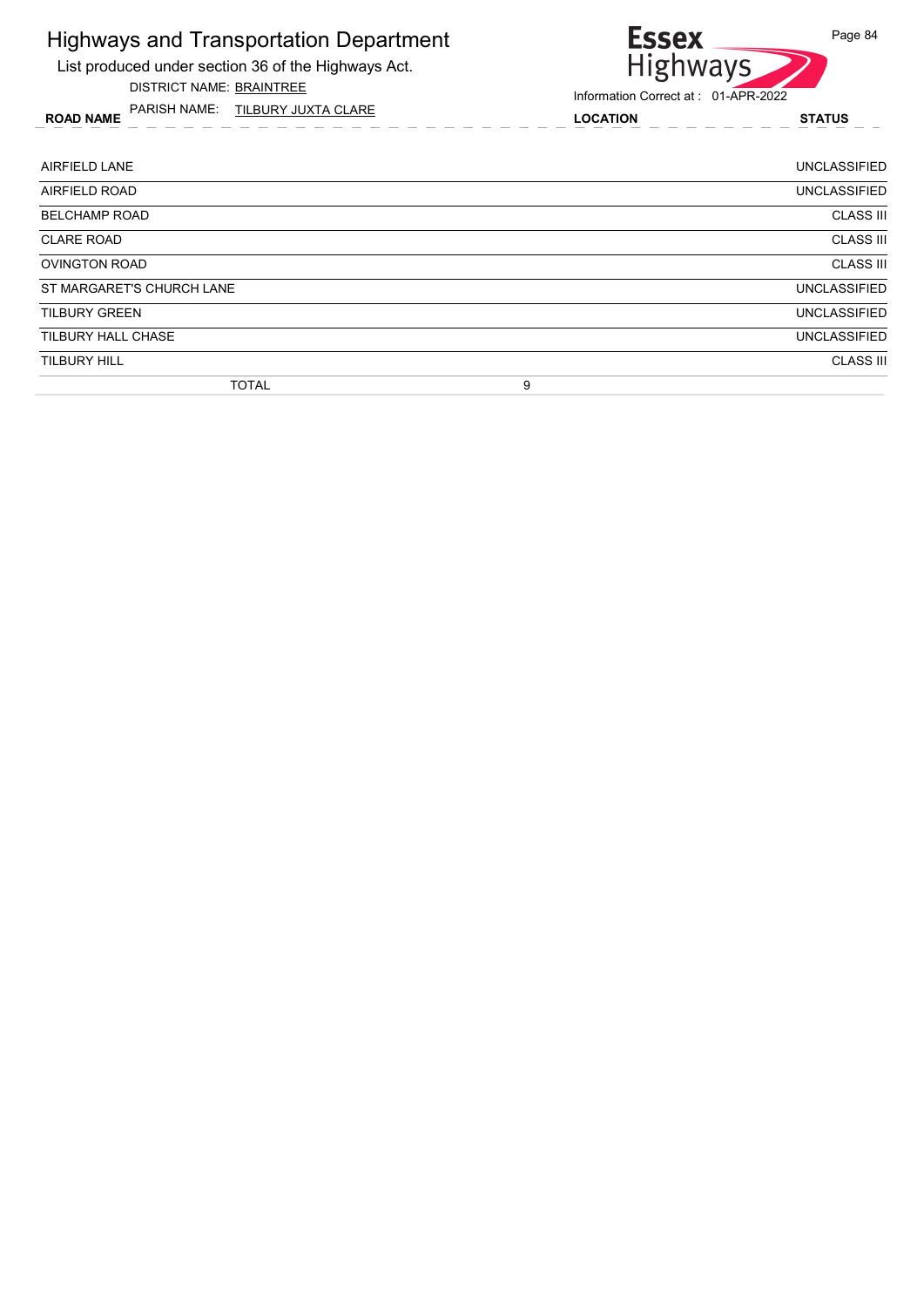List produced under section 36 of the Highways Act.

DISTRICT NAME: BRAINTREE

ROAD NAME LOCATION STATUS PARISH NAME: TOPPESFIELD



| <b>CAMOISE CLOSE</b>       | <b>UNCLASSIFIED</b> |
|----------------------------|---------------------|
| <b>CHURCH LANE</b>         | <b>UNCLASSIFIED</b> |
| <b>GAINSFORD END ROAD</b>  | <b>CLASS III</b>    |
| <b>GAINSFORD HALL ROAD</b> | <b>UNCLASSIFIED</b> |
| <b>GREAT YELDHAM ROAD</b>  | <b>CLASS III</b>    |
| <b>HARROW HILL</b>         | <b>UNCLASSIFIED</b> |
| LEWSEYS FARM ROAD          | <b>UNCLASSIFIED</b> |
| <b>PARK LANE</b>           | <b>UNCLASSIFIED</b> |
| <b>QUYS FARM LANE</b>      | <b>UNCLASSIFIED</b> |
| ROBINHOOD END              | <b>CLASS III</b>    |
| <b>STAMBOURNE ROAD</b>     | <b>CLASS III</b>    |
| <b>STAMBOURNE ROAD</b>     | <b>UNCLASSIFIED</b> |
| THE CAUSEWAY               | <b>UNCLASSIFIED</b> |
| THE STREET                 | <b>UNCLASSIFIED</b> |
| <b>THURSTONS FARM LANE</b> | <b>UNCLASSIFIED</b> |
| <b>TOPPESFIELD ROAD</b>    | <b>CLASS III</b>    |
| WHITE HALL ROAD            | <b>UNCLASSIFIED</b> |
| <b>TOTAL</b>               | 17                  |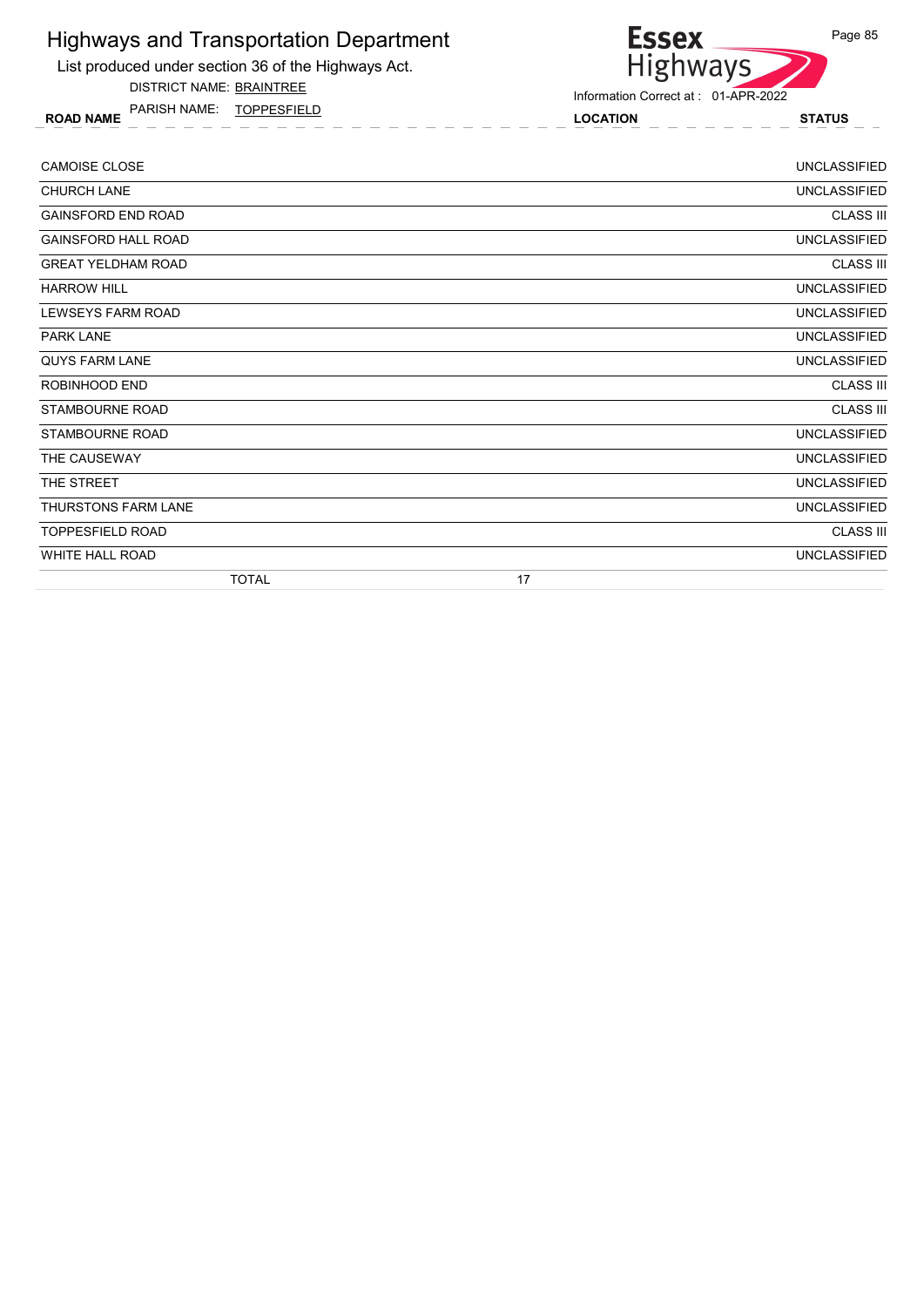List produced under section 36 of the Highways Act.

DISTRICT NAME: BRAINTREE

ROAD NAME LOCATION STATUS PARISH NAME: TWINSTEAD



| <b>CHURCH ROAD</b>        | <b>UNCLASSIFIED</b> |
|---------------------------|---------------------|
| <b>LORKIN'S LANE</b>      | <b>UNCLASSIFIED</b> |
| <b>LOSHOUSE FARM ROAD</b> | <b>UNCLASSIFIED</b> |
| <b>OLD ROAD</b>           | <b>UNCLASSIFIED</b> |
| PEBMARSH ROAD             | <b>UNCLASSIFIED</b> |
| SUDBURY ROAD              | A ROAD              |
| THE GREEN                 | <b>UNCLASSIFIED</b> |
| <b>TOTAL</b>              |                     |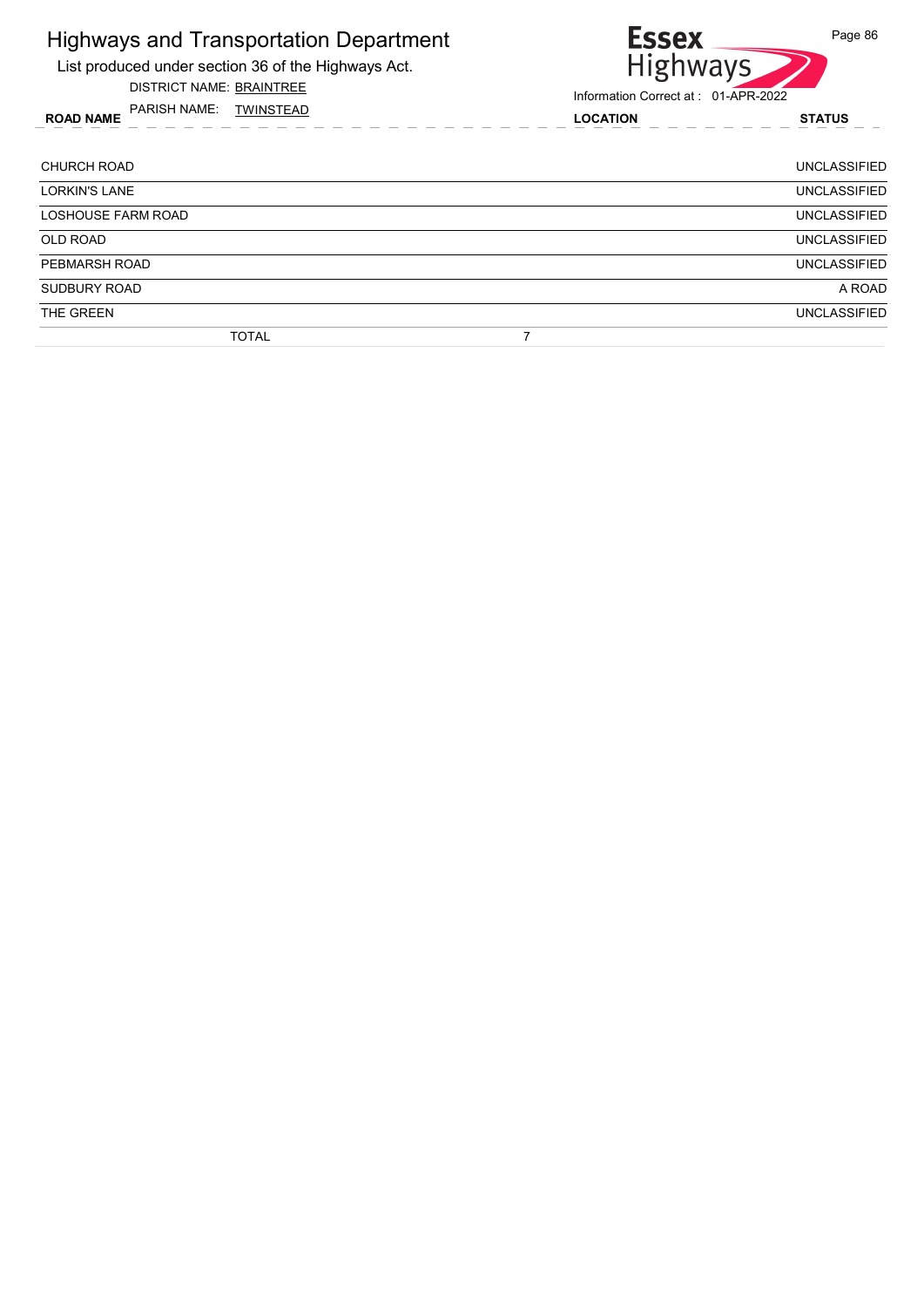List produced under section 36 of the Highways Act.

DISTRICT NAME: BRAINTREE

ROAD NAME LOCATION STATUS PARISH NAME: WETHERSFIELD

Highways Information Correct at : 01-APR-2022

**Essex** 

| <b>BAKERS CHASE</b>         | <b>UNCLASSIFIED</b> |
|-----------------------------|---------------------|
| <b>BEAZLEY END</b>          | <b>CLASS III</b>    |
| <b>BLACKMORE END ROAD</b>   | <b>CLASS III</b>    |
| <b>BRAINTREE ROAD</b>       | <b>B ROAD</b>       |
| <b>CODHAM MILL LANE</b>     | <b>UNCLASSIFIED</b> |
| <b>CODHAMS LANE</b>         | <b>UNCLASSIFIED</b> |
| DOG CHASE                   | <b>UNCLASSIFIED</b> |
| <b>FAIRY FARM LANE</b>      | <b>UNCLASSIFIED</b> |
| <b>FINCHINGFIELD ROAD</b>   | <b>B ROAD</b>       |
| <b>GAINSFIELD FARM ROAD</b> | <b>UNCLASSIFIED</b> |
| <b>GRAY'S LANE</b>          | <b>UNCLASSIFIED</b> |
| <b>HEREWARD WAY</b>         | <b>UNCLASSIFIED</b> |
| <b>HIGH STREET</b>          | <b>CLASS III</b>    |
| <b>HIGH STREET</b>          | <b>B ROAD</b>       |
| <b>HUDSONS HILL</b>         | <b>CLASS III</b>    |
| <b>LONES HOLE LANE</b>      | <b>UNCLASSIFIED</b> |
| LOWER GREEN ROAD            | <b>UNCLASSIFIED</b> |
| <b>NEW BARNS LANE</b>       | <b>UNCLASSIFIED</b> |
| <b>OAK HILL</b>             | <b>UNCLASSIFIED</b> |
| PARKHALL ROAD               | <b>CLASS III</b>    |
| <b>READINGS LANE</b>        | <b>UNCLASSIFIED</b> |
| <b>SAFFRON CLOSE</b>        | <b>UNCLASSIFIED</b> |
| <b>SAFFRON GARDENS</b>      | <b>UNCLASSIFIED</b> |
| <b>SANDHILL LANE</b>        | <b>UNCLASSIFIED</b> |
| <b>SCHOOL GREEN ROAD</b>    | <b>CLASS III</b>    |
| <b>SCHOOL LANE</b>          | <b>UNCLASSIFIED</b> |
| SHINBOROUGH LANE            | <b>UNCLASSIFIED</b> |
| SIBLE HEDINGHAM ROAD        | <b>CLASS III</b>    |
| SILVER STREET               | <b>B ROAD</b>       |
| SUMMERS HALL ROAD           | <b>CLASS III</b>    |
| WATER HALL LANE             | <b>UNCLASSIFIED</b> |
| <b>WAVERS FARM ROAD</b>     | <b>CLASS III</b>    |
| <b>WEST DRIVE</b>           | <b>UNCLASSIFIED</b> |
| WHITE HALL ROAD             | <b>UNCLASSIFIED</b> |
| <b>WIDLEYBROOK LANE</b>     | <b>UNCLASSIFIED</b> |
| <b>TOTAL</b>                | 35                  |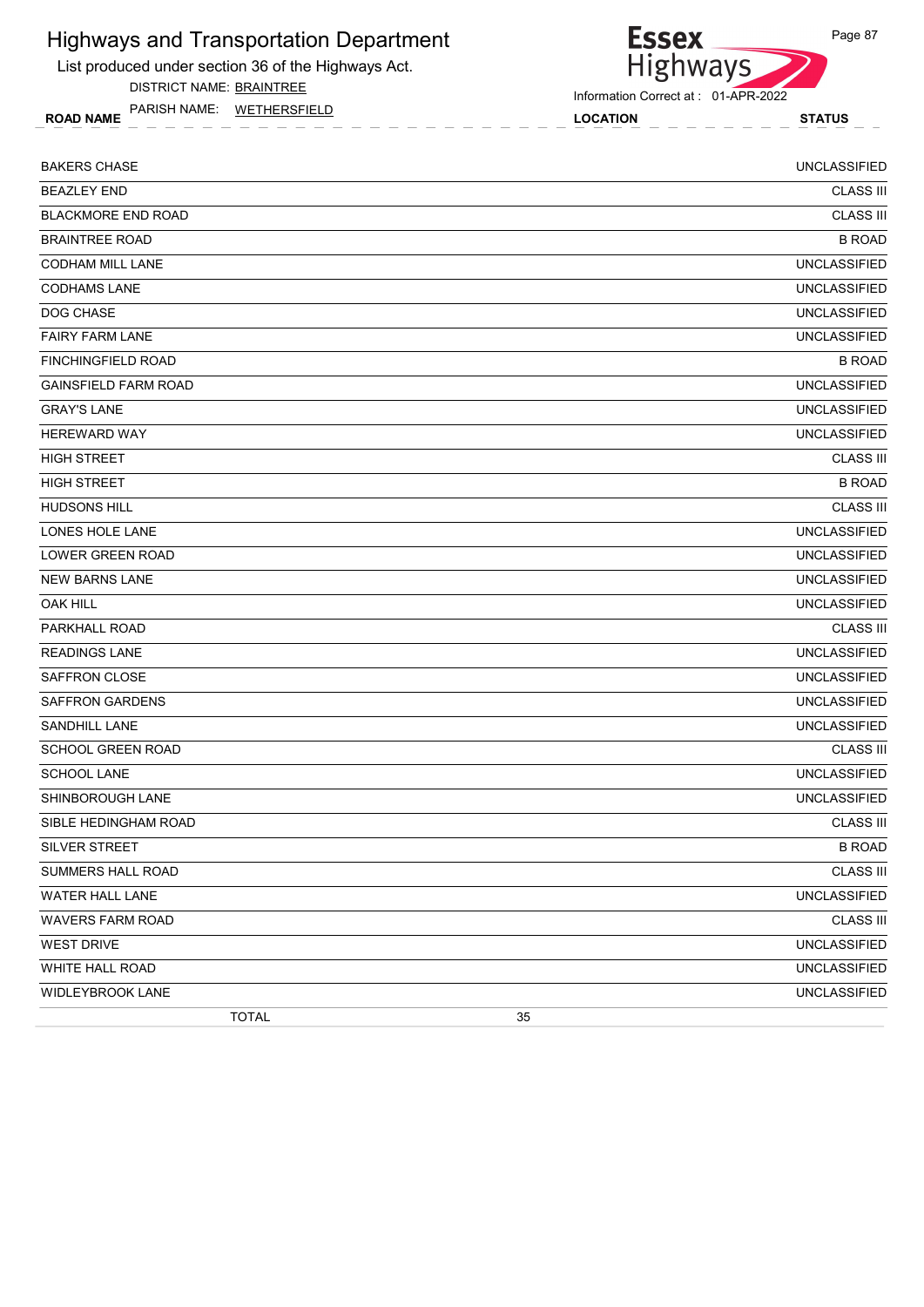

DISTRICT NAME: BRAINTREE

ROAD NAME LOCATION STATUS PARISH NAME: WHITE COLNE



| <b>BOLEY ROAD</b>          | UNCLASSIFIED        |
|----------------------------|---------------------|
| <b>BRAMBLES LANE</b>       | <b>UNCLASSIFIED</b> |
| <b>BROOKFIELD ROAD</b>     | <b>UNCLASSIFIED</b> |
| <b>BURES ROAD</b>          | <b>CLASS III</b>    |
| CATLEY ROAD                | <b>UNCLASSIFIED</b> |
| <b>CHASE WAY</b>           | PRIVATE ROAD        |
| <b>COLCHESTER ROAD</b>     | A ROAD              |
| <b>COLNE PARK ROAD</b>     | <b>CLASS III</b>    |
| <b>COLNEFORD HILL</b>      | A ROAD              |
| <b>COUNTESS CROSS ROAD</b> | <b>UNCLASSIFIED</b> |
| <b>TYBURN HILL</b>         | A ROAD              |
| <b>TOTAL</b>               | 11                  |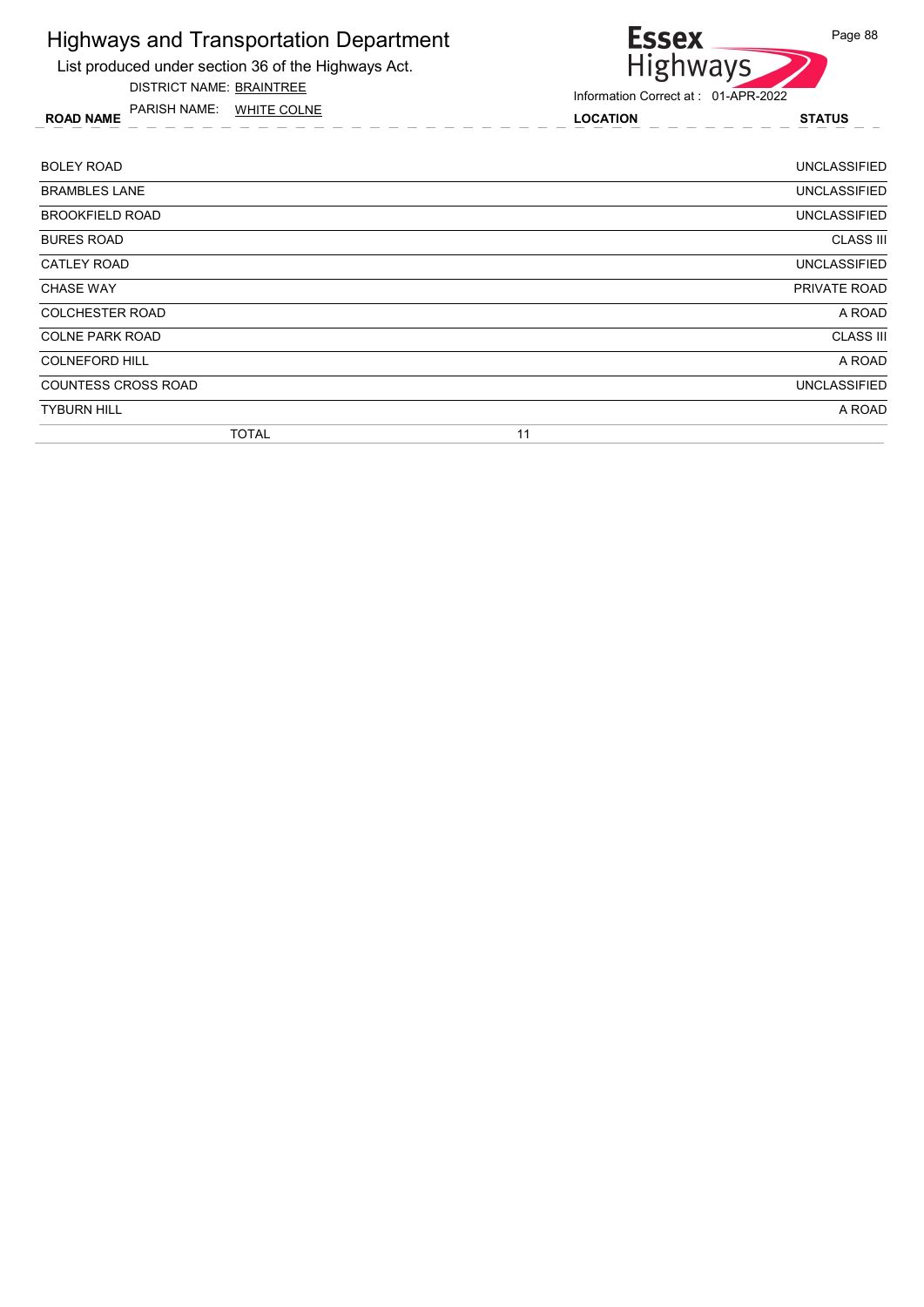List produced under section 36 of the Highways Act.

DISTRICT NAME: BRAINTREE

ROAD NAME LOCATION STATUS PARISH NAME: WHITE NOTLEY



| <b>CHURCH HILL</b>     | <b>CLASS III</b>    |
|------------------------|---------------------|
| <b>GREEN LANE</b>      | <b>UNCLASSIFIED</b> |
| <b>HILL FARM ROAD</b>  | <b>UNCLASSIFIED</b> |
| POLE LANE              | <b>CLASS III</b>    |
| <b>STATION ROAD</b>    | <b>UNCLASSIFIED</b> |
| THE STREET             | <b>CLASS III</b>    |
| <b>VICARAGE AVENUE</b> | <b>UNCLASSIFIED</b> |
| <b>WITHAM ROAD</b>     | <b>CLASS III</b>    |
| <b>TOTAL</b>           | 8                   |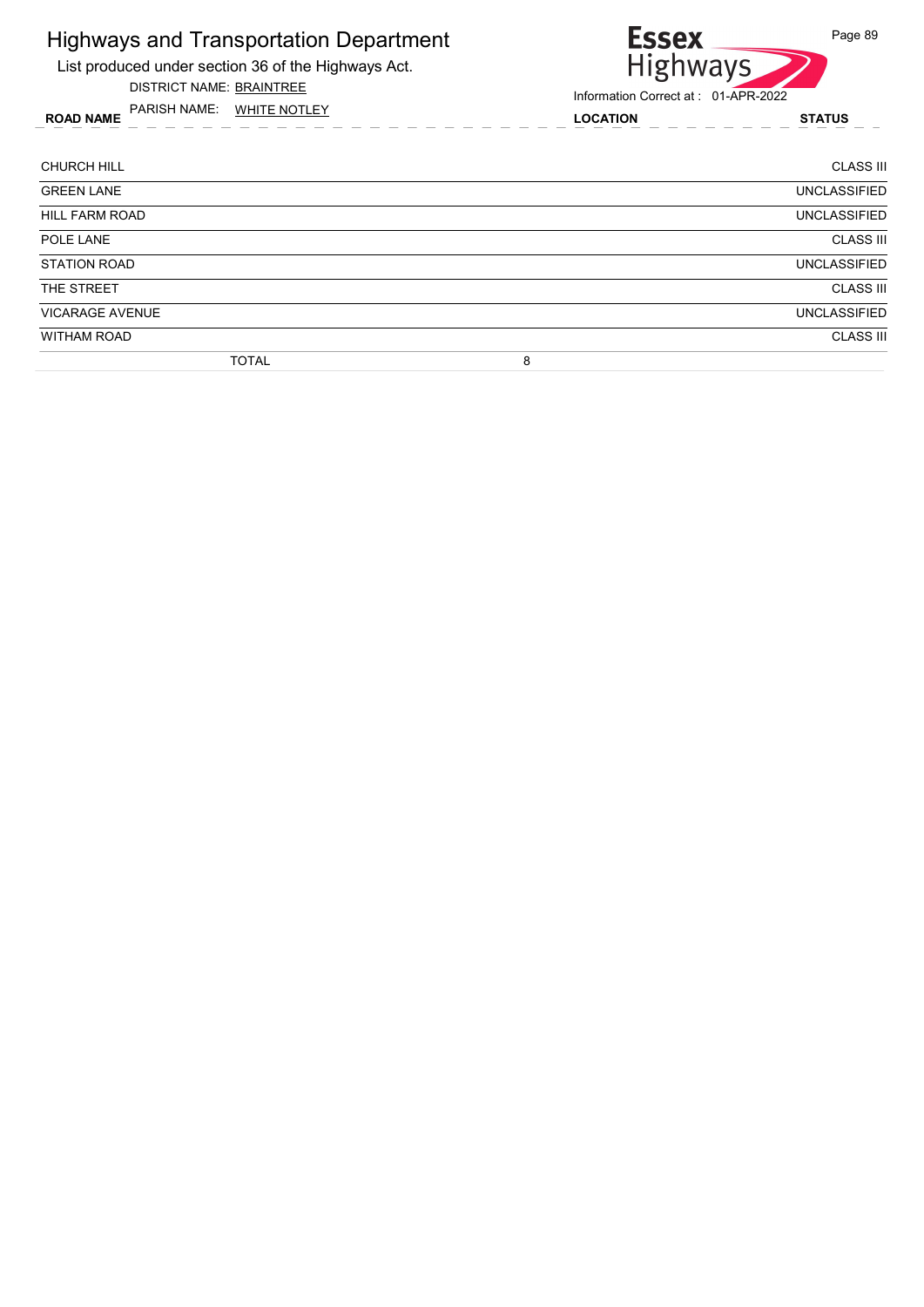List produced under section 36 of the Highways Act.

DISTRICT NAME: BRAINTREE

ROAD NAME LOCATION STATUS PARISH NAME: WICKHAM ST PAUL

# Essex<br>Highways Page 90

| <b>BROAD ROAD</b>     | <b>CLASS III</b>    |
|-----------------------|---------------------|
| <b>CHURCH ROAD</b>    | <b>CLASS III</b>    |
| <b>HEDINGHAM ROAD</b> | <b>CLASS III</b>    |
| <b>OLD ROAD</b>       | <b>UNCLASSIFIED</b> |
| PARK ROAD             | <b>CLASS III</b>    |
| <b>RECTORY LANE</b>   | <b>UNCLASSIFIED</b> |
| <b>SCHOOL ROAD</b>    | <b>UNCLASSIFIED</b> |
| <b>SHELLARDS LANE</b> | <b>UNCLASSIFIED</b> |
| SUDBURY ROAD          | A ROAD              |
| <b>TOTAL</b>          | 9                   |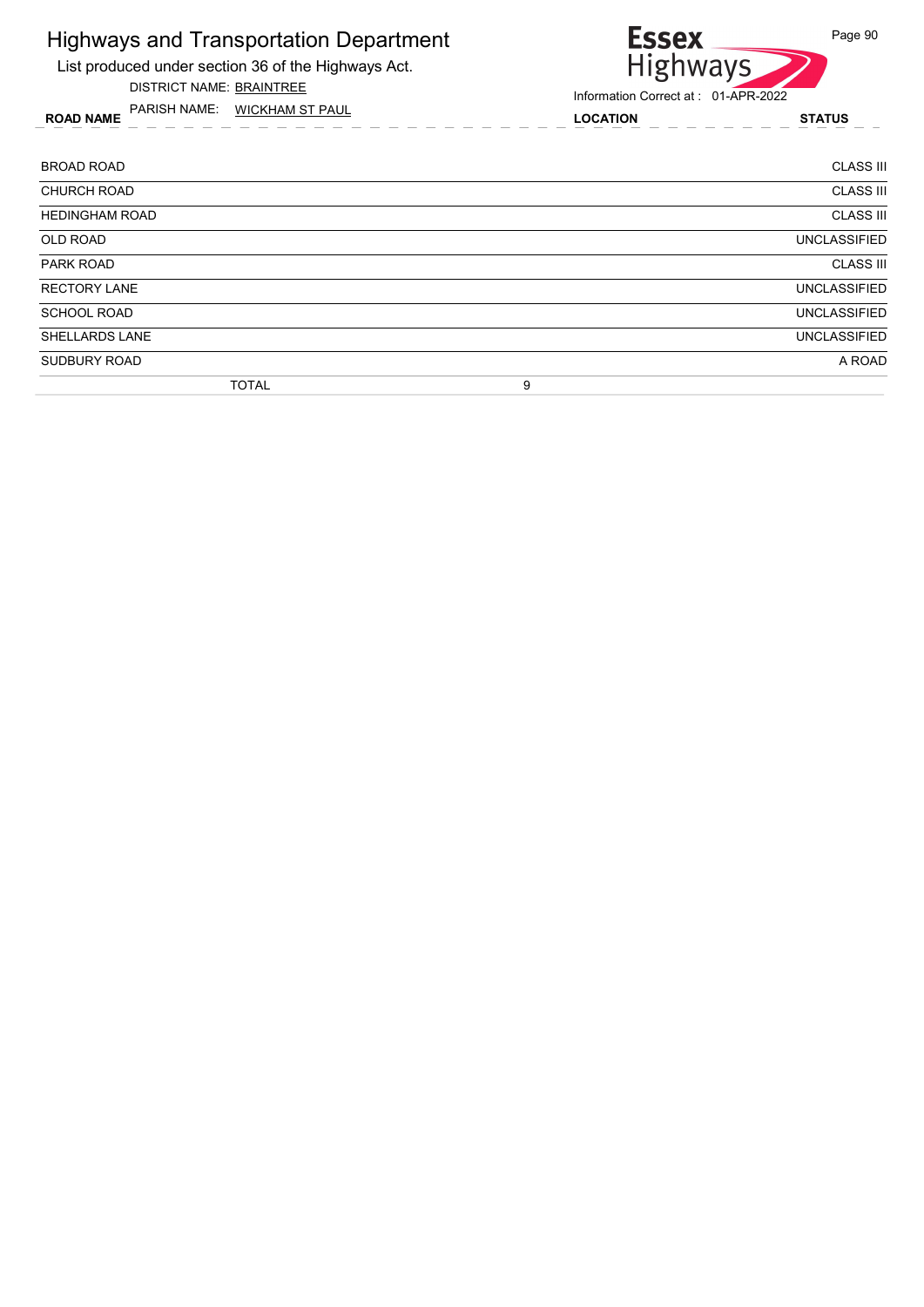List produced under section 36 of the Highways Act.

DISTRICT NAME: BRAINTREE

ROAD NAME LOCATION STATUS PARISH NAME: WITHAM

| <b>ABERCORN WAY</b>                 |                | <b>UNCLASSIFIED</b> |
|-------------------------------------|----------------|---------------------|
| <b>ACACIA GARDENS</b>               |                | <b>UNCLASSIFIED</b> |
| <b>ALAN ROAD</b>                    |                | <b>UNCLASSIFIED</b> |
| <b>ALBERT ROAD</b>                  |                | <b>UNCLASSIFIED</b> |
| <b>ALDER WALK</b>                   |                | <b>UNCLASSIFIED</b> |
| ALFREG ROAD                         |                | <b>UNCLASSIFIED</b> |
| <b>ALLECTUS WAY</b>                 |                | <b>UNCLASSIFIED</b> |
| ALUF CLOSE                          | <b>REAR OF</b> | <b>UNCLASSIFIED</b> |
| <b>ARMIGER WAY</b>                  |                | <b>UNCLASSIFIED</b> |
| <b>ARMOND ROAD</b>                  |                | <b>UNCLASSIFIED</b> |
| <b>ASH FALL</b>                     |                | <b>UNCLASSIFIED</b> |
| <b>ASHBY ROAD</b>                   |                | <b>UNCLASSIFIED</b> |
| <b>ASHFIELDS</b>                    |                | <b>UNCLASSIFIED</b> |
| <b>ATLANTIC SQUARE</b>              |                | PRIVATE ROAD        |
| <b>AUGUSTUS WAY</b>                 |                | <b>UNCLASSIFIED</b> |
| <b>AVENUE ROAD</b>                  |                | <b>UNCLASSIFIED</b> |
| <b>BAKER WAY</b>                    |                | <b>UNCLASSIFIED</b> |
| <b>BANTOCK WAY</b>                  |                | <b>UNCLASSIFIED</b> |
| <b>BARLEYFIELDS</b>                 |                | <b>UNCLASSIFIED</b> |
| <b>BARNARDISTON WAY</b>             |                | <b>UNCLASSIFIED</b> |
| <b>BARWELL WAY</b>                  |                | <b>UNCLASSIFIED</b> |
| <b>BELLCROFT</b>                    |                | PRIVATE ROAD        |
| <b>BELLCROFT</b>                    |                | <b>UNCLASSIFIED</b> |
| <b>BELLFIELD CLOSE</b>              |                | <b>UNCLASSIFIED</b> |
| <b>BENTLEY ROAD</b>                 |                | <b>UNCLASSIFIED</b> |
| <b>BENTON CLOSE</b>                 |                | <b>UNCLASSIFIED</b> |
| <b>BEVINGTON MEWS</b>               |                | PRIVATE ROAD        |
| <b>BIRCH CLOSE</b>                  |                | <b>UNCLASSIFIED</b> |
| <b>BLACKMAN WAY</b>                 |                | <b>UNCLASSIFIED</b> |
| <b>BLACKTHORN ROAD</b>              |                | <b>UNCLASSIFIED</b> |
| <b>BLACKWATER LANE</b>              |                | PRIVATE ROAD        |
| <b>BLAKE ROAD</b>                   |                | <b>UNCLASSIFIED</b> |
| <b>BLISS CLOSE</b>                  |                | <b>UNCLASSIFIED</b> |
| <b>BLUE MILLS ROAD</b>              |                | <b>CLASS III</b>    |
| <b>BLUEBELL CLOSE</b>               |                | <b>UNCLASSIFIED</b> |
| <b>BLUNTS HALL DRIVE</b>            |                | PRIVATE ROAD        |
| <b>BLUNTS HALL ROAD</b>             |                | <b>UNCLASSIFIED</b> |
| <b>BOONE PLACE</b>                  |                | <b>UNCLASSIFIED</b> |
| <b>BRAIN ROAD</b>                   |                | <b>UNCLASSIFIED</b> |
| <b>BRAINTREE ROAD</b>               |                | <b>B ROAD</b>       |
| <b>BRAMBLE ROAD</b>                 |                | <b>UNCLASSIFIED</b> |
| <b>BRAMSTON GREEN</b>               |                | <b>UNCLASSIFIED</b> |
| <b>BRENT CLOSE</b>                  |                | <b>UNCLASSIFIED</b> |
| <b>BRIARSFORD INDUSTRIAL ESTATE</b> |                | PRIVATE ROAD        |
| <b>BRIDGE STREET</b>                |                | <b>B ROAD</b>       |
| <b>BRITTEN CRESCENT</b>             |                | <b>UNCLASSIFIED</b> |

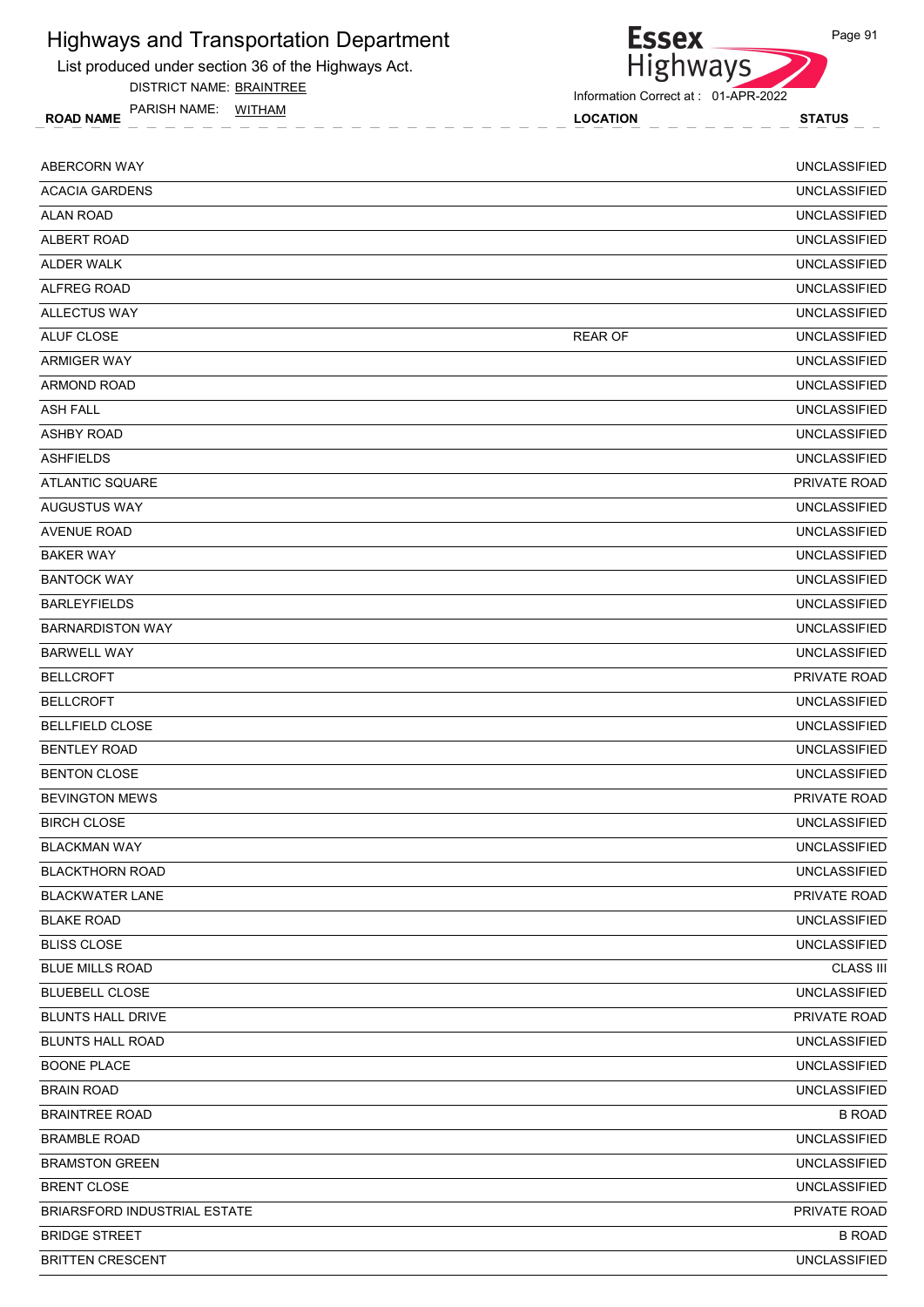List produced under section 36 of the Highways Act.

DISTRICT NAME: BRAINTREE

ROAD NAME LOCATION STATUS PARISH NAME: WITHAM



Information Correct at : 01-APR-2022

| <b>BROCK CLOSE</b>        | <b>UNCLASSIFIED</b> |
|---------------------------|---------------------|
| <b>BRONTE ROAD</b>        | <b>UNCLASSIFIED</b> |
| <b>BRYONY CLOSE</b>       | <b>UNCLASSIFIED</b> |
| <b>BURDUN CLOSE</b>       | <b>UNCLASSIFIED</b> |
| <b>BURE DRIVE</b>         | <b>UNCLASSIFIED</b> |
| <b>CALAMINT ROAD</b>      | <b>UNCLASSIFIED</b> |
| <b>CAM WAY</b>            | <b>UNCLASSIFIED</b> |
| CAMPBELL ROAD             | <b>UNCLASSIFIED</b> |
| <b>CAMPION WAY</b>        | <b>UNCLASSIFIED</b> |
| <b>CARRAWAYS</b>          | <b>UNCLASSIFIED</b> |
| <b>CEDAR DRIVE</b>        | <b>UNCLASSIFIED</b> |
| <b>CHALKS ROAD</b>        | <b>UNCLASSIFIED</b> |
| <b>CHAPLIN MEWS</b>       | <b>UNCLASSIFIED</b> |
| <b>CHARLOTTE WAY</b>      | <b>UNCLASSIFIED</b> |
| <b>CHELMER ROAD</b>       | <b>UNCLASSIFIED</b> |
| <b>CHEQUERS LANE</b>      | PRIVATE ROAD        |
| <b>CHERRY TREE RISE</b>   | <b>UNCLASSIFIED</b> |
| <b>CHESS LANE</b>         | <b>UNCLASSIFIED</b> |
| <b>CHIPPING HILL</b>      | <b>CLASS III</b>    |
| <b>CHIPPINGDELL</b>       | <b>UNCLASSIFIED</b> |
| <b>CHRISTINA ROAD</b>     | <b>UNCLASSIFIED</b> |
| <b>CHURCH STREET</b>      | <b>UNCLASSIFIED</b> |
| <b>CLAUDIUS WAY</b>       | <b>UNCLASSIFIED</b> |
| <b>CLAYSHOTTS DRIVE</b>   | <b>UNCLASSIFIED</b> |
| <b>COACH HOUSE WAY</b>    | <b>UNCLASSIFIED</b> |
| <b>COACH HOUSE WAY</b>    | PRIVATE ROAD        |
| <b>COLCHESTER ROAD</b>    | <b>B ROAD</b>       |
| <b>COLEMANS BRIDGE</b>    | <b>B ROAD</b>       |
| <b>COLLINGWOOD ROAD</b>   | <b>B ROAD</b>       |
| <b>COLNE CHASE</b>        | <b>UNCLASSIFIED</b> |
| CONRAD ROAD               | <b>UNCLASSIFIED</b> |
| CONSTANCE CLOSE           | <b>UNCLASSIFIED</b> |
| <b>CONSTANTINE ROAD</b>   | <b>UNCLASSIFIED</b> |
| CORNEL CLOSE              | <b>UNCLASSIFIED</b> |
| <b>CRESSING ROAD</b>      | <b>B ROAD</b>       |
| <b>CRITTALL ROAD</b>      | <b>UNCLASSIFIED</b> |
| <b>CROFT WAY</b>          | <b>UNCLASSIFIED</b> |
| CROMWELL WAY              | <b>UNCLASSIFIED</b> |
| <b>CROSS ROAD</b>         | <b>UNCLASSIFIED</b> |
| <b>CROUCH DRIVE</b>       | <b>UNCLASSIFIED</b> |
| <b>CUPPERS CLOSE</b>      | <b>UNCLASSIFIED</b> |
| CUT THROAT LANE           | <b>UNCLASSIFIED</b> |
| <b>CYPRESS ROAD</b>       | <b>UNCLASSIFIED</b> |
| <b>DANCING DICKS LANE</b> | <b>UNCLASSIFIED</b> |
| DART CLOSE                | <b>UNCLASSIFIED</b> |
| DAWSON WAY                | <b>UNCLASSIFIED</b> |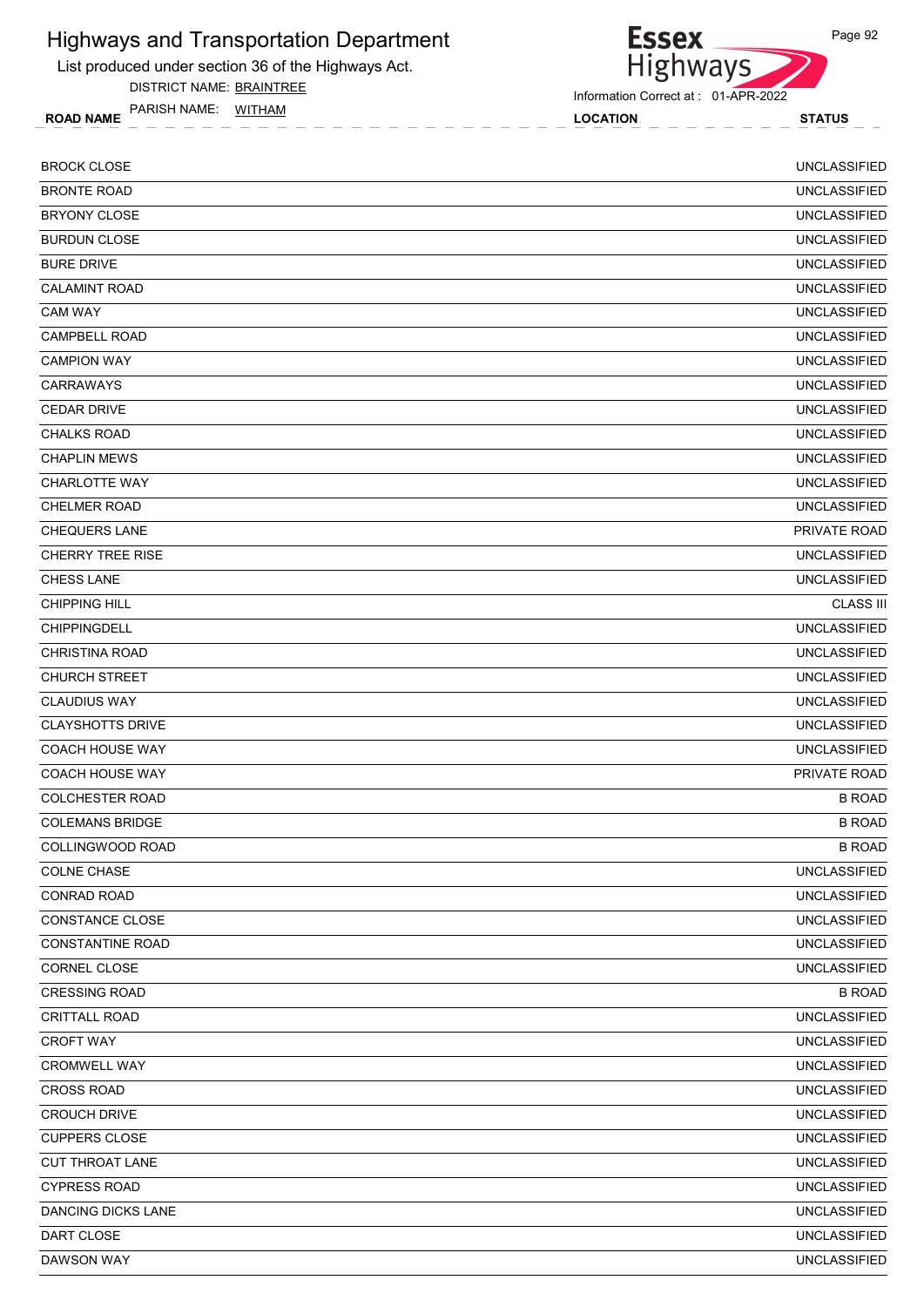List produced under section 36 of the Highways Act.

DISTRICT NAME: BRAINTREE

ROAD NAME LOCATION STATUS PARISH NAME: WITHAM



Information Correct at : 01-APR-2022

| <b>DEFORD ROAD</b>        | <b>UNCLASSIFIED</b> |
|---------------------------|---------------------|
| DENGIE CLOSE              | <b>UNCLASSIFIED</b> |
| DENHOLM COURT             | PRIVATE ROAD        |
| <b>DON COURT</b>          | <b>UNCLASSIFIED</b> |
| DOROTHY SAYERS DRIVE      | PRIVATE ROAD        |
| DOROTHY SAYERS DRIVE      | <b>UNCLASSIFIED</b> |
| <b>DOUGLAS GROVE</b>      | <b>UNCLASSIFIED</b> |
| <b>DRURY ROAD</b>         | <b>UNCLASSIFIED</b> |
| <b>DRURY ROAD</b>         | <b>UNCLASSIFIED</b> |
| DU CANE PLACE             | <b>UNCLASSIFIED</b> |
| DUNCOMBE CLOSE            | <b>UNCLASSIFIED</b> |
| <b>EARLSMEAD</b>          | <b>UNCLASSIFIED</b> |
| <b>EASTON ROAD</b>        | <b>UNCLASSIFIED</b> |
| <b>EASTWAYS</b>           | <b>UNCLASSIFIED</b> |
| <b>EBENEZER CLOSE</b>     | <b>UNCLASSIFIED</b> |
| <b>EDEN CLOSE</b>         | <b>UNCLASSIFIED</b> |
| <b>EDINBURGH CLOSE</b>    | <b>UNCLASSIFIED</b> |
| <b>EDMUND ROAD</b>        | <b>UNCLASSIFIED</b> |
| <b>ELDERBERRY GARDENS</b> | <b>UNCLASSIFIED</b> |
| <b>ELGAR DRIVE</b>        | <b>UNCLASSIFIED</b> |
| ELIZABETH AVENUE          | <b>UNCLASSIFIED</b> |
| <b>ELM RISE</b>           | <b>UNCLASSIFIED</b> |
| <b>ENTERPRISE COURT</b>   | <b>PRIVATE ROAD</b> |
| <b>ENTERPRISE COURT</b>   | <b>UNCLASSIFIED</b> |
| <b>EPPING WAY</b>         | PRIVATE ROAD        |
| <b>EPPING WAY</b>         | <b>UNCLASSIFIED</b> |
| <b>EVERITT COURT</b>      | <b>UNCLASSIFIED</b> |
| <b>FABER ROAD</b>         | <b>UNCLASSIFIED</b> |
| <b>FAL DRIVE</b>          | <b>UNCLASSIFIED</b> |
| <b>FAULKBOURNE ROAD</b>   | <b>CLASS III</b>    |
| <b>FAULKBOURNE ROAD</b>   | <b>UNCLASSIFIED</b> |
| <b>FLORA ROAD</b>         | <b>CLASS III</b>    |
| <b>FOREST ROAD</b>        | <b>UNCLASSIFIED</b> |
| <b>FOSTER COURT</b>       | PRIVATE ROAD        |
| <b>FOXGLOVE CLOSE</b>     | <b>UNCLASSIFIED</b> |
| <b>FREEBOURNES COURT</b>  | PRIVATE ROAD        |
| <b>FREEBOURNES ROAD</b>   | <b>UNCLASSIFIED</b> |
| GAY BOWERS WAY            | <b>UNCLASSIFIED</b> |
| <b>GERSHWIN BOULEVARD</b> | <b>UNCLASSIFIED</b> |
| <b>GIMSON CLOSE</b>       | <b>UNCLASSIFIED</b> |
| <b>GLEBE CRESCENT</b>     | <b>UNCLASSIFIED</b> |
| <b>GODRIC ROAD</b>        | <b>UNCLASSIFIED</b> |
| <b>GRACES CLOSE</b>       | <b>UNCLASSIFIED</b> |
| <b>GRAHAM BROWN WALK</b>  | <b>UNCLASSIFIED</b> |
| <b>GREENFIELD</b>         | <b>UNCLASSIFIED</b> |
| <b>GREENWELL ROAD</b>     | <b>UNCLASSIFIED</b> |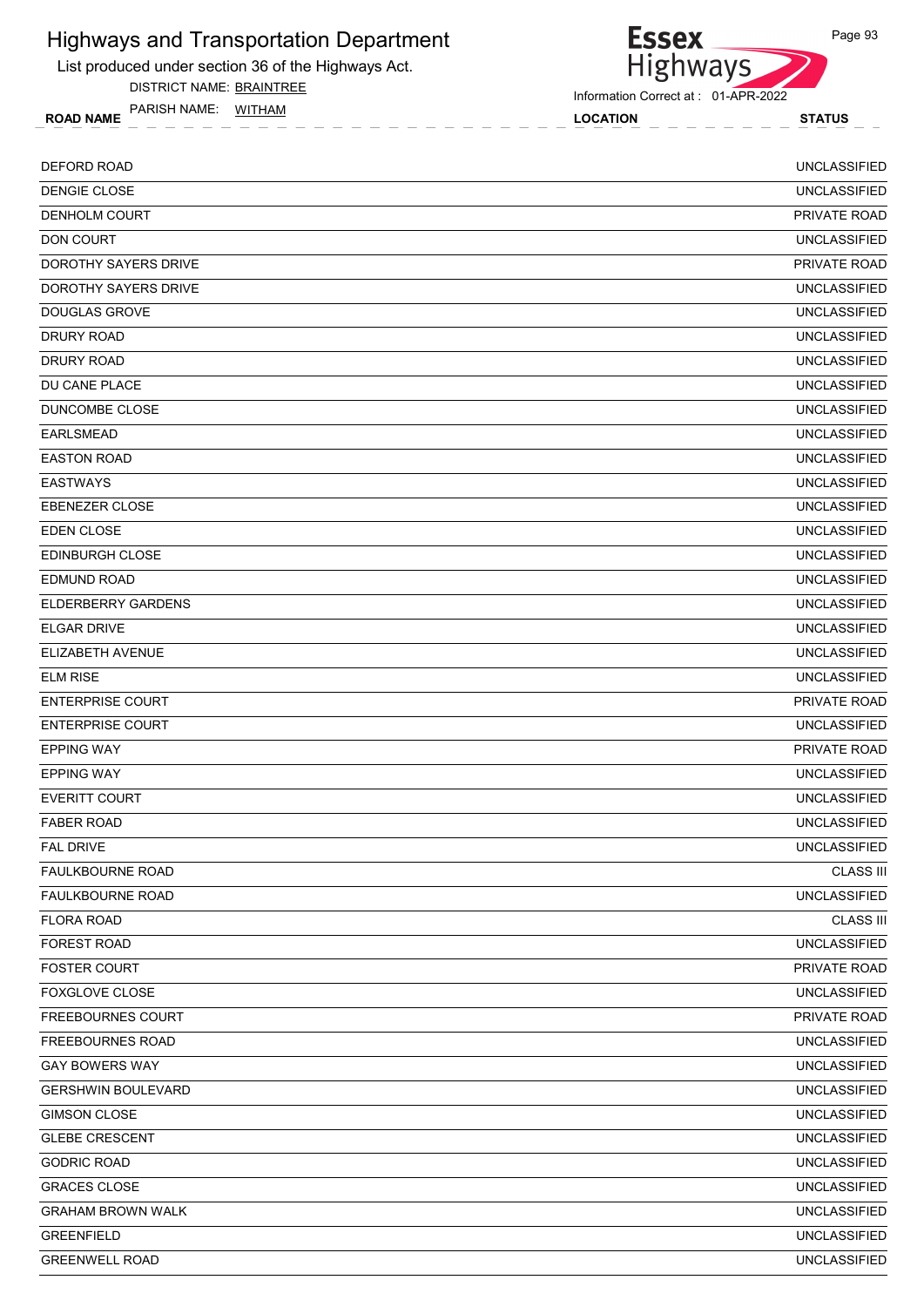List produced under section 36 of the Highways Act.

DISTRICT NAME: BRAINTREE

ROAD NAME LOCATION STATUS PARISH NAME: WITHAM



| <b>GUITHAVON COURT</b>                 | <b>PRIVATE ROAD</b> |
|----------------------------------------|---------------------|
| <b>GUITHAVON RISE</b>                  | <b>PRIVATE ROAD</b> |
| <b>GUITHAVON ROAD</b>                  | <b>UNCLASSIFIED</b> |
| <b>GUITHAVON STREET</b>                | <b>UNCLASSIFIED</b> |
| <b>GUITHAVON VALLEY</b>                | <b>UNCLASSIFIED</b> |
| <b>HADRIANS CLOSE</b>                  | <b>UNCLASSIFIED</b> |
| <b>HALCYON CLOSE</b>                   | <b>UNCLASSIFIED</b> |
| <b>HALFACRES</b>                       | <b>UNCLASSIFIED</b> |
| <b>HAMBLE CLOSE</b>                    | <b>UNCLASSIFIED</b> |
| <b>HARDY WALK</b>                      | <b>UNCLASSIFIED</b> |
| <b>HAREBELL DRIVE</b>                  | <b>UNCLASSIFIED</b> |
| <b>HATFIELD ROAD</b>                   | <b>B ROAD</b>       |
| HATFIELD ROAD NORTHBOUND SLIP FROM A12 | <b>B ROAD</b>       |
| HATFIELD ROAD NORTHBOUND SLIP TO A12   | <b>B ROAD</b>       |
| HATFIELD ROAD SOUTHBOUND SLIP TO A12   | <b>B ROAD</b>       |
| <b>HAWKES ROAD</b>                     | <b>UNCLASSIFIED</b> |
| <b>HAWTHORN RISE</b>                   | <b>UNCLASSIFIED</b> |
| <b>HAYGREEN ROAD</b>                   | <b>UNCLASSIFIED</b> |
| <b>HELFORD COURT</b>                   | <b>UNCLASSIFIED</b> |
| <b>HEMINGWAY ROAD</b>                  | <b>UNCLASSIFIED</b> |
| <b>HENDERSON WAY</b>                   | <b>UNCLASSIFIED</b> |
| <b>HIGHFIELDS ROAD</b>                 | <b>UNCLASSIFIED</b> |
| <b>HODGES HOLT</b>                     | PRIVATE ROAD        |
| <b>HOLLY WALK</b>                      | <b>UNCLASSIFIED</b> |
| <b>HOLLYBANK</b>                       | <b>UNCLASSIFIED</b> |
| <b>HOLST AVENUE</b>                    | <b>UNCLASSIFIED</b> |
| <b>HOMEFIELD ROAD</b>                  | <b>UNCLASSIFIED</b> |
| HONEYSUCKLE WAY                        | <b>UNCLASSIFIED</b> |
| <b>HORNER PLACE</b>                    | <b>UNCLASSIFIED</b> |
| HOWBRIDGE HALL ROAD                    | <b>UNCLASSIFIED</b> |
| <b>HOWBRIDGE ROAD</b>                  | <b>UNCLASSIFIED</b> |
| <b>HUMBER ROAD</b>                     | <b>UNCLASSIFIED</b> |
| JANMEAD                                | <b>UNCLASSIFIED</b> |
| JUNIPER CRESCENT                       | <b>UNCLASSIFIED</b> |
| <b>JUVINA CLOSE</b>                    | <b>UNCLASSIFIED</b> |
| KING EDWARD WAY                        | UNCLASSIFIED        |
| KINGS CHASE                            | <b>UNCLASSIFIED</b> |
| KINLOCH CHASE                          | <b>UNCLASSIFIED</b> |
| <b>KYNASTON PLACE</b>                  | <b>UNCLASSIFIED</b> |
| <b>LABURNUM WAY</b>                    | <b>UNCLASSIFIED</b> |
| <b>LARCH GROVE</b>                     | UNCLASSIFIED        |
| LARKSPUR CLOSE                         | PRIVATE ROAD        |
| LAURENCE AVENUE                        | <b>UNCLASSIFIED</b> |
| LAVENDER CLOSE                         | PRIVATE ROAD        |
| <b>LAWN CHASE</b>                      | PRIVATE ROAD        |
| LIFCHILD CLOSE                         | <b>UNCLASSIFIED</b> |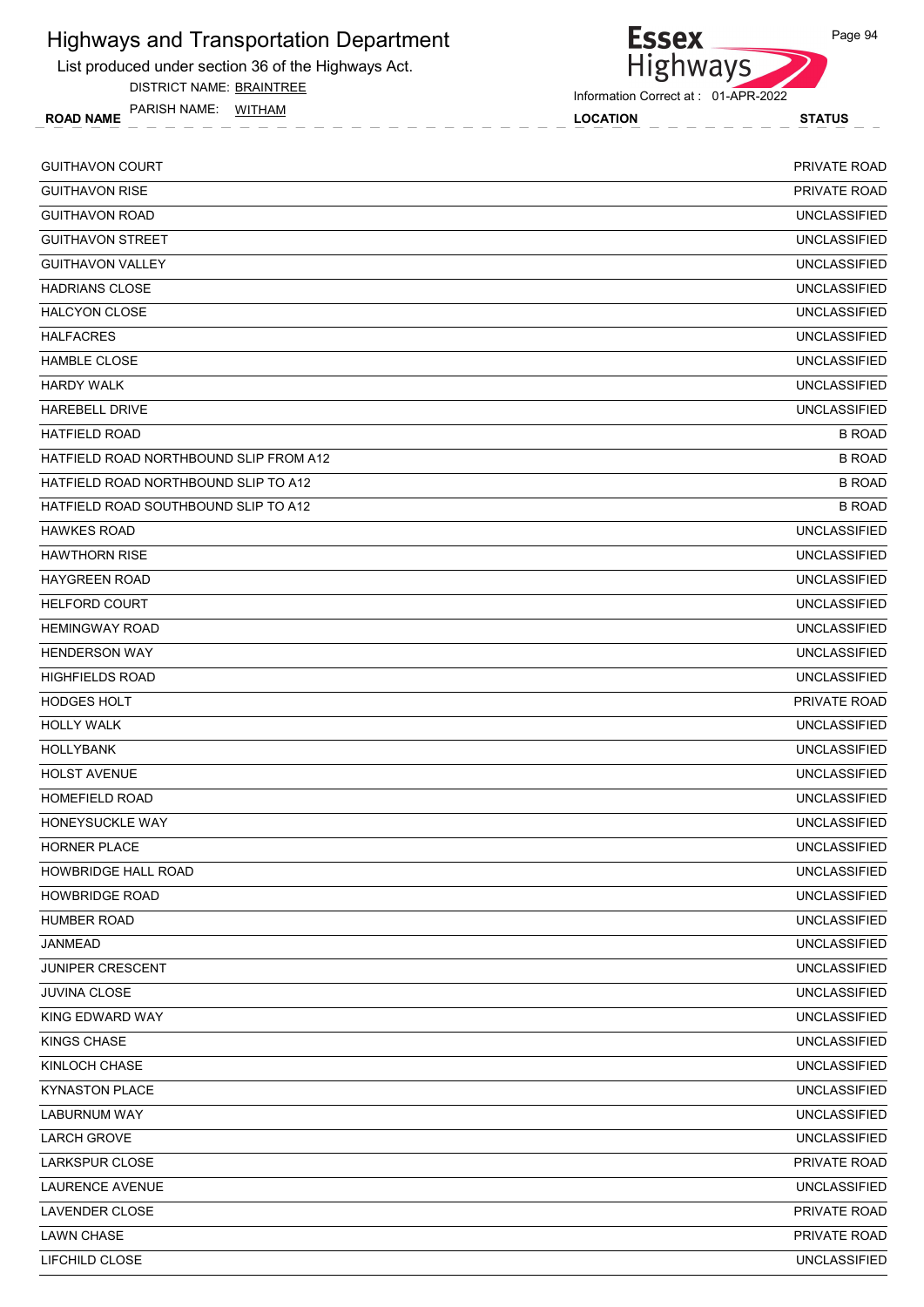List produced under section 36 of the Highways Act.

DISTRICT NAME: BRAINTREE

ROAD NAME LOCATION STATUS PARISH NAME: WITHAM



Information Correct at : 01-APR-2022

| <b>LIME CLOSE</b>                  | <b>UNCLASSIFIED</b> |
|------------------------------------|---------------------|
| <b>LOCKRAM LANE</b>                | <b>UNCLASSIFIED</b> |
| LONGFIELD                          | <b>UNCLASSIFIED</b> |
| <b>LUARD WAY</b>                   | <b>UNCLASSIFIED</b> |
| <b>MAGNOLIA CLOSE</b>              | <b>UNCLASSIFIED</b> |
| <b>MAIDMENT CRESCENT</b>           | <b>UNCLASSIFIED</b> |
| <b>MALDON ROAD</b>                 | <b>UNCLASSIFIED</b> |
| <b>MALDON ROAD</b>                 | <b>B ROAD</b>       |
| <b>MALTINGS COURT</b>              | <b>UNCLASSIFIED</b> |
| <b>MALTINGS LANE</b>               | <b>CLASS III</b>    |
| <b>MALYON ROAD</b>                 | <b>UNCLASSIFIED</b> |
| <b>MANOR ROAD</b>                  | <b>UNCLASSIFIED</b> |
| MAPLE DRIVE                        | <b>UNCLASSIFIED</b> |
| <b>MARKET LANE</b>                 | <b>UNCLASSIFIED</b> |
| <b>MAYLAND ROAD</b>                | PRIVATE ROAD        |
| <b>MAYLAND ROAD</b>                | <b>UNCLASSIFIED</b> |
| MEDWAY AVENUE                      | <b>UNCLASSIFIED</b> |
| <b>MERSEY ROAD</b>                 | <b>UNCLASSIFIED</b> |
| <b>MILL LANE</b>                   | <b>UNCLASSIFIED</b> |
| <b>MILLBRIDGE ROAD</b>             | <b>UNCLASSIFIED</b> |
| <b>MILTON ROAD</b>                 | <b>UNCLASSIFIED</b> |
| <b>MONKS COURT</b>                 | PRIVATE ROAD        |
| <b>MORRISON DRIVE</b>              | <b>UNCLASSIFIED</b> |
| <b>MORTIMER WAY</b>                | <b>UNCLASSIFIED</b> |
| <b>MOSS ROAD</b>                   | PRIVATE ROAD        |
| <b>MOSS ROAD</b>                   | <b>UNCLASSIFIED</b> |
| <b>MOTTS LANE</b>                  | <b>UNCLASSIFIED</b> |
| <b>MOTTS LANE</b>                  | <b>B ROAD</b>       |
| MULBERRY GARDENS                   | <b>UNCLASSIFIED</b> |
| <b>MUNRO ROAD</b>                  | <b>UNCLASSIFIED</b> |
| <b>NESS WALK</b>                   | <b>UNCLASSIFIED</b> |
| NEWLAND STREET                     | <b>B ROAD</b>       |
| NEWLANDS DRIVE                     | <b>UNCLASSIFIED</b> |
| NICHOLAS COURT                     | <b>UNCLASSIFIED</b> |
| NIGHTINGALE CLOSE                  | PRIVATE ROAD        |
| NORTHBOUND SLIP FROM A12 TO WITHAM | <b>B ROAD</b>       |
| NORTHBOUND SLIP FROM WITHAM TO A12 | <b>B ROAD</b>       |
| <b>OAK FALL</b>                    | <b>UNCLASSIFIED</b> |
| <b>OLIVER PLACE</b>                | <b>UNCLASSIFIED</b> |
| OLIVERS DRIVE                      | <b>UNCLASSIFIED</b> |
| <b>ORCHARDS</b>                    | <b>UNCLASSIFIED</b> |
| ORCHID AVENUE                      | PRIVATE ROAD        |
| <b>OSBERT ROAD</b>                 | <b>UNCLASSIFIED</b> |
| <b>OUSE CHASE</b>                  | <b>UNCLASSIFIED</b> |
| <b>OWERS ROAD</b>                  | <b>UNCLASSIFIED</b> |
| <b>OXLIP ROAD</b>                  | <b>UNCLASSIFIED</b> |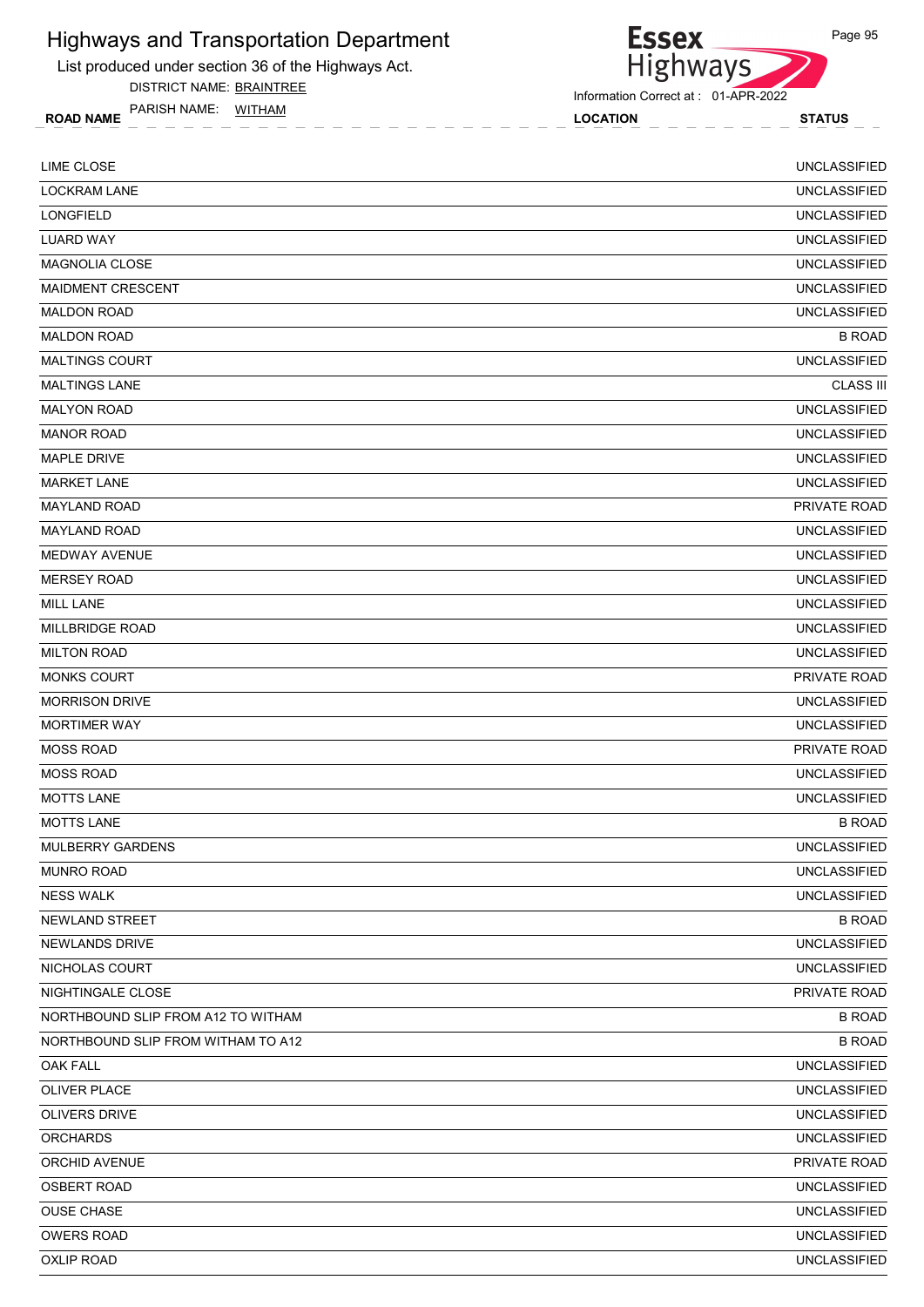List produced under section 36 of the Highways Act.

PARISH NAME: WITHAM DISTRICT NAME: BRAINTREE **Essex Highways** 

Information Correct at : 01-APR-2022

ROAD NAME TANISH IVANCE WITHAM! STATUS STATUS LOCATION

Page 96

PAGE CLOSE UNCLASSIFIED PALM CLOSE UNCLASSIFIED PANTILE CLOSE UNCLASSIFIED PASTURE ROAD UNCLASSIFIED PATTISON CLOSE UNCLASSIFIED PAYNE CLOSE EXAMPLE THE SERVICE OF SERVICE SERVICE SERVICE OF SERVICE SERVICE OF SERVICE OF SERVICE SERVICE SE PEG MILLARS LANE UNCLASSIFIED PELLY AVENUE UNCLASSIFIED PENNYROYAL CRESCENT UNCLASSIFIED PERRY ROAD UNCLASSIFIED PERRY ROAD PRIVATE ROAD PERRY WAY UNCLASSIFIED PHILIP ROAD UNCLASSIFIED PINE GROVE PRIVATE ROAD AND THE SERVICE OF A SERVICE OF A SERVICE OF A SERVICE OF A SERVICE OF A SERVICE OF A SERVICE OF A SERVICE OF A SERVICE OF A SERVICE OF A SERVICE OF A SERVICE OF A SERVICE OF A SERVICE OF A SERVICE PINE GROVE UNCLASSIFIED PINKHAM DRIVE PRIVATE ROAD PITT AVENUE UNCLASSIFIED PONDHOLTON DRIVE UNCLASSIFIED POPLAR CLOSE UNCLASSIFIED POWERS HALL END CLASS III PRIMROSE PLACE UNCLASSIFIED PRYOR CLOSE UNCLASSIFIED PURCELL ROAD UNCLASSIFIED RANDALL CLOSE UNCLASSIFIED RAVEL AVENUE **ALL AND A DESCRIPTION OF A CONSUMING A CONSUMING A CONSUMING A CONSUMING A CONSUMING A CONSUMING A** REDWOOD CLOSE UNCLASSIFIED REID ROAD UNCLASSIFIED RICHARDS CLOSE PRIVATE ROAD RICKSTONES ROAD CLASS III RIVER VIEW PRIVATE ROAD ROSEBAY CLOSE UNCLASSIFIED ROWAN WAY UNCLASSIFIED RUSSELL CLOSE UNCLASSIFIED SAULS AVENUE UNCLASSIFIED SAULS BRIDGE CLOSE UNCLASSIFIED SAXON DRIVE UNCLASSIFIED SCARLETTS CLOSE UNCLASSIFIED SCOTFIELD MEWS UNCLASSIFIED SHAW ROAD UNCLASSIFIED SHORTRIDGE COURT UNCLASSIFIED SIWARD ROAD UNCLASSIFIED SNEEZUM WALK UNCLASSIFIED SNEEZUM WALK PRIVATE ROAD SNEEZUM WALK FOOTPATH SNOWDROP CLOSE UNCLASSIFIED

SOUTHBOUND SLIP TO WITHAM FROM A12 B ROAD AND RESIDENCE IN A SAME RANGE IN A SAME ROAD B ROAD B ROAD

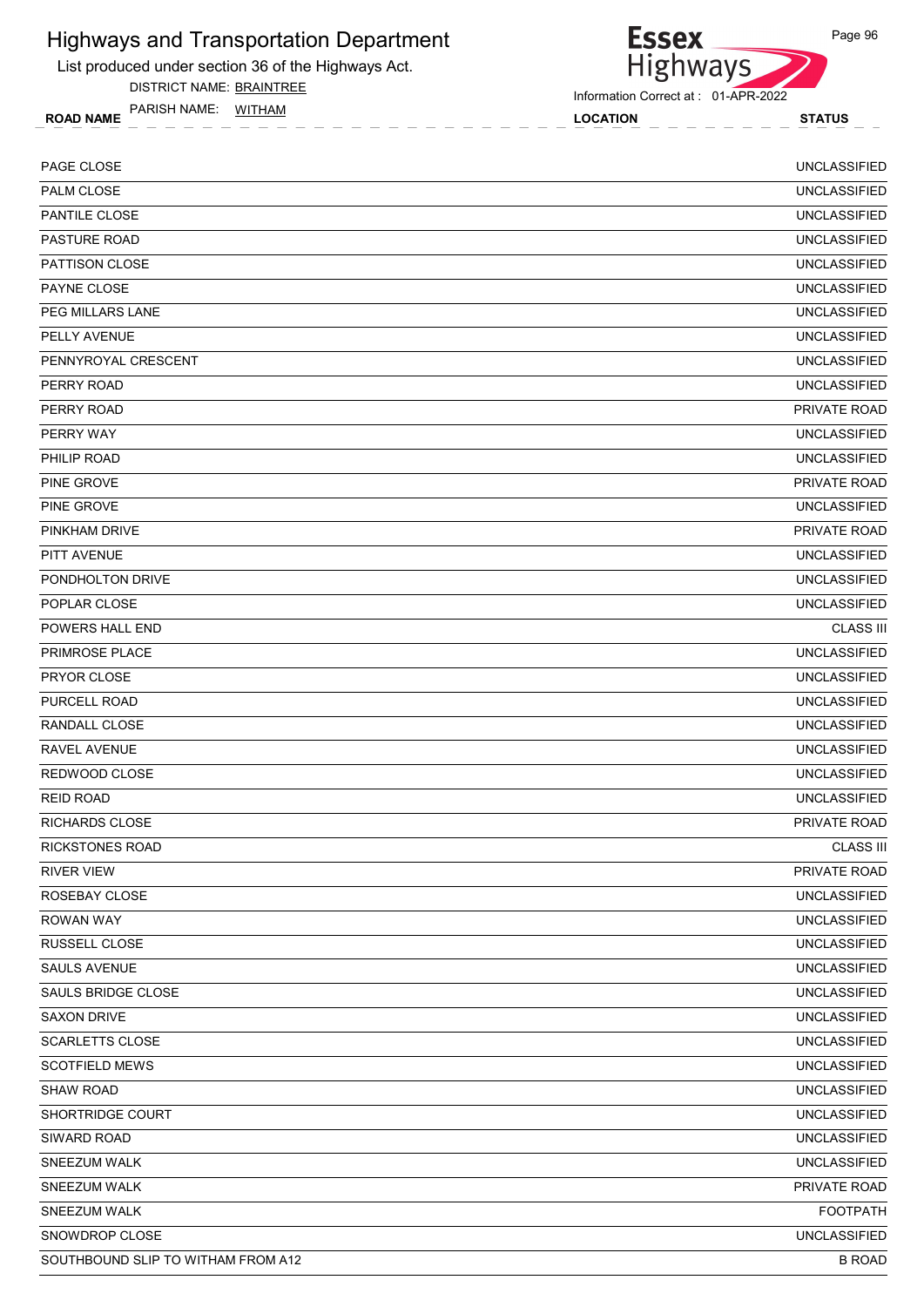List produced under section 36 of the Highways Act.

DISTRICT NAME: BRAINTREE

ROAD NAME LOCATION STATUS PARISH NAME: WITHAM



Information Correct at : 01-APR-2022

| SOUTHCOTE ROAD             | <b>UNCLASSIFIED</b> |
|----------------------------|---------------------|
| <b>SPA ROAD</b>            | <b>UNCLASSIFIED</b> |
| <b>SPARKEY CLOSE</b>       | <b>UNCLASSIFIED</b> |
| SPEEDWELL CLOSE            | <b>UNCLASSIFIED</b> |
| <b>SPINKS LANE</b>         | <b>UNCLASSIFIED</b> |
| SPRUCE CLOSE               | <b>UNCLASSIFIED</b> |
| ST NICHOLAS CLOSE          | <b>UNCLASSIFIED</b> |
| ST NICHOLAS ROAD           | <b>UNCLASSIFIED</b> |
| <b>STAINER CLOSE</b>       | <b>UNCLASSIFIED</b> |
| <b>STATION ROAD</b>        | <b>UNCLASSIFIED</b> |
| <b>STATION ROAD</b>        | PRIVATE ROAD        |
| <b>STEPFIELD</b>           | <b>UNCLASSIFIED</b> |
| <b>STEVENS ROAD</b>        | <b>UNCLASSIFIED</b> |
| <b>STOURTON ROAD</b>       | <b>UNCLASSIFIED</b> |
| SUPERSTORE ROAD            | <b>UNCLASSIFIED</b> |
| SYCAMORE CLOSE             | <b>UNCLASSIFIED</b> |
| <b>TAMAR AVENUE</b>        | <b>UNCLASSIFIED</b> |
| <b>TAVERNERS WALK</b>      | <b>PRIVATE ROAD</b> |
| TEES CLOSE                 | <b>UNCLASSIFIED</b> |
| <b>TEIGN DRIVE</b>         | <b>UNCLASSIFIED</b> |
| <b>TEMPLAR PLACE</b>       | <b>PRIVATE ROAD</b> |
| <b>TEMPLARS CLOSE</b>      | PRIVATE ROAD        |
| <b>TEMPLEMEAD</b>          | <b>UNCLASSIFIED</b> |
| <b>TERLING ROAD</b>        | <b>CLASS III</b>    |
| THE AVENUE                 | <b>UNCLASSIFIED</b> |
| THE GROVE                  | <b>UNCLASSIFIED</b> |
| THE GROVE ROUNDABOUT       | <b>UNCLASSIFIED</b> |
| THE PADDOCKS               | <b>UNCLASSIFIED</b> |
| THE RETREAT                | <b>UNCLASSIFIED</b> |
| <b>TIBERIUS GARDENS</b>    | <b>UNCLASSIFIED</b> |
| TITHE CLOSE                | <b>UNCLASSIFIED</b> |
| TOWN END FIELD             | <b>UNCLASSIFIED</b> |
| <b>TRENT ROAD</b>          | <b>UNCLASSIFIED</b> |
| <b>TUCKER DRIVE</b>        | PRIVATE ROAD        |
| <b>TUCKER DRIVE</b>        | <b>UNCLASSIFIED</b> |
| TUDOR CLOSE                | PRIVATE ROAD        |
| <b>TURSTAN ROAD</b>        | <b>UNCLASSIFIED</b> |
| <b>UPPER ACRES</b>         | <b>UNCLASSIFIED</b> |
| <b>VANE COURT</b>          | <b>UNCLASSIFIED</b> |
| <b>VIRGIL ROAD</b>         | <b>UNCLASSIFIED</b> |
| <b>WAKELIN WAY</b>         | <b>UNCLASSIFIED</b> |
| <b>WALNUT CLOSE</b>        | <b>UNCLASSIFIED</b> |
| <b>WALNUT DRIVE</b>        | <b>UNCLASSIFIED</b> |
| WHEATEAR INDUSTRIAL ESTATE | PRIVATE ROAD        |
| <b>WHEATON ROAD</b>        | <b>UNCLASSIFIED</b> |
| WHITE HORSE LANE           | <b>UNCLASSIFIED</b> |